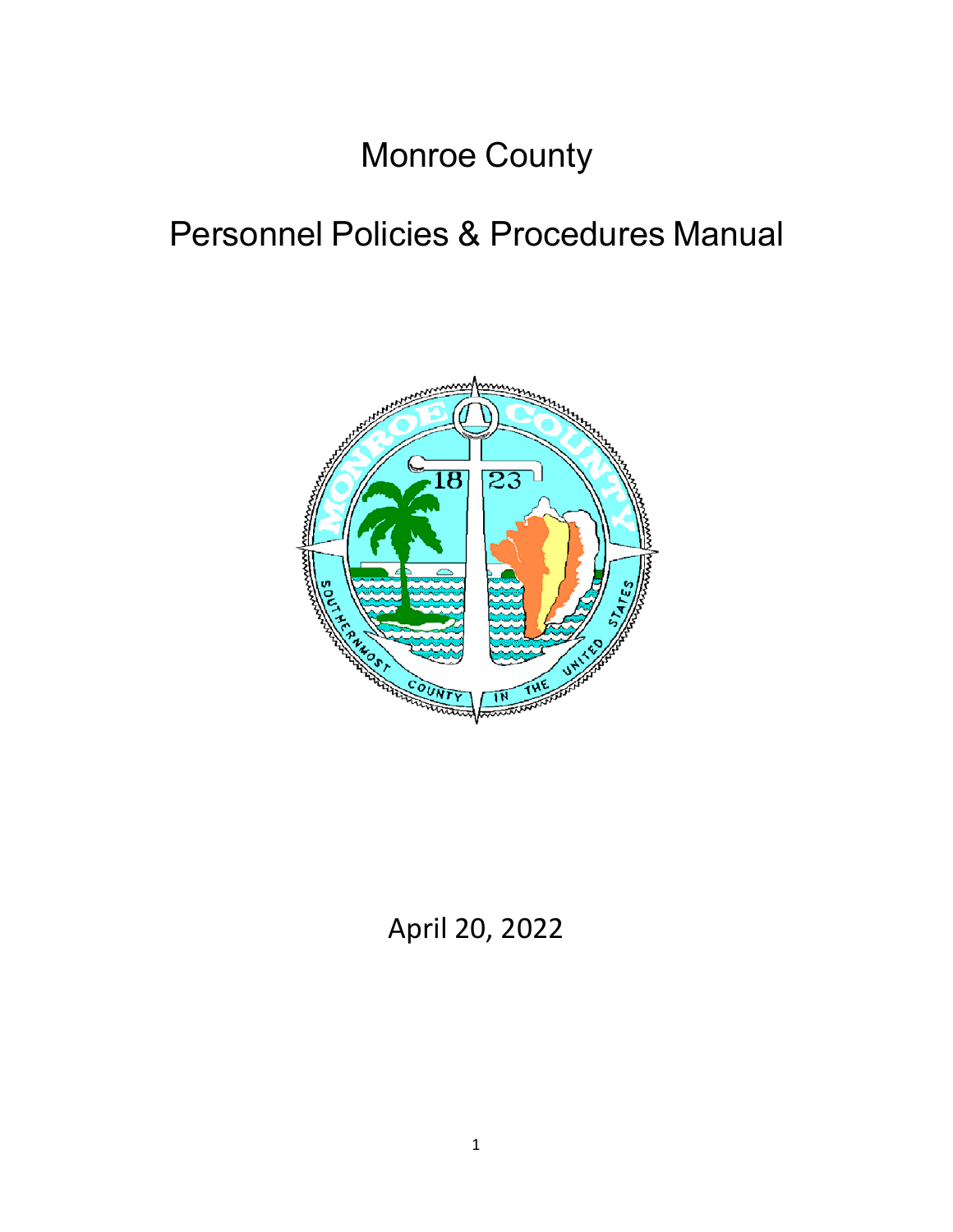# **PERSONNEL POLICIES & PROCEDURES MANUAL**

# Table of Contents

| <u>Sections</u> |                                                              | Pages |
|-----------------|--------------------------------------------------------------|-------|
|                 |                                                              |       |
| 1.              |                                                              |       |
| 2.              |                                                              |       |
| 3.              |                                                              |       |
| 4.              |                                                              |       |
| 5.              |                                                              |       |
| 6.              |                                                              |       |
| 7.              |                                                              |       |
| 8.              |                                                              |       |
| 9.              | Standards of Employment, Disciplinary Actions & Appeals59-65 |       |
| 10.             |                                                              |       |
| 11.             |                                                              |       |
| 12.             |                                                              |       |
| 13.             |                                                              |       |
| 14.             |                                                              |       |
| 15.             |                                                              |       |
| 16.             |                                                              |       |
| 17.             |                                                              |       |
| 18.             |                                                              |       |
| 19.             |                                                              |       |
| 20.             |                                                              |       |
| 21.             |                                                              |       |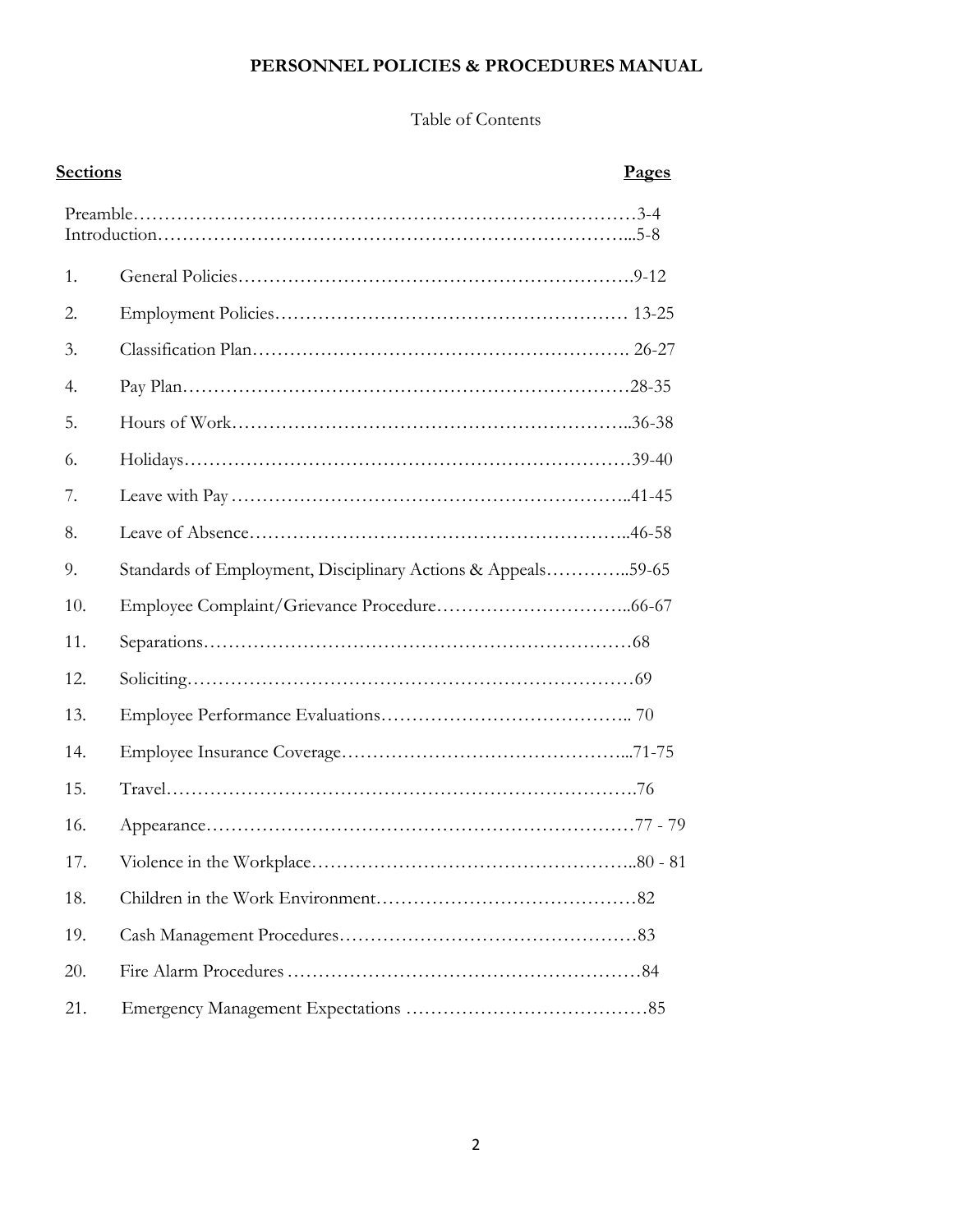# **PREAMBLE**  ADMINISTRATION CODE OF ETHICS

An employee in the public service must always demonstrate the highest standards of personal integrity, truthfulness, honesty and fortitude in all public activities in order to inspire public confidence and trust in public institutions.

Perceptions of others are critical to the reputation of an individual or a public agency. Nothing is more important to public administrators than the public's opinion about their honesty, truthfulness and personal integrity.

It overshadows competence as the premier value sought by citizens in their public officials and employees.

Any individual or collective compromise with respect to these character traits can damage the ability of an agency to perform its tasks or accomplish its mission. The reputation of the administrator may be tarnished. Effectiveness may be impaired. A career or careers may be destroyed.

The best insurance against loss of public confidence is adherence to the highest standards of integrity, honesty, truthfulness and fortitude.

Public administrators are obliged to develop civic virtues because of the public responsibilities they have sought and obtained. Respect for the truth, for fairly dealing with others, for sensitivity to rights and responsibilities of citizens and for the public good must be generated and carefully nurtured and matured.

If one is responsible for the performance of others, the reasons for the importance of integrity must be shared with them. They must be held to high ethical standards and taught the moral as well as the financial responsibility for the public funds under their care.

If one is responsible only for his or her performance, then he or she must not compromise honesty and integrity for advancement, honors, or personal gain.

We must strive to be discreet, respectful of proper authority and our appointed or elected superiors, and sensitive to the expectations and the values of the public we serve. We must practice the Golden Rule: doing to and for others what we would have done to and for us in similar circumstances.

One should be modest about his or her talents, letting the work speak for itself and be generous in their praises of the good work of our peers and associates. We must be ever mindful to guard the Public Purse as if it were our own.

No matter whether an official or an employee, by our own example, we should give testimony to our regard for the rights of others, acknowledging their legitimate responsibilities and not trespassing upon them. We must concede gracefully, quickly and publicly when we have erred and be fair and sensitive to those who have not fared well in their dealings with our agencies and their applications of the law, regulations, or administrative procedures.

The only gains one should seek from public employment are salaries, fringe benefits, respect and recognition for work. One's personal gains may also include the infinite pleasure of doing a good job, helping the public, and achieving career goals.

No elected or appointed public servant should borrow or accept gifts from the staff or any corporation which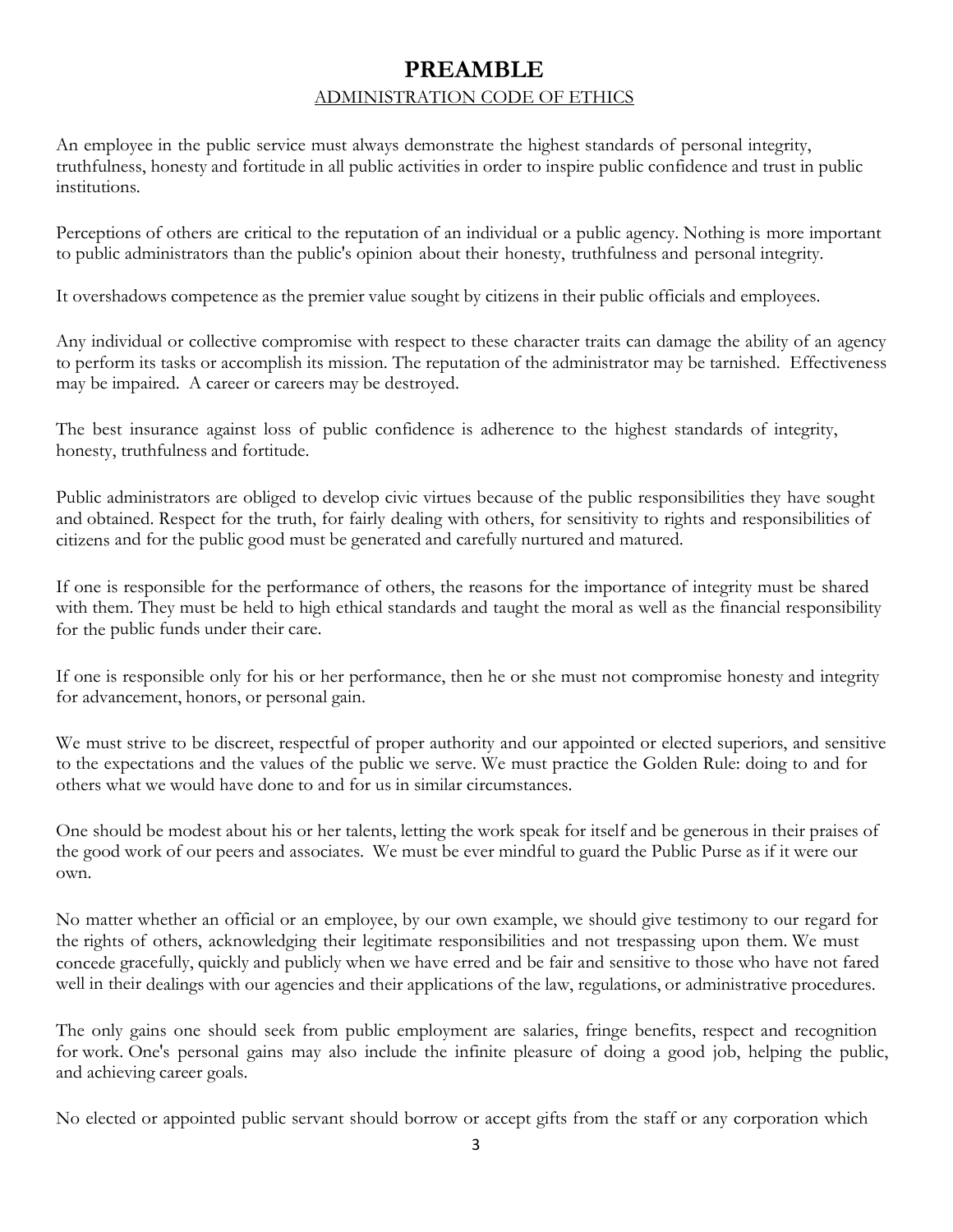buys services from, or sells to, or is regulated by his or her governmental agency. If one's work brings him or her in frequent contact with firms supplying the government, he or she must be sure to pay his or her own expenses.

Public property, funds and power should never be directed toward personal or political gain. We must make it clear by our own actions that we will not tolerate any use of public funds to benefit one's self, family or friends, and finally, we must serve the public with respect, concern, courtesy and responsiveness, recognizing that service to the public is beyond service to oneself.

END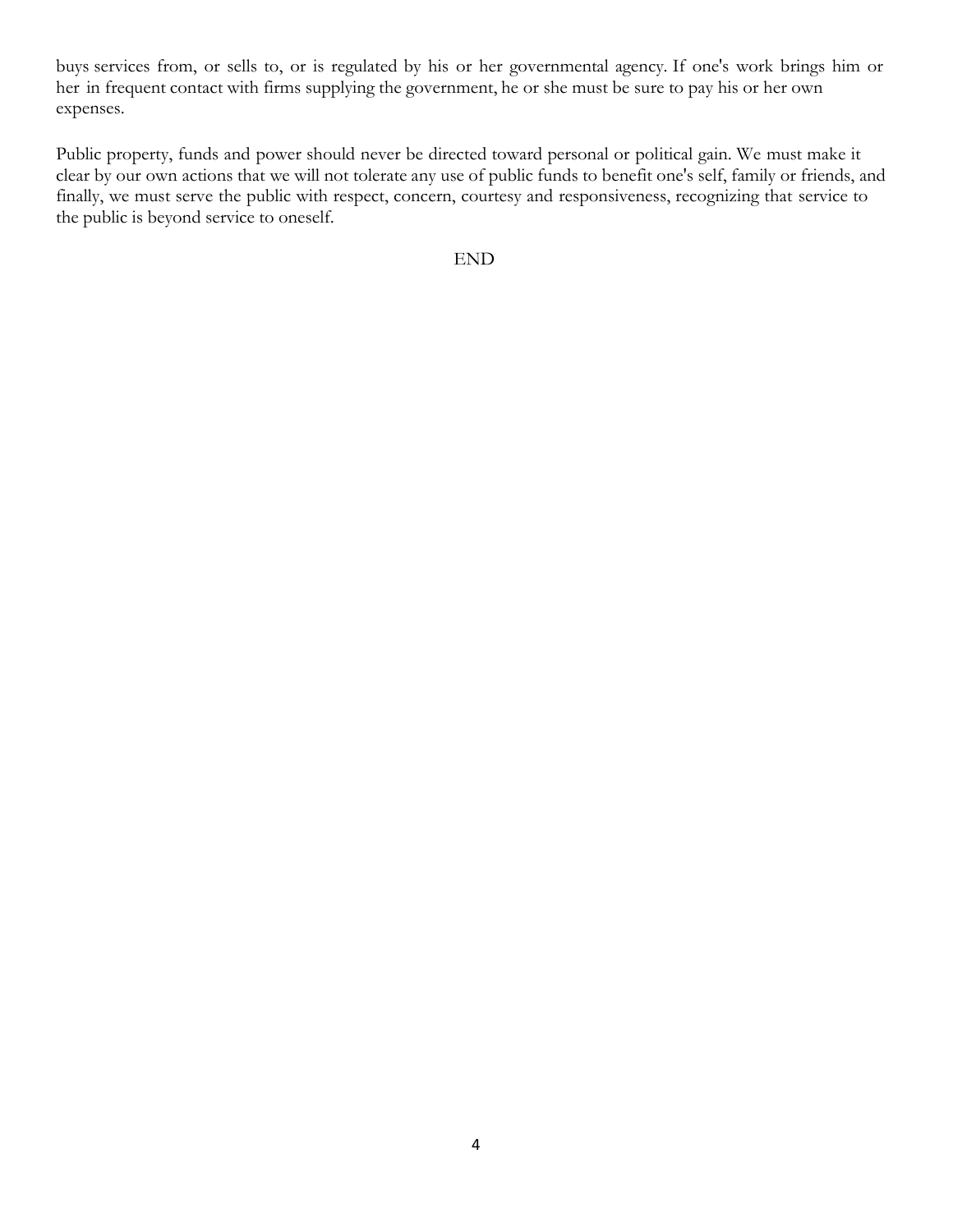#### INTRODUCTION

#### INTENT

It shall be the intent of the Board of County Commissioners and other grants, agencies or elected officials who so request to adopt these policies and procedures that:

A. The employees of Monroe County are productive persons who perform useful County functions.

B. There shall be no employees on the County payroll for whom there is no employment need.

C. All officials and employees shall comply with and assist in carrying out the personnel program.

D. All appointments to the County Service are to be made in accordance with the rules, regulations and procedures established and adopted by the Board of County Commissioners.

E. These Policies and Procedures generally cover the information concerning the policies, regulations and benefits for the employees of Monroe County. These Policies and Procedures and the representations made in them do not

constitute any form of employment contract or guarantee. If an employee seeks information which is not covered in these Policies and Procedures, or if an employee wishes clarification of any policy or procedure, he or she should check with his or her Supervisor and/or Department Head.

The County, of course, may change its Policies and Procedures with regard to matters covered herein and such changes may not be reflected in these Policies and Procedures at the time the employee reads them. Existing policy as determined from time to time by the County Administrator or the Board of County Commissioners shall supersede any written information previously distributed to employees.

F. In accordance with Ordinance #038-1988, the Board of County Commissioners established a Personnel Policies and Procedures Review Board whereby any employee may submit proposed changes to the Monroe County Personnel Policies and Procedures to the Human Resources office at any time. Proposed changes will be discussed by the Review Board and recommendations will be made to the County Administrator who will review said recommendations for his approval. If there are any recommendations that do not meet with the approval of the Administrator, those changes will again be reconsidered by the Review Board. If approved, said changes will be presented to the Board of Commissioners for a final decision. If there is one or more proposed changes on which the Review Board and the Administrator cannot agree, the final decision will be made by the Board of Commissioners. These changes will be adopted by resolution. Forms for proposed changes may be obtained in the Human Resources office.

## SCOPE

For the purpose of expediency, these policies may refer to either the male or female gender, or both with no intent to discriminate. All policies apply to both genders.

The personnel policies, regulations and procedures as adopted shall apply to all personnel in the County Service falling under the jurisdiction of the Board of County Commissioners and any other agency grant, board or department which so requests. All County officials and employees, including but not limited to elected officials, contracted employees, and advisory board members, shall comply with the standards of conduct set forth herein.

Any action which these procedures authorize to be taken at a particular level of authorization may be initiated or taken by anyone in a position of higher authority, within the chain of command.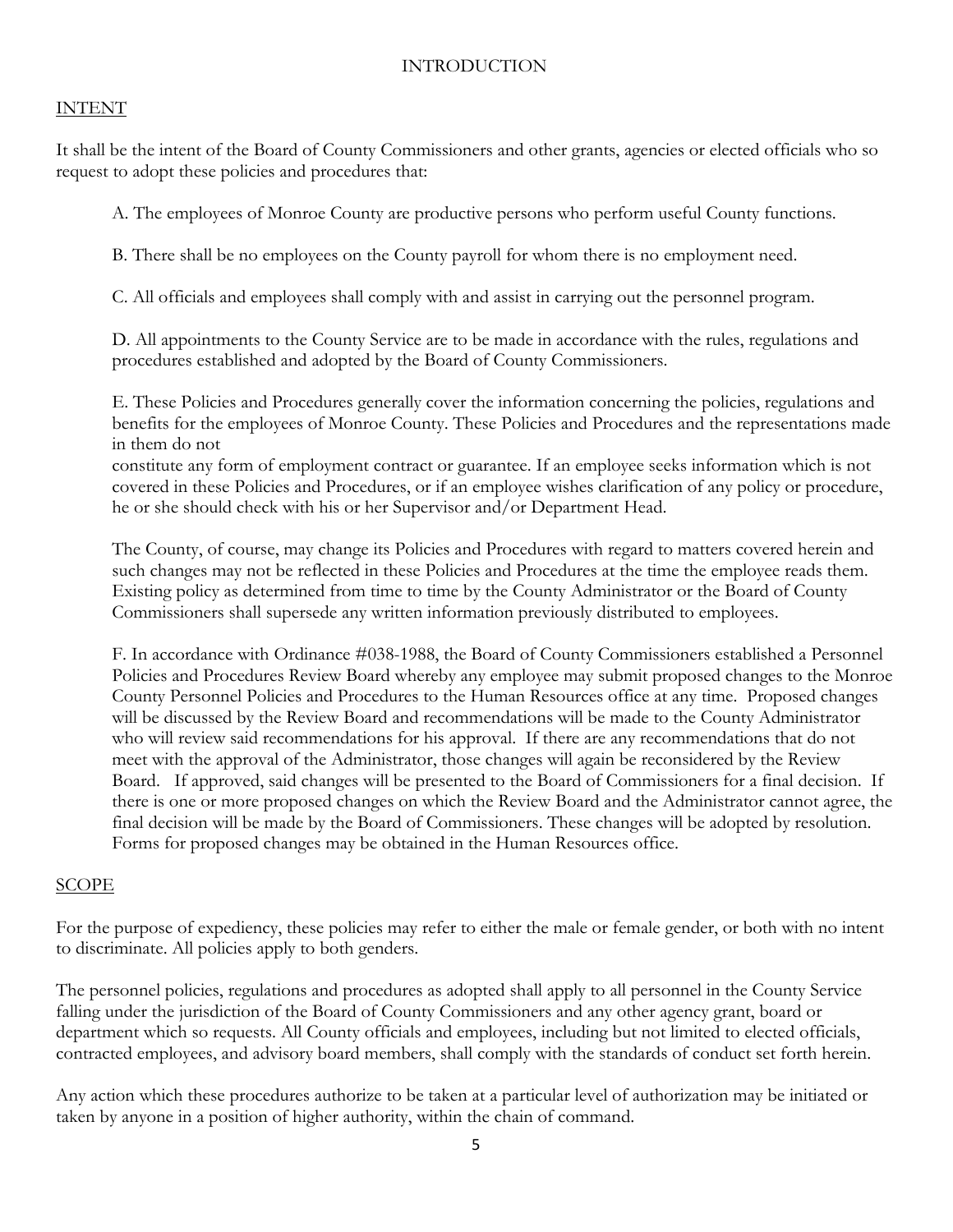## THE COUNTY SERVICE

The County Service shall consist of all existing positions and any positions hereinafter created in the County with the following exemptions:

A. The Board of County Commissioners and any positions which are exempt under Chapter 69-1321, Section 3, Laws of Florida.

B. Other elected officials.

C. Members of Boards, Committees and Commissions, unless they are also County employees.

D. Persons employed in a professional capacity on a contractual, fee or retainer basis or hired to perform specific services, as defined herein, including but not limited to investigations or inquiries on behalf of the County Commissioners, or a committee thereof, or other elected officials.

E. Volunteers.

#### HUMAN RESOURCES

It is the responsibility of the County Administrator to render service to the County government in the fields of personnel management and employee relations, and to ensure uniform, fair and efficient personnel administration. In this regard, the County Administrator shall establish and oversee the administration of a Human Resources office, through the Department of Employee Services. In addition to the duties imposed by personnel policies and regulations, it is the responsibility of the County Administrator, through the Human Resources office, to:

A. Apply and carry out personnel policies and regulations as adopted by the Board of County Commissioners.

B. Foster and develop programs for the improvement of employee effectiveness and morale.

C. Conduct evaluations and studies to determine the effectiveness of the personnel program, and periodically submit a report of findings and recommendations to the Board of County Commissioners.

D. Ensure that all personnel have been employed in accordance with the provisions of personnel policies and procedures.

E. Maintain a classification plan for all employees in the County Service. F. Maintain a pay plan for all employees in the County Service.

G. Develop and administer tests and examinations as deemed necessary to determine the fitness and abilities of applicants for jobs in the County Service, and promotional opportunities.

H. Prepare, or have prepared, and submit to the Board of County Commissioners, corrected, revised or additional personnel policies and procedures for their approval.

I. Perform any other lawful acts considered necessary to carry out the purpose and provisions of the personnel policies and procedures.

J. Perform interviewing, background investigations and otherwise pre-qualifying candidates for County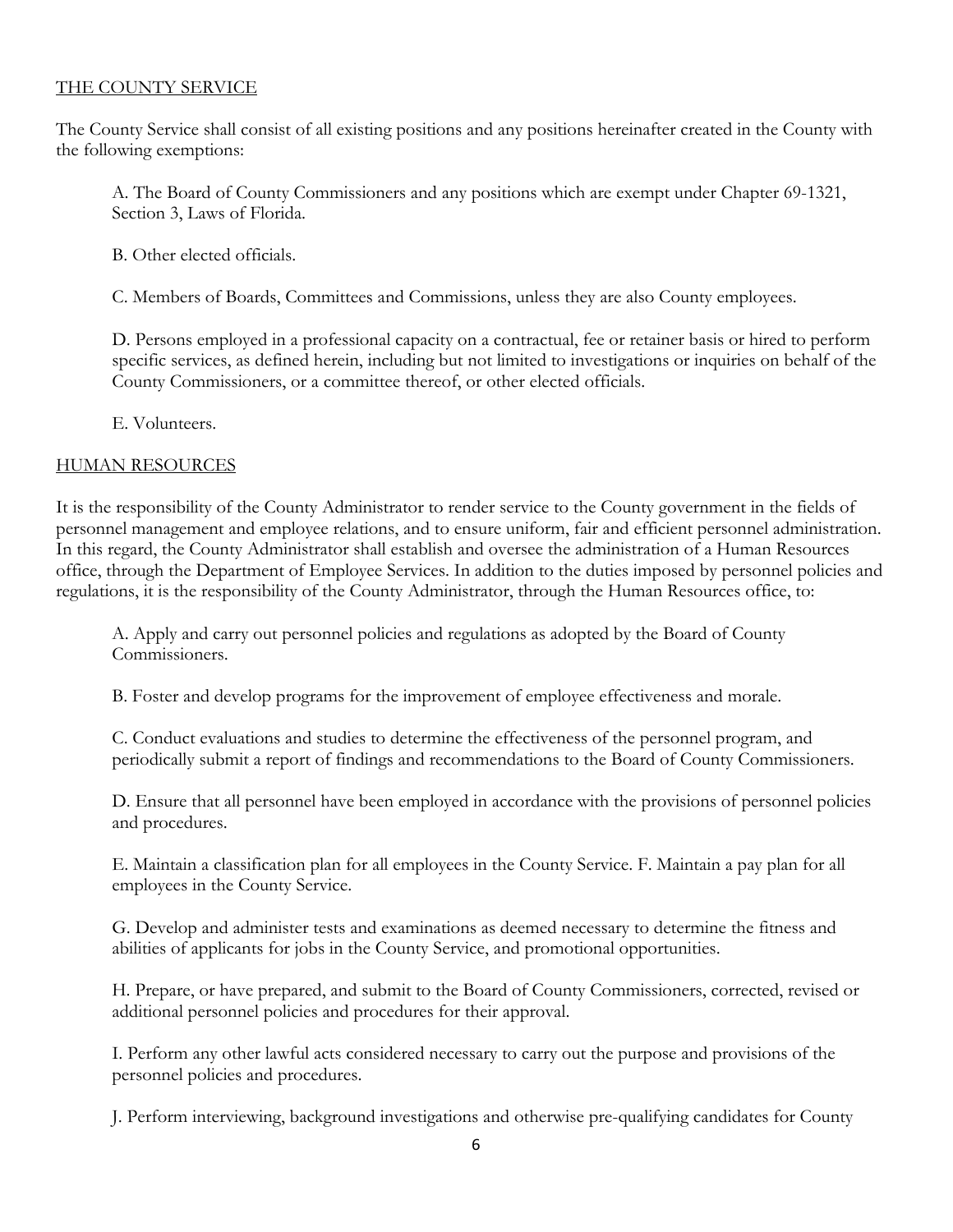employment.

K. Prepare any County Affirmative Action Plan.

L. Recruit qualified applicants to fill departmental vacancies.

M. Perform induction of all newly hired personnel including completion of required personnel and payroll forms, arranging physical examinations and providing employee orientation.

N. Provide staff support to the Board of County Commissioners in regard to personnel matters.

O. Administer B.O.C.C. adopted drug and alcohol programs.

# RECORDS OF HUMAN RESOURCES

The efficient administration of the County's Human Resources office depends on accurate information about the County and each of its employees. In order to keep personnel records up to date, employees must notify their Supervisor and the Human Resources office immediately of any change of name, address, telephone number, whom to contact in case of emergency, insurance beneficiaries, dependents eligible for family coverage of insurance, information for income tax withholding, driving status and other similar information.

The County respects the privacy of its employees' rights and, in this regard, will keep all information in its personnel files confidential -- to the extent permitted under Florida law.

All requests from sources outside the County for personnel information concerning applicants for employment, current employees, and former employees shall be directed to the Human Resources Office. The Human Resources office will release information to outsiders in accordance with the standards as set forth in Administrative Instruction 4903.

# RISK MANAGEMENT - SAFETY/LOSS CONTROL

# A. RISK MANAGEMENT

It is the responsibility of the County Administrator to protect the County from financial loss due to public liability exposures and/or property damage. This may be accomplished by either the utilization of fully insured or self-insured programs or policy contracts, as approved by the Board of County Commissioners. The Risk Management office will maintain all insurance policies, property schedules, etc., and will properly distribute all insurance premiums to the budgetary units.

The County Administrator will institute recognized risk management techniques, with the cooperation of all Department Heads, the County Attorney's office, and Constitutional Officers (where applicable), to further identify potential exposures, recommending to the County Commission the best course of action to properly protect the interests of Monroe County.

# INSURANCE

# A. EMPLOYEE BENEFITS (Group Insurance and Workers Compensation)

The County Administrator will oversee all employee benefit programs, including, but not limited to Life Insurance and Health Insurance for Board employees, as well as Constitutional Officer employees (if participated in by those entities). All enrollment records, claim files and the proper distribution of expenses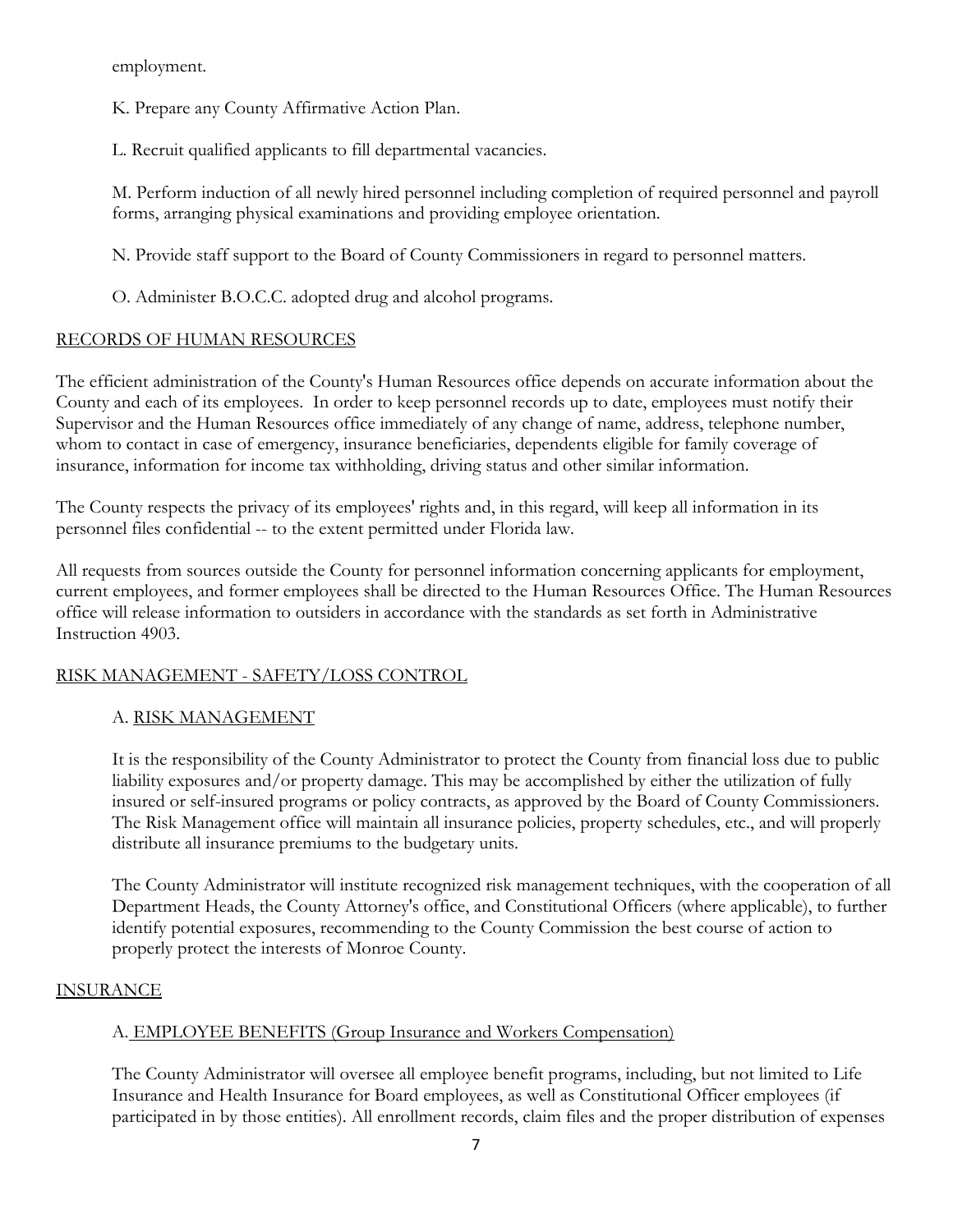will be assigned to Employee Benefits, with final approval of program types and levels of benefits remaining with the Board of County Commissioners.

# B. SELF-FUNDED PROGRAMS

Where the Board of County Commissioners has determined that the use of a self-funded program is in its best interest, it will be the County Administrator's responsibility to oversee the Administration of said programs. Any proposed change to the self-funded health insurance program that would constitute a material reduction in benefits or change in cost to current employees and retirees that will be presented to the Board of County Commissioners will be preceded by a two week written notice to the affected employees and retirees.

# C. MONROE COUNTY EMPLOYEE SAFETY COMMITTEE

In accordance with the Monroe County Safety Policies and Procedures, and County Administrator Instructions, the Monroe County Employee Safety Committee functions to prevent accidents through review of accident/incidents reported to the Human Resource Office and recommends safety-related policies and procedures to the County Safety Office.

# D. ADMINISTRATIVE INSTRUCTION SYSTEM

The County Administrator will establish a standardized administrative instruction system for initiating, preparing, controlling, monitoring and promulgating all Monroe County Administrative Policies and Procedures by way of rules and guidelines, which clarify those adopted Monroe County Administrative Policies and Procedures. These Administrative Instructions shall only be further detailing, by instructions or rules, of those Policies and Procedures provided in this manual, where, for ministerial purposes, policy clarifications are particularly applicable. Where conflict may occur, the Board of County Commissioners reserves the authority of final determination as to ministerial function. This system will be structured according to Monroe County Administration Instruction 1000, issued February 2, 1989, but may be deleted, changed, revised or altered at any time by the County Administrator. Reference to these Administrative Instructions will be made throughout these policies.

All employees will be responsible for being familiar with and complying with these instructions. Department Heads will be responsible for appropriate dissemination of these instructions.

All references to Administrative Instruction should be construed to mean most current revision. Suffix numbers change with revisions.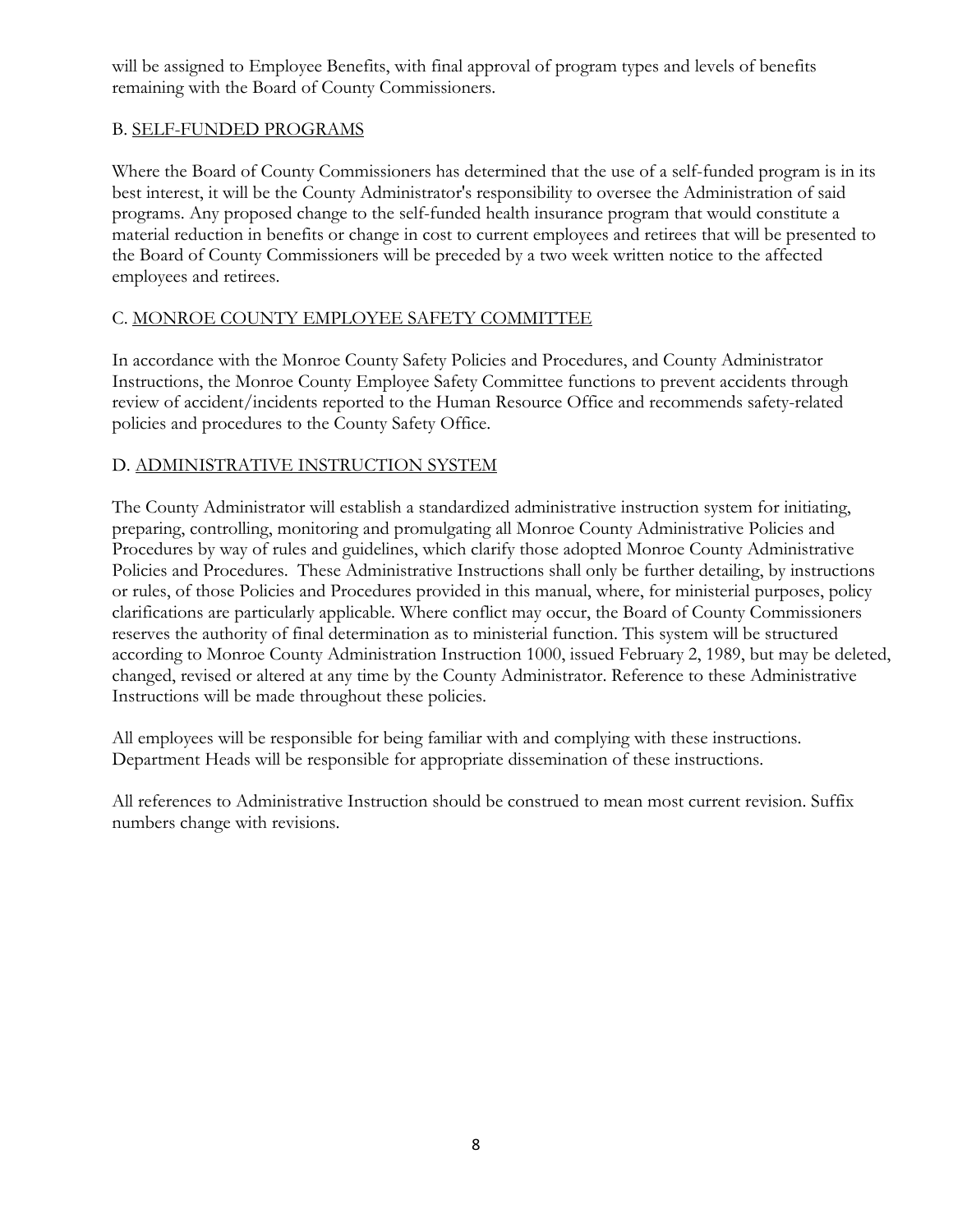#### GENERAL POLICIES

#### SECTION 1

#### 1.01 CAREER SERVICE

#### A. DEFINITION

In accordance with Chapter 69-1321 Laws of Florida, as amended, employees designated in this Act, having at least one (1) year of continuous satisfactory service, shall be considered career service employees, except as set forth in these policies and procedures.

#### B. APPLICATION FOR CAREER SERVICE

Approximately one month prior to the employee's anniversary date, except as provided for in Section 2.04 herein, the Human Resources office will provide the Department Head with notice to evaluate the employee in accordance with Administrative Instruction 4003. The evaluation form shall be forwarded to the Human Resources office and placed in the employee's personnel file. (See Section 2.04.) If a positive recommendation is made to retain the employee by the appropriate Department Head and approved by the County Administrator, the employee will be eligible for Career Service upon completion of one (1) year of continuous, satisfactory employment. Temporary employees who transfer to or are hired in a regular County position must serve a 12-month probationary period in the County position before being eligible for Career Service.

#### C. CONTRACT EMPLOYEE

The County Commission may waive, at its option, the necessity for the probationary service of a contract employee after the commencement of employment by the County into a regular position under the Career Service rules. In no event, however, may the County waive such probationary requirement unless the affected employee has served at least one (1) year in the capacity for which the probation has been waived.

## D. FLORIDA RETIREMENT SYSTEM SENIOR MANAGEMENT

Positions deemed Senior Management in accordance with Florida Statutes 121.055(1) shall acknowledge and waive their right to career service designation on a form prescribed by the County Attorney's office.

## 1.02 POLITICAL ACTIVITY

A. No employee shall use any promise, reward or threat to encourage or coerce any person to support or contribute to any political issue, candidate or party.

B. No employee shall use his official authority as an employee to influence or attempt to influence, coerce or attempt to coerce a political body or to in any way interfere with any nomination or election of any person to any public office.

C. Nothing will prohibit any employee from expressing his opinion on any candidate, on issues, or from participating in any political campaign during his off-duty hours.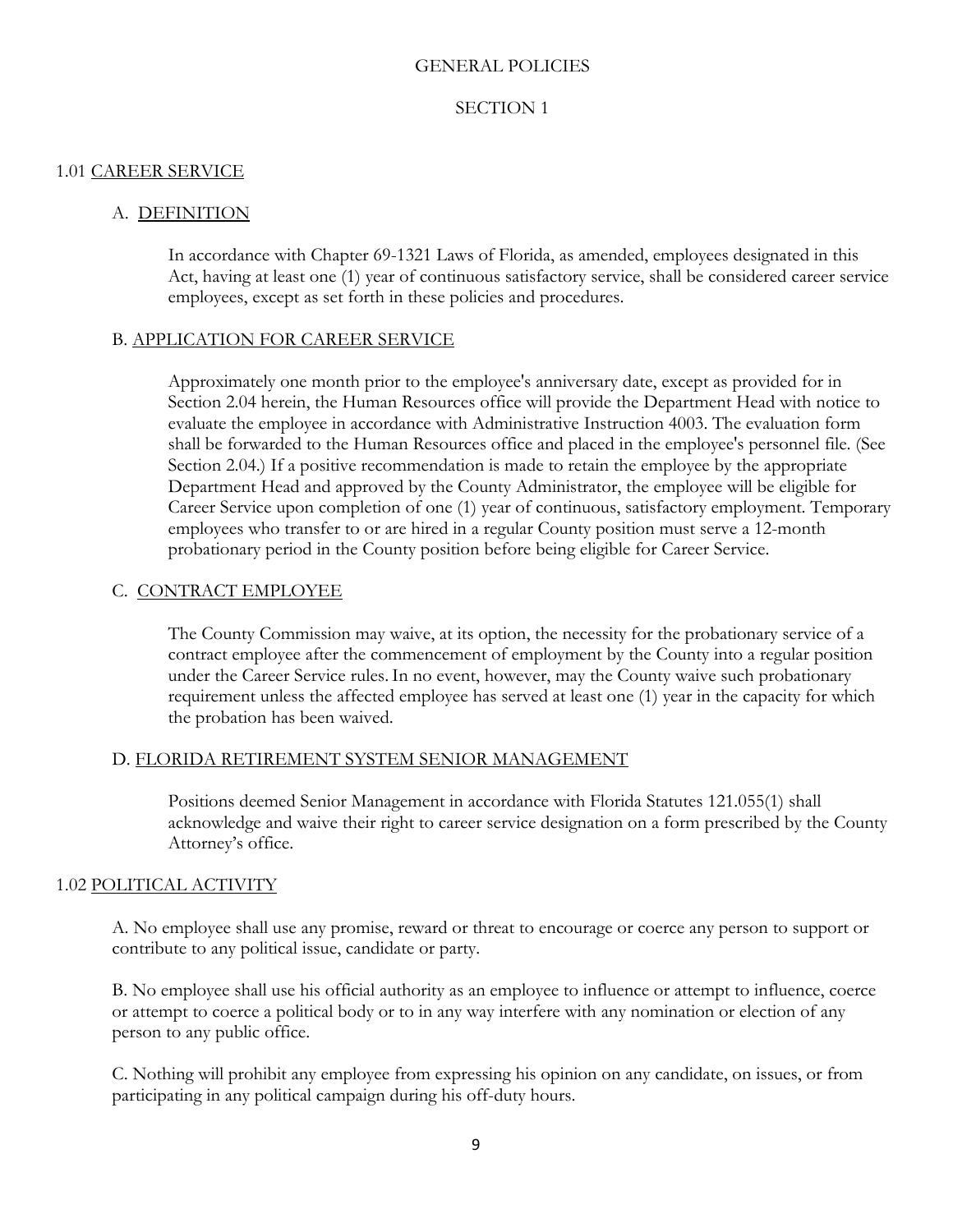D. Nothing herein contained shall affect the right of the employ

ees to hold membership in, and support, a political party, to vote as they choose, to express opinions on all political subjects and candidates, to maintain political neutrality, and to attend political meetings during offduty hours.

E. Employees shall at all times comply with all provisions of Section 104.31, Florida Statutes, which is generally stated in part in 1.02 (A) & (B) above, as may be amended from time to time.

## 1.03 OUTSIDE EMPLOYMENT

A. Full-time employees are not restricted from engaging in other employment during their off-duty hours. However, County employment must be considered the primary employment. Employees shall not, directly or indirectly, engage in any outside employment or financial interest which may conflict, in the County's opinion, with the best interests of the County or interfere with the employee's ability to perform the assigned County job. Examples include, but are not limited to, outside employment which:

1) Prevents the employee from being available for work beyond normal working hours, such as emergencies or peak work periods, when such availability is a regular part of the employee's job; 2) Is conducted during the employee's work hours;

3) Utilizes County telephones, computers, supplies, or any other resources, facilities, or equipment; 4) May reasonably be perceived by members of the public as a conflict of interest or otherwise discredits public service.

B. Employees shall not be instructed or allowed to perform work for private individuals or other governmental agencies as part of his/her County employment except in those instances where such work is part of contract arrangements entered into by the Board of County Commissioners with such private individuals or government agencies, or in those cases where under prior Board of County Commission policy, the employee is to give service in an emergency situation.

## 1.04 USE OF COUNTY PROPERTY, PROCEDURES OR FACILITIES

Equipment, facilities, vehicles, property, or any resource or procedure of the County shall not be used by any employee, or use of same authorized for anyone by an employee for any reason or purpose beyond that deemed de minimis use by the Internal Revenue Service Code for anything other than County business. The use of same for personal gain or use may be cause for termination. See Administrative Instruction 4725 for additional information.

## 1.05 CODE OF ETHICS

A. All employees must be aware of, and comply with, Section 112:311 (6) Florida Statutes which currently provides in part: "It is declared to be the policy of the state that public officers and employees, state and local, are agents of the people and hold their positions for the benefit of the public. They are bound to uphold the Constitution of the United States and the State Constitution and to perform efficiently and faithfully their duties under the laws of the federal, state, and local governments. Such officers and employees are bound to observe, in their official acts, the highest standards of ethics consistent with this code and the advisory opinions rendered with respect hereto regardless of personal considerations, recognizing that promoting the public interest and maintaining the respect of the people in their government must be of foremost concern."

B. Employees may not, either directly or indirectly, use their official position with the County or information obtained in connection with their employment for private gain, for themselves or others.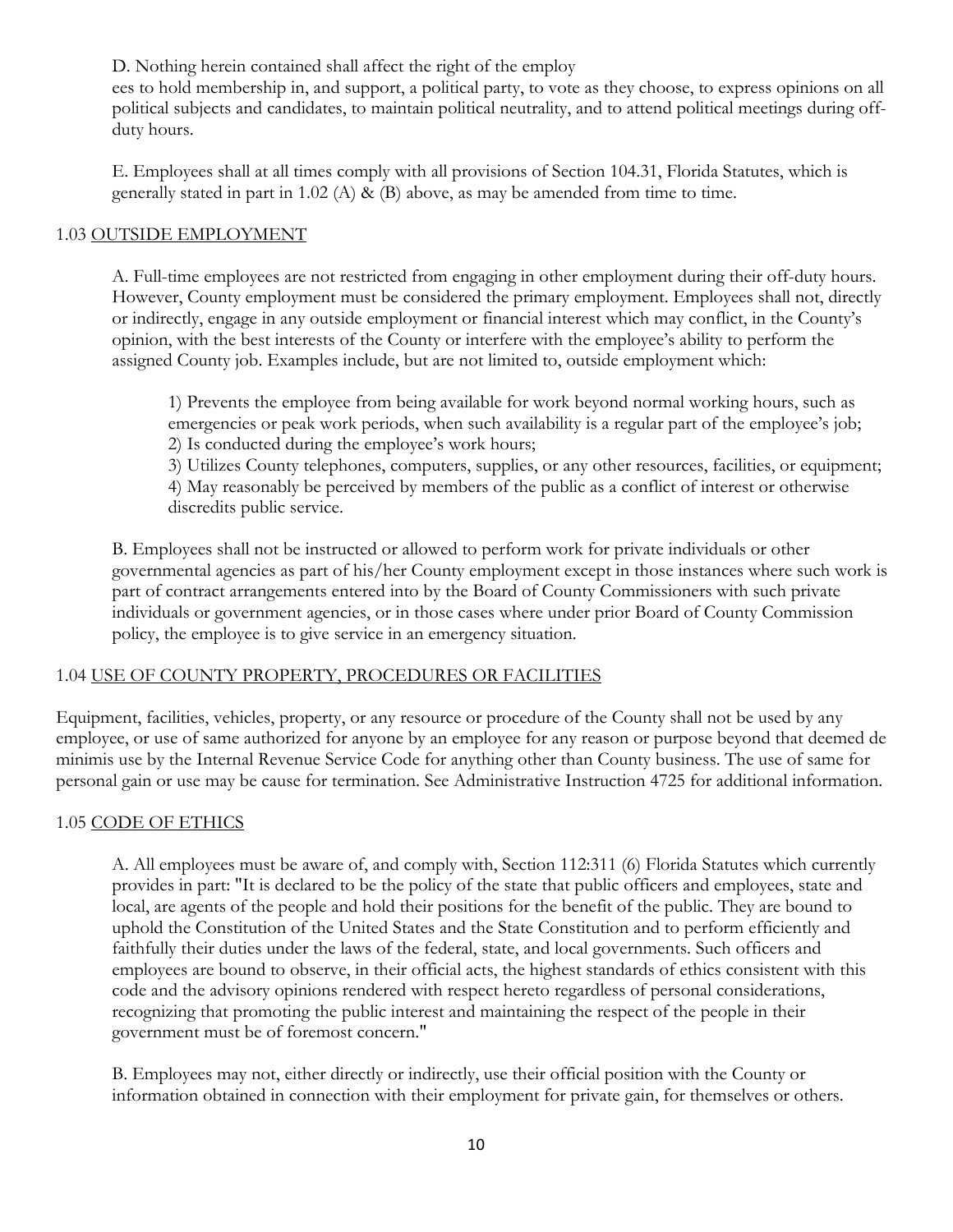C. Employees shall not accept any gift, favor or service from any member of the public, including but not limited to Christmas and/or birthday gifts in an amount that exceeds an estimated value of \$25.00. Employees shall not accept any gift, favor or service with the understanding that it was provided to him/her in order to obtain special treatment. Elected and appointed officials of the County are subject to the State Statute for acceptance of gifts.<sup>1</sup>

D. No employee shall make any false statement, certification or recommendation of any employment under any provision of these policies, or in any manner, commit or attempt to commit any fraud preventing the impartial execution of the provisions of these policies, with regard to employment, promotion or transfer.

E. Conflict of interest rules shall be in accordance with the established laws of the State of Florida.

No County employee shall transact any business in his or her official capacity with any business entity of which that employee is an officer, agent or member, or in which he or she holds a material interest.

If an employee is uncertain as to whether he or she may be in violation of this policy, clarification may be obtained from the Human Resources office.

The County Administrator may at any time, require a statement of disclosure from any employee if he has reason to believe that said employee may be in violation of this policy. The Human Resources office will be responsible for investigating any alleged incident of conflict of interest and when needed, the County's legal counsel will interpret Florida Statute 112.311-112.326. If a violation of this policy is found, appropriate disciplinary action may be initiated.

F. Employees shall not conduct personal business while in County uniform while on duty Employees shall not consume alcoholic beverages while on duty, nor on off-duty hours while in uniform.

G. Employees shall not consume or be under the influence of alcoholic beverages while on duty or in County uniform, nor shall they use, be under the influence of, consume or possess illegal substances while on duty, in County uniform or on County property at any time. It is the intent of Monroe County to create and maintain a drug-free workplace for Monroe County employees, in accordance with the Drug-Free Workplace Act of 1988. (See Monroe County Administrative Instruction 4703.)

H. Any violation of the provisions of this policy shall be subject to review and appropriate disciplinary action. If the employee has any doubt as to the application of the policy as it relates to his or her position, the possible violations should be discussed with the Department Head or his or her designee, who shall either approve or forbid the activity, or refer the question to the Human Resources Office. The County Administrator, Department Heads, their Deputies and other employees holding positions of high public trust and/or authority will be held to higher disciplinary and ethical standards than other employees.

# 1.06 DISCLOSURE OF INFORMATION/RECORDS

Information of a sensitive or confidential nature which is obtained in the course of official duties shall not be released by any employee other than by those charged with this responsibility as part of their official duties.

All county offices shall comply with any request for records and/or information and appropriately disclose such in accordance with the standards as set forth in Administrative Instruction 4903.

## See Florida Statutes 112.3148 (3) & (4)

# 1.07 RESTRICTION OF EMPLOYMENT OF RELATIVES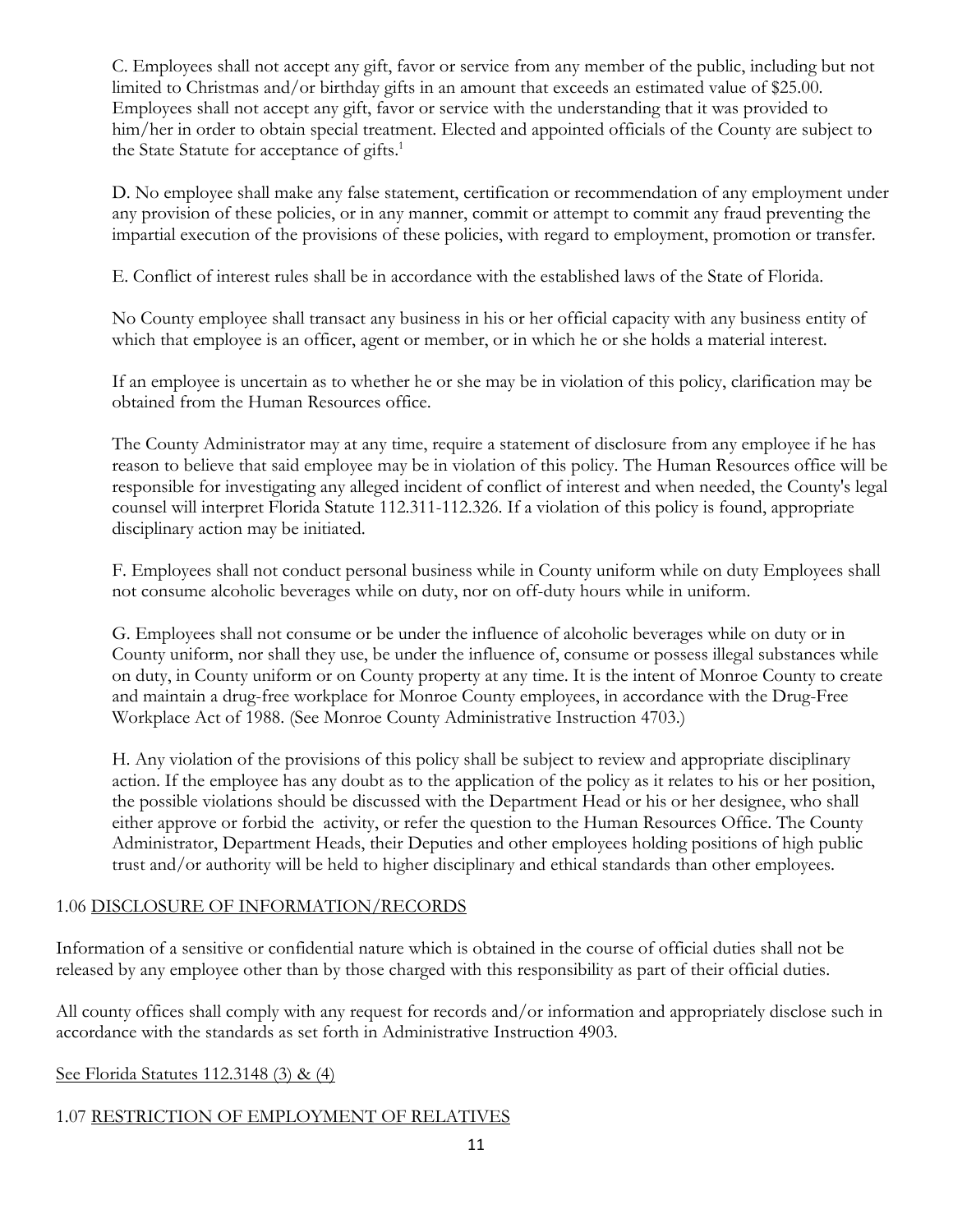Restrictions on employment of relatives shall be in accordance with Florida Statute 112.3135 (2) (a) as amended, which currently reads, "A public official may not appoint, employ, promote, or advance, or advocate for appointment, employment, promotion, or advancement, in or to a position in the agency in which he is serving or over which he exercises jurisdiction or control, any individual who is a relative of the public official." The definition of relative will be in accordance with Florida Statute 112.3135(1) (d) and will include Domestic Partner. Nothing set forth herein shall prohibit the employment of more than one (1) member of the same family. The Human Resources Office will be responsible to investigate any alleged incident of nepotism. Upon investigation if it is found that a potential conflict or that a relationship exists that could be interpreted as such, action may be taken so that the situation no longer exists. When needed, the County's legal advisor will furnish current information to the Human Resources office on Florida Statute 116.111.

Where a State or Local statute regarding nepotism exists which is more restrictive than this policy, the eligible applicant should follow the State and Local statute in lieu of this policy.

Definition: Domestic Partner2 - "Domestic Partners" are two adults who have chosen to share one another's lives in a committed family relationship of mutual caring. Two individuals are considered to be Domestic Partners if:

- (1) they consider themselves to be members of each other's immediate family;
- (2) they agree to be jointly responsible for each other's basic living expenses:
- (3) neither of them is married or a member of another Domestic Partnership;

(4) they are not blood related in a way that would prevent them from being married to each other under the laws of Florida;

(5) each is at least of the legal age and competency required by Florida Law to enter into a marriage or other binding contract;

(6) they each sign of Declaration of Domestic Partnership as provided in for Section 14.03

(7) they reside at the same residence.

## 1.08 VOLUNTEERS

Monroe County recognizes the importance of work performed by volunteers.

The Department Head will be responsible for obtaining authorization through the Human Resources office before allowing work to be performed by anyone on a volunteer basis. Volunteers will not, under any circumstances, be considered County employees, but will be responsible for following proper procedures and schedules as outlined by the Department Head. (See Section 8.01 I regarding voluntary Emergency Response Team for County employees.)

## 1.09 VETERANS PREFERENCE DURING HIRING AND RETENTION

At the hiring stage, if no qualified applicant is selected in-house after a seven (7) calendar day posting period, available positions will then be offered to the general public, unless in-house and general public notice are authorized by the Director of Human Resources concurrently.

Eligible veterans as defined in Chapter 295, Florida Statutes, will receive preference with the exception of those positions which are exempt.

Exempt positions are elected officials, elected officials' executive assistants, assistant county administrators, department heads, temporary employees, and attorneys.

Preference will also be granted to veterans at retention in accordance with the rules set forth in Chapter 295, Florida Statutes, and regulations issued by the Florida Department of Veteran's Affairs.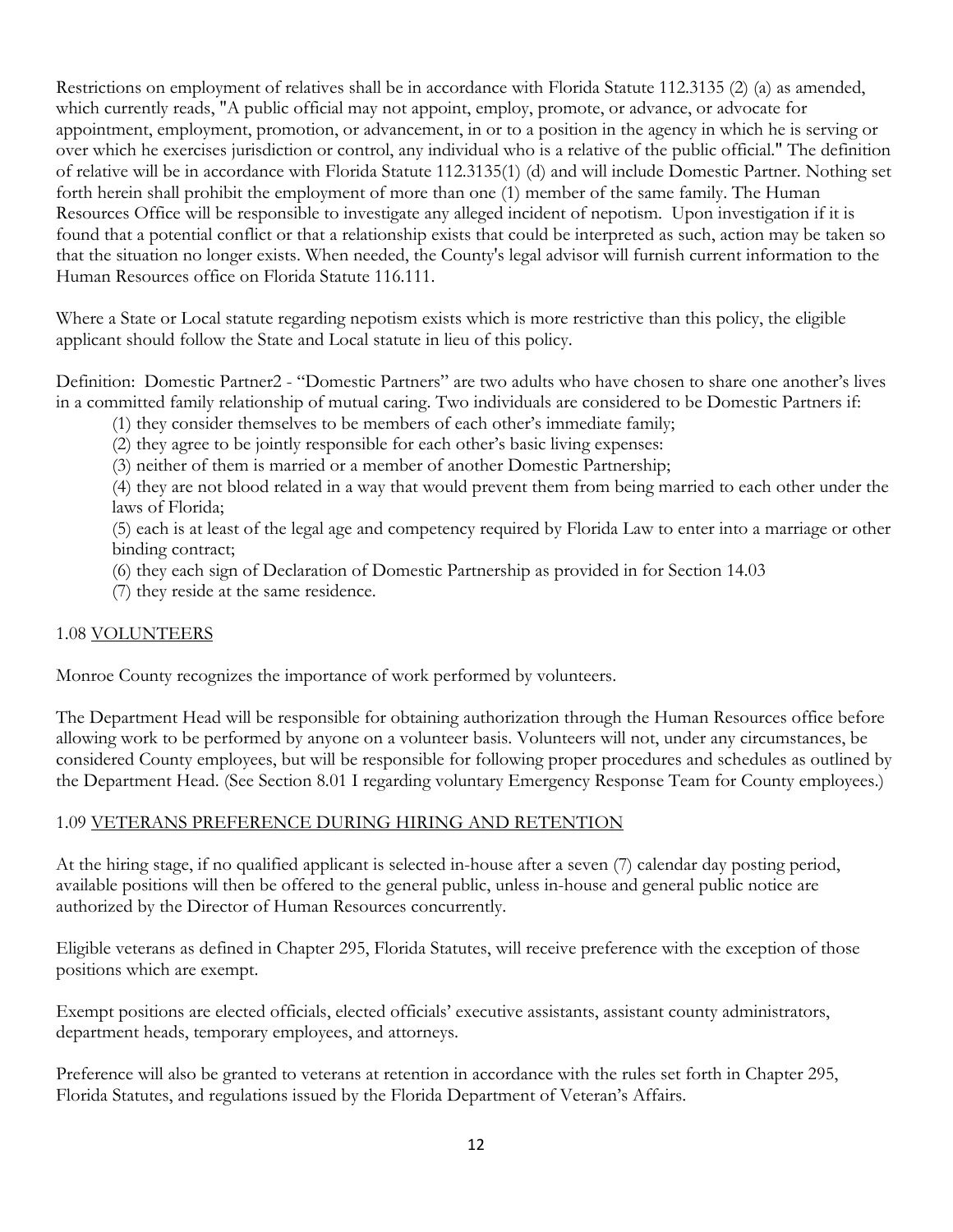## EMPLOYMENT POLICIES

## SECTION 2

#### 2.01 APPOINTING AUTHORITY

The Board of County Commissioners shall be the appointing authority for the County Administrator and County Attorney. All other positions under the jurisdiction of the Board of County Commissioners shall be employed and supervised by the County Administrator. Employment of Department Heads will require the confirmation of the Board of County Commissioners. The County Administrator will be responsible for:

A. Approval of all changes in employee status ensuring that all changes are in accordance with the Personnel Policies and Procedures and the Pay/Classification Plan.

B. Ensuring that all positions in all Departments have been fairly and equally evaluated, rated and classified in accordance with Personnel Policies and Procedures and the Pay/Classification Plan.

#### 2.02 POSITION CONTROL

All positions in the County Service are established and maintained through a budget each fiscal year, approved by the Board of County Commissioners.

A. The establishment of new additional positions, or an increase in hours of a position can only be authorized by the Board of County Commissioners and the County Administrator, subject to adequate justification of need and availability of funds. Establishment of Emergency Disaster positions on a year to year basis do not require the prior approval of the Board of County Commissioners. The personnel in these positions will be trained and utilized on an as needed basis before, during, or after an emergency or disaster and will be paid for by the Hurricane Account Funds.

Positions created on a temporary basis as described below in 2.03 B (3&4) do not require the prior approval of the Board of County Commissioners.

B. For training and transitional purposes, two individuals may fill a budgeted position simultaneously for up to six (6) months contingent on available funding. Both individuals shall accrue full benefits and be classified as a Full-time Regular employee.

C. Personnel to fill approved new positions shall be appointed after the position has been evaluated, classified and assigned a pay grade.

## 2.03 TYPES OF EMPLOYMENT

A. Original employment is subject to budgetary restrictions. When a person is initially employed in a position in County Service, he shall be employed in at least one of the following types of original employment status:

- 1. Full-Time Regular Employee
- 2. Substitute Employee
- 3. Temporary Employee
- 4. Emergency Temporary Employee
- 5. Part-Time Employee
- 6. Trainee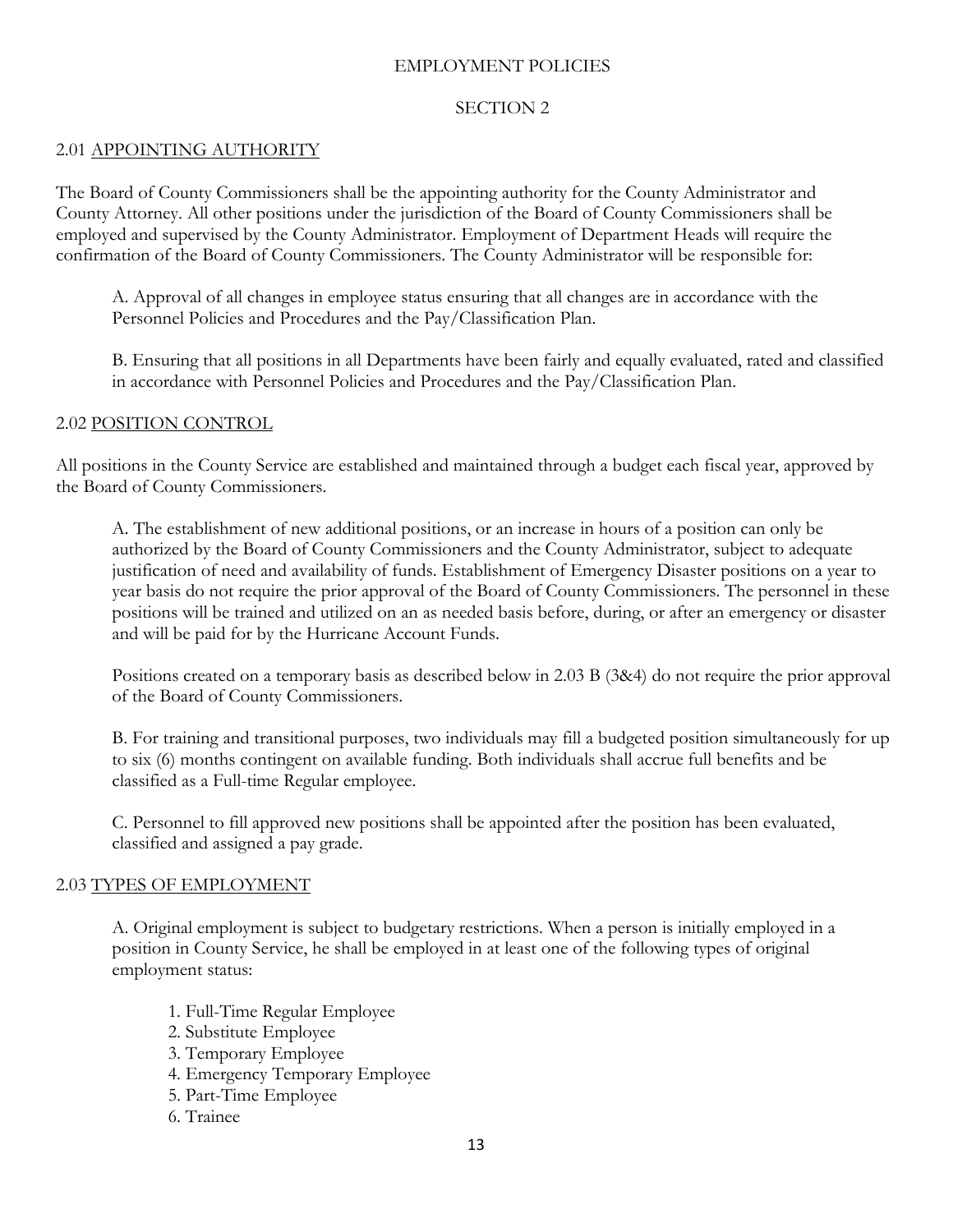#### 7. Contract

8. Florida Retirement System Senior Management

Participation in the Social Security program and the Florida State Retirement System will be in accordance with the rules and regulations governing said programs.

Any employee paid on an hourly basis will not be eligible for fringe benefits.

B. Definitions of types of original employment:

1. Full-Time Regular Employee

a. Full-Time Regular employment will be made to a classification for regularly budgeted County positions, working 25 hours or more per week.

b. A Full-Time Regular employee shall be eligible for all County fringe benefits as set forth in these policies.

c. An employee serving in a full-time regular position shall be eligible for career service status as described in Section 1.01.

2. Substitute Employee

a. Substitute employment may be made to fill positions for which leaves of absences are granted to a regular employee.

b. Substitute employment shall be only for a period of time for which the regular employee is granted leave.

c. A substitute employee shall not be eligible for County fringe benefits.

d. A substitute employee shall be exempt from career service status if employed for less than one continuous year.

3. Temporary Employee

a. Temporary employment may be made when the work of a department requires the services of one or more employees on a seasonal or intermittent basis, or in a position not classified as a regular County position.

b. An employee shall not be allowed to serve on temporary employment of more than 12 consecutive months or, in the case of intermittent employment, for more than 1,040 hours during any 12-month period, except as set forth below.

c. A temporary employee shall not be eligible for County benefits or paid holidays, except as stated in 'e' below.

d. A temporary employee shall be exempt from career service status.

e. All employees who are employed under special grants/projects shall be temporary employees throughout the duration of the grant/project. Such employees shall at no time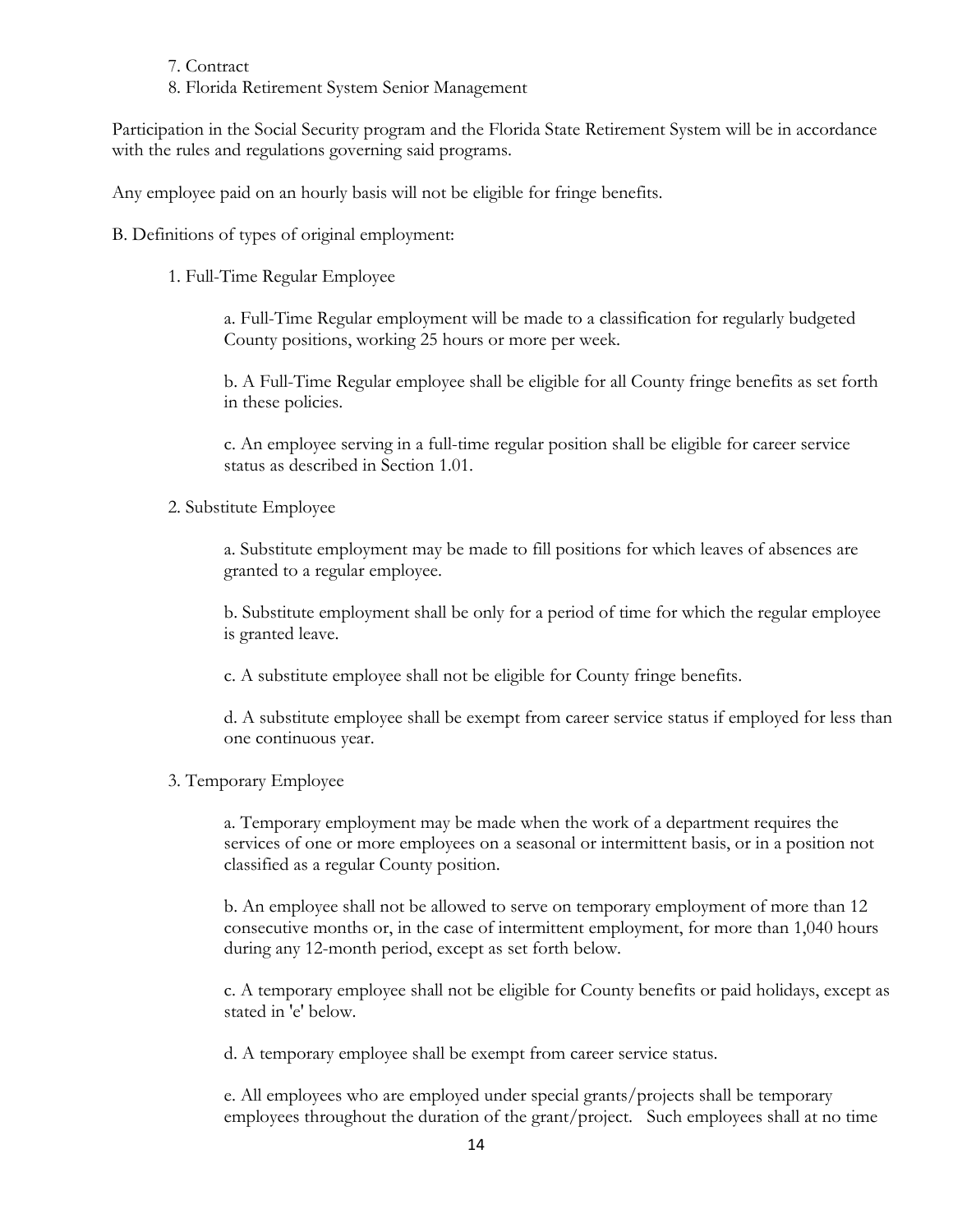be considered regular employees of the County, and shall only have the rights of temporary employees as set forth in these policies and procedures, except as might be specifically set forth in the special grant or project requirements. Grant employees, who do not qualify as temporary employees, are entitled to the same benefits as a regular employee except for Career Service status, and any benefit not eligible for reimbursement under the grant funding for the position.

- 4. Emergency Temporary Employee
	- a. Emergency temporary employment may be made when a short-term emergency exists.

b. Emergency temporary employment may be made without regard to the person's training or experience.

c. No person shall be given one or more emergency employments for more than three (3) calendar months.

d. An Emergency Temporary Employee shall not be eligible for County fringe benefits.

e. An employee hired on an emergency basis shall be exempt from career service status.

#### 5. Part-Time Employee

An employee is to be considered part-time if the employee works less than twenty-five (25) hours per week. The salaried part-time employee who works at least twenty (20) hours per week will accrue vacation and sick leave according to scheduled work hours. Anyone working less than twenty (20) hours per week will not accrue sick or annual leave.

#### 6. Trainee Employee

An employee appointed to fill an established position on a regular full-time or part-time basis shall be given trainee status when qualified applicants are not available for the position and the employee does not meet the minimum training and experience requirements for the position. (Refer to Section 4.07.)

#### 7. Contract Employee

Anyone whose employment is project specific will be a contract employee. Said employee(s) will not attain Career Service Status. Each proposed contract will be submitted by the County Administrator to the Board of Commissioners for approval.

#### 8. Florida Retirement System Senior Management

The Board of County Commission may designate in accordance with Florida Statutes 121.055(1) positions within County Administration that meet the minimum requirements to be included in the Senior Management Class, as long as that position incumbent acknowledges and waives their right to career service designation on a form prescribed by the County Attorney's office in accordance with the policy.

#### 2.04 PROBATIONARY PERIOD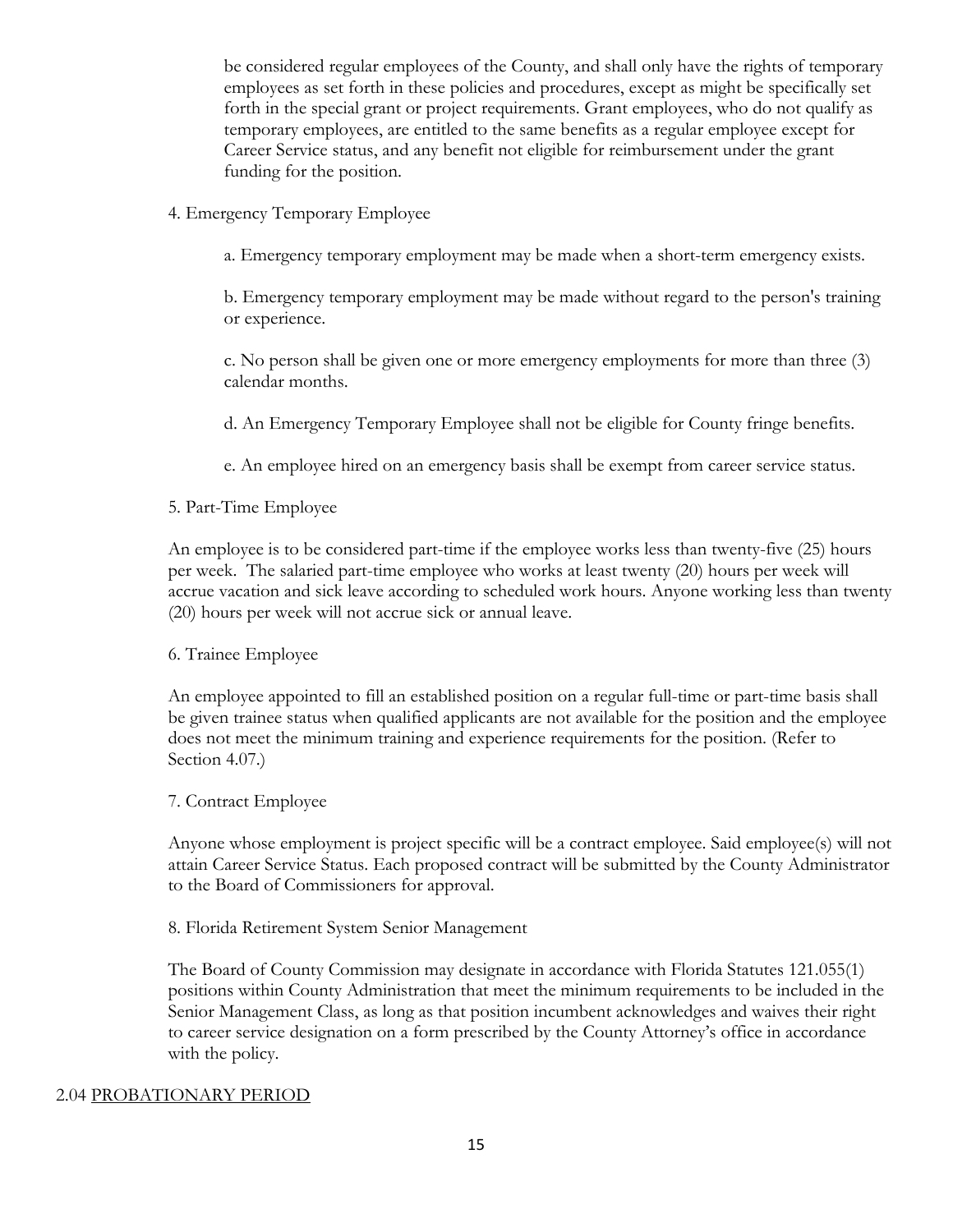A. The standard probationary period for new employees will be twelve (12) months from the date the employee begins working as a regular employee for the County. If at any time during the probationary period it is determined that the employee does not meet performance standards, the employee may be terminated without recourse. The County Administrator, or a designee, shall either: (1) approve, in writing, retention of the employee, at which time the employee shall be granted career service status: or (2) decide that the probationary period will be extended for no longer than an additional 90 days if the employee has not met performance standards : or (3) in the event the County shall fail to approve the employees' retention the employee shall automatically be separated from employment with the County, said separation being absolutely final, with no rights of appeal to any authority, including the grievance procedure contained herein.

Temporary employees, Federal or State Grant employees as well as employees originally hired under the CETA Program will retain their original date of hire if transferred to or hired in a regular County position for use in procedures governing fringe benefits and evaluation purposes, when applicable. Said employee must then serve the standard 12-month probationary period, before becoming eligible for career service status.

B. During the probationary period, the Department Head or duly-appointed representative must observe the employee's work habits, attitude and attendance to see if continued employment in the job is desirable.

C. In the event an employee receives a promotion through the promotional opportunity process, said employee will serve a 90 day probationary period, or the remainder of their original probationary period, whichever is greater. If during this probationary period the employee does not meet performance standards, he or she may be terminated without right of appeal if recommended by the Department Head and approved by the Administrator, but will be able to apply for another County position through the promotional opportunity system for 1 year, after which time he or she must wait until a desired position is open to the public.

D. Any employee whose position evolves into accepting additional or different duties and/or responsibilities within the same department may be reclassified to another pay grade and/or title upon recommendation of the Department Head and approved by the Administrator but will not serve an additional probationary period. (See Section 3.04 and 3.05.)

## 2.05 DEFINITION OF SERVICE

A. Creditable Service shall be defined as service during which the employee was on the payroll of the County, or on approved leave of absence without pay.

B. An employee's continuous service date shall be established as the most recent date of hire and may not precede the date of actual job performance.

C. Authorized leaves of absence to the extent provided in Section 8 of these policies shall not be considered a break in service effective at the end of the employee's regular shift on the last day of work.

D. If an employee has a break of service of 48 hours or more, he/she cannot be reinstated to his/her former employment status. If he/she is selected for County employment after such a break in service, he/she must begin as a new employee in all respects, except for Retirement Benefits which are governed by Florida Statutes.

E. Any unauthorized leave without pay for three consecutive workdays or more may be considered a break in service and may result in termination.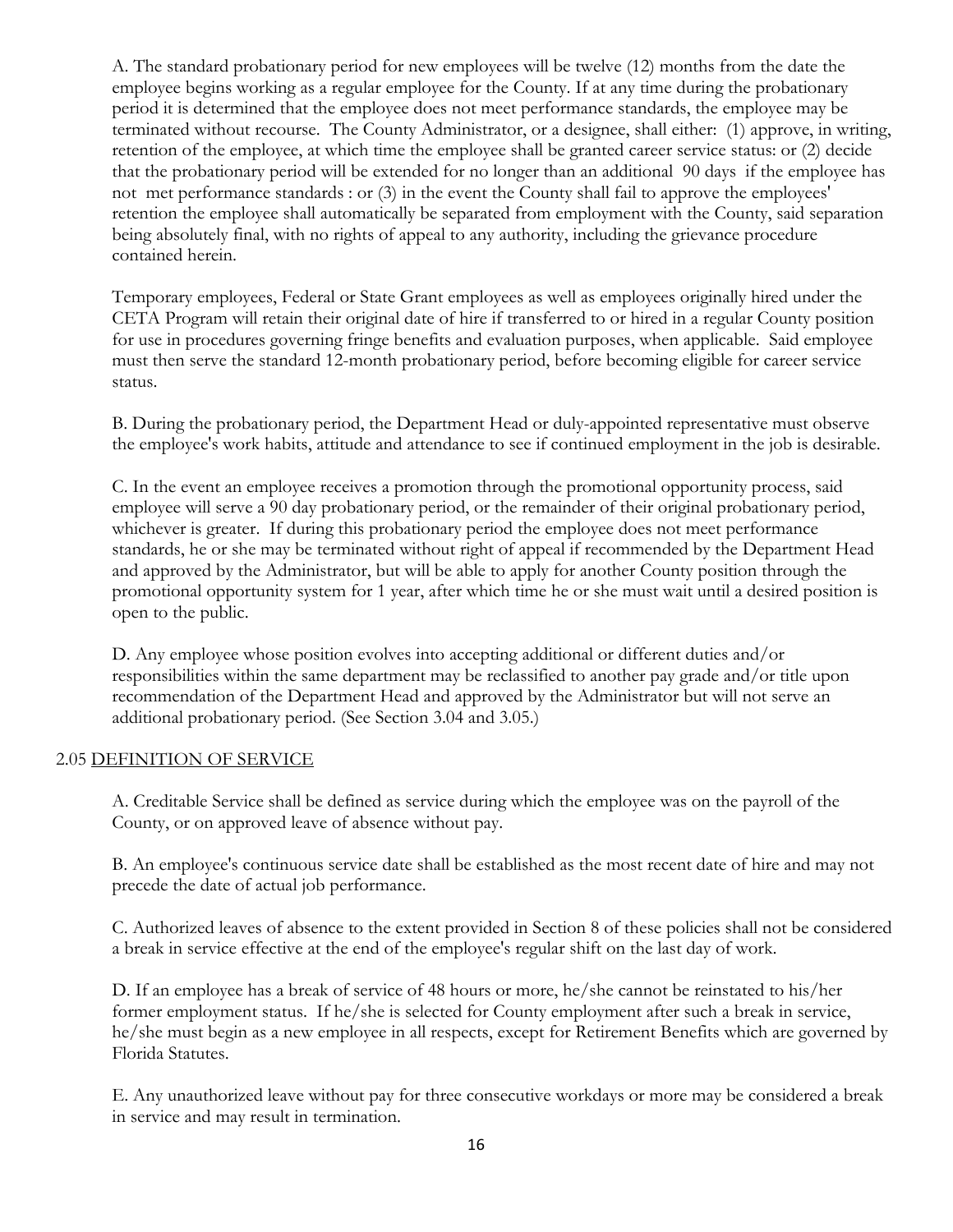## 2.06 MEDICAL EXAMINATIONS

A. In order to maintain a vigorous and healthy work force the County shall require post offer medical examinations by a physician designated by the County.

B. The County Administrator may require that an employee submit to a physical and/or psychiatric examination by a physician or other qualified practitioner at any time during their employment, which may include blood and/or urine testing for drug or alcohol usage. Charges for same will be the responsibility of the County.

Grant Programs will provide funding for medical examinations for their employees in their respective budgets.

C. Should an examination result in disclosure of inability to meet the required minimum standards of the specific occupation, the results of the examination shall be reviewed by the Human Resources office and the employee's Department Head. Findings and recommendations shall be forwarded to the County Administrator for final disposition. Payment of any expense incurred by the applicant/employee other than the initial examination required by the County will be the responsibility of the applicant/employee.

D. An employee determined to be physically or mentally unfit to continue working in his/her current classification may be terminated, but may apply through the promotional opportunity system for any available position for which said employee is determined to be qualified as well as physically and mentally fit to perform all required duties of the position. Said employee will have promotional opportunity rights for one year after his/her termination date.

E. If a Department Head has reasonable suspicion that an employee is under the influence of, or using alcoholic or illegal substances, that Department Head may require that said employee be examined by a physician who may include blood and/or urine testing.

## 2.07 BASIS FOR CHANGE OF STATUS

Selection of applicants for new hire and in-house promotion shall be based on the applicant's ability to perform the job as outlined in the job description of the position being filled. The job description shall identify the specific knowledge, skills, and abilities necessary for the successful performance of the duties of the position.

An evaluation of the applicant's knowledge, skills, and abilities as reflected in education, experience, licensure or certification as outlined on the employment application shall be compared to the required minimum qualifications of the position. All applicants who appear to possess the required minimum qualifications shall be evaluated according to uniform and consistently applied selection techniques established by Personnel Policies and Procedures. These selection techniques shall be designed to provide maximum validity, reliability, and objectivity and result in selection from among the applicants who are most qualified for the position.

Other than as described in Section 1.09, Veterans Preference, in determining change of status as a result of demotion, recall from layoff or transfer, job performance shall be the sole criterion. Job performance being equal, length of continuous service shall be the criterion.

## 2.08 SELECTION PROCESS

All interviews whether for new hire or in-house promotion must follow the interview procedures outlined in Administrative Instruction 4705.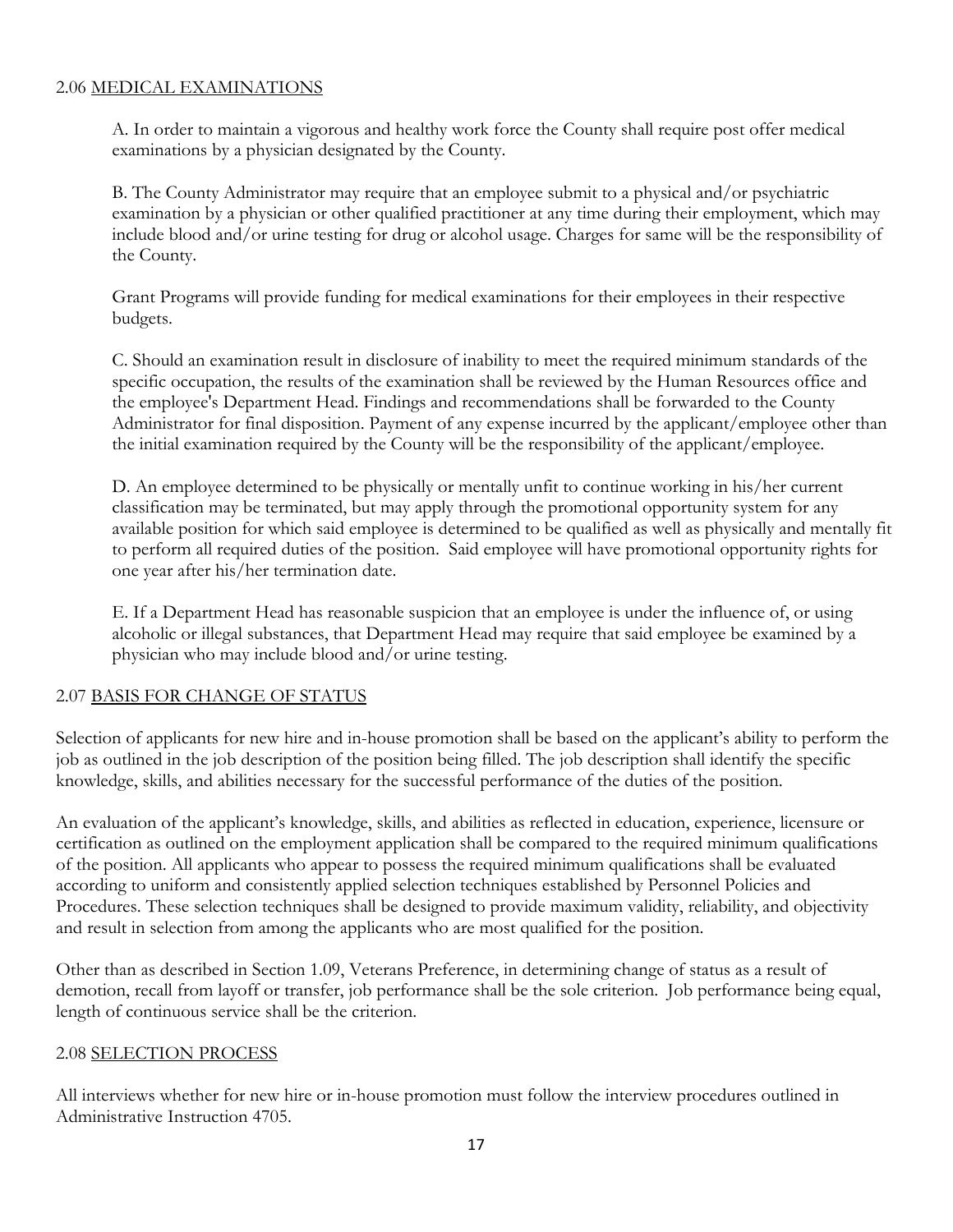#### 2.09 TRANSFERS

A. The County Administrator may, at any time, transfer an employee from one area to another and/or from one position to another when he determines that it is in the best interest of the operation of the County to do so. Transfers will be made by the County Administrator based upon a recommendation by the employee's Department Head.

B. Employees will be notified in writing of the County Administrator's decision to transfer them. Employees who claim that a transfer is made arbitrarily and capriciously or that it is being recommended for disciplinary reasons may appeal a transfer decision pursuant to Section 10 (Employee Complaint/Grievance Procedure).

## 2.10 EMPLOYEE ASSOCIATION MEMBERSHIPS AND PARTICIPATION

Employees may be permitted time off from work with pay to be a speaker at a function, which is not required of his/her position with the County, to attend organization membership meetings and participate in officer roles. Leadership Monroe is also a qualified event under this policy. Participation during work hours must be related to the employee's job duties with the County. Requests to participate during working hours must be provided to the applicable Department Head, in writing, with final approval by the County Administrator.

Employees are attending these events on a volunteer basis and time allowed for attending such events does not constitute hours worked for the purpose of computing required overtime payments.

The department the employee works in may pay for membership fees and other related fees, including travel. Payment for all associated costs may be made in advance by the department or the employee will be reimbursed.

## 2.11 EMPLOYEE TRAINING

The County may require any employee to attend any and all training deemed necessary to perform his or her job duties adequately and safely. Prior to employment with Monroe County, it is the applicant's responsibility to provide proof of completion of said training requirements. Once employed, any certification or training deemed necessary for continued employment is to be paid by the individual with reimbursement made after successful completion. See 2.12, item A.

Departments may have ongoing training or education requirements for certain positions. In some cases, courses, books, tuition, testing and other related fees associated with the education or training, including travel may be paid for in advance by the department in which case the employee will not be required to be reimbursed. In other cases, the employee may pay for the courses, books, tuition, testing and other related fees, and travel expenses, and be reimbursed. In those cases, the expenditures require prior approval of the department head. Supporting documentation acceptable to the Clerk must be submitted for reimbursement. Acceptability to the Clerk is based on generally accepted accounting principles and such laws, rules and regulations as may govern the Clerk's disbursal of funds.

Employees must complete the course within one year from date of receiving any advance payment. If course is not completed within one year, the employee must refund to the County the entire advance payment within one month.

## 2.12 EDUCATIONAL ASSISTANCE PROGRAM

## A. EDUCATIONAL ASSISTANCE POLICY3 ( **<sup>3</sup> See Florida Statutes 112.063** )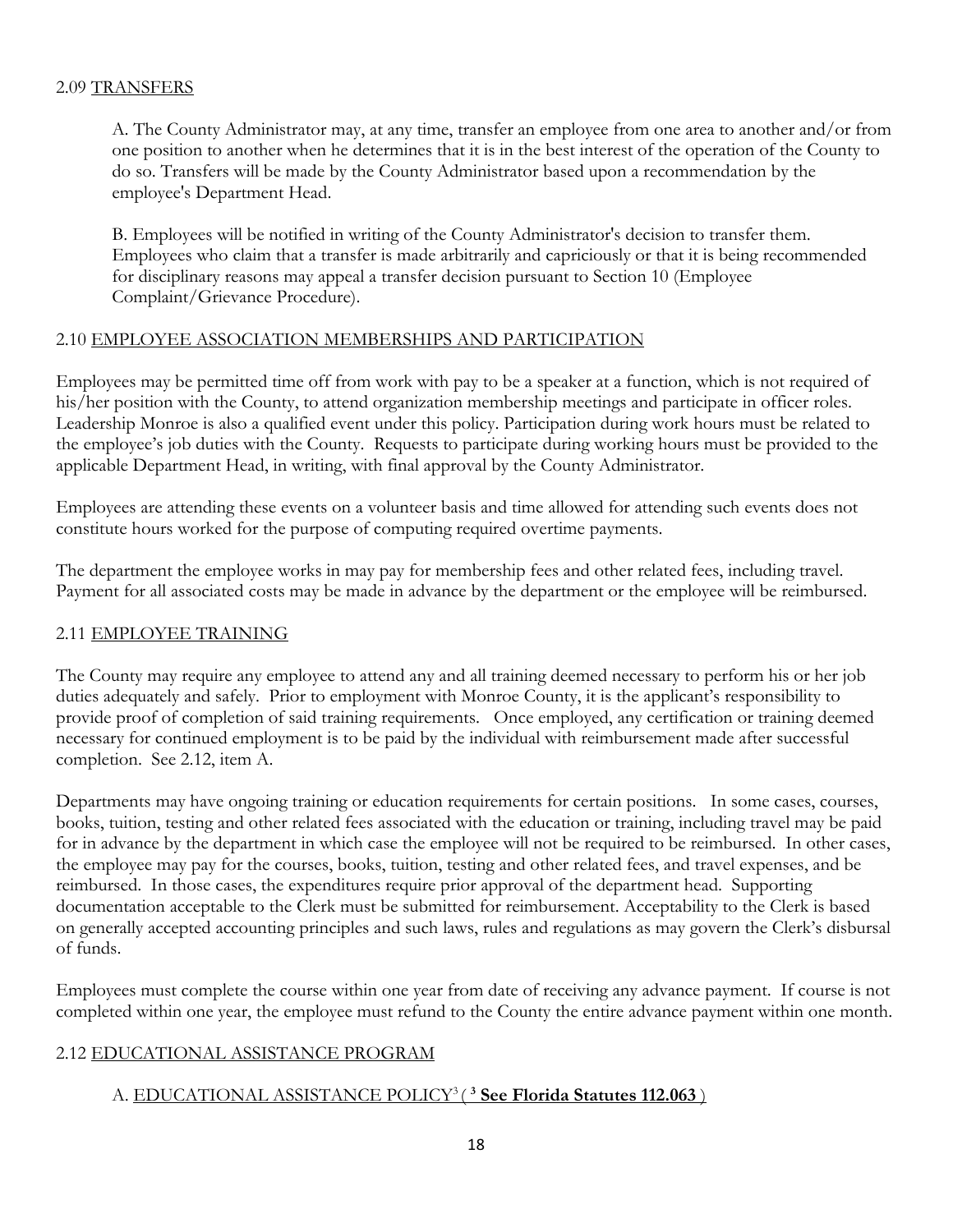The County may provide financial assistance to County employees for educational courses which are applicable to the employee's field of work, or of such nature and quality to directly contribute to the employee's value and potential growth in the County service. Employees required to maintain training and certification requirements as a condition of employment are also eligible for this program.

In the case of a degree-seeking student; although attainment of said degree may provide job enhancement for the employee, courses taken in the pursuit of the degree must have some relation to County employment.

# B. ELIGIBILITY

An employee will be considered eligible for participation in the Educational Assistance Program if he has been a full-time employee of the County for one year or more and is so recommended by the Supervisor and Department Head.

An exception may be made for those employees referred to in Ordinance No. 008-1987, as approved by the Board of Commissioners.

# C. APPLICATIONS

An Employee must submit the completed Request for Educational Assistance Form to the immediate Supervisor and Department Head for approval prior to the employee enrolling in the course.

The Department Head shall review the employee's eligibility to participate in the Educational Assistance Program and shall be responsible for the administration of the program.

Upon enrollment in the course, the employee shall submit to the Department Head the enrollment receipt and textbook receipt.

Upon completion of the course, the employee shall submit to the Department Head the proof of successful completion. The tuition and textbook receipts, the Audit Slip or Purchase Order and the proof of successful completion will be sent to the Finance Department for processing. A copy of all the documentation will be sent to the Human Resources office and placed in the employee's personnel file.

## D. TIME OFF FROM WORK

Qualified employees may be permitted time off from work with pay to attend educational training classes or seminars which are related to their job duties but which are not available during non- working hours, if approved by the applicable Department Head. Allowable time off will be restricted to a maximum of 160 hours in any calendar year unless specifically otherwise approved by the County Administrator.

Employees are attending this training on a volunteer basis and time allowed for attending such training does not constitute hours worked for the purpose of computing required overtime payments.

#### E. REIMBURSEMENT

1. Upon the successful completion of approved courses, the employee will be eligible for reimbursement of tuition, textbooks, online access fees, distance learning fees, and lab fees. The employee must present a certification of successful course completion and a paid receipt for tuition, textbooks, online access fees, distance learning fees, and lab fees to the Department. Requests for reimbursement must be made within sixty days after completion of the course.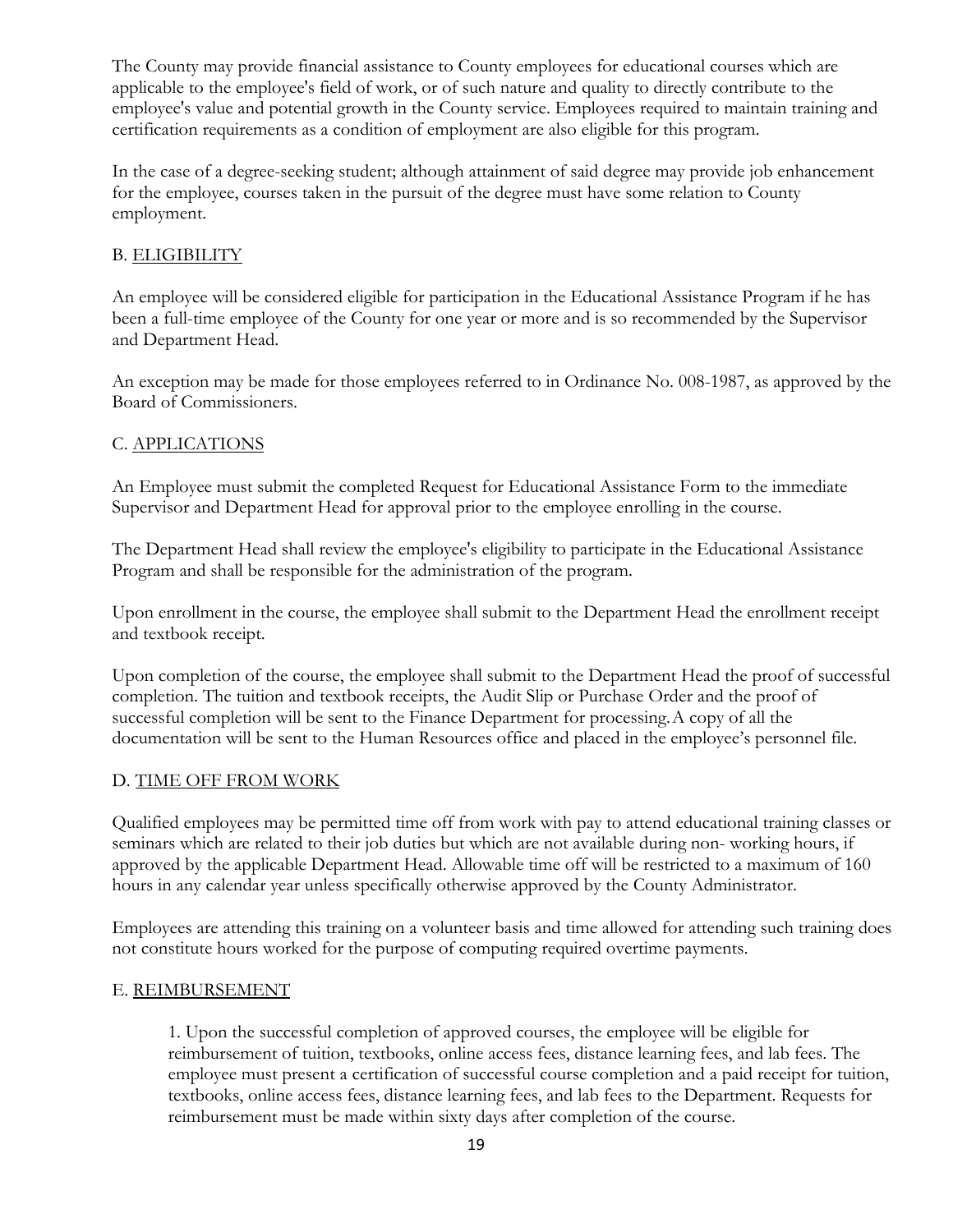2. Textbook reimbursement allowance is limited to \$125 per course. The employee is responsible for paying any difference.

3. Reimbursement for tuition will be made only to employees who are on the active payroll when payment is due.

4. Where tuition is covered under benefits from the Veterans Administration or a philanthropic source, qualified employees may participate only in the "time off from work" feature of the program.

5. Reimbursement under the Educational Assistance Program constitutes income to the employee. The County must withhold taxes from this income and report to government agencies in the same manner.

6. Employees must provide their own transportation to and from training.

7. Refunds shall be limited subject to the availability of funds and the number of participants in the program.

8. This program may be amended or terminated at any time; however, such amendment or termination will not affect any courses of study previously approved.

## F. CONDITIONS OF REIMBURSEMENT

Employees who obtain reimbursement for any educational assistance shall remain with the County at least two (2) years after completion of courses, otherwise any reimbursement which was made by the County to the employee shall be refunded to the County, if the employee terminates within less than two (2) years from date of completion of educational assistance courses. Further funding to the County shall be accomplished by deducting all reimbursement due from the employee's final paycheck.

#### G. OBTAINING A DEGREE WHILE EMPLOYED

Effective May 1, 2016, employees who obtain a degree from an accredited institution, which is beyond what is minimally required for the position that he/she holds with the County and that degree adds value to the department as well as the County, will receive a \$1,500 per year (\$125 per month) salary increase for each degree obtained. The incentive pay shall be divided and shall be paid 1/26th per pay period. In the event the employee reaches the maximum of their current pay range, the amount is to continue to be added to the employee's salary.

In the event the employee has a personnel action which results in a reclassification, transfer, hire through promotional opportunity or if the employee receives any other type of salary increase in accordance with these personnel policies and procedures, the incentive pay shall be added to any base pay received as a result of the personnel action as long as that degree is not a requirement of the position and the degree continues to add to the value of the department as well as the County.

#### 2.13 EMPLOYEE SAFETY

It is the responsibility of the County to promote and pursue a safe and healthy environment for all employees. Monroe County has a viable safety program administered and enforced by the Monroe County Safety Officer according to the Safety Policies and Procedures adopted by the Board of County Commissioners.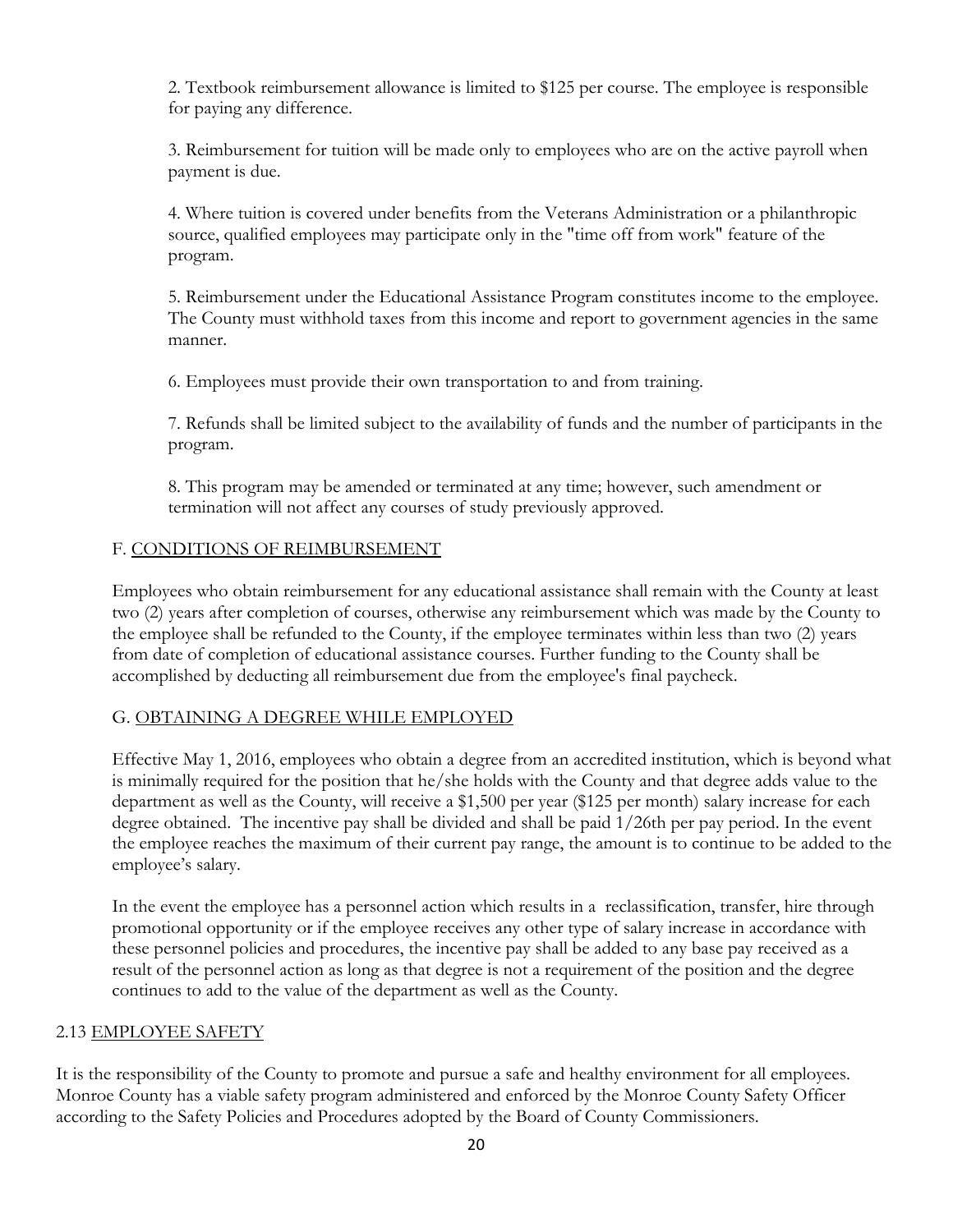Employees will observe all safety rules and regulations established by the State of Florida and County Government. Department Heads and Supervisors are responsible for the observance of those rules within their jurisdiction. Failure to comply may result in disciplinary action.

## 2.14 PROMOTIONAL OPPORTUNITIES

A. It is the policy of the Board of County Commissioners to consider qualified County employees for promotional opportunities before applicants from the general public are considered. An employee must remain in his or her respective position for a period of at least six (6) months before transferring to another position through the Promotional Opportunity system. If it is thought to be in the best interest of the County to waive this rule, prior approval of the appropriate Department Head(s) and the County Administrator must be obtained. Please review Section 2.04 Probationary Period. Promotional Opportunities will be posted on bulletin boards throughout the County system for seven (7) calendar days.

a. Contractual Commissioner Aide positions (Executive Assistants) will not be required to be posted and/or advertised unless at the request of the Commissioner with the vacancy.

B. An eligible employee wishing to apply for a promotional position will complete the Promotional Opportunity Application Form within the seven (7) day period (date of posting is day one (1)) and submit it to the Human Resources office. The Human Resources office will review these completed forms and forward all in-house applications to the Department with the vacancy for consideration.

C. During the seven (7) days the position is posted, any qualified County applicant is to be given preference in the vacant position. All Promotional Opportunity applications must be reviewed by the department with the vacancy.

It is the responsibility of the hiring department to review in-house applications and conduct interviews for qualified County applicants. Any qualified employee filing a Promotional Opportunity within the required seven (7) day period is to be considered a priority. In the event the Promotional Opportunity is not received within the seven (7) day period, the in-house employee shall lose preferential treatment.

D. Preference will also be granted to veterans claiming the veteran's preference during the first promotion following reinstatement or reemployment in accordance with the rules set forth in Chapter 295, Florida Statutes, and regulations issued by the Florida Department of Veteran's Affairs.

## 2.15 EQUAL OPPORTUNITY POLICY

A. The County is firmly committed to equal employment opportunity, and does not discriminate in any employment-related decisions on the basis of race, color, religion, national origin, sex, sexual orientation, gender identity or expression, pregnancy, age, disability or other similar factors that are not job-related.

The County's policy of equality of opportunity applies to all organizational levels of the County and to all job classifications. It is the responsibility of each elected or appointed public official, Assistant County Administrator, Department Head and Supervisor to give the County's non-discrimination policy full support through leadership, and by personal example. In addition, it is the duty of each public official and each employee to help maintain a work environment which is conducive to, and which reflects, the County's commitment to equal employment opportunity.

B. All personnel actions shall be based solely on ability and fitness of the individual.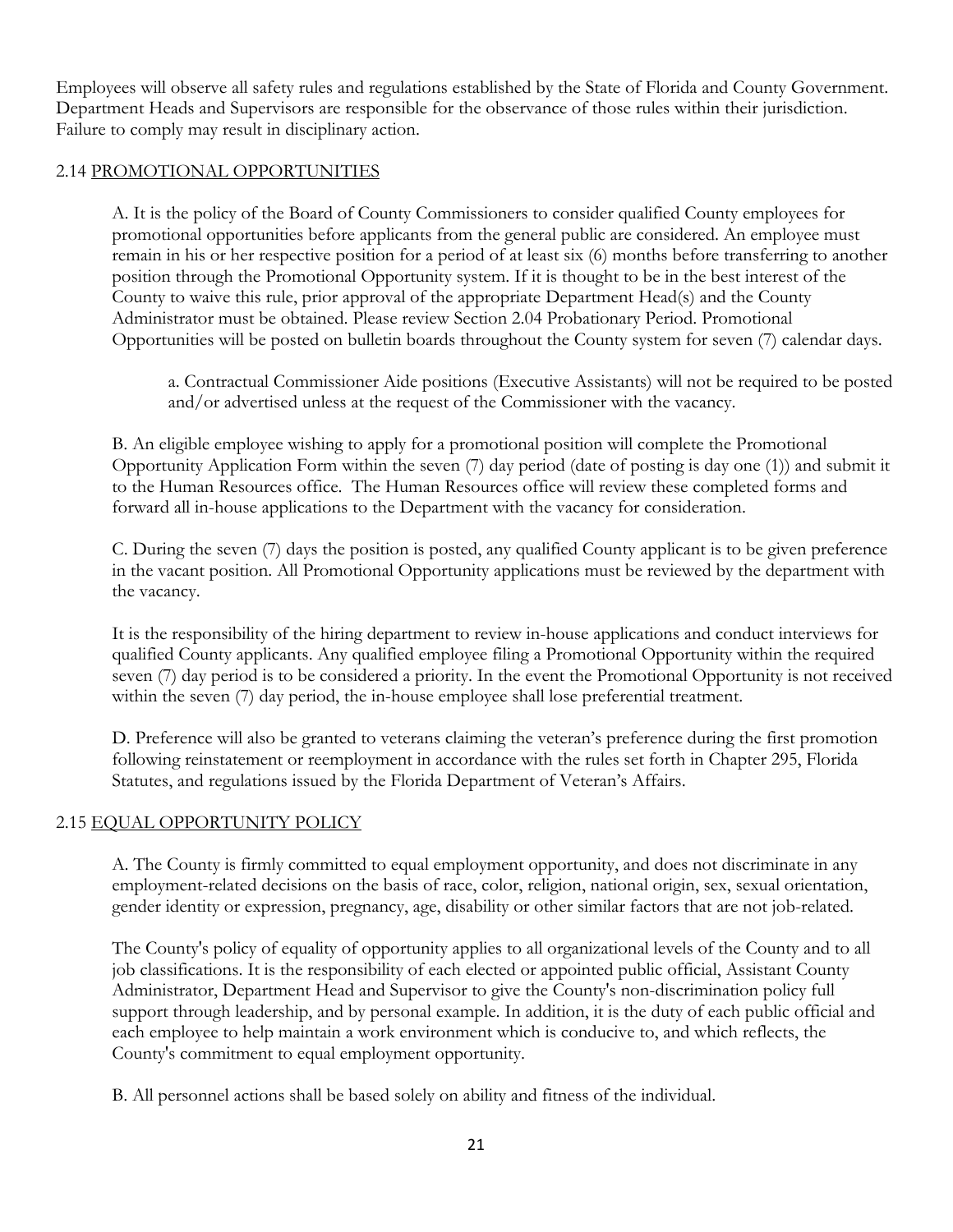C. The Human Resources office shall see that information about job opportunities is readily available to all employees and citizens of the County, and a continuing program shall be conducted to make the Equal Employment policies known to all citizens of the County.

D. In this capacity, the Human Resources office will be responsible for anticipating problems, formulating solutions, presenting complete analysis of alternatives and recommended corrective actions and coordinating the recommended actions with public officials, Assistant County Administrator, Department Heads and employees.

In the implementation of this policy, the County will aggressively seek personnel for all job levels within the organization through upgrading and recruitment from minority group members and women.

This policy is specifically included and will be a continuing and essential component of the Personnel Policies and Procedures.

E. Harassment of any kind is prohibited and will not be tolerated. A violation of this policy will subject an employee to disciplinary action, up to and including termination of employment. Any violation which cannot be remedied through the disciplinary process set forth in these policies and procedures may be considered by the Board of County Commissioners for any other avenues legally available, such as, but not limited to, contractual remedies, no trespass orders, injunctive relief, removal of workplace accommodations which have been abused, or through federal or state laws protecting workers in the workplace.

Harassment is defined as verbal or physical conduct which:

1. Denigrates or shows hostility or aversion toward an individual because of his or her race, color, religion, gender, national origin, age, veteran status, marital status, familial status, sexual orientation, gender identity or expression, pregnancy, or disability/handicap, or that of his or her relatives, friends or associates.

2. Has the purpose or effect of creating an intimidating, hostile or offensive working environment;

3. Has the purpose or effect of unreasonably interfering with an individual's work performance or;

4. Otherwise adversely affects an individual's employment opportunities.

Prohibited harassing conduct includes, but is not limited to, epithets, slurs, jokes, negative stereotyping, or threatening, intimidating or hostile acts that relate to race, color, religion, gender, age, national origin, veteran status, marital status, familial status, sexual orientation, gender identity or expression, pregnancy, or disability/handicap. Prohibited harassing conduct includes written or graphic material that is placed on walls, bulletin boards or elsewhere on the premises or that is circulated in the workplace.

The above policy includes, but is not limited to, sexual harassment. Sexual harassment is defined as:

- 1. Unwelcome sexual advances;
- 2. Requests for sexual favors;
- 3. Verbal or physical conduct of a sexual or otherwise offensive nature, particularly where: a. submission to such conduct is made, explicitly or implicitly, a term or condition of employment;

b. submission to or rejection of such conduct is used as a basis for decisions affecting an individual's employment; or

c. such conduct has the purpose or effect of creating an intimidating, hostile or offensive working environment.

4. Sexually offensive jokes, innuendoes, and other sexually oriented statements or behavior.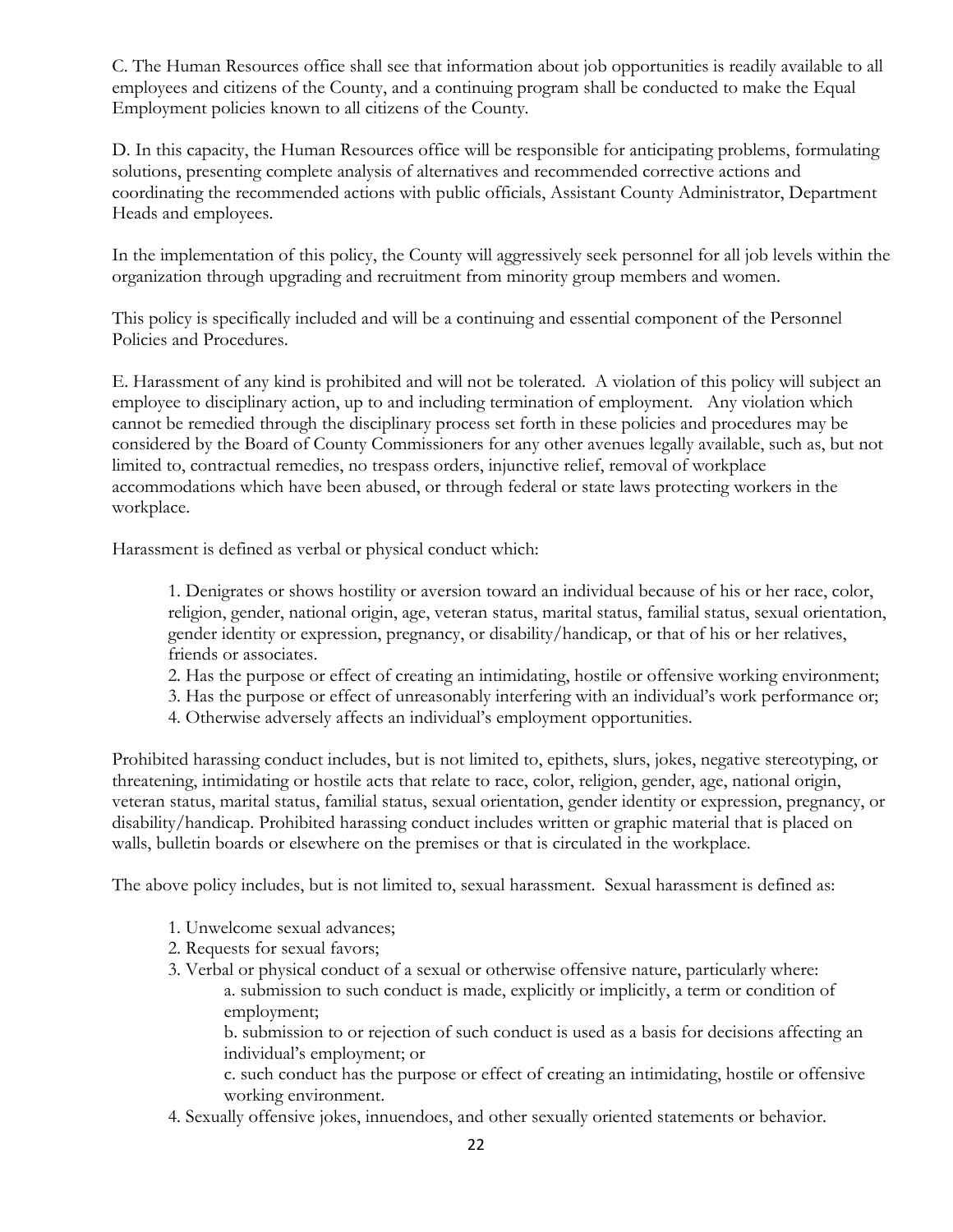If an individual experiences or observes any form of harassment of an employee by any person (regardless of the offender's identity or position), he/she is required to promptly report the incident to an Assistant County Administrator, Department Head, the Human Resources Administrator or the County Administrator. Assistant County Administrators and Department Heads are responsible for promptly reporting the allegations or concerns to the Human Resources Administrator or the County Administrator. (It is encouraged that the individual put such a complaint in writing). If the complaint is about the County Administrator or any other person whose official or political position leads an employee to believe that the complaint may be ignored or handled improperly, the individual who experiences or sees any prohibited form of harassment which he/she is required to report may report the conduct to a county commissioner, who shall see that it is properly processed by staff in an objective manner. The complaint will be immediately investigated and kept confidential to the extent possible. Individuals who make complaints have an obligation to assist and cooperate with the County's investigation.

If the County determines that an employee (including public officials, Assistant County Administrator, Department Head, or supervisor) or third-party has harassed another individual, appropriate remedial action will be taken against the offender, up to and including termination. If the harassment involves a third party such as a contractor, vendor, supplier, or other visitors to County buildings or the workplace, that person may be barred from the premises.

The County prohibits any form of retaliation or coercion (including intimidation, interference or discrimination for lodging a bona fide complaint under this policy or for assisting in the investigation of a claim of harassment. If an individual experiences or observes any form of retaliation by any person, employee or non-employee (regardless of the offender's identity or position) he/she is required to promptly report the incident to an Assistant County Administrator, Department Head, the Human Resources Administrator or the County Administrator. Assistant County Administrators and Department Heads are responsible for promptly reporting the allegations or concerns to the Human Resources Administrator or the County Administrator. It is encouraged that the individual put such a complaint in writing. The complaint will be immediately investigated and kept confidential to the extent possible. Individuals who make complaints have an obligation to assist and cooperate with the County's investigation. If the complaint is about the County Administrator or any other person whose official or political position leads an employee to believe that the complaint may be ignored or handled improperly, the individual who experiences or sees any prohibited form of harassment which he/she is required to report may report the conduct to a county commissioner, who shall see that it is properly processed by staff in an objective manner. The county will protect individuals who make a complaint to the extent legally possible. Any bona fide complaint will in no way be used or held against an employee (or non-employee) nor will it leave an adverse impact on the complaining employee's employment.

Individuals shall not assume that the County is aware of a harassment problem and are required to adhere to this policy and make a report so that the problem can be resolved. Any questions concerning this policy should be addressed to Human Resources.

F. If one believes that the County has violated the equal opportunity policy, as stated in this section, he/she should submit a written complaint to the EEO Coordinator. The EEO Coordinator shall investigate the complaint and respond to the complaint.

## 2.16 EMPLOYEE RECOGNITION

#### A. EMPLOYEE OF THE QUARTER/YEAR PROGRAM

Monroe County has established an Employee Service Award which is designed to recognize employees who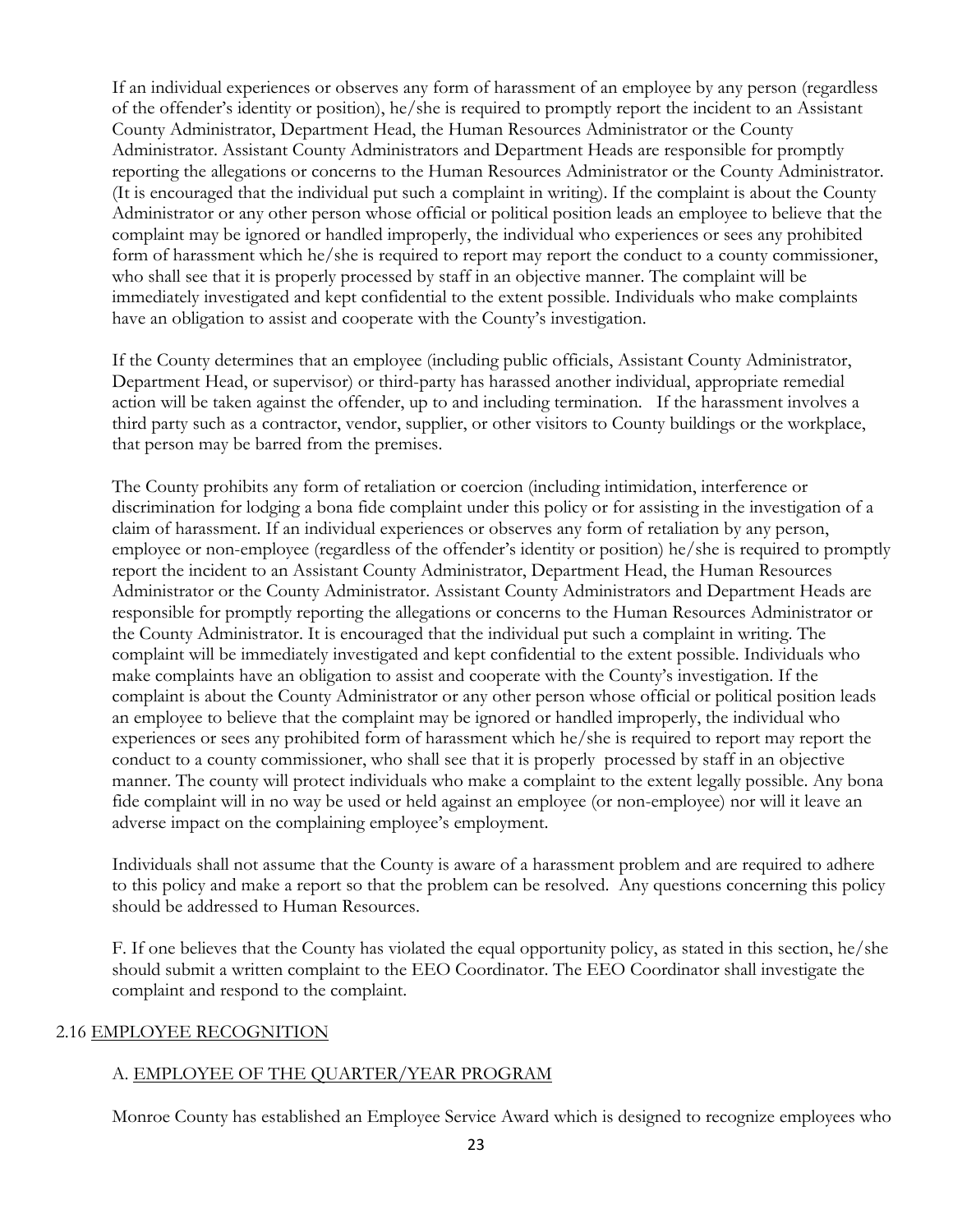demonstrate superior performance and dedication to their work which is above and beyond the call of duty. (See Monroe County Administrative Instruction Series 4000.) The employee selected for the quarter shall be awarded a \$300 one-time lump sum payment and an appreciation plaque. The employee of the year shall receive a one-time lump sum payment of \$3,000 and an appreciation plaque.

## B. YEARS OF SERVICE PROGRAM

Monroe County has established a program to recognize County employees who have been in the County Service for Five, Ten, Fifteen, Twenty, Twenty-five, Thirty, and Thirty-five years. Grant and part-time employees will be eligible for the years-of-service program.

At the employee's anniversary date, or as soon thereafter as is feasible, the Human Resources office will send Department Heads a list of employees that are eligible for a years of service award that month along with a template letter for recognizing the employee and notifying the Payroll office. Each Department Head will be responsible for completing and providing a letter of recognition to the employee along with providing a copy to Human Resources to be placed in the employee's personnel file, noting the years of service and the award that will be given. Payment of the award will be distributed as outlined below and will be included in the employee's paycheck. A letter to the Payroll Department will be completed by the Department informing Payroll what the amount of the award shall be and a copy of the letter provided to Human Resources to be placed in the employee's personnel file. It is the Department's responsibility to discuss the presentation opportunity with the employee and together come to a decision as to whether the employee would like to be recognized at the BOCC meeting. If the employee chooses to be recognized at the BOCC meeting, the Department must coordinate with the Human Resources office regarding the appropriate award as outlined below, and with the County Administrator's office to ensure that said recognition is placed on the meeting agenda. Whenever possible, this presentation will take place at the BOCC meeting in the employee's location. The following will be provided in a lump sum payment to the employee:

a. For 5 years of service, a decorative pin and a \$100.00 award;

b. For 10 years of service, a decorative pin and a \$175.00 award and recognition at the BOCC Meeting;

c. For 15 years of service, a decorative pin and a \$200.00 award and recognition at the BOCC Meeting;

d. For 20 years of service, a decorative pin and a \$350.00 award and recognition at the BOCC Meeting;

e. For 25 years of service, a decorative pin and a \$500.00 award and recognition at the BOCC Meeting;

f. For 30 years of service, a decorative pin and a \$1,000.00 award and recognition at the BOCC Meeting;

g. For 35 years of service, an engraved Lucite desk clock and a \$1,500.00 award and recognition at the BOCC meeting.

## C. EMPLOYEE SUGGESTION PROGRAM

The employee suggestion program is designed to incentivize ideas by providing monetary awards to employees who provide suggestions. (See Monroe County Administrative Instruction Series 4010). All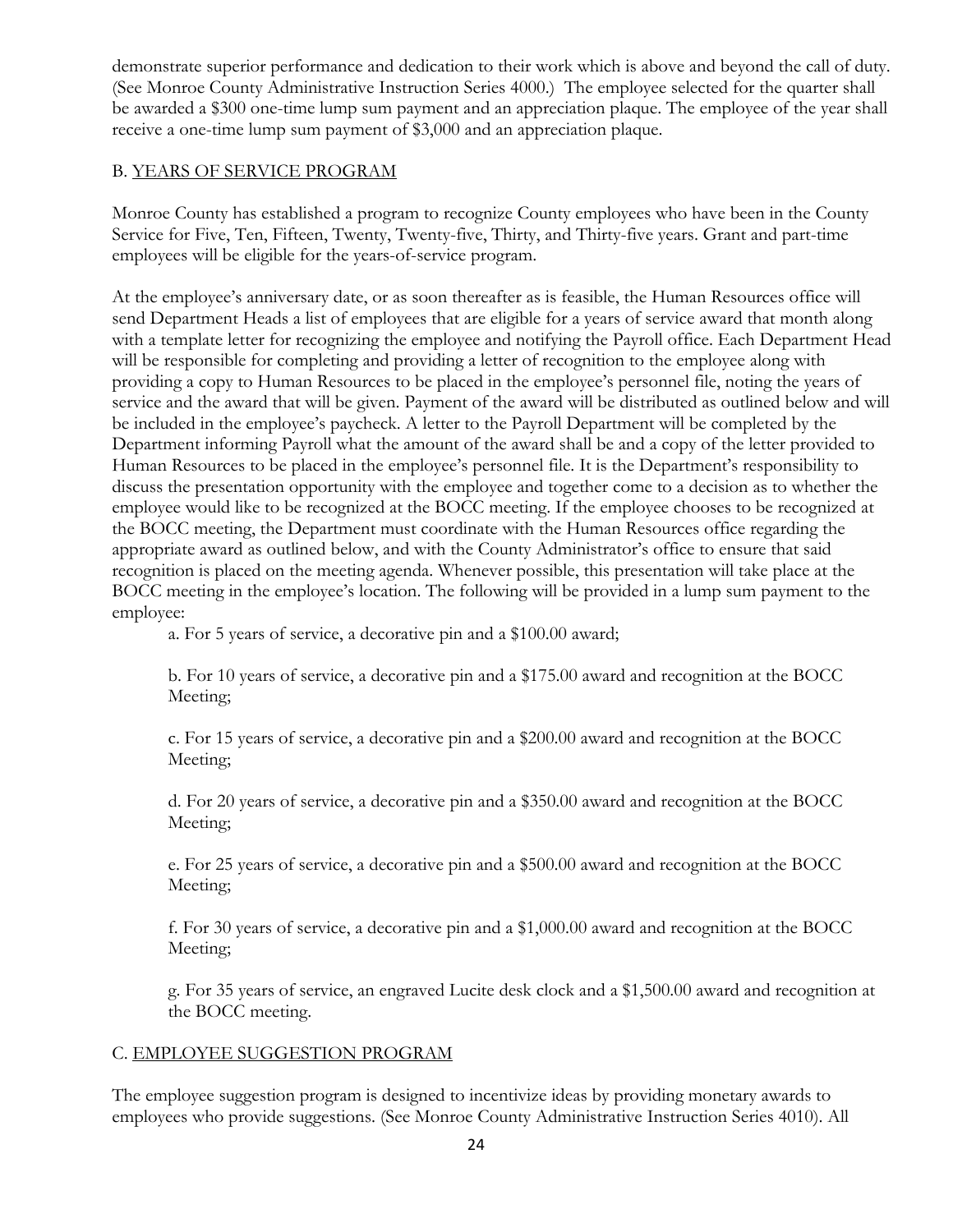employees are eligible to submit suggestions with the exception of the County Administrator, Assistant County Administrator(s), and the County Attorney.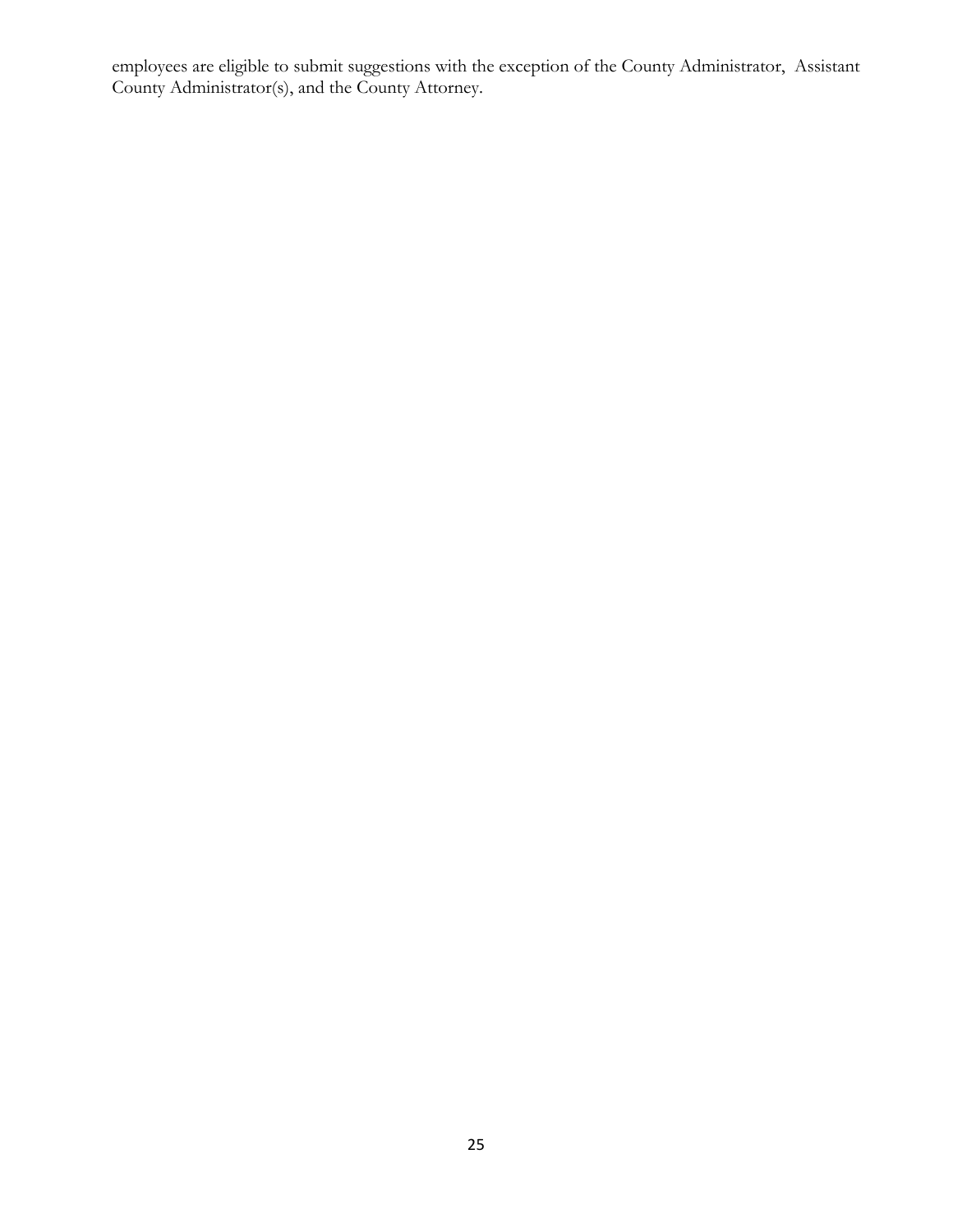## CLASSIFICATION PLAN

#### SECTION 3

#### 3.01 CLASSIFICATION PLAN

## A. SCOPE

The Classification Plan provides for a systematic and equitable arrangement of job classes and provides for a complete inventory of all County positions. The purpose of the plan is to group various positions into related classes based upon the range of duties, responsibilities and level of work performed.

#### B. COMPOSITION OF THE CLASSIFICATION PLAN

The Classification Plan comprises written job descriptions for each class of work included in the County service. Job descriptions are intended to be a general outline of job duties performed by employees in a particular job. They are used as a guide in recruiting and examining candidates for employment, in determining the lines of promotion and developing training programs, as guidelines in determining salary relationships and in providing uniform job terminology to convey the same meaning to all concerned. Job descriptions may be changed from time to time by the County. This change may expand or reduce the job duties of any job classification. Employees will be given as much advance notice of a change in their jobs as is practicable. The job descriptions are maintained by the Human Resources office and should be reviewed and updated annually, or whenever a change occurs in the duties of any position. Each job description will be approved by the Department Head, the Assistant County Administrator (if applicable), and the County Administrator. Each employee will receive a copy of his or her respective job description at the time of his or her employment, and any time there is a change in his or her job description.

#### 3.02 POSITION AUDIT PROCEDURE

The County Administrator is charged with the responsibility of initiating position audits of any or all County service positions at any time. Other position audits may be initiated by written request to the County Administrator from the Department Head or Assistant County Administrator in which the specific position is located, or the incumbent of the position to be audited. All requests must be approved by the Department Head and Assistant County Administrator.

Position information will be gained through completion of a Job Assessment Tool (JAT) by the incumbent or by the Supervisor of the position if the position is vacant, and through field studies of the position, which may include a personal visit with the position incumbent by a representative of the Human Resources office. The applicable Department Head and Assistant County Administrator should review and make recommendations to the County Administrator through the Human Resources office on all proposed new positions, changes, and position descriptions.

## 3.03 DETERMINATION OF CLASSES

A. The Human Resources office upon certification of funds and findings that the proposed class or classes are needed, shall propose new or revised classes of work as well as the abolition of existing or obsolete classes, to the County Administrator for appropriate action.

B. Whenever an employee's position is abolished under this section, said employee shall have first consideration for a position in a similar classification that may arise in the County service for a period of one year. However, if that employee refuses an offer for a similar position or, if that employee within the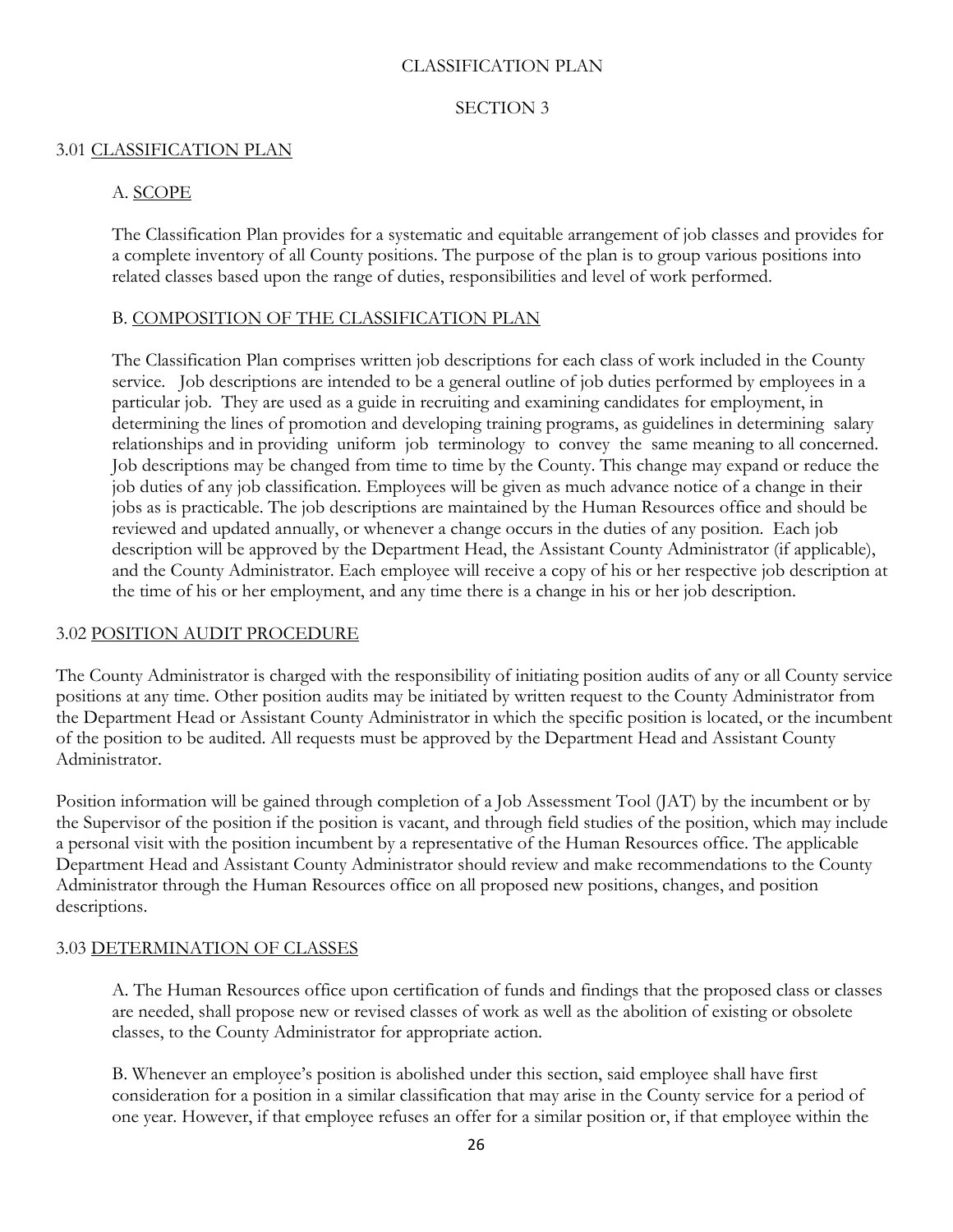one-year period elects to take any position in the County service, said employee shall be removed from preferential consideration.

# 3.04 ALLOCATION AND RECLASSIFICATION OF POSITIONS

A. The Human Resources office, after having determined the content of the positions and having received the certification of funds and findings that the proposed class or classes are needed, shall propose new or revised classes of work as well as the abolition of existing or obsolete classes, to the County Administrator for appropriate action. Recommendations for changes may be made by the Department Head, who must submit sufficient documentation for the change, including assurance(s) that the respective departmental budget contains sufficient funds.

B. An employee may be reclassified to a different title and/or pay grade at any time the County Administrator deems appropriate, after receiving good and sufficient documentation. A temporary reclassification does not constitute a promotion or demotion. A change in title and/or pay grade which results from an evolution into a reduction of duties and/or responsibilities does not constitute a demotion.

# 3.05 STATUS OF AN INCUMBENT IN A RECLASSIFIED POSITION

When the incumbent of a position, through diligent application of work, is officially assigned more difficult and significant additional responsibilities and duties which are at a higher level exceeding the regular duties of his/her current classification or indicate that the current qualifications (key job requirements) are insufficient to accomplish the successful execution of the work program of the operation the Human Resources office shall perform a study of the present duties and responsibilities of the position. If it is determined after recommendation by the Department Head, Assistant County Administrator and Human Resources that the position should be reclassified, the County Administrator may require that the incumbent undergo a prescribed test of fitness, depending on the conditions of the reclassification and the nature of the position to be reclassified before approval. A revised job description will be submitted by the Department Head for approval by the Assistant County Administrator (if applicable) and the County Administrator which includes the additional duties of the position. The incumbent's position reclassification is conditioned upon the determination that the incumbent meets the minimum qualifications of the higher classification. An employee reclassified in this manner will not serve an additional probationary period as a result of this reclassification.

## 3.06 POSITION CONTROL

All positions are established and maintained through a budget each fiscal year in accordance with established budget and accounting procedures. The establishment of a new or additional position can only be based on adequate justification of need and the availability of funds. Such additions must be approved by the County Administrator and the Board of County Commissioners. The provisions herein do not relate to the Pay Plan, but to position statuses created by need and necessity only.

The Department of Employee Services shall maintain a position control system in the office of Human Resources.

## **Important:**

All additions, revisions, reclassifications or other personnel actions having a financial impact on the County shall be reviewed by the Human Resources office and the OMB Department and approved by the County Administrator.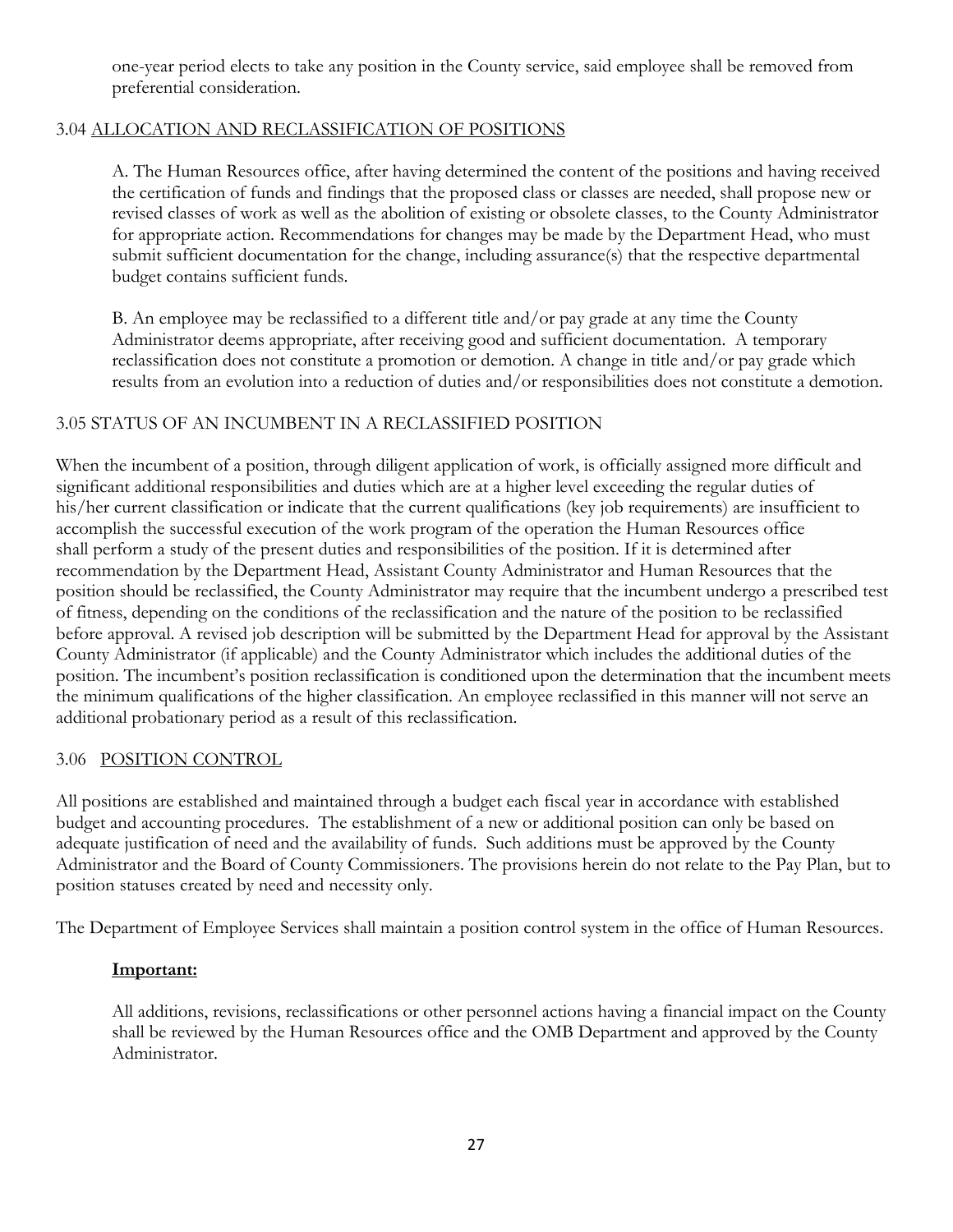## PAY PLAN

# SECTION 4

## 4.01 PURPOSE

The Pay Plan is designed to provide a fair and equitable method for payment of employees in the County service. It also establishes a set of rules and a uniform system of administration.

## 4.02 ESTABLISHMENT OF THE PAY PLAN

The Pay Plan shall be directly related to the Classification Plan and is the basis for payment of employees in the County service. This plan shall be established with consideration being given to the following factors:

A. Relative difficulty and responsibilities existing between various classes of work.

B. Prevailing wage scales, for similar types of work, found in public and private industry in the local labor market.

C. Availability of qualified personnel.

D. Economic conditions found in the area.

E. Fiscal policies of the Board of County Commissioners.

#### 4.03 AMENDMENTS

The County Administrator shall make amendments to the Pay Plan when, in his discretion, economic conditions, labor supplies, or other considerations indicate a need for such action.

Department Heads may recommend to the County Administrator possible amendments to the Pay Plan by providing sufficient justification to make an evaluation of the causes and conditions requiring the change within the confines of their respective departmental budget.

#### 4.04 PAY PLAN REVISIONS

The Board of County Commissioners must approve the County Administrator's recommended Plan of Compensation and subsequent revisions for approval and adoption.

## 4.05 ADMINISTRATION

The Human Resources office, in conjunction with the OMB Department, shall have the responsibility for the day to day administration of the compensation plan. Approval of all hiring rates and other payroll changes shall require approval of the County Administrator in accordance with these personnel policies, except that matters with respect to compensation of staff and support personnel of the office of the County Attorney shall be set by the County Attorney, subject to budgetary approval of the Board of County Commissioners.

## 4.06 APPLICATION OF THE PAY PLAN

All employees shall be employed and paid in accordance with the rates and policies established by the Pay Plan for the specific job classification under consideration, unless otherwise stipulated in these policies.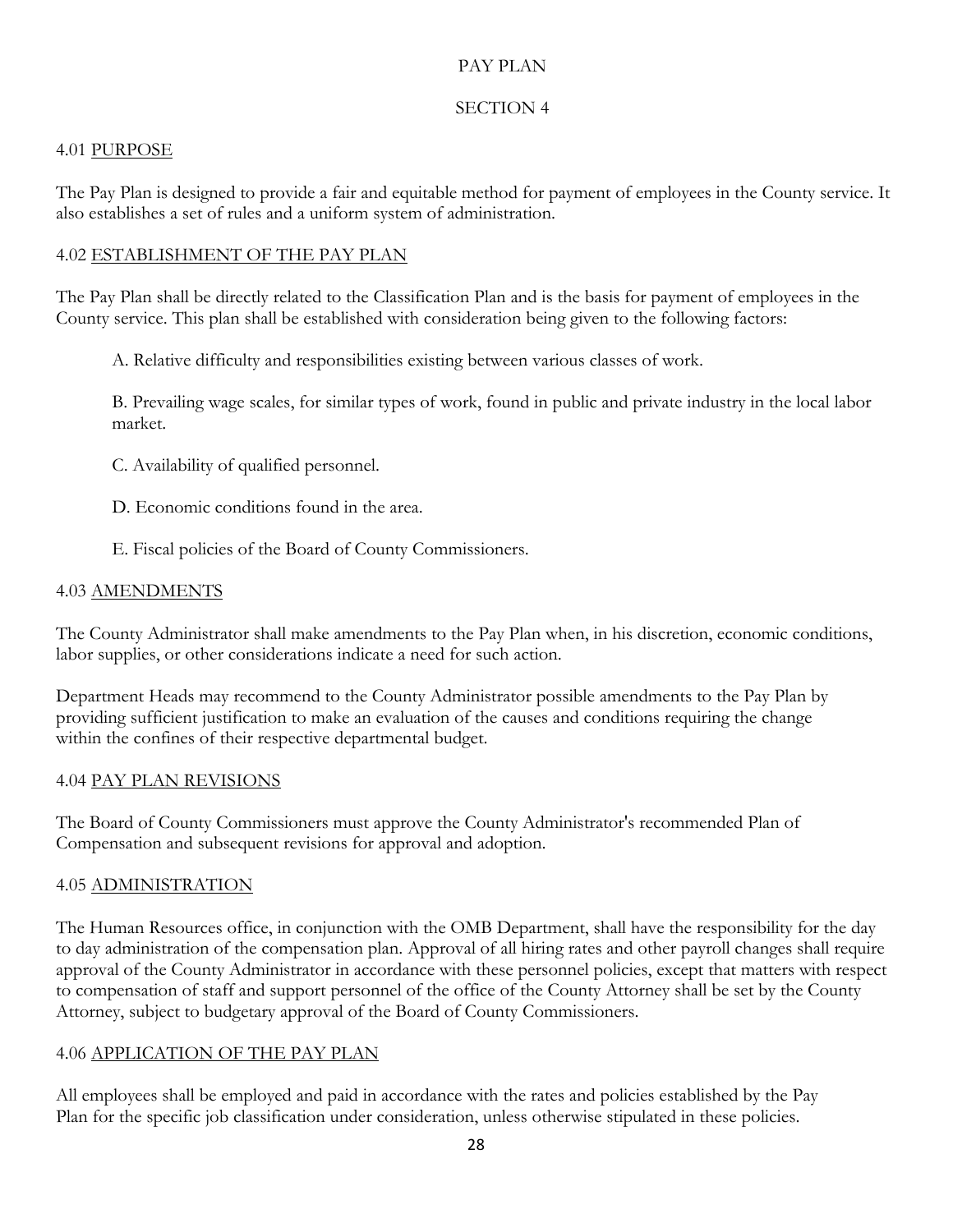In no case shall an employee's salary exceed the maximum pay range of the pay grade of a position. Contract positions may be an exception if the position does not have an assigned pay grade.

#### 4.07 STARTING RATES

A. The minimum salary established for a position is considered the normal appointment rate for new employees.

B. Appointments below or above the minimum salary may be authorized in the following situations:

1. In the event an applicant does not meet the minimum qualifications but is expected to obtain said qualifications within 6 months, the hiring authority may request appointment as a "trainee". In such cases, the employee should be hired at an appropriate rate below the minimum starting salary.

2. Occasionally, certain jobs may have to be paid more at the time of hire to attract and retain competent employees. The prospective employee's starting salary should not exceed the current salary of any employee with the same position who has comparable or greater qualifications.

i. If the applicant's training, experience, education or other qualifications are substantially above those required for the position, the County Administrator may approve employment at a rate above the minimum established for the class. The need to make appointments in excess of the minimum shall require written justification (Above Entry From "Enclosure 15 of Administrative Instruction 4705") that shows the prospective employee's education, experience, and unique competencies are directly related to the position. The pay range of all positions represents a 30-year employment period and recommendations for above entry level should take this into consideration when recommending salaries based on prior years of directly related experience.

ii. The request shall be approved by the Department Head and be processed through the Human Resources office and the OMB Department for review and determination of compliance with the County policies and procedures and budgetary control.

iii. The Human Resources office shall provide a monthly report to the Board of County Commissioners which shall reflect all newly hired employees who are employed above the entry salary.

## 4.08 SALARY RANGES, PROGRESSIONS, INCREASES

No salary adjustment shall be approved unless there is availability of funds and must be justified in writing by the Department Head and approved by the County Administrator. All requests for salary increases shall be processed through the Human Resources office and the OMB Department for review and determination of compliance with the County policies and procedures and budgetary control.

In most cases, completion of the Job Assessment Tool (JAT) should be used to justify the increase. Anything not covered on the JAT should be further detailed in memo format by the department.

An employee may receive a salary increase by means of a promotion, reclassification, pay range adjustment, or equity adjustment.

A. An employee reclassified, transferred or hired through promotional opportunity of one pay grade level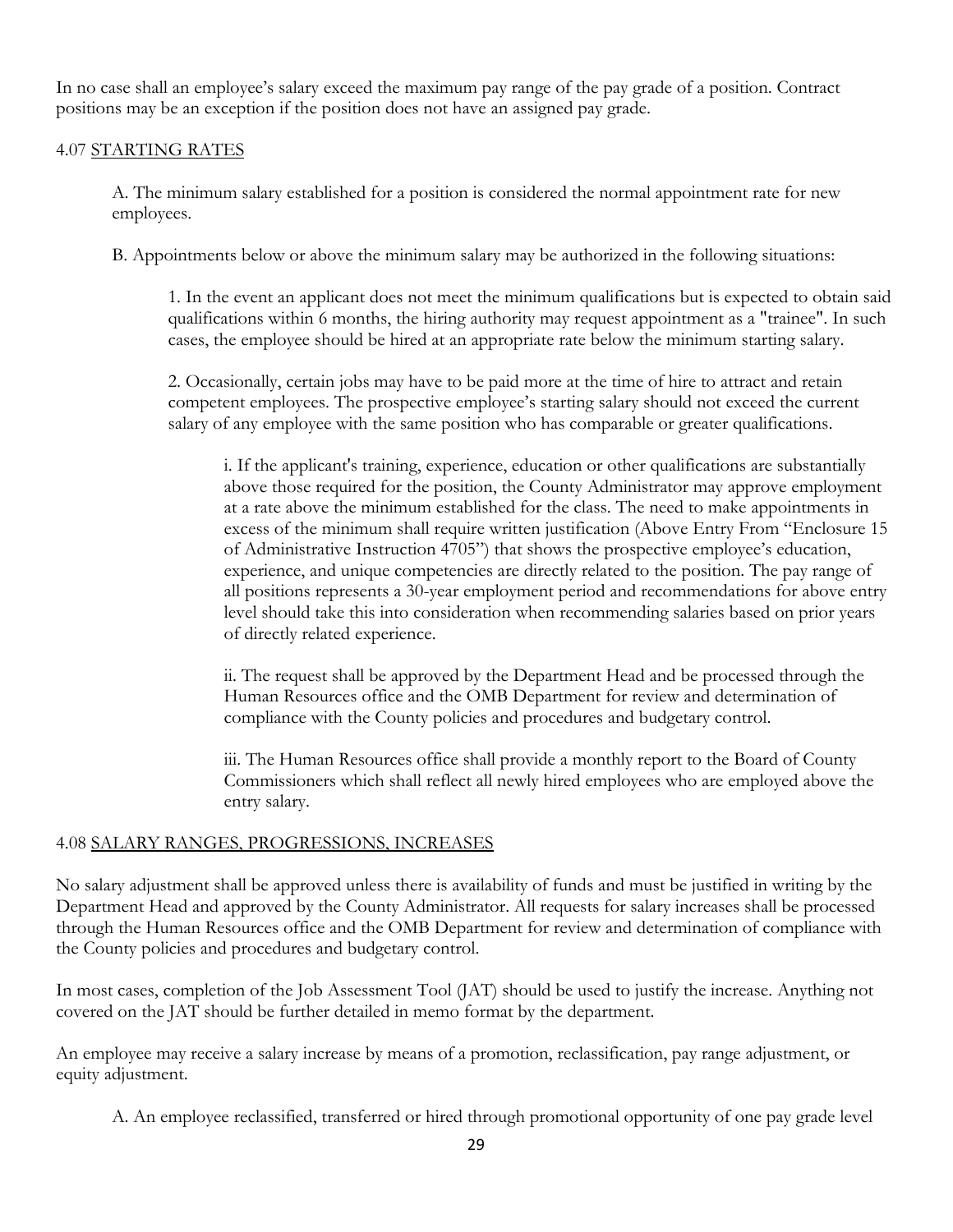or higher shall receive the greater of the minimum salary of the pay range or a 5% salary increase per higher level pay grade. An increase above 5% per higher level pay grade shall require justification (Above Entry Form "Enclosure 15 of Administrative Instruction 4705") in accordance with Section 4.07 B (2). In no case shall the employee's salary be above the maximum pay range.

B. Effective January 1, 2013, when an employee is permanently assigned significant additional duties/responsibilities not warranting a reclassification of his/her position but the new duties/responsibilities have a substantive impact on an employee's daily work life, are outside the normal scope, and require a new skill set, a salary increase may be warranted. The salary increase should be commensurate with the magnitude of the additional duties/responsibilities with consideration given to change in key responsibilities, essential job functions, and number of employees supervised. A salary increase is typically not warranted if duties are 'exchanged' and the knowledge, skills and abilities required to perform the new duties/responsibilities are similar to performing the removed tasks.

C. There are no provisions in the County Pay Plan for automatic salary advancements, as all increases are to be based on availability of funds, work performance, and other pertinent factors as evaluated by the employee's Supervisor and/or Department Head, and approved by the Assistant County Administrator and County Administrator.

D. The Human Resources office shall provide a monthly report to the Board of County Commissioners which shall reflect all personnel actions resulting in a salary increase for all current employees. This report will exclude any cost of living/merit increases, etc. which are approved by the BOCC on an annual or contractual basis.

E. Adjustments to salary may be granted to correct an equity problem. Adjustments must have the appropriate support documentation that proves the inequity among those in similar county positions doing the same level of work and responsibility along with having comparable qualifications including training, experience, and education.

## F. MERIT INCREASES

1. A merit increase is a salary increase within the same pay grade, awarded for outstanding County Service.

2. Merit increases are not automatic.

3. The amount of merit increase an employee receives, if any shall be determined by the availability of funds, and the system/procedures proposed by the County Administrator and adopted by the Board of County Commissioners each fiscal year. All salary adjustments must be approved by the County Administrator.

4. An employee shall be eligible for consideration for a merit increase during the budget preparation period after completion of their initial probation period.

Unless otherwise approved by the Board of County Commissioners each fiscal year, an employee will receive a Merit Increase on their Anniversary Date (see Section 4.09 C).

5. New employees hired below the minimum rate would be eligible for consideration six months from the date they are adjusted into the minimum rate.

6. Once an employee has reached the maximum salary amount of the pay grade in which his or her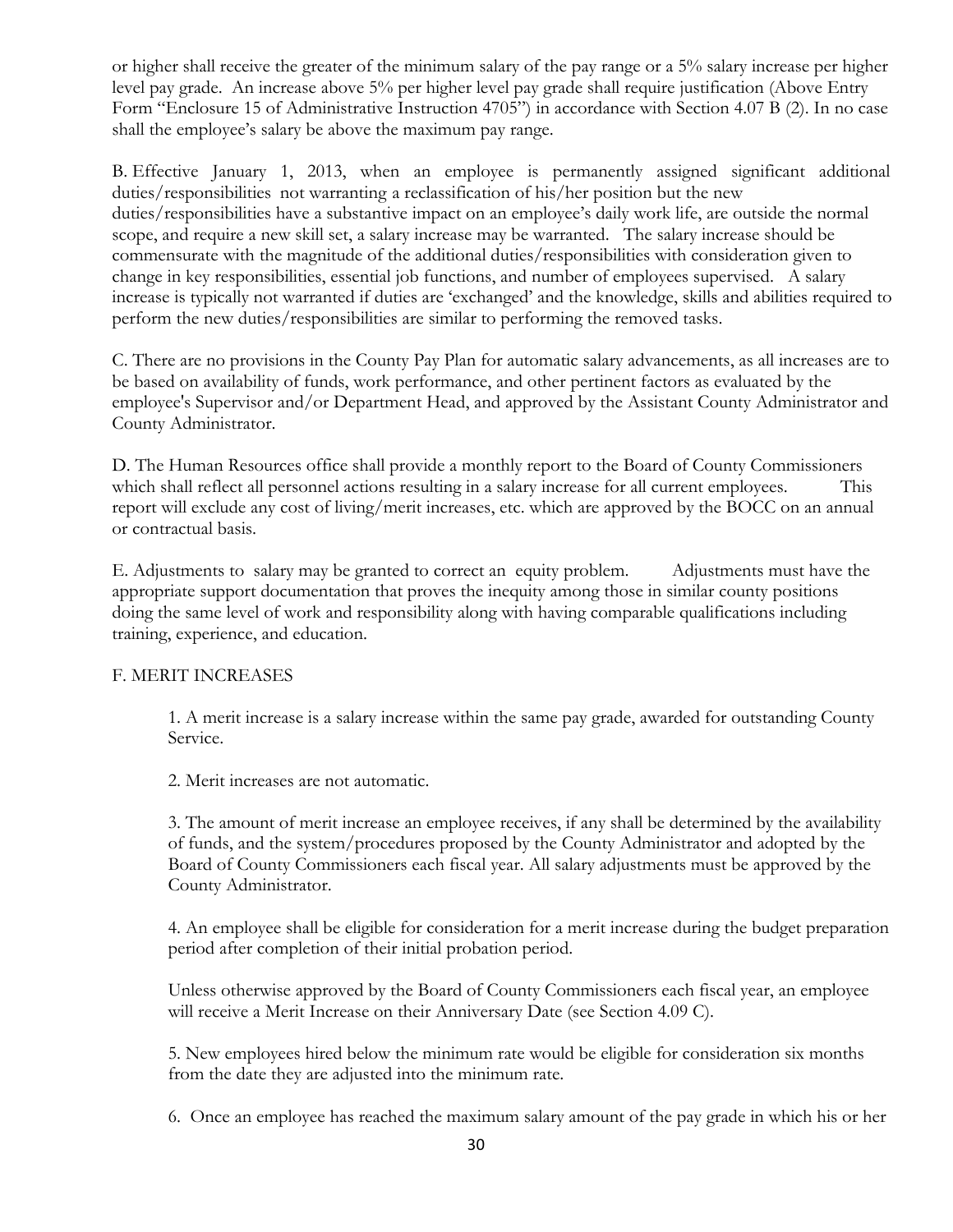position is classified, the merit increase will be awarded as a one-time lump sum payment on the employee's anniversary date (unless otherwise approved by the Board of County Commissioners each fiscal year), unless said position is reclassified to a higher pay grade (See Section 3 regarding reclassifications). Nevertheless, the employee will still be evaluated in accordance with the County evaluation system. All employees are expected to maintain a satisfactory or above performance level. Failure to do so will result in appropriate disciplinary action.

7. The foregoing reflects the current procedure however the County reserves the right to change or eliminate the procedure whenever necessary.

NOTE: Time spent on a leave of absence without pay in excess of thirty days shall be deducted from the employee's length of service record when determining the time required for advancement eligibility.

## G. COST OF LIVING INCREASES

The decision whether to or when to grant a cost of living allowance, as well as the decision of the amount of such increase (if any) will be made in the sole and exclusive discretion of the Board of County Commissioners.

# H. RECRUITMENT AND RETENTION INCREASES

#### Retention Salary Increase

This provision is intended to provide consideration of critical and/or unusual administration problems. A retention salary increase may be approved, at the County Administrator's sole discretion, in accordance with the following provisions:

If the employee has received a documented bona fide job offer with an employer other than Monroe County BOCC and the retention increase is a counteroffer to retain the employee in their current position (job offers from other Monroe County BOCC offices, Property Appraiser, Clerk of the Circuit Court, Supervisor of Elections, Tax Collector, Sheriff or other office that reports to the Board of County Commissioners will not be deemed a bona fide job offer with an employer other than the County under this provision). It is not the intent of this policy to compete with the Monroe County Constitutional Offices. Under the provisions of this policy, these offices shall not be considered as an employer other than Monroe County BOCC.)

A. Retention salary increase decisions are not grievable through the County's grievance procedure unless it is alleged that such a decision was made based upon unlawful discrimination.

B. To be eligible for retention increase consideration, the affected employee must:

1. Currently be employed by the County in a career service status position;

2. Have been continuously employed in their current position for at least one calendar year prior to the date the bona fide job offer was made;

3. Have received at least a "Meets Expectations" rating on their most recent performance evaluation, must currently be performing at an acceptable level, and shall not have been issued a written warning within the previous twelve (12) months; and

4. Shall not have received a total retention increase of the maximum (25%) within the past twentyfour (24) calendar months from the date the increase request is submitted to Human Resources.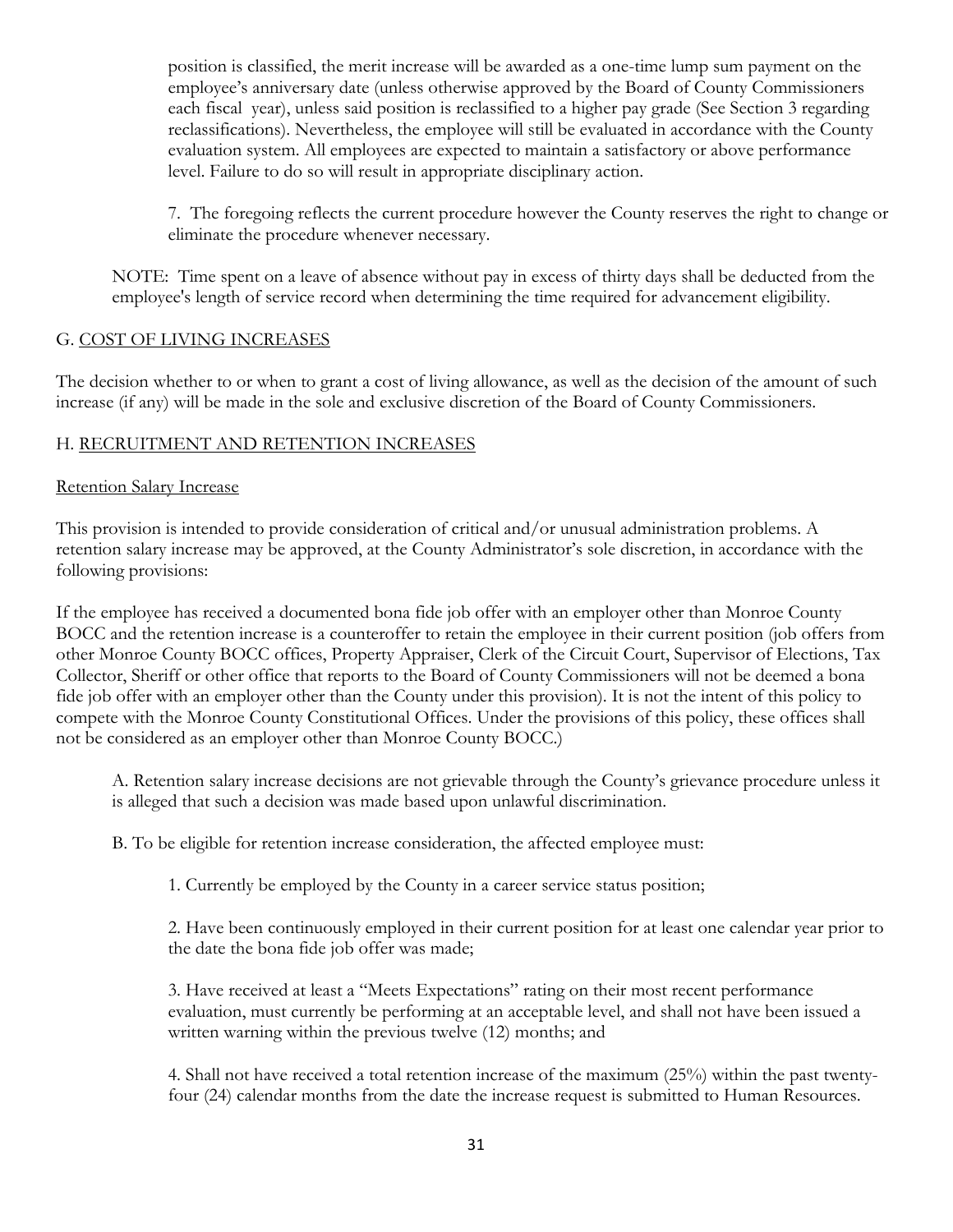C. The County Administrator has sole authority to determine amount offered as a retention increase within the range of 0% to 25% of the affected employee's salary. The County Administrator may approve retention increases as single or multiple salary adjustments; however, if multiple salary adjustments are made for one employee's retention increase, the total of those salary adjustments may not exceed 25% of the affected employee's salary prior to the first retention increase.

D. The retention salary increase must not place the employee above the maximum for their current pay range.

E. Retention increases recommended under this provision are subject to the availability of funds.

# Procedure:

To request a retention increase, the respective Department Head shall submit a retention increase request package to his/her Assistant County Administrator (if applicable) and obtain his/her approval prior to submitting the request to the Human Resources Office. Increase request packages will include, at a minimum, the following documentation and shall be verified by the Human Resources office:

1. A cover memo addressed to the County Administrator with the written recommendation approved by the department head and Assistant County Administrator (if applicable).

2. If the employee has another job offer:

- (a) Validity of the job offer, preferably a copy of the written job offer;
- (b) The respective office's independent verification of the job offer;

3. A detail of the training costs that Monroe County incurred on the employee's behalf over the past twenty-four (24) months. The detail shall prove that losing the investment of training costs would be more of a loss than awarding the employee the recommended salary increase;

4. Summation of the employee's satisfactory job performance (that the employee has performed and continues to perform at least at a "Meets Expectations" level and that he/she has not been issued a written warning within the previous twelve months);

5. That the Department's recommended increase, if approved, would not place the employee above the maximum for their current pay range;

6. Salary comparison of other employees within the department with similar job duties, qualifications and years of service;

7. Recruitment and retention conditions in critical areas as may be demonstrated by:

- (a) high turnover;
- (b) declined job offers; or
- (c) copies of resignation letters from previous employees.
- 8. Importance of the position in relation to the Action Plans of the department.

The Human Resources office will review the request and make a recommendation to the County Administrator.

# Certification Incentive Salary Increase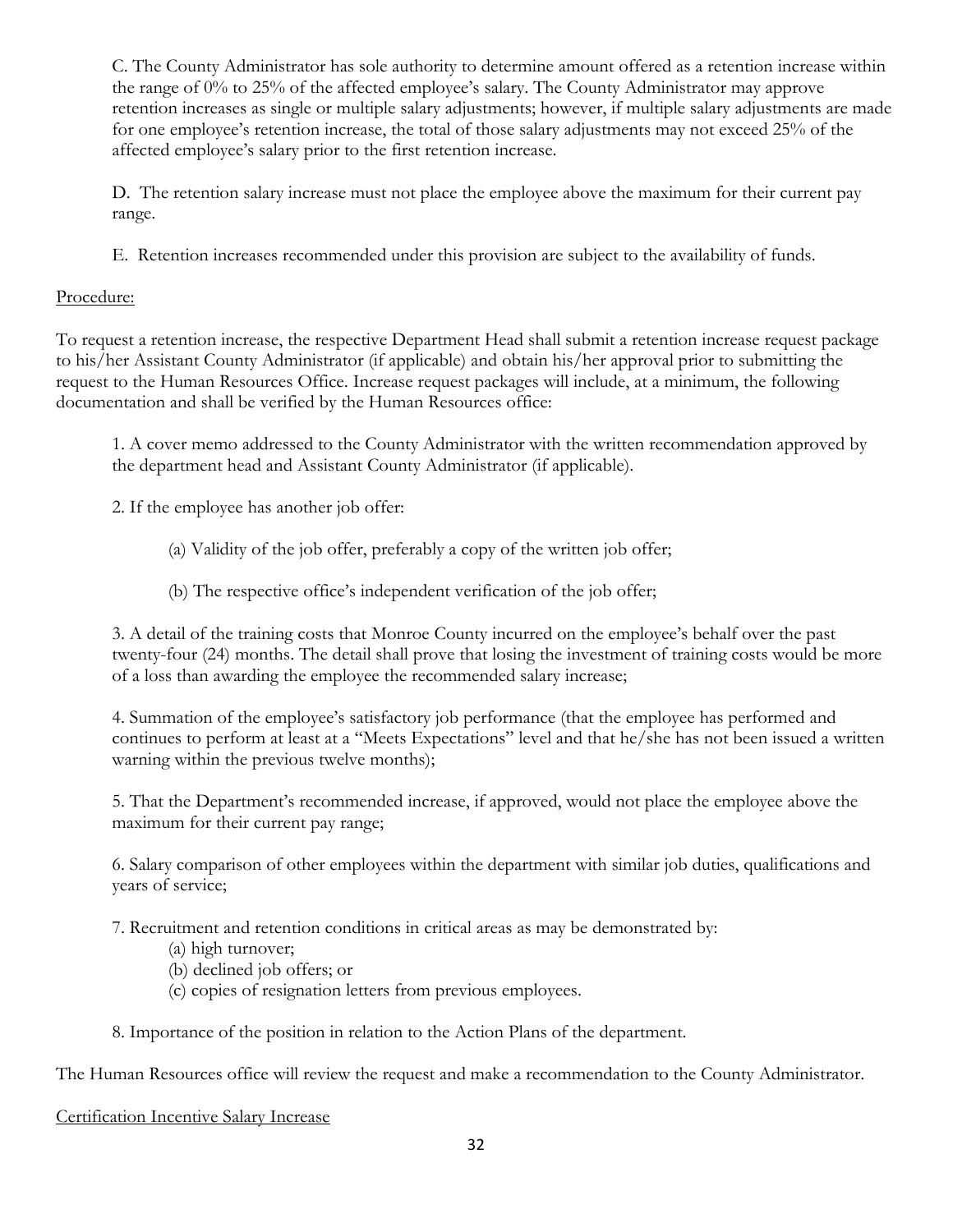This provision is intended to provide an incentive for employees to obtain certifications beyond their current minimum job requirements which will enhance the knowledge in their current position and add value to the department as well as the County.

A. Certification incentive salary increase decisions are not grievable through the County's grievance procedure unless it is alleged that such a decision was made based upon unlawful discrimination. In the case of a claim of a decision being based upon unlawful discrimination, the affected employee shall follow the procedures outlined in Section 2.15 of the Personnel Policy.

B. To be eligible for a certification incentive salary increase consideration, the affected employee must:

a. currently be employed by the County in a career service status position; either with career service status or within the employee's new hire probationary period;

b. have received at least a "Meets Expectations" rating on their most recent performance evaluation, must currently be performing at an acceptable level, and may not have been issued a written warning within the previous twelve (12) months; and

c. not exceed four certifications per calendar year (renewal of a certification will continue certification incentive pay, but not net any additional increase in pay).

C. An Employee must submit the completed Request for Certification Incentive Form to the immediate Department Head and Human Resources for approval prior to the employee enrolling in the course.

D. \$1,500, or dollar amount as stated in Administrative Instruction 4006 and 6402, will be added to the affectedemployee's salary. The incentive pay shall be divided and shall be paid 1/26th per pay period.

E. The certification incentive salary increase must not place the employee above the maximum of their current pay range. In the event the employee reaches the maximum of their current pay range, \$125 per month (1/26th per pay period) for \$1,500 incentive, or incentive amount divided by 12 months, will be added to the employee's salary.

F. In the event the employee holding the certification has a personnel action which results in a reclassification, transfer, hire through promotional opportunity or if the employee receives any other type of salary increase in accordance with these personnel policies and procedures, the certification amount shall continue to be paid in addition to the base salary for the position as long as that certification is not a requirement of the position and the certification continues to add to the value of the department as well as the County.

G. Employees are solely responsible for keeping certifications active and obtaining re-certifications. In the event the certification lapses, the Department Head is responsible for completing the appropriate Personnel Action Form to remove incentive pay. Expired certifications will result in the salary increase for the incentive being removed from the employee's pay.

H. Certification incentive salary increases recommended under this provision are subject to the availability of funds.

The Human Resources office will review the request and make a recommendation to the County Administrator.

Procedure:

.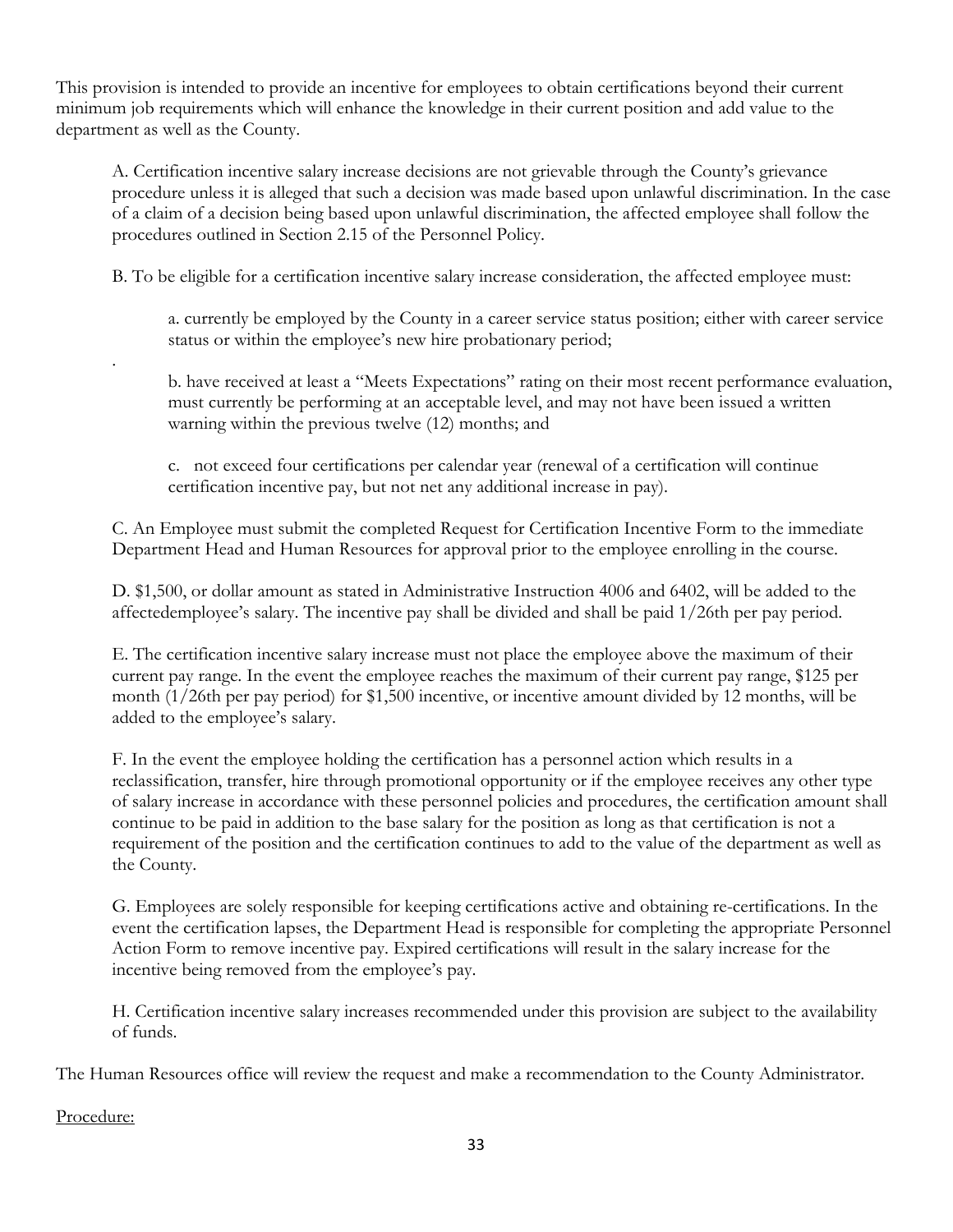To request a certification incentive salary increase, the respective employee shall complete the Certification Incentive form and obtain approvals prior to registering in the certification course or program.

a. The employee shall complete the form and submit it to the Department Head for their approval of the recommendation.

b. The Employee Services Director will review the request and shall approve or deny the request.

c. Human Resources will officially notify the employee of the approval (or denial).

d. Upon satisfactory completion of the certification program, the employee shall provide sufficient proof to Human Resources. Human Resources will prepare and process the Compensation Change to be effective on the date of certification.

e. The department the employee works in will pay for the courses, books, tuition, testing and other related fees, including travel, associated with achieving the certification and recertification. Payment for all associated costs to obtain the certification may be made in advance by the department or the employee will be reimbursed once he/she achieves the certification. Employees must complete the course within one year from date of receiving any advance payment. If course is not completed within one year, the employee must refund to the County the entire advance payment within one month.

The employee shall remain in the county for at least one (1) year after achieving the certification or any costs associated with the employee achieving the certification shall be refunded to the County and deducted from the employee's final paycheck.

# 4.09 DATE OF HIRE, PAYROLL CHANGES, ANNIVERSARY DATES & EMPLOYMENT STATUS **CHANGES**

# A. DATE OF HIRE

The date an employee first begins work for the County shall be his/her date of hire and shall be used in relation to the procedures governing fringe benefits and evaluations when applicable. Any break in employment of 48 hours or more will create the need for a new date of hire if that employee returns to County Service.

## B. CHANGES IN EMPLOYMENT STATUS

A promotion can occur when an employee is moved from a position in one class to another position in a different class which has a higher maximum salary.

Any employee may be recommended for demotion by the Department Head with the approval of the Assistant County Administrator (if applicable) and the County Administrator for cause. A demoted employee may not be paid more than the maximum rate established for the new pay grade.

An employee moved into another position in the same job classification or to a different position with the same pay range may not be eligible for a salary increase at the time of transfer.

## C. ANNIVERSARY DATES

An employee's anniversary date is effective one year from a promotion, reclassification, or transfer which also resulted in an increase in salary.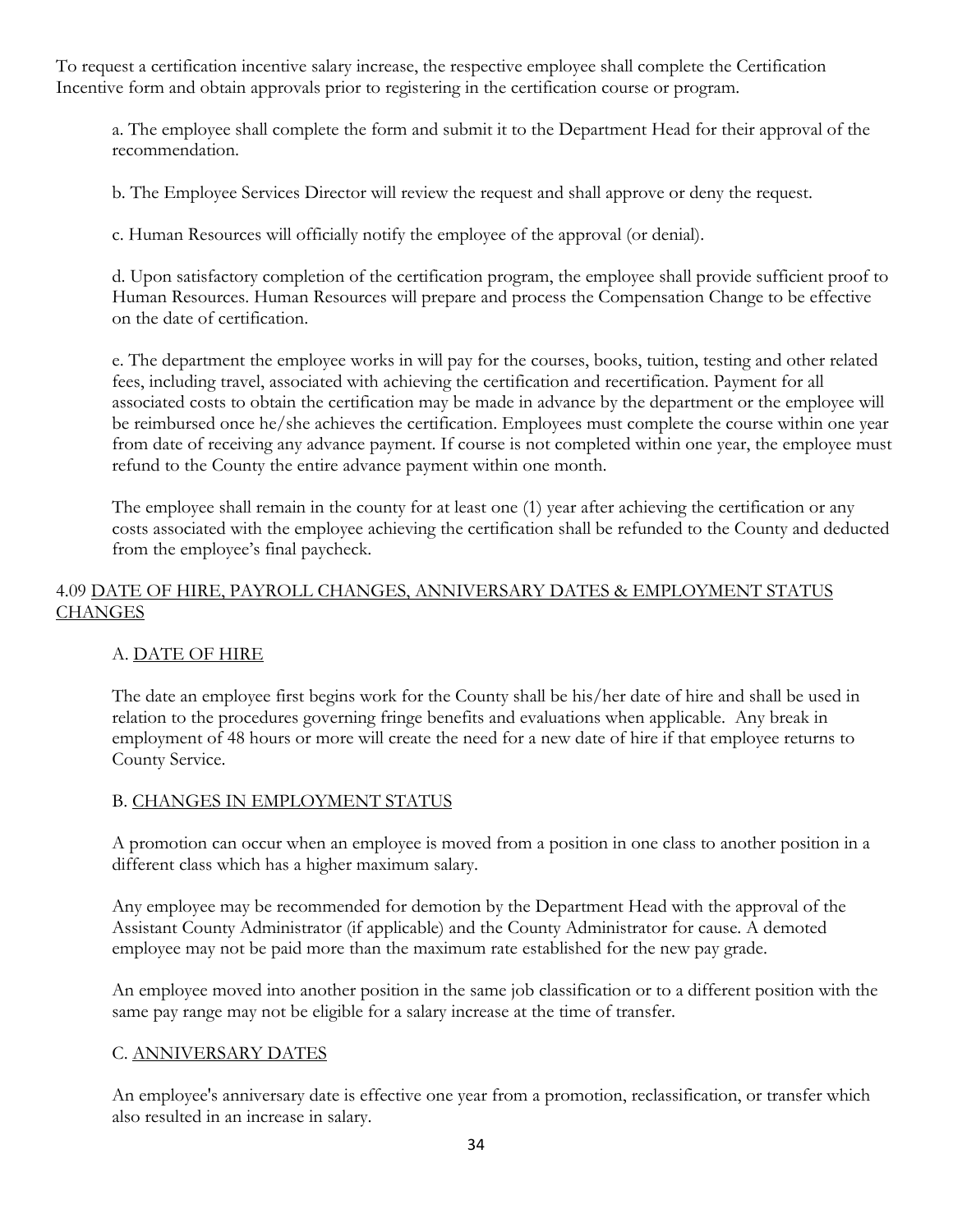# D. OTHER

When a temporary employee attains the status of regular employee in the same position, his anniversary date will be his date of hire for evaluation purposes. Leave accrual and benefits will be implemented in accordance with current rules and regulations governing same.

# 4.10 TEMPORARY - HIGHER CLASSIFICATION

Due to a vacancy of a budgeted position an employee may be assigned full-time to work in a higher classification up to one year, unless otherwise determined by the County Administrator. An employee required to work in a higher classification 14 consecutive calendar days or less shall be required to do so at no increase in pay. If the employee is required to work beyond this period, he or she should be given a temporary transfer to the higher classification and be paid the greater of the minimum salary of the pay range or a 5% salary increase per higher level pay grade (whichever is greater) beginning on day 15. At the conclusion of the assignment, pay shall revert to the authorized rate established for his regular position. Any such temporary increase granted shall not affect the employee's eligibility for normal salary advancement.

One or more employees may be temporarily assigned duties/responsibilities of a vacant budgeted position, which have a substantive impact on an employee's daily work life, are outside the normal scope, and require a new skill set. An employee assigned such duties/responsibilities for 14 consecutive calendar days or less shall be required to do so at no increase in pay. If the employee(s) is required to work beyond this period, the employee(s) will be given a temporary adjustment in pay of 3% beginning on day 15. At the conclusion of the assignment, pay shall revert to the authorized rate established for his/her regular position. Any such temporary increase granted shall not affect the employee's eligibility for normal salary advancement.

# 4.11 WAGES DUE DECEASED EMPLOYEE

In the case of the death of an employee for whom an estate is not raised, any wages, travel expenses or similar amounts due the employee shall be paid by the County in accordance with the Florida Statute 222.15. An employee who does not have living parents, spouse, or children shall have the right to designate a beneficiary in writing.

# 4.12 BUDGET LIMITATIONS

The County Administrator must administer these Policies and Procedures within the amounts which are contained in the budget as established by the Board of County Commissioners. Accordingly, all employees are hereby placed on notice that the payment of salaries and the granting of salary increases is always subject to the availability of funds.

# 4.13 COMPENSATION FOR EXECUTIVE ASSISTANT TO THE MAYOR

When an employee becomes the mayor's aide, said employee will be awarded a 4% salary increase for the length of time he/she holds the position of Executive Assistant to the mayor. Said employee will acknowledge by signature on form entitled "Monroe County Employment Agreement Executive Assistant to the Mayor" that he/she understands and agrees that this additional compensation will be withdrawn if and when the commissioner is no longer Mayor.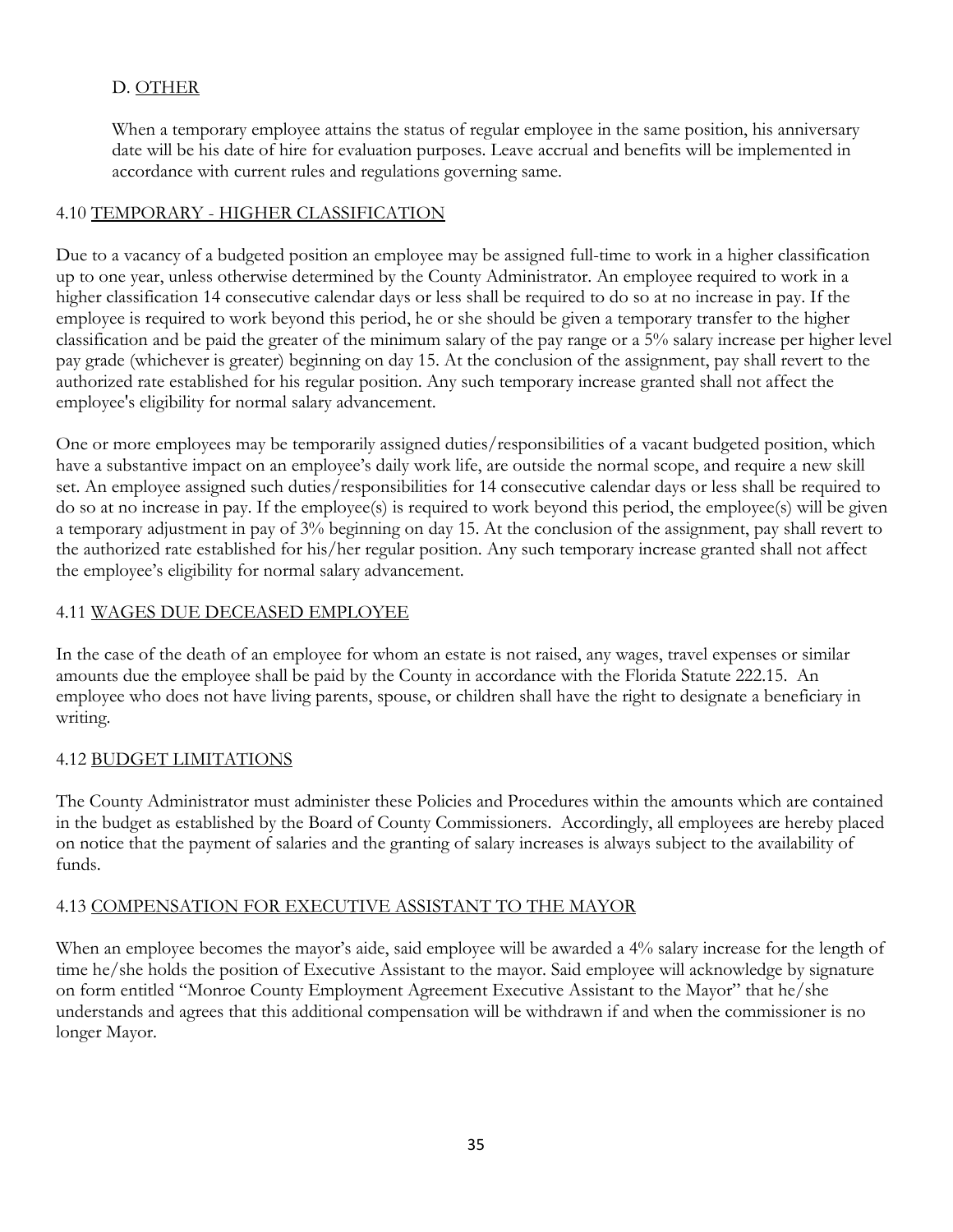## HOURS OF WORK

#### SECTION 5

#### 5.01 WORKDAYS AND WORK WEEK

A. No County Department may operate on less than a 40-hour normal work week (exclusive of lunch breaks), unless authorized in advance in writing by the County Administrator.

B. The work week shall start at 12:01 a.m. Sunday and end at 12:00 midnight Saturday, unless otherwise approved by the County Administrator.

C. Effective May 1, 1991, all newly hired regular full-time employees will be required to work 40 hours per week unless the authorized job posting states otherwise, or unless otherwise determined by the County Administrator. When an employee changes his or her position through the Promotional Opportunity system, he/she will be required to work forty (40) hours per week, unless otherwise posted.

D. All full-time employees are required to be present on their assigned jobs for the total hours in their work week, unless absence from duty is authorized by the appropriate authority in accordance with these personnel policies.

E. Part-time employees are required to be present on their assigned jobs for the total number of hours for which compensations are being received, unless absence from duty is authorized by the appropriate authority in accordance with these personnel policies.

F. All absences shall be properly recorded and charged.

G. Nothing herein shall constitute a guaranteed minimum number of working hours per week.

H. Alternative work schedules (e.g. four 10 hour days) are implemented at the discretion of the Department Head for operations and sections that can utilize manpower and equipment in a more productive manner with the longer day.

I. Flextime Program – In departments where operations permit a flexible schedule, department heads may authorize a flexible schedule under the following provisions:

1. While maintaining sufficient staffing during normal office hours (defined as Monday – Friday, 8 am through 5 pm, staff may choose the following:

(1) Continue working normal working hours;

(2) Work 4 ten hour days (no earlier than  $7$  a.m.  $-$  no later than  $7$  p.m.);

(3) work 4 nine hour days and one four hour day; (4) work 5 eight hour days and use only  $\frac{1}{2}$  hour for lunch and arrive a half-hour later or leave a half-hour earlier; or (5) such other arrangement as are mutually agreeable with employee, supervisor, and Department Head.

2. During weeks with holidays as detailed in Section 6 of Personnel Policies and Procedures (or as otherwise granted by the BOCC), the employee will be granted time for the holiday (if not worked) for what the employee would have normally worked for that day.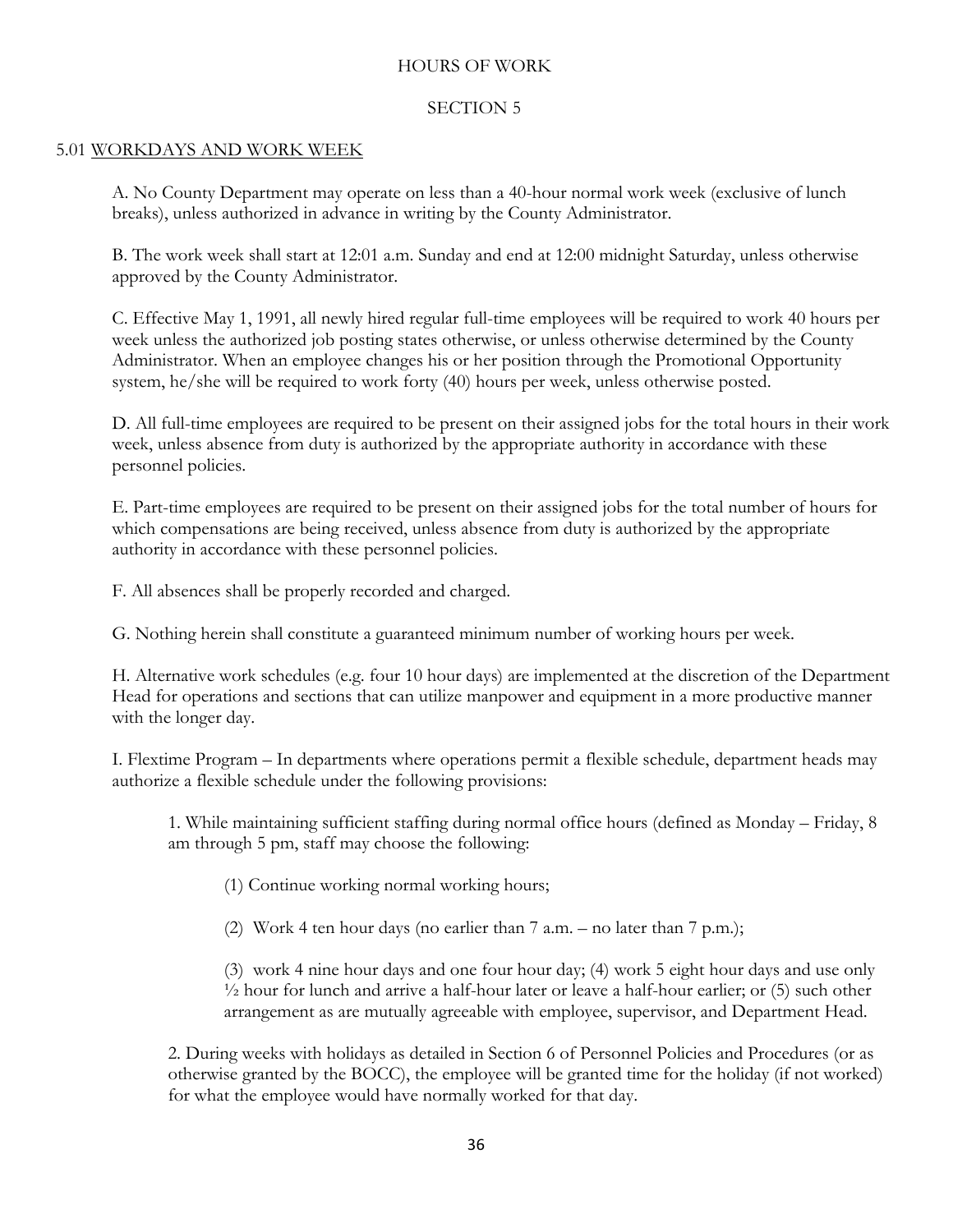3. In situations where there are multiple requests for the same schedule that leaves the department understaffed, the schedules will be rotated on the basis of seniority with the most senior county employee getting their first choice for one month and the next most senior county employee getting their schedule of choice during month two and so forth.

4. Immediate supervisor or Department Head has the right to cancel an employee's participation in the Flex Time Program due to hardship issues or abuse of the policy.

#### 5.02 OVERTIME WORK FOR NON-EXEMPT, NON-EMERGENCY RESPONSE EMPLOYEES

Overtime is generally an unbudgeted expense, and should be approved prior to time worked.

#### A. STATEMENT OF POLICY

1. Overtime, whether compensated with cash or time off, must be approved by the Department Head or other appropriate authority as stated in Administrative Instruction 4716 Series. The employment and work program of each Department should be arranged so as to eliminate the necessity of overtime work except in emergency situations.

2. Overtime is defined as work assigned and actually worked by any employee beyond the normal scheduled work week.

3. Employees who work more than their normally scheduled hours will be paid at their straight-time rate of pay for all hours worked up to and including forty (40) hours in a work week. Hours worked in excess of forty (40) hours in a work week will be compensated as provided below.

4. Hours physically worked in excess of forty (40) hours in a work week will be paid at one and one-half times their regular rate of pay or the employee will be granted compensatory time as described below in section 5.02 (A) (5) (b). Employees who use vacation time, sick time, compensatory time, or when a holiday during a work week, shall have their vacation, sick, compensatory or holiday time count towards the first 40 hour of their schedule as 'time worked' for the purposes of calculating overtime or compensatory time.

5. Compensatory time, if offered by the County, will be governed by the following conditions:

a. Must be authorized by the appropriate Department Head or other appropriate authority as defined in A. 1. above and the employee must consent in writing to compensatory time in lieu of time and a half monetary compensation;

b. One and one-half hours of compensatory time will be granted for each hour of overtime worked;

c. Compensatory time may be "banked"; however, the maximum balance is 240 hours. When an employee has accrued the maximum of 240 hours compensatory time, any additional overtime hours worked {i.e., over forty (40)} will automatically be paid at the time and one-half rate;

d. An employee's reasonable request to utilize accrued compensatory time will be considered; however, the County reserves the right to exercise control of the use of time off based on workload and scheduling but only if such workload and scheduling constitutes an undue burden on the County. Paying overtime to another employee to accommodate an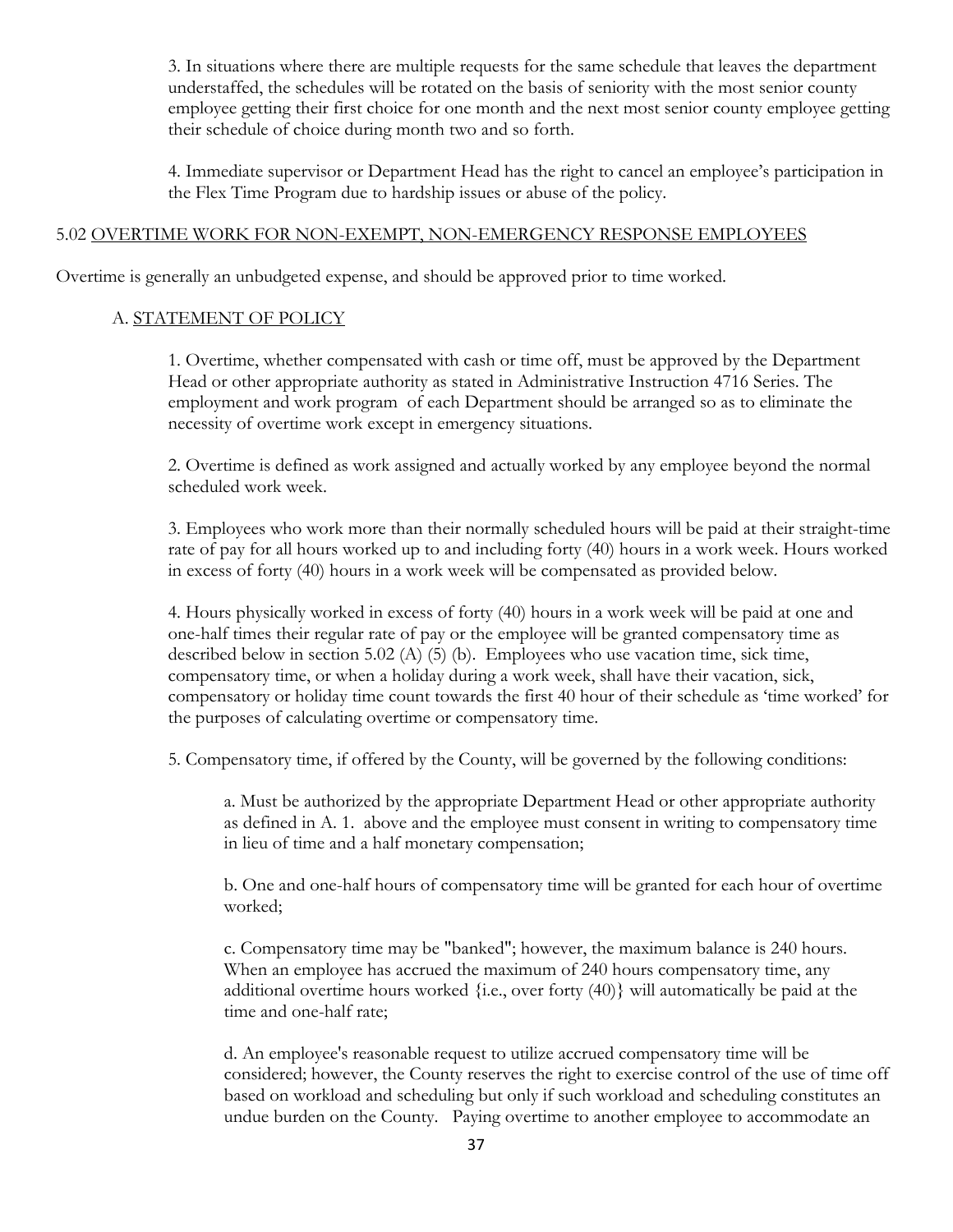employee's compensatory time request is not an undue burden.

e. Upon termination of employment, an employee will be paid for all unused authorized compensatory time at a rate of compensation not less than:

(I) the average regular rate received by the employee during the last three years, or

(ii) the final regular rate received by the employee, whichever is higher.

### 5.03 OVERTIME WORK FOR EMERGENCY RESPONSE EMPLOYEES

Overtime for Firefighters is outlined in the negotiated IAFF Union Contract.

### 5.04 OVERTIME WORK FOR EXEMPT EMPLOYEES

It is the general policy of Monroe County not to compensate for overtime those employees classified as 'exempt', from the Fair Labor Standards Act. However, an Assistant County Administrator or Department Head designated by the County Administrator may approve compensation for overtime, either in compensatory time or pay, for an exempt employee who has been required to work unusually large amounts of overtime, such as during a disaster, etc.

### 5.05 MEAL AND REST PERIODS

A. Employees classified as regular full time will receive a total of one hour for meal/rest period per work shift, the time and sequence of which will be determined by the Supervisor and approved by the Department Head. If it is necessary for the non-exempt employee to work without a meal/rest period he/she will be otherwise compensated for that time. All other employees will receive meal or rest periods in an amount and time deemed appropriate by their Supervisor.

Meal and rest periods shall be scheduled by the Department Head consistent with the effective operation of the department and may be rescheduled whenever necessary.

B. Nursing Mothers - Section 7(r) of the Fair Labor Standards Act as amended by the Patient Protection Affordable Care Act:

For up to one year after the child's birth, nursing mothers will have a reasonable break time to express breast milk for a nursing child and be provided a place, other than a bathroom, that is shielded from view and intrusion from the public, which may be used to express milk.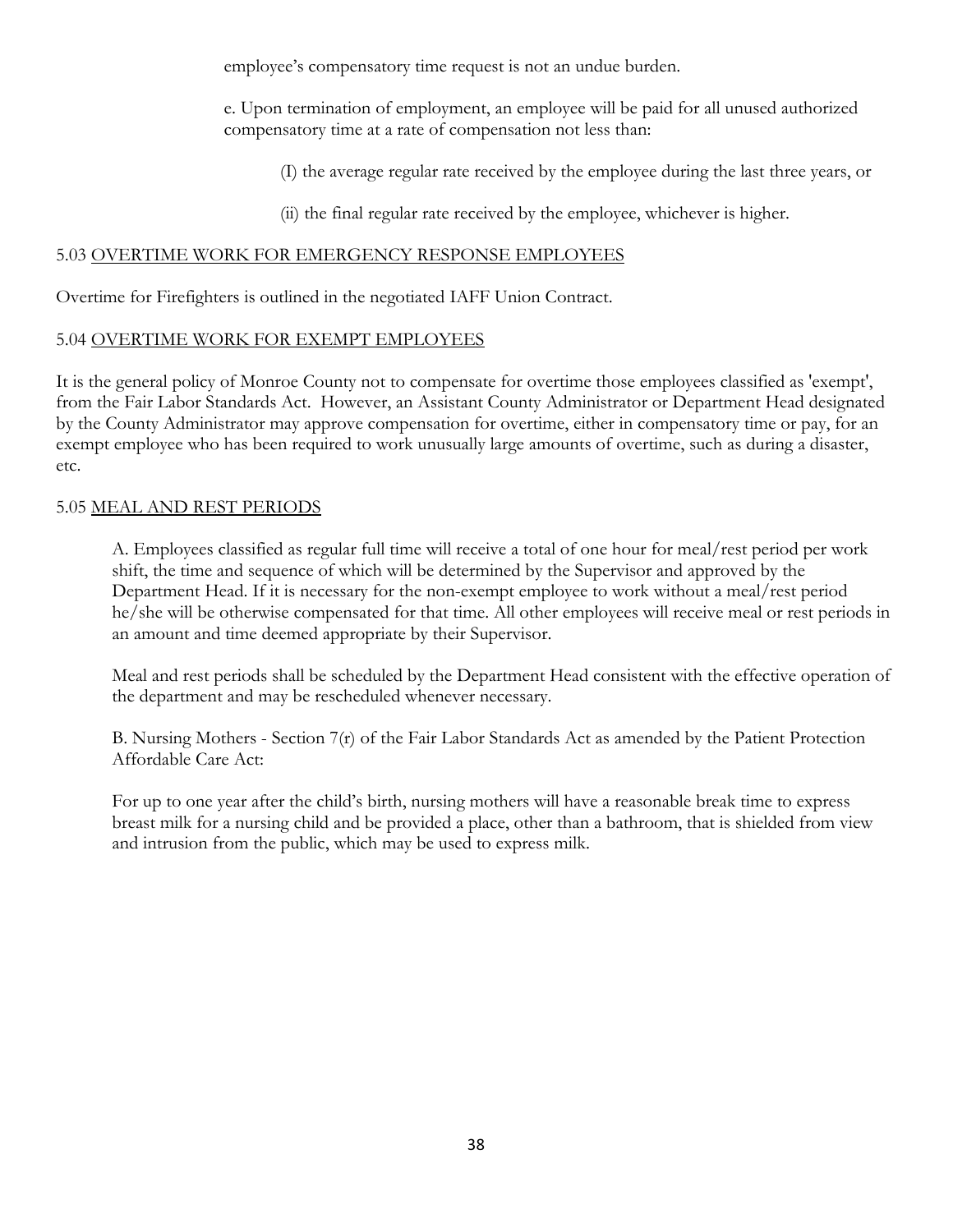#### **HOLIDAYS**

#### SECTION 6

#### 6.01 OFFICIAL HOLIDAYS

With the exception of "A" & "B" below, the following are holidays which shall be observed by all County offices in which functions can be discontinued without adversely affecting required services to the public:

> \*\*New Year's Day Presidents Day Martin Luther King's Birthday Good Friday Memorial Day Juneteenth Independence Day

Labor Day Columbus Day Veterans Day Thanksgiving Day Thanksgiving Friday \*Christmas Day

\* In years when December 25th (Christmas Day holiday) falls on a Tuesday, Wednesday, Thursday, or Friday the County shall also observe December 24th (Christmas Eve) as a holiday.

\*\*In years when January 1st (New Year's Day holiday) falls on a Tuesday, Wednesday, Thursday, or Friday, the County shall also observe ½ day on December 31st (New Year's Eve) as a holiday.

In addition to the above-designated holidays, the Board of Commissioners, in its sole discretion, may grant other special holidays during the course of a year to some, or all, County employees.

#### A. Guardian Ad Litem – Official Holidays

The positions of Case Coordinator and Paralegal Litigation shall observe the following holidays:

New Year's Day Martin Luther King's Birthday Good Friday Memorial Day Juneteenth Independence Day Labor Day

Columbus Day Veterans Day Thanksgiving Day Thanksgiving Friday Christmas Eve Christmas Day

#### B. Public Defender – Official Holidays

The positions of Hearing Reporter, Sr. Systems Analyst, and Indigence Examiner shall observe the following holidays:

New Year's Day Martin Luther King's Birthday Memorial Day Independence Day Labor Day

Veterans Day Thanksgiving Day Thanksgiving Friday Christmas Day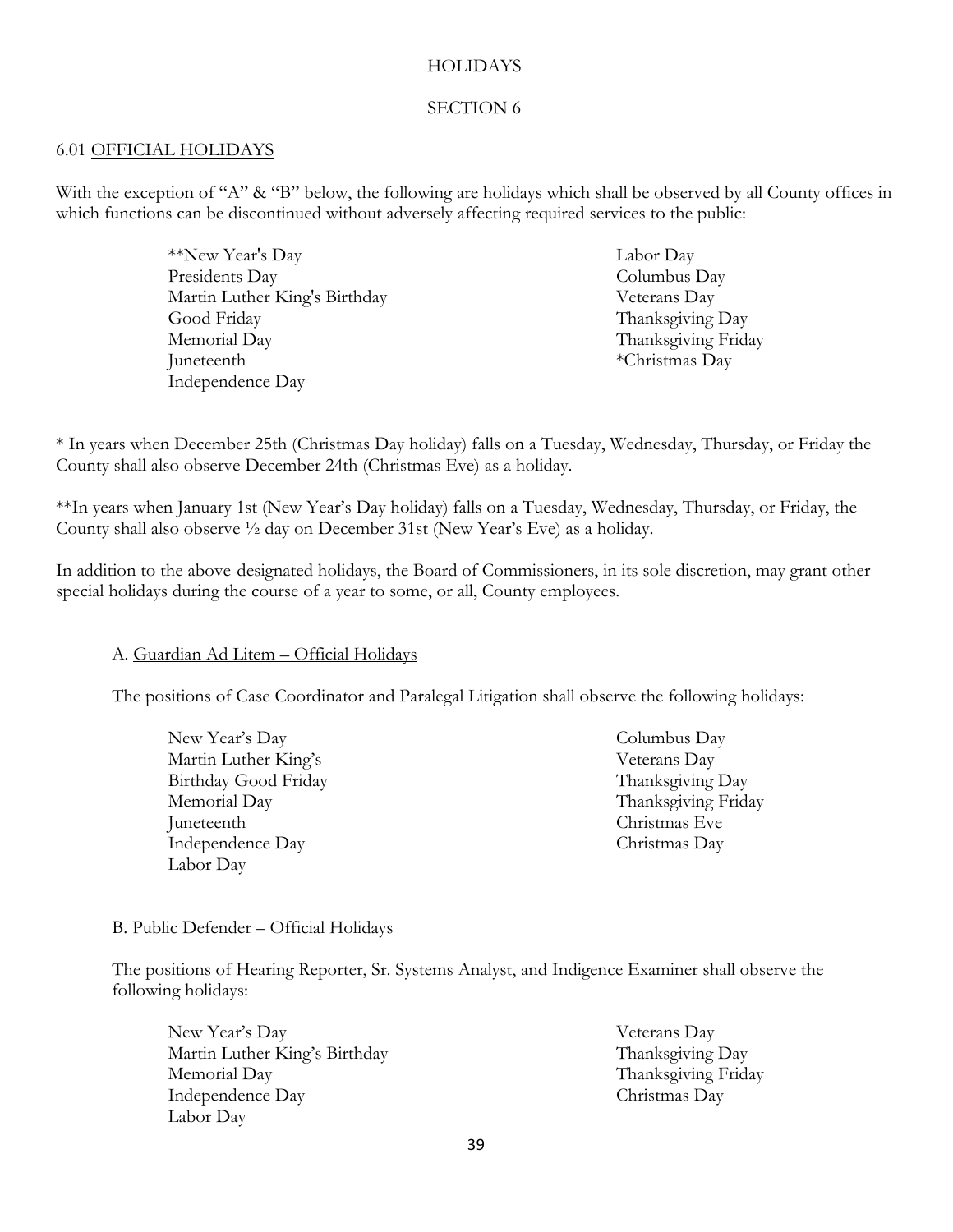# 6.02 ELIGIBILITY

All salaried employees on the active payroll on the date of the holiday shall be eligible for holiday pay at their regular rate of pay. Hourly employees shall not be eligible for holiday pay. Employees must be working or on approved leave with pay the entire day before and the day after a holiday to be compensated for said holiday.

## 6.03 WORK DURING HOLIDAYS

Each employee shall observe all holidays designated in this Section, provided that the workload of the department is, in the discretion of the County Administrator, such that the employee's workload cannot be discontinued without causing a hardship to the County.

In the event that the work load in any department does not permit the observance of any designated holiday, all employees required to work on said designated holiday, or if holiday falls on employees designated day off, may be granted another day's leave in lieu of the holiday or paid for the work performed on the holiday, as determined by the Department Head.

### 6.04 HOLIDAYS FALLING ON WEEKENDS OR WHEN COUNTY FACILITIES ARE NORMALLY CLOSED

Unless otherwise specified by the Board of County Commissioners - when a holiday falls on a Saturday, the preceding Friday shall be observed as a holiday - when a holiday falls on a Sunday, the following Monday shall be observed as a holiday.

For County facilities normally open on Saturdays and Sundays, when a holiday falls on a Saturday or Sunday, those facilities will observe the holiday on the actual holiday in lieu of the normally scheduled County Holiday.

For County facilities normally closed on Sundays and Mondays, when a holiday falls on a Sunday or Monday, those facilities will observe the holiday on the following Tuesday.

## 6.05 HOLIDAY DURING PAID LEAVE

Employees on annual or sick leave during periods when designated holidays occur, shall not have the day of the holiday charged against their accrued leave.

## 6.06 OBSERVANCE OF RELIGIOUS HOLIDAYS

Employees who choose to observe other "holidays" for religious or other reasons must do so by utilizing annual leave pursuant to Section 7.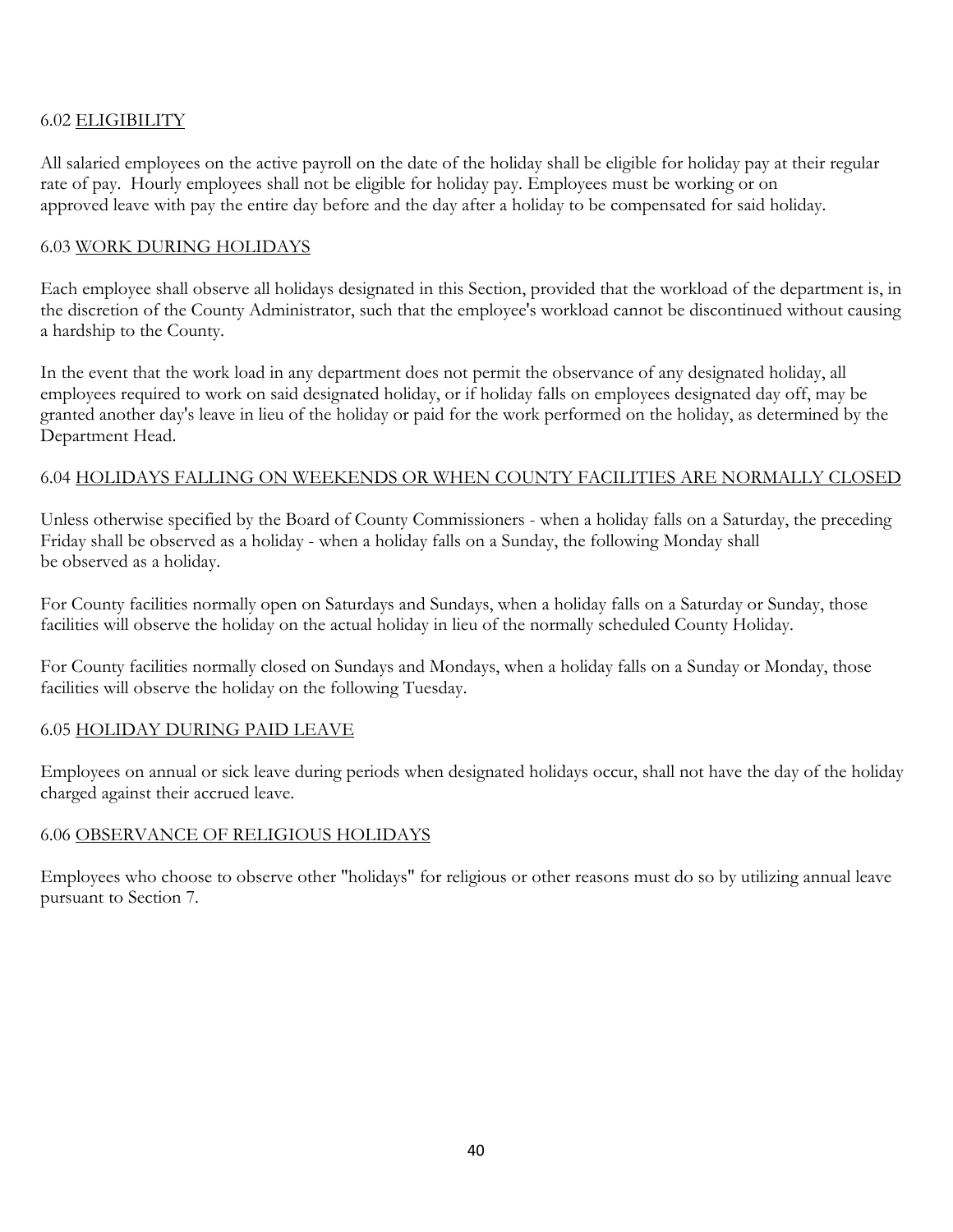#### LEAVE WITH PAY

### SECTION 7

#### 7.01 ANNUAL LEAVE

#### A. ELIGIBILITY

All salaried employees with regular status working 20 hours or more per week shall earn and accrue annual leave with pay. Hourly employees will not accrue annual leave.

#### B. ACCRUAL

Annual leave for regular, employees shall be earned in accordance with the following table:

| Years of<br>Continuous<br>Service       | Hours of Leave Earned<br>During Each Calendar<br>Month                      | Hours of Leave Earned<br>During Each Calendar<br>Month                             |
|-----------------------------------------|-----------------------------------------------------------------------------|------------------------------------------------------------------------------------|
| 1 through 3 years                       | 40 HPW<br>4 hours per bi-weekly<br>pay period<br>(13 working days per year) | 37 1/2 HPW<br>3.75 hours per bi-weekly<br>pay period<br>(13 working days per year) |
| 4 through 10 years                      | 5 hours per bi-weekly<br>pay period<br>$(161/4)$ working days per<br>year)  | 4.75 hours per bi-weekly<br>pay period<br>(16.5 working days per year)             |
| 11 through 15 years                     | 6 hours per bi-weekly<br>pay period<br>$(191/2)$ working days per<br>year)  | 5.75 hours per bi-weekly<br>pay period<br>(19.9 working days per year)             |
| 16 through termination<br>of employment | 7 hours per bi-weekly<br>pay period<br>(22 3/4 working days per<br>year)    | 6.75 hours per bi weekly<br>pay period<br>(23.4 working days per year)             |

Monroe County currently has a bi-weekly pay period system commencing at 12:00 a.m. Sunday, ending two Saturdays later at 11:59 p.m. There are 26 pay periods per year.

Annual leave for employees working less than 40 hours per week, but more than 20 hours per week will be prorated according to the hours worked.

When there has been a break in employment of 48 hours or more, the employee, upon reinstatement or re-employment, will begin earning annual leave as a new employee.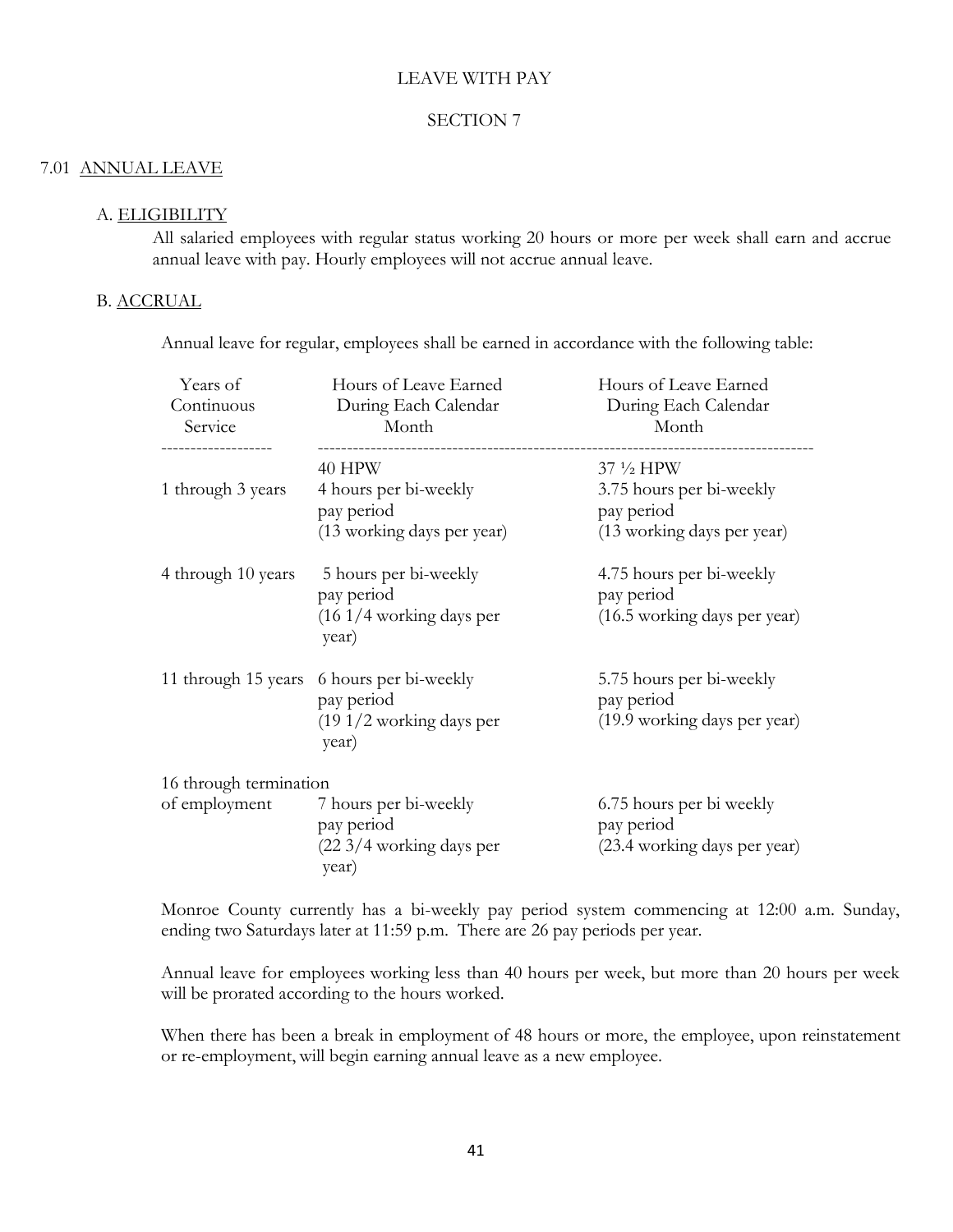Employees who are on leave without pay status for more than 8 hours during a pay period will not accrue annual leave for that pay period.

C. 1. Annual leave may be used on a payday -to- payday basis as it is earned according to scheduling requirements and may be accumulated up to 60 working days with a maximum of 480 hours. Any time earned in excess of this amount as of April 1<sup>st</sup> of each year will be lost. Individual employees are responsible for monitoring their own leave balance. For example:

| Average Hours worked per week | Hours worked per day | Maximum hours accrual |
|-------------------------------|----------------------|-----------------------|
| 40                            |                      | 480                   |
| 30                            |                      | 360                   |
| 25                            |                      | 300                   |
| 24                            | 4.8                  | 288                   |
| <b>20</b>                     |                      | 240                   |

D. 1. All annual leave must be approved in advance by the applicable Department Head or the Assistant County Administrator/County Administrator depending on the position held by the requesting employee. The employee shall fill out his Leave Request Form and submit it to the Department Head, who has the right to deny an employee's request for annual leave, if granting such leave at that time would be detrimental to County operations. Upon such denial, the employee may request the leave at another time. The Department Head is responsible for verifying that the employee does have sufficient accrued leave to cover the period of absence, and should return the leave request to the employee indicating approval or denial, within seven (7) days of receipt of the request, unless a valid reason is given to the employee for the delay.

## E. ANNUAL LEAVE PAY UPON SEPARATION

If the payment of annual leave is approved by the County, computing said leave pay will be based on the employee's regular rate of pay and terms of separation.

Upon enrollment into DROP, all vacation time will be paid to the employee upon completion of the appropriate payroll forms (Approved by BOCC June 10, 1998).

## F. RESTRICTIONS

Annual leave may be used for any purpose; however, it is a privilege incident to County service and is not a right, and may only be used by the employee if taken prior to termination for cause or in accordance with these policies, with the following restrictions:

1. Annual leave may not be taken until accrued in accordance with these rules.

2. Employees will not accrue annual leave during a leave of absence without pay, a suspension or when the employee is otherwise in a non-paying status.

3. Section 11.01-Resignations.

4. Employees who leave the County service without proper notice or who are terminated for just cause may be denied payment of accrued annual leave.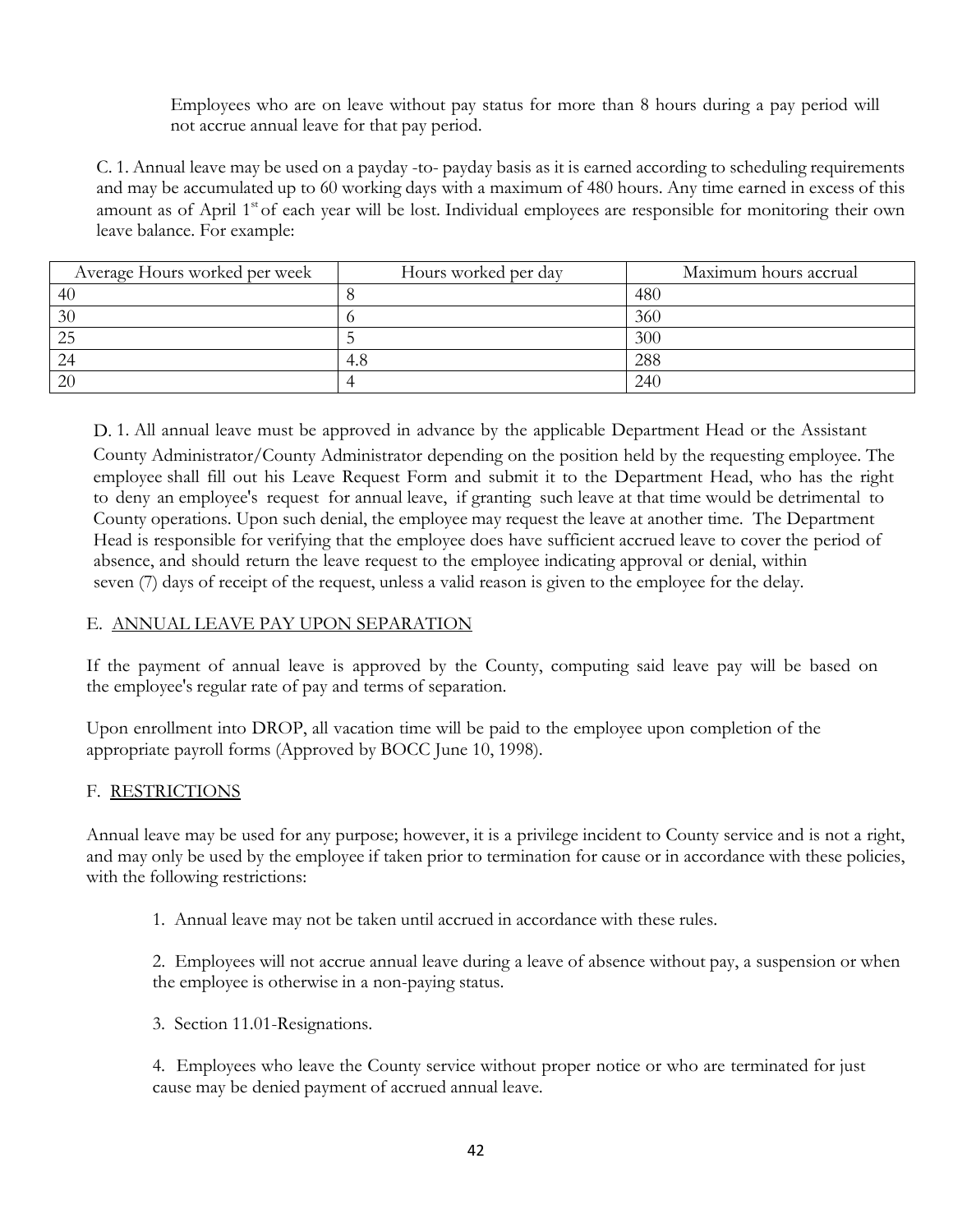#### A. ELIGIBILITY

All salaried employees with regular status working 20 hours or more per week shall have the privilege of accruing sick leave in accordance with these policies. Hourly employees will not accrue sick leave.

Employees shall not be eligible to use sick leave until they have been in the County service for 90 days, unless recommended by the Department Head and approved by the Assistant County Administrator or County Administrator. Verification of illness by a physician may be required.

### B. ACCRUAL OF SICK LEAVE

All regular, full-time employees will accrue 4 hours sick leave per pay period.

There will be no limit of the amount of sick leave that can be accrued.

Sick leave for employees working less than 40 hours per week, but at least twenty (20) hours per week will be prorated according to the hours worked.

When there has been a break in service of 48 hours or more, the employee upon reinstatement or reemployment will begin accruing sick leave as a new employee. Employees who are on leave without pay for more than 8 hours during a pay period will not accrue sick leave for that pay period.

#### C. USE OF SICK LEAVE

1. Sick leave shall be used only with the approval of the applicable Department Head or the Assistant County Administrator/County Administrator depending on the position held by the requesting employee and shall not be authorized prior to the time it is earned and credited to the employee except in cases of prearranged medical appointments, surgery or other health-related matters.

2. Sick leave shall be authorized only in the event of:

a. The employee's personal illness, injury or exposure to a contagious disease which would endanger others.

b. Illness or injury of a husband, wife, domestic partner, father, mother, legal guardian, son or daughter (including adopted or foster child).

c. The employee's personal appointments with a practitioner when it is not possible to arrange such appointments for off-duty hours, but not to exceed the extent of time required to complete such appointments.

d. Prearranged surgery or other health-related matters.

D. Monroe County has established a Sick Leave Pool for eligible full-time employees designed to aid the employee suffering from an extended illness or injury (See Administrative Instruction 4702 for rules and enrollment procedures).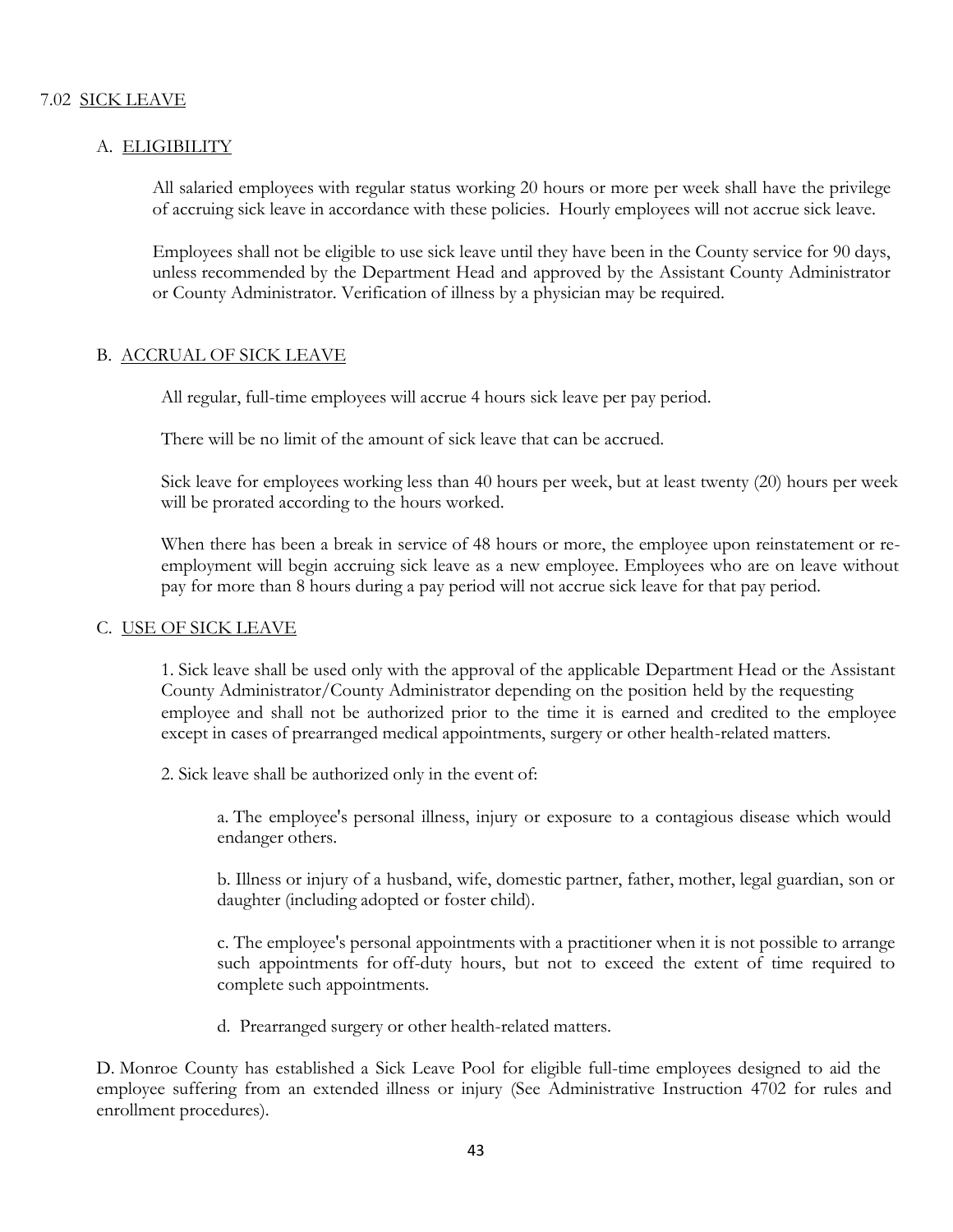## 7.03 MEDICAL JUSTIFICATION

A. Sick leave is a privilege, and not a benefit. In fact, use of sick time actually causes a hardship on the County. The County must, therefore, ensure that employees utilizing sick leave are complying with Section 7.02 of these policies and procedures.

Employees must meet the following conditions in order to be granted sick leave with pay:

(1) Notify his/her immediate Supervisor as soon as the employee learns that he/she will be unable to report to work in accordance with individual department policy. The employee shall call in to his/her immediate Supervisor at least one (1) time on each consecutive shift thereafter, that the employee will miss work because of sick leave.

(2) File a written report (after returning to work) explaining the nature of the illness when required, by her Supervisor or Department Head.

(3) Permit medical examination, nursing visit or any County inquiry (telephone call, visit to the employee's house, etc.) deemed appropriate by the County to document the illness of the employee or family member.

The Department Head is responsible for following up on sick leave use and for ensuring that there is no sick leave abuse. The Department Head may require any employee to bring in a note from his or her personal physician for absences of three (3) consecutive working days or more. However, if a Department Head reasonably suspects that an employee is abusing sick leave, said Department Head may require that any use of sick leave by the employee for herself or family member be justified by a note from a physician. Further, in the event that a Department Head is unsatisfied with the initial doctor's note, he may require the employee or family member to be examined by a County - designated physician at the County's expense.

B. If it is determined that the employee is unfit to continue working, the Department Head may require the employee to use any part of his accrued sick leave, compensatory time or annual leave and may thereafter require the employee to take such leave without pay as is medically determined sufficient to restore him to normal health, however, this will in no way prevent the County from separating him from employment if the absence would be of such duration as to pose a hardship on the operations of the Department.

C. The Department Head may require, at any time, an employee to present medical evidence that he is physically or mentally fit to work and/or the Department Head may require an employee to be examined by a County-designated physician or psychiatrist, at the County's expense.

#### 7.04 NOTIFICATION OF ABSENCE

#### (SEE 7.03 A)

If absent for three consecutive workdays without reporting to the Supervisor a reason sufficient to justify the absence, the employee may be removed from the payroll as having voluntarily resigned without notice. The Supervisor is to notify the Department Head. Any unauthorized absence may be cause for disciplinary action, up to and including termination.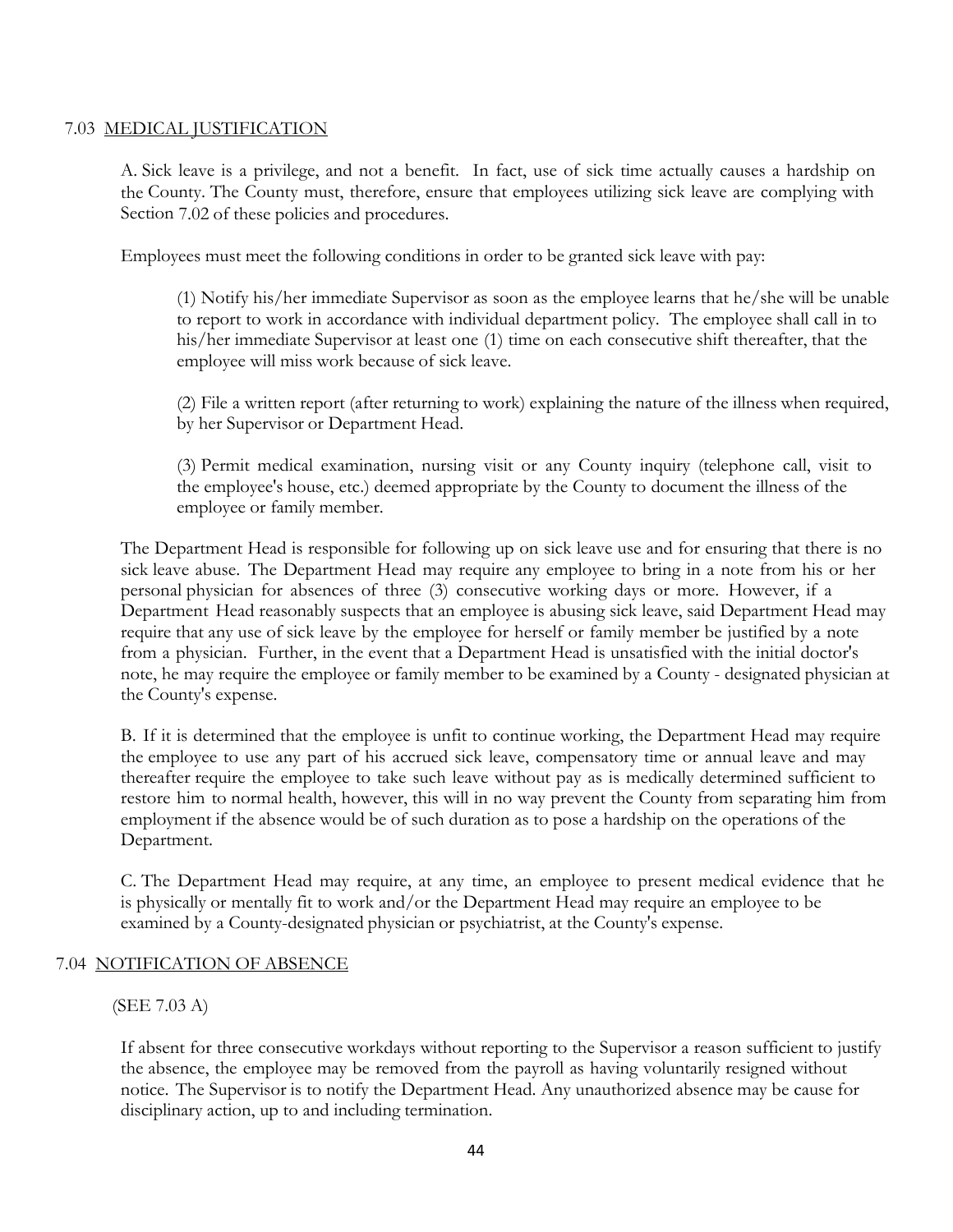# 7.05 FUNERAL/BEREAVEMENT LEAVE

A. All employees covered under this policy, including temporary employees, shall be granted up to four working days off with pay in order to attend a funeral of a member of the employee's immediate family. Additional time off (over and above the four working days herein provided) may be approved by the Department Head, and charged to sick or annual leave. Additionally, the County may require proof of death of a family member before making payment for leave. The immediate family shall be construed to mean one of the following: Husband, Wife, father, mother, son, daughter, sister, brother, uncle, aunt, first cousin, nephew, niece, domestic partner, domestic partner's father and mother, legal guardian, grandparent or in-laws father-in-law, mother-in-law, son-in-law, daughter-in-law, brother-in-law, sister-in-law, stepfather, stepmother, stepson, stepdaughter, stepbrother, stepsister, half- brother, half-sister.

# 7.06 HOLIDAYS DURING SICK LEAVE

Holidays occurring while an employee is on sick leave shall not be charged against the employee's sick leave balance.

# 7.07 PAYMENT OF UNUSED SICK LEAVE

A. An employee who terminates with less than five (5) years continuous service shall not be paid for any unused sick leave credits.

B. Employees with varying years of continuous service shall, upon separation, from the County in good standing, death or retirement, receive incentive sick leave pay as follows:

5 to 10 years of service - 1/4 of all accrued sick leave, with a maximum of 30 days.

10 to 15 years of service - 1/2 of all accrued sick leave, with a maximum of 90 days.

15 years or more - 1/2 of all accrued sick leave, with a maximum of 120 days.

C. The payments made as terminal pay for unused sick leave, whether paid as salary or otherwise, shall not be used in the calculation of average final compensation for retirement.

D. Employees who leave the County service without proper notice or who are terminated for just cause may be denied payment of accrued sick leave.

## 7.08 TRANSFER OF LEAVE

An employee who resigns from any entity or organization to accept a position with the county will not be credited with hours of unused sick or annual leave which was accrued while employed by that entity or organization.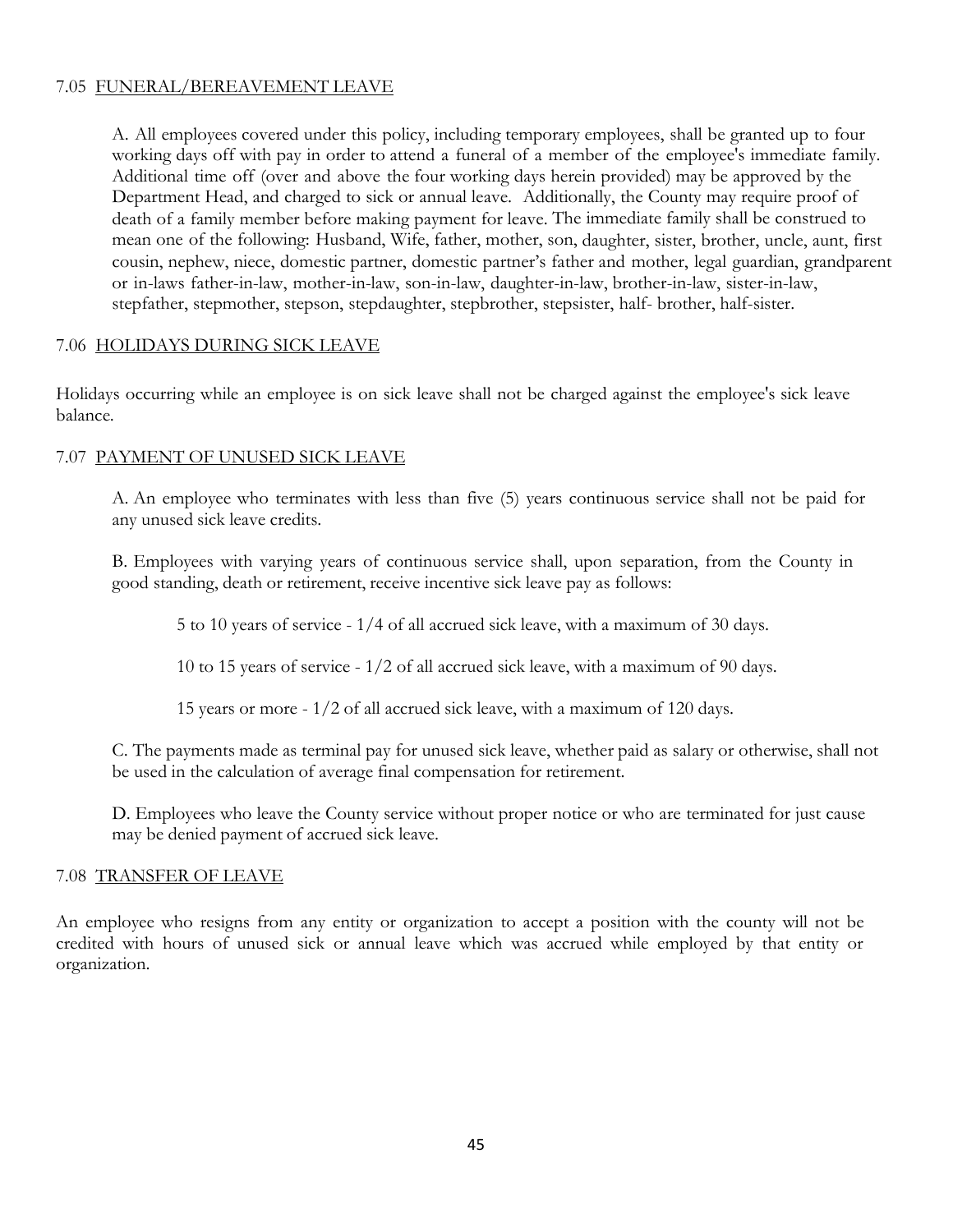#### LEAVE OF ABSENCE

#### SECTION 8

#### 8.01 ADMINISTRATIVE LEAVE

Administrative leave is leave with pay that is not charged to the employee's sick or annual leave.

## A. JURY DUTY AND COURT LEAVE

1. A full-time employee who is summoned to jury duty by a city, the County (Monroe), the State of Florida, or the Federal Government or subpoenaed to appear in court as a witness in a criminal or civil action arising from his or her county employment shall be granted time off with pay for the time actually spent on jury duty or in the court appearance. Fees paid by the court will be retained by the employee unless otherwise determined by the County Administrator. As conditions precedent to receiving time off with pay for jury duty or court appearance of the aforesaid nature, the employee must:

a. Notify his/her Department Head of the summons or subpoena immediately upon receipt, produce the summons or subpoena to his/her Department Head upon request, and provide the Department Head with an estimate of the duration of the absence;

b. Report to the Department Head immediately upon the conclusion or continuance of such jury duty or court appearance;

c. Report status of jury duty to supervisor or designee on a daily basis.

2. Any employee on jury duty as specified above, and who is released or excused from jury duty during normal working hours, will immediately contact his or her supervisor in order to determine whether the employee will be required to report back to work. Employees who work a 24 hour shift, will contact their Department Head (or designee) when released from jury duty. If the Department Head (or designee) determines that the employee could not effectively complete his or her work shift, the employee may be granted time off with pay for the remainder of the shift.

3. The County, in its discretion, may reschedule the working hours and days of work of an employee employed on other than a full-time basis who is summoned to jury duty or subpoenaed to appear in court as a witness by a city, the County (Monroe), the State of Florida, or the Federal Government in a criminal or civil action arising from his or her county employment. If, in the County's judgment, it is not feasible or practical to schedule the employee's hours of work around such, the County shall grant the employee time off with pay for the time actually spent on jury duty or in the court appearance. As conditions precedent to receiving time off with pay for jury duty or court appearance of the aforesaid nature, the employee must abide by the provisions contained above in Section 8.01 A-1, (a) and (b).

4. If any employee is subpoenaed as a witness other than in the specific circumstances described above, the County will grant the employee leave without pay to the extent that the Department Head so approves.

5. Notwithstanding any of the provisions of Section 8.01-A above, no employee shall receive pay from the County where the employee is a plaintiff, claimant, or witness against the County in a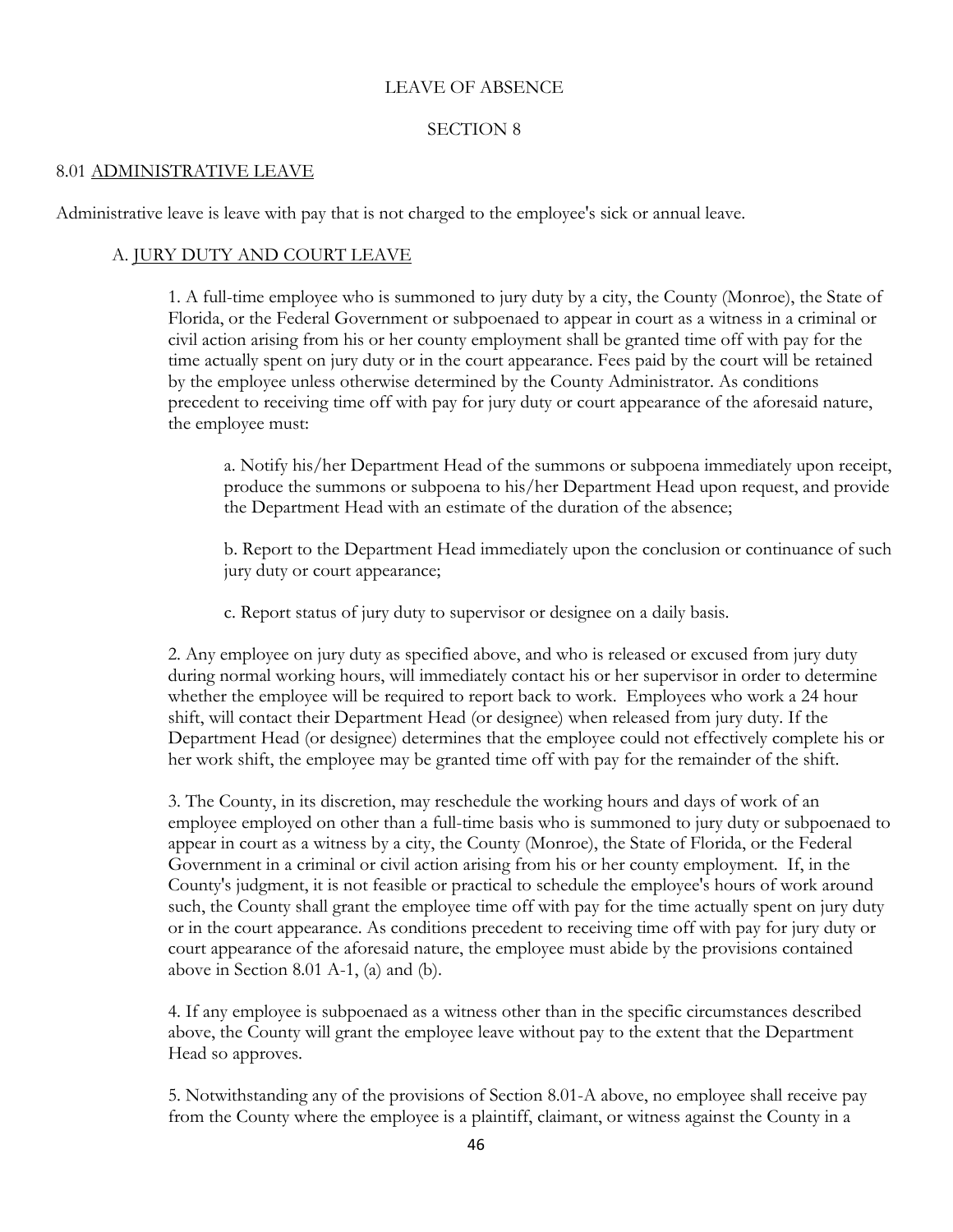matter contrary to the County's interests.

6. Any employee subpoenaed or otherwise requested to be a participant in any legal matter related to County business must inform the County Attorney's office as soon as possible after receiving said notification.

# B. ELECTIONS

An employee who is a properly registered voter and who lives at such distance from his assigned work locations as to preclude his voting outside of working hours may be authorized by the Department Head to have a maximum of two hours of leave with pay for this purpose. An employee shall not be granted administrative leave to work at the polls during elections.

## C. MEETINGS

In cases where it is deemed by the Department Head to be beneficial to the County, an employee may be granted leave with pay to attend such professional meetings (See Section 2.10) or conferences as may contribute to the effectiveness of his employment (See Section 15 - Travel - for reimbursement procedures).

### D. EXAMINATIONS

An employee may be granted leave with pay while taking examinations before a Federal, State or County agency, provided such examinations are pertinent to his County employment, if approved by the Department Head.

## E. MILITARY LEAVE – In accordance with F.S. 115

1. Military Training - Employees who are reserve enlisted personnel in the United States military or naval service or members of the National Guard will be granted leave with full pay during days which they are engaged in military or naval training. Leave shall not exceed 17 working days in any one annual period (beginning October 1 and ending September 30 of the following year). Additional time shall be without pay and shall be granted without loss of time or efficiency rating. The employee will not be required to use annual leave or similar leave (comp time) in lieu of LWOP. Does not include Armory Drills or Multiple Training Assemblies.

2. Military Service - Employees who are enlisted personnel in the National Guard or a reserve of the U.S. Armed Forces will be granted leave to perform active military service for the first 30 days with full pay. Paid leave shall also include the period during which a person in military service is absent from duty on account of sickness, wounds, leave, or other lawful cause.

Period of active military service shall begin with the date of entering upon active military service and shall terminate with death or a date 30 days immediately next succeeding the date of release or discharge from active military service, or upon return from active military service, whichever shall occur first.

Military earnings will be retained by the employee.

3. Examinations for Military Service – Any employee who is ordered by the Selective Service Board to appear for a physical examination for induction into the military service shall be granted leave with pay for this purpose.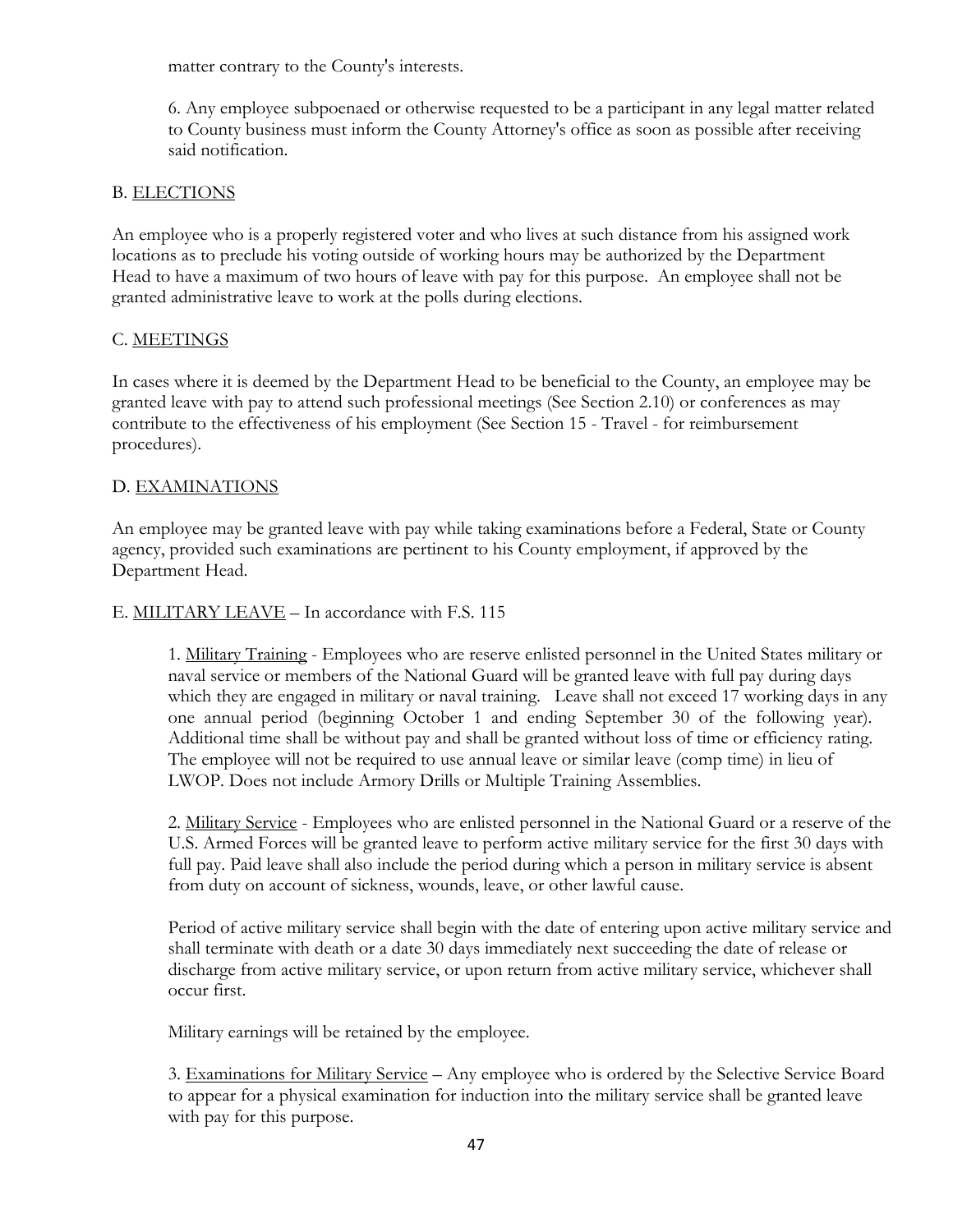4. Re-employment – National Guard Members – A member of the National Guard who returns to work after serving on state active duty will maintain seniority and other benefits as outlined in F.S. 250.482.

F. USERRA – Uniformed Service Employment and Reemployment Rights Acts of 1994. Does not apply to "state" military duty or governor call-ups of National Guard Members. Please refer to "E" above for leave policy.

In addition to "E" above:

## USERRA covers employees who are:

Active or reserve: Army, Navy, Marine Corps, Air Force, Coast Guard, Army National Guard, or Air National Guard, Commissioned Corps of the Public Health Service, and Any other category designated by the President in time of war or emergency. In addition, protects former and retired members and applicants for future service with a uniformed service.

USERRA does not include temporary employees unless employment is for a brief period with no reasonable expectation of continuance for a significant period of time.

USERRA covers voluntary and involuntary.

For purposes of military leave covered by USERRA – "Service" is defined as: Active duty, active duty for training, initial active duty for training, inactive duty training, full-time National Guard duty, absence for examination to determine fitness for any of the above forms of duty and funeral honors duty by National Guard or Reserve.

Employees will receive up to 5 years military leave of absence (which includes reemployment rights). Types of service that do not count against an employee's five-year maximum includes: Inactive duty training (drills), annual training, involuntary recall to or retention on active duty, voluntary or involuntary active duty in support of war, national emergency, certain operational missions, or additional training requirements determined and certified in writing by the Service Secretary, and considered to be necessary for professional development or for completion of skill training or retraining.

Certain specific exceptions will continue to protect beyond the five-year time period: Service required to complete an initial period of obligated service: Six-year active duty stint as an enlistee with the U.S. Navy's nuclear power program; Service from which a person, through no fault of the person, is unable to obtain a release within the five-year limit; Required training for reservists and National Guardsmen; Service under an involuntary order to, or to be retained on, active duty during domestic emergency or national security related situations; Service under an order to, or to remain on, active duty (other than for training) because of a war or national emergency declared by the President or Congress; Active duty (other than for training) by volunteers supporting "operational missions" for which selected reservists have been ordered to active duty without their consent; Service by volunteers who are ordered to active duty in support of a critical mission or requirement in times other than war or national emergency and when no involuntary call-up is in effect; and Federal service by members of the National Guard called into action by the President to suppress an insurrection, repel an invasion, or to execute the laws of the United States.

1. BENEFITS WHILE ON LEAVE – Beginning on the 31st day and beyond, there will be no health insurance coverage. Employees will be offered coverage under COBRA.

2. RE-EMPLOYMENT (Military time served must be satisfactory. Must not be 'less than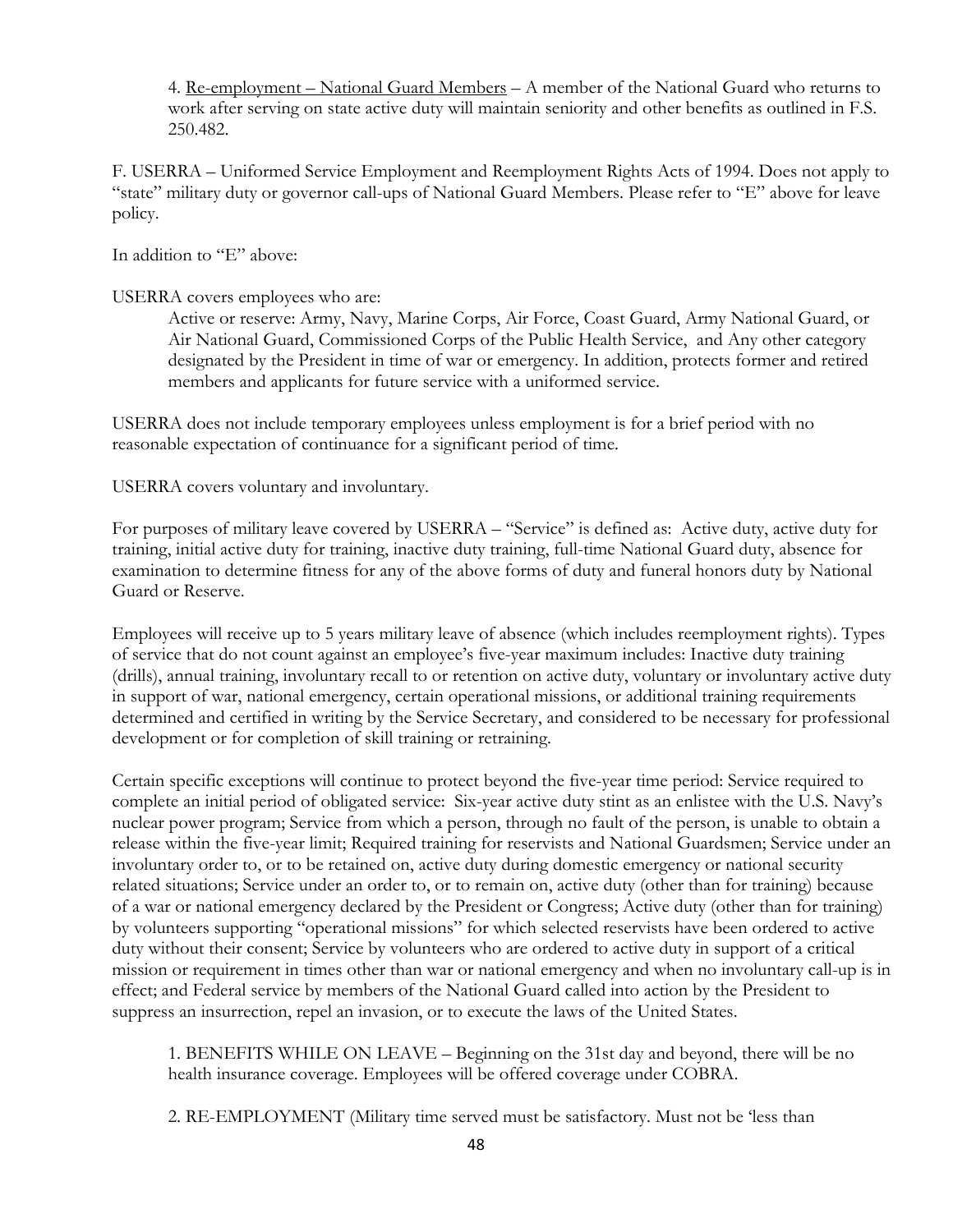honorable conditions".)

A returning employee's notification of intent to return to work must be made promptly following completion of military service.

Service of 1 – 30 days: the beginning of the next regularly scheduled work period on the first full day following completion of service and expiration of an 8-hour rest period following safe transportation home.

Service 31-180 days: application for reinstatement must be submitted no later than 14 days after completion of military duty.

Service of 181 or more days: application for reinstatement must be submitted no later than 90 days after completion of military duty.

The deadline for reinstatement may be extended for employees who are convalescing due to a disability incurred during service.

The employee must report back to work as soon as possible. Failure to report (unless through no fault of the employee) will be handled in accordance with the County's policies.

Returning employee's pension plan accruals and vesting will continue as though no break in service had occurred except in limited situations (regarding health benefits as defined under the Act).

Upon re-employment, the employee has 3 times the length of service (not to exceed 5 years) to make payments to any contributory plan and the County will fund any resulting obligation of the plan within the same time).

When re-employed, the health insurance coverage will start from day 1 and there will be no waiting period.

# G. ADMINISTRATIVE LEAVE FOR RE-EXAMINATION OR TREATMENT BY VETERANS ADMINISTRATION WITH RESPECT TO SERVICE-CONNECTED DISABILITY – In accordance with F.S. 110-119.

Any employee of the County who has been rated by the Veterans Administration to have incurred a service-connected disability and has been scheduled by the Veterans Administration to be re-examined or treated for the disability shall be granted administrative leave for such examination or treatment without loss of pay or benefits. In no event shall the paid leave under this section exceed six (6) calendar days a year. A leave request should be submitted to the Department Head for said leave as far in advance as possible.

## H. BLOOD DRIVES

Employees will be granted leave with pay to donate blood during the County's organized Blood Drives.

## I. EMERGENCY RESPONSE VOLUNTEERS

1. Any employee who is a documented member of an Emergency Response Team will not be charged annual or sick leave, or be required to use accrued compensatory time when called to respond to a legitimate emergency. The County reserves the right to require documentation that an emergency did in fact exist.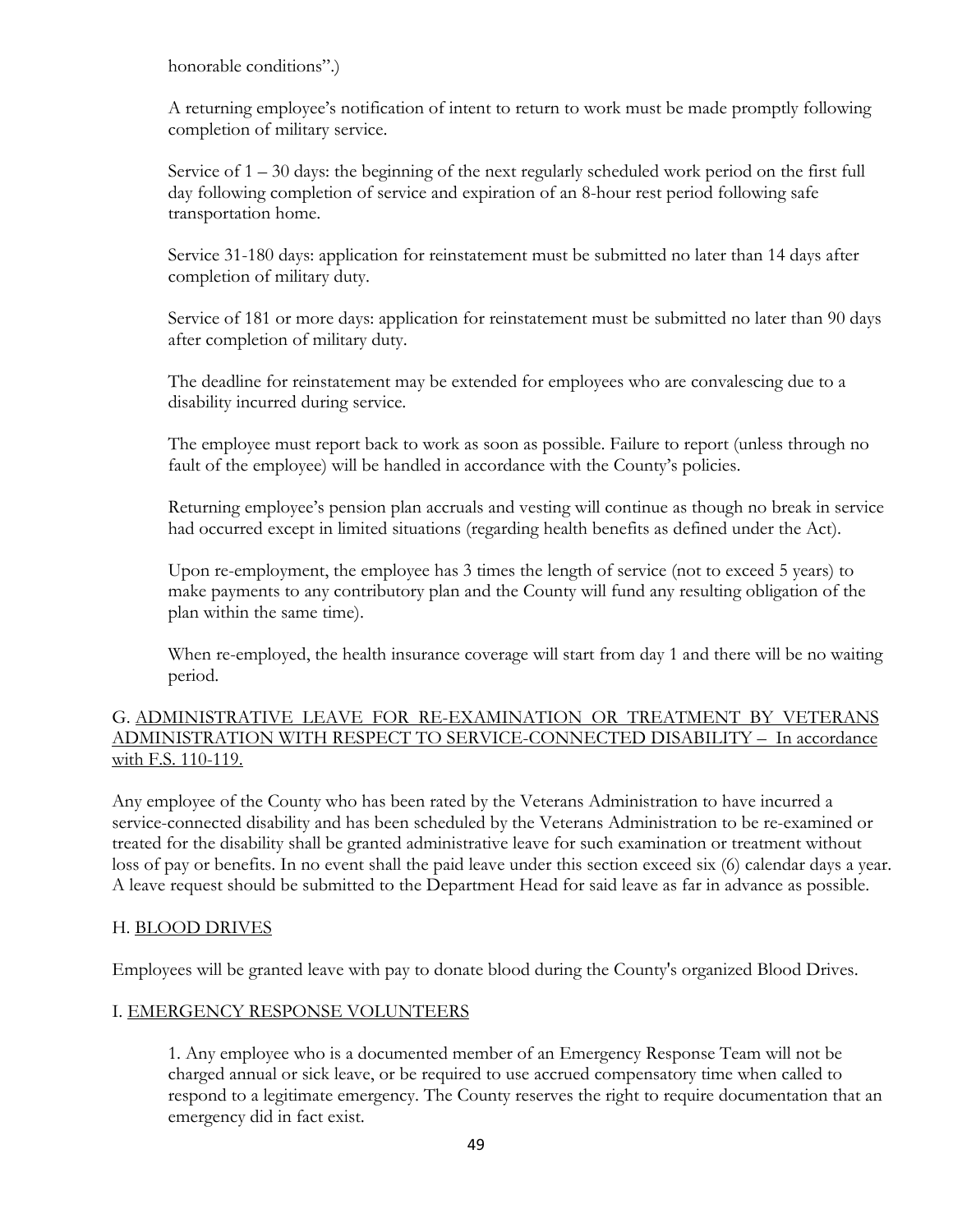2. Any employee who is a member of an Emergency Response Team should inform the County at the time of employment interview or if already employed by the County, upon becoming a member of such a Team. Failure to do so could result in disciplinary action.

# J. MENTORING PROGRAM

Pursuant to Resolution 100-2000, county employees may mentor a child in the Monroe County School District for up to one hour per week (not to exceed five hours per calendar month). Leave will be granted after taking into consideration the impact on such leave on the employee's work unit. If an employee is granted administrative leave under this section and does not use the administrative leave as authorized in this section, the employee shall not accrue or be paid for such unused leave.

K. County Administrator may approve administrative leave for other business-appropriate circumstances. (i.e. employee suspension while a workplace investigation is being conducted)

## 8.02 DISABILITY LEAVE - WORKERS COMPENSATION

# A. ELIGIBILITY

An employee, who sustains a County Service-connected disability which prevents the employee from carrying out his regular duties or any other duties as assigned, shall be entitled to disability leave within the guidelines of this Section.

## B. DEFINITIONS

1. Date of Disability - The date on which the disability began, or the last day of duty following injury, whichever is later.

2. Service-Connected Disability - A physical condition, resulting from accident or injury in the line of duty, which prevents an employee from performing his regular duties or any other duties as assigned.

## C. DISABILITY DETERMINATION

Determinations of the existence and service connection of a disability shall be made in accordance with the Florida State Workers Compensation Act which provides that the employer is responsible for furnishing employees, who have incurred service-connected disabilities, with such remedial treatment, care and attendance under the direction and supervision of a qualified physician, surgeon or other recognized practitioner. The County reserves the right under the provisions of this Section to specify the physician or surgeon or recognized practitioner to handle any and all service-connected disability cases.

Disability determination shall be made based on:

1. All facts in the service history of the case.

2. The findings of the medical examiner assigned by the Workers Compensation carrier.

3. Such evidence as the employee may submit, at his own expense, of the service connection of his disability.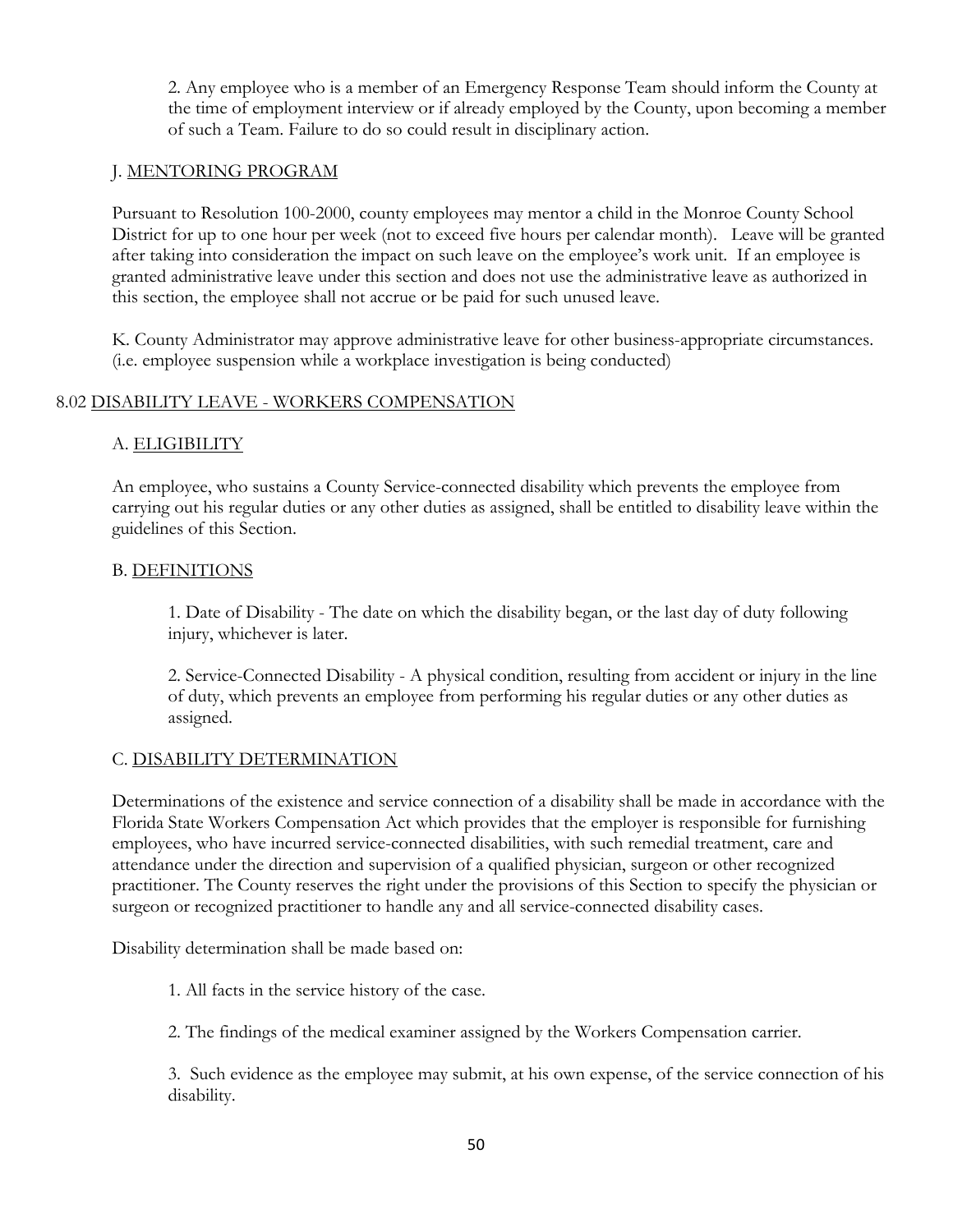4. Other relevant evidence submitted to the medical examiner.

5. There shall be no presumption that any disability is service-connected, unless such a presumption exists as a matter of law.

6. Any condition which is self-inflicted or caused by another person for reasons personal to the employee and not because of his employment shall not be considered as disability under this provision.

### D. WORKERS COMPENSATION CLAIMS

1. It is the responsibility of the employee to report any and all job related injuries to his or her immediate Supervisor as soon after the injury occurs as possible. All Notice of Injury must be reported to Worker's Compensation office.

It is the responsibility of the Supervisor to file a Notice of Injury Form and Supervisor's Report with the Employee Benefits Section, as soon as possible. A fine of \$500 will be assessed against the County by the State of Florida for a claim that is not filed on a timely basis. The Notice of Injury Form must be complete.

2. An employee who sustains a job-related injury resulting in disability that is compensable under the Workers Compensation Law, Chapter 440, Florida Statutes, shall have a seven (7) calendar day waiting period before Workers Compensation Benefit payments begin. During this waiting period, an employee may elect to use sick leave, annual leave, or documented compensatory time to receive normal salary.

3. Time spent obtaining medical treatment after seven (7) day waiting period related to the workers compensation injury will be paid for by the employing department and will not be charged against the employee's sick, annual or other accrued hours. The employee shall obtain the "Authorization for Treatment Evaluation" form from the Worker's Compensation Office and have the physician complete and forward to the workers' compensation office so that the employee no be charged sick/annual hours.

4. If disability continues into the eight (8th) calendar day, normal Workers Compensation payments would begin at a rate of 66 2/3% of the employees gross salary, computed on their average weekly wage for 13 weeks prior to the date of injury, in accordance with the Workers Compensation Law.

5. If disability continues into the twenty-first (21st) calendar day, the employee will receive Workers Compensation benefits retroactive to the date of injury, at the same rate discussed in #2, in accordance with the Workers Compensation Law. Any sick leave, annual leave, or compensatory time used by the employee for this seven (7) day period will be replaced on the books, based percentage wise on Workers Compensation Benefits paid.

6. After seven (7) calendar days, the disabled employee will continue to receive Workers Compensation benefit payments every two weeks until their physician releases them to return to work.

7. If requested by the employee, a review of the case will be made by a committee composed of a representative of the Human Resources and/or Employee Benefits offices and the employee's Department Head, and a written recommendation may be made to the County Administrator that the employee be allowed to use annual leave, sick leave and/or approved compensatory time in an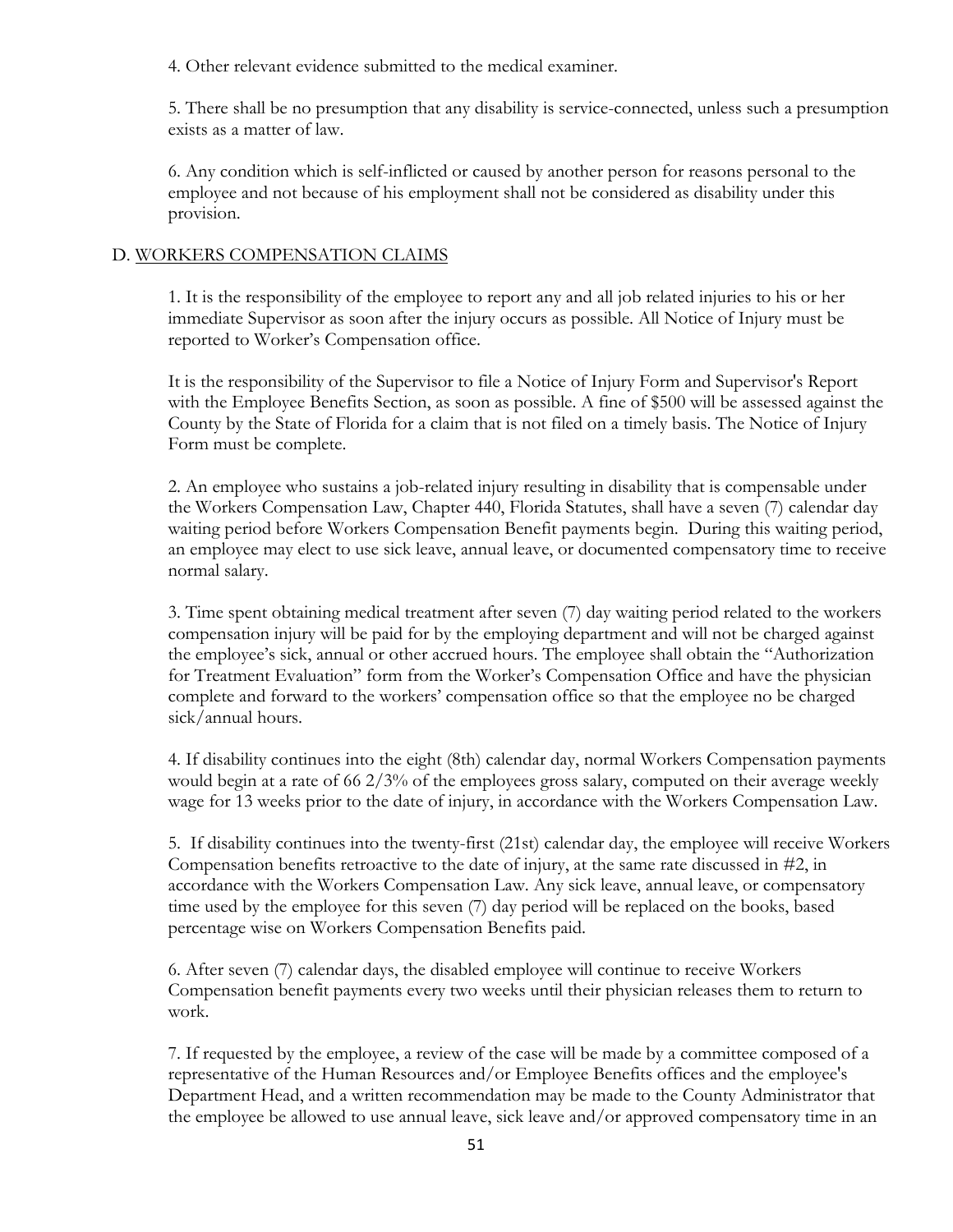amount necessary to receive a salary amount that will supplement their Workers Compensation payments up to the total net salary received prior to the disability. In no case shall the employee's salary and Workers Compensation benefits combined exceed the amount of their regular salary payments.

8. The disabled employee will continue to accrue both sick leave and annual leave during the period of disability.

9. An employee placed on light-duty by his or her physician, may enroll in the Light-Duty Program as written in Administrative Instruction 7401.

10. When an employee on Workers Compensation can no longer perform his/her normal job duties, he/she may be separated from employment, if approved by the County Administrator, in accordance with the laws of the State of Florida governing Workers Compensation and these policies and procedures.

## 8.03 PREGNANCY, MATERNITY AND CHILD CARE LEAVE

### A. PREGNANCY

1. An employee who knows in advance that he/she intends to request Maternity or Child Care leave shall notify, in writing, their Department Head or Supervisor at least thirty (30) days prior to the requested time of leave. Eligible employees shall submit a "Family and Medical Leave Act Leave Request" form (see Section 8.05)

2. An employee whose duties may be considered hazardous enough to cause the employee to become medically disabled anytime during the pregnancy will be required to furnish medical evidence of her fitness to continue in the performance of her duties beyond that time. A Department Head may request this determination at any time he/she deems necessary for the health or welfare of the employee.

3. A pregnant employee may continue her employment as long as she is able to properly perform the required duties of the job, and these duties are stated in writing by her physician to be nonhazardous to the employee and the unborn infant.

#### B. MATERNITY LEAVE

1. Disabilities arising out of pregnancy, childbirth and recovery there from, shall be treated the same as other temporary, non-job-connected disabilities in terms of eligibility for use of sick leave, annual leave, or leave of absence.

2. A regular employee who has completed the standard probationary period may request a maternity leave of absence without pay for childbirth, recovery and child-rearing following birth of up to six (6) months after all accrued sick and annual leave has been used. Such approval is subject to scheduling and workload requirements. The County reserves the right to require employee(s) to return to work when it is no longer medically necessary to be away from their job, if work load and scheduling requirements require the employee's return in accordance with the Family and Medical Leave Act.

3. Any such leave must be requested in advance and approved by the applicable Department Head who may approve the length of said leave based on workload, scheduling and the employee's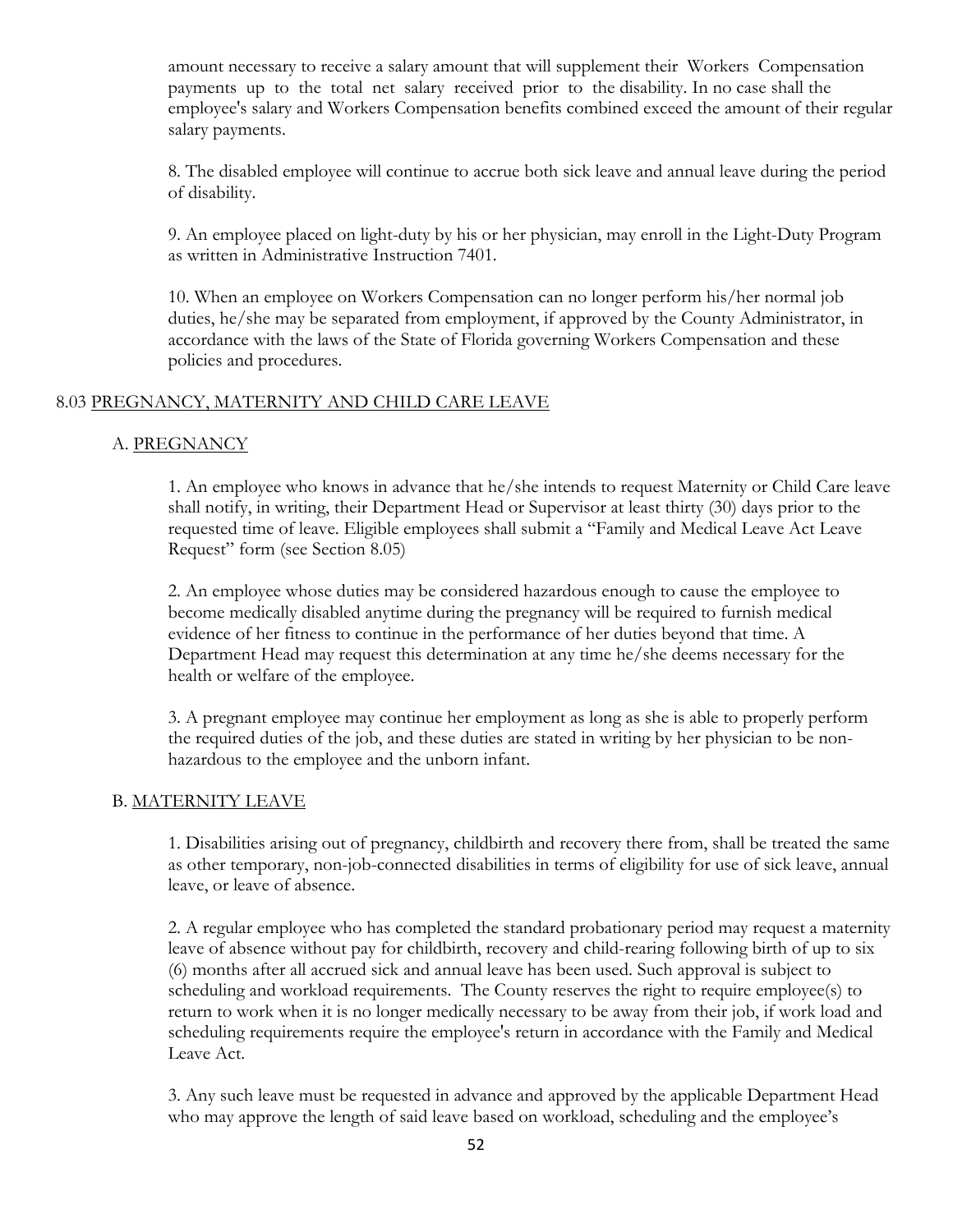physical ability to return to work.

4. An employee approved for maternity leave shall be eligible to return to work at any time during the leave of absence upon presentation of medical certification indicating that she is able to satisfactorily perform her original duties.

5. An employee returning from an approved maternity leave of absence shall resume her duties in the position held prior to childbirth or a similar position with like pay.

6. An employee who fails to return from an approved maternity leave of absence shall be considered to have abandoned her position and shall be terminated from the County Service, unless proper resignation procedures are followed.

## C. CHILD CARE LEAVE

Child Care Leave is an absence available to eligible employees under the Family Medical Leave Act for up to 12 weeks (see Section 8.05).

# 8.04 LEAVE OF ABSENCE WITHOUT PAY

# A. EDUCATIONAL LEAVE

1. An employee with at least twelve (12) months of satisfactory service may be granted leave of absence without pay for the purpose of furthering his/her education, if it is determined by the County Administrator, in his discretion, that such education will be of clearly foreseeable benefit to the County.

2. Leaves of this type shall not normally exceed twelve (12) months; however, the Department Head may approve an extension of such leave if an individual case is justified and approved by the County Administrator.

## B. PERSONAL LEAVE

1. If recommended by the Department Head, an employee with at least twelve (12) months of satisfactory service may be granted leave without pay for reasons other than those stated in the previous paragraphs for a period not exceeding six (6) months; provided the County Administrator deems such leave to be justified, and not detrimental to the operations of the Department.

## C. SCHEDULING AND APPROVAL OF LEAVE OF ABSENCE WITHOUT PAY

1. All leave of absence without pay must be approved in advance. The employee shall fill out the Leave Request Form and submit it to the Department Head for approval. The Department Head will submit the approval form to the Assistant County Administrator/County Administrator for approval. A completed copy of the Leave Request Form will be forwarded to the Payroll Department along with the Employee's Time Sheet whenever possible and a copy placed in the employee's official personnel file.

2. Leave without pay is not intended as a convenience for the employee but rather to help the employee in cases where an emergency exists after all available time has been used. In cases of short-term absences (except as noted in 8.04 A & B) where the employee has no leave available, such leaves may be processed without the prior approval of the County Administrator.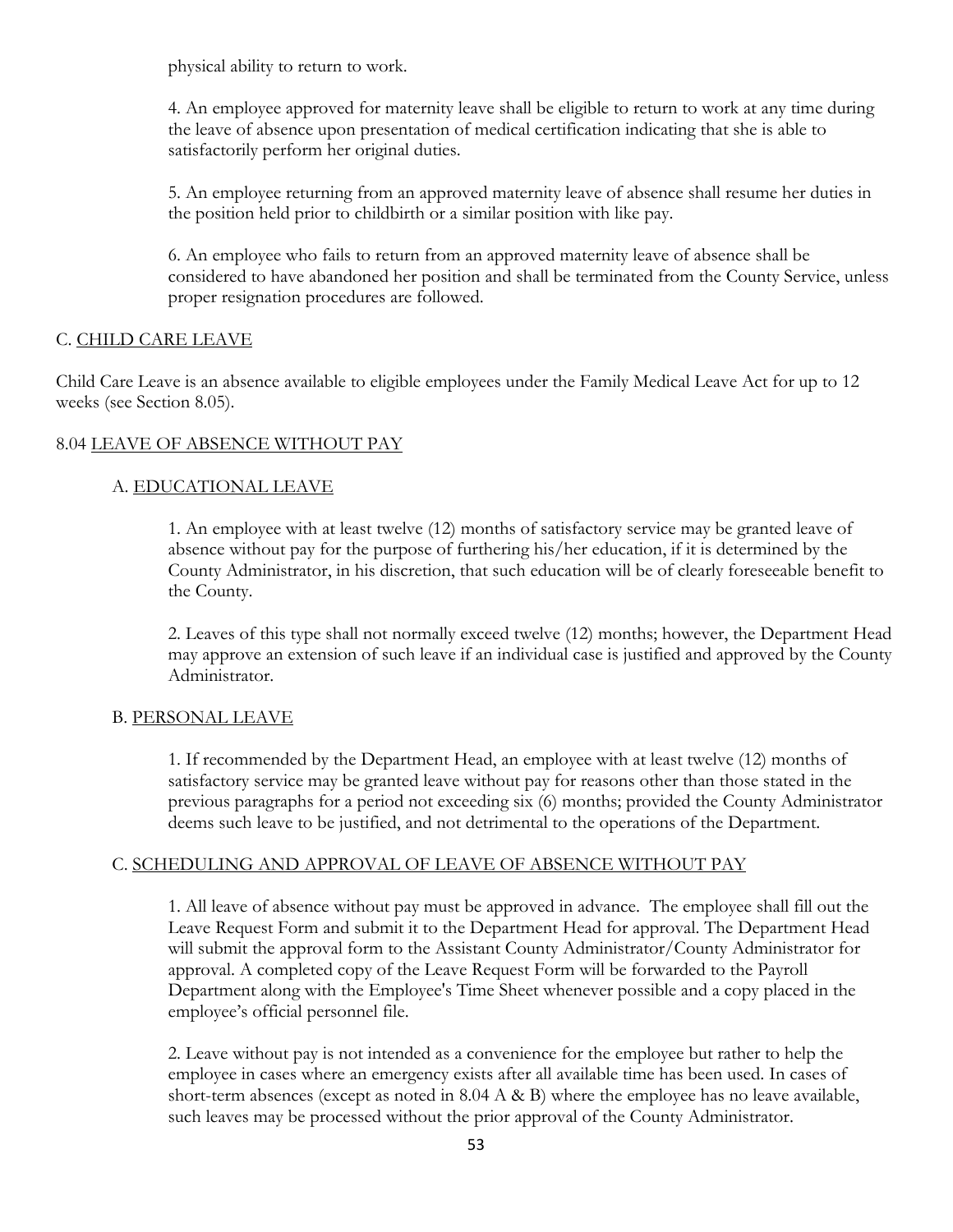## D. LEAVE OF ABSENCE - GENERAL PROVISIONS

## 1. RETURN FROM LEAVE OF ABSENCE

An employee returning from approved leave shall be entitled to employment in the same Department and the same or equivalent classification wherein employed when said leave began, provided the employee is physically capable of performing the required duties, and that there is such a vacant and budgeted position available.

## 2. EFFECTIVE DATE

Leave of absence shall be effective the first date of approved absence and shall continue through the last date of approved absence.

#### 3. LIMITATIONS ON LEAVE WITHOUT PAY

a. Fringe Benefits - An employee shall not earn benefits while on leave without pay status. This would include, but not necessarily be limited to, sick, vacation and holiday leave.

b. Wage Increases - The time during which an employee is on leave without pay may not count toward eligibility for wage increases. Nor may an employee receive any wage increases while on leave without pay; unless special approval is obtained from the County Administrator.

c. Employees on an approved leave of absence without pay that is covered under the Family and Medical Leave Act will not lose the benefits that the employee earned or was entitled to before using FMLA leave.

## E. INSURANCE COVERAGE WHILE ON LEAVE OF ABSENCE

1. The County will continue to maintain group insurance benefits for employees while on approved paid leave status.

2. Employee Coverage - In most cases the County will not maintain Group/Health insurance benefits for employees on leave without pay status, except in the case of debilitating/catastrophic illness, of the employee or member of the immediate family for which the care of that family member is the responsibility of the employee. In accordance with 8.04 (C), the Department Head or Assistant County Administrator shall approve the absence and communicate with the Employee Benefits Committee. The Employee Benefits Committee is comprised of the County Administrator, the Employee Services Director and the Administrator, Benefits. The Committee will review each case to determine whether employee coverage should be maintained as verified by a physician, up to six (6) months. Employees covered under the Family and Medical Leave Act will be granted up to 12 weeks of insurance benefits as stated in Section 8.05.

During the period of leave without pay, said employees must continue to make monthly premium payments for themselves in accordance with their bi-weekly payroll payment schedule in order to continue health insurance coverage. Failure to make payment(s) on a timely basis will result in termination of coverage.

3. Dependent Coverage - Monroe County employees elect dependent coverage under a group plan at their own expense. Monroe County uses the bi-weekly payroll deduction system for payment of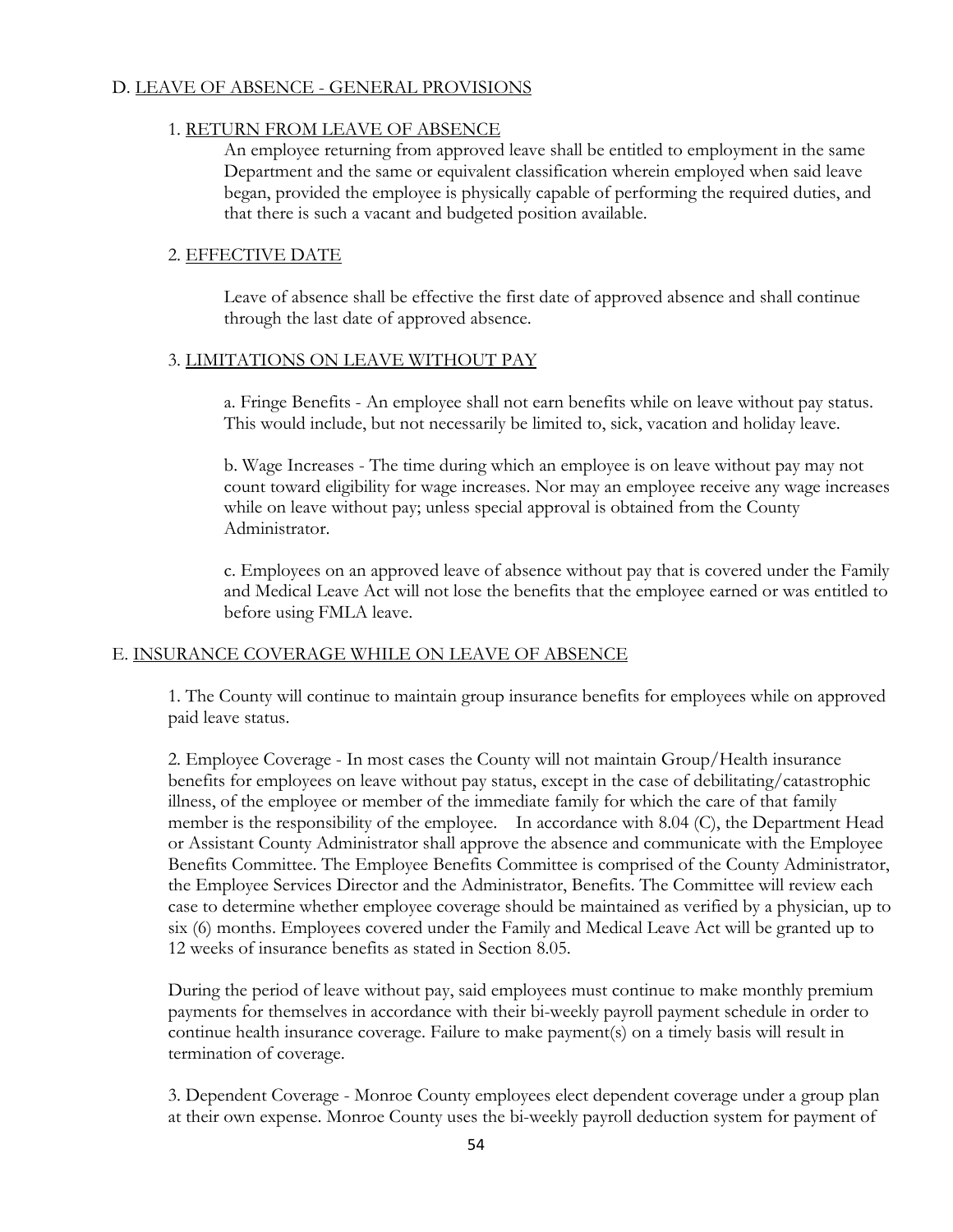dependent coverage premiums for employees. However, if for any reason an employee is not due to receive a paycheck in an amount sufficient to deduct said premium, that employee is responsible for making the premium payments to the Employee Benefits Section in accordance with their payment schedule. As long as an employee is in good standing, as in the case of approved leave without pay status, he or she may make premium payments and coverage will remain in effect. Failure to make payments on a timely basis will result in termination of coverage.

4. Extension of Group Insurance benefits will be awarded in accordance with the Consolidated Omnibus Budget Reconciliation Act (COBRA), effective October 1, 1986. Information regarding this Act is available in the Employee Benefits Section.

## 8.05 FAMILY AND MEDICAL LEAVE OF ABSENCE (FMLA) (FAMILY AND MEDICAL LEAVE ACT OF 1993.

A family leave of absence, and/or medical leave of absence, is an approved absence available to eligible employees. An eligible employee is entitled to 12 weeks of leave per calendar year (January – December) (#1, 2, 3, and 5) or a combined total of 26 weeks of leave (for #4) during the calendar year to care for:

> 1)- The employee's newborn child or child placed with the employee for adoption or foster care (leave must conclude within 12 months of placement and may be taken by either parent);

2)- The employee's spouse, child or parent with a serious health condition, or

3)- An employee's own serious health condition.

4)-For the spouse, child, parent, or next of kin of a member of the Armed Forces, including a member of the National Guard or Reserves, who is undergoing medical treatment, recuperation, or therapy, is otherwise in outpatient status, or is otherwise on the temporary disability retired list, for serious injury or illness.

5)-For the spouse, child, or parent, is on active duty, or because of notification of an impending call or order to active duty in support of a contingency operation.

If the employee is requesting FMLA qualifying leave, all accrued sick and annual leave must be taken first. Paid leave so taken will be counted against the employee's total FMLA leave entitlement. The employee will be notified that paid leave will be counted as FMLA leave within five (5) business days of making that determination. The notice will be confirmed in writing to the employee on or before the following payday.

# A. ELIGIBILITY

To be eligible, an individual must have been employed at Monroe County:

- For at least 12 months, and
- For at least 1,250 hours of service during the 12-month period immediately preceding the leave.

Subsequent eligibility will be determined by looking back to the beginning of that calendar year from the first day of a new FMLA leave period which is requested by the employee. FMLA leave may not exceed twelve weeks during the calendar year or a combined total of 26 weeks. An eligible employee shall be entitled to a combined total of 26 work weeks of leave for family, medical and/or service member leave.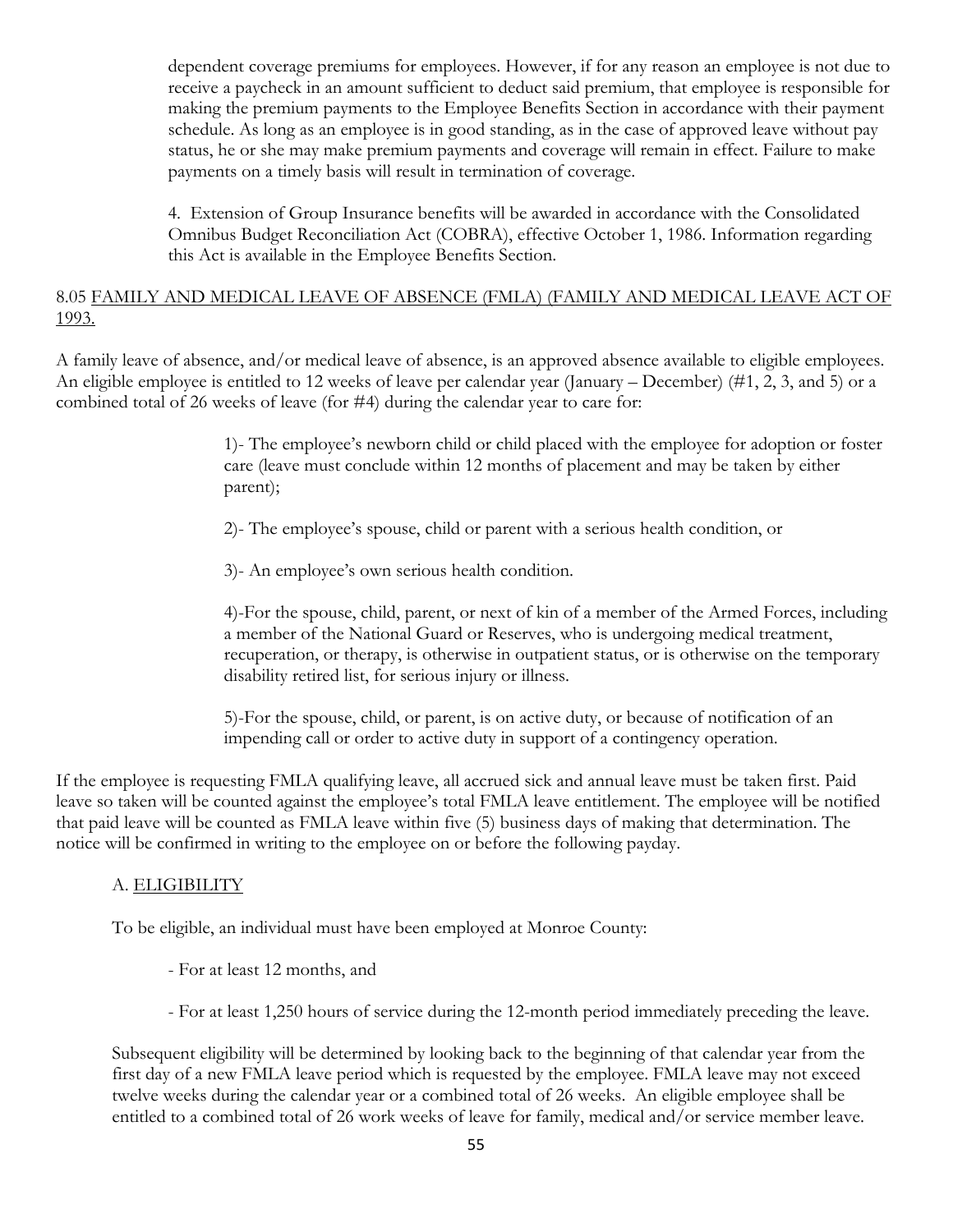Husbands and wives working for the same employer are only granted a combined 12 weeks of leave; however, both spouses may each take 12 weeks to care for a child with a serious health condition.

The determination of whether an employee meets the minimum service and hour requirements of the FMLA must be made by Monroe County as of the date the leave commences, and Monroe County will advise the employee whether he or she is eligible with five (5) business days after making a determination of eligibility.

# B. PROCEDURES

A "Request for Family and Medical Leave of Absence" form should be completed by the employee as part of the notice and reporting requirements. The employee shall notify the Department Supervisor of the need for leave either verbally or by completing the FMLA form. (In any event, the employee shall fill out a Leave Request Form in accordance with the County's Policies and Procedures in order to request leave.) After completing the form in detail and signing it, the employee or Supervisor must submit it to Human Resources for approval. Notification shall be given at least thirty (30) days in advance of the effective date of the requested leave if the need for leave is foreseeable.

The "Certification of Health Care Provider" form must be completed and signed by the health care provider. Failure to have the form completed may result in a delay for the approval of leave.

# C. BASIC REGULATIONS AND CONDITIONS OF LEAVE

1. Monroe County will require the employee to fill out a request for Family and Medical Leave of Absence form that included the "Certification of Health Care Provider" form supporting the need for leave due to a serious health condition affecting the employee or employee's spouse, child, or parent or next of kin in the case of service member family leave.

2. Monroe County may, at its own expense, require a second medical opinion and periodic recertification. If the first and second medial opinions vary, Monroe County may, at its own expense, require the binding opinion of a third healthcare provider, approved jointly by Monroe County and the employee.

3. If medically necessary, such leave may be taken intermittently or on a reduced work schedule. If FMLA leave is for both birth and care or placement for adoption or foster care, use of intermittent leave is subject to approval.

The decision to grant leave or to temporarily transfer the employee on this basis rests solely with the County Administrator based on a medical certification provided with the Family Medical Leave of Absence Form.

4. When husband and wife are both employed by Monroe County, together they are entitled to a total aggregate of twelve weeks of Family Leave or a combined total of 26 weeks for service member leave.

5. Employees requesting FMLA qualifying leave will be required to substitute paid vacation and sick leave for all or party of any (otherwise) unpaid FMLA leave.

6. While on any unpaid part of an FMLA qualifying leave, no time will be accrued by the employee. Upon return to work, leave will accrue based upon established policy.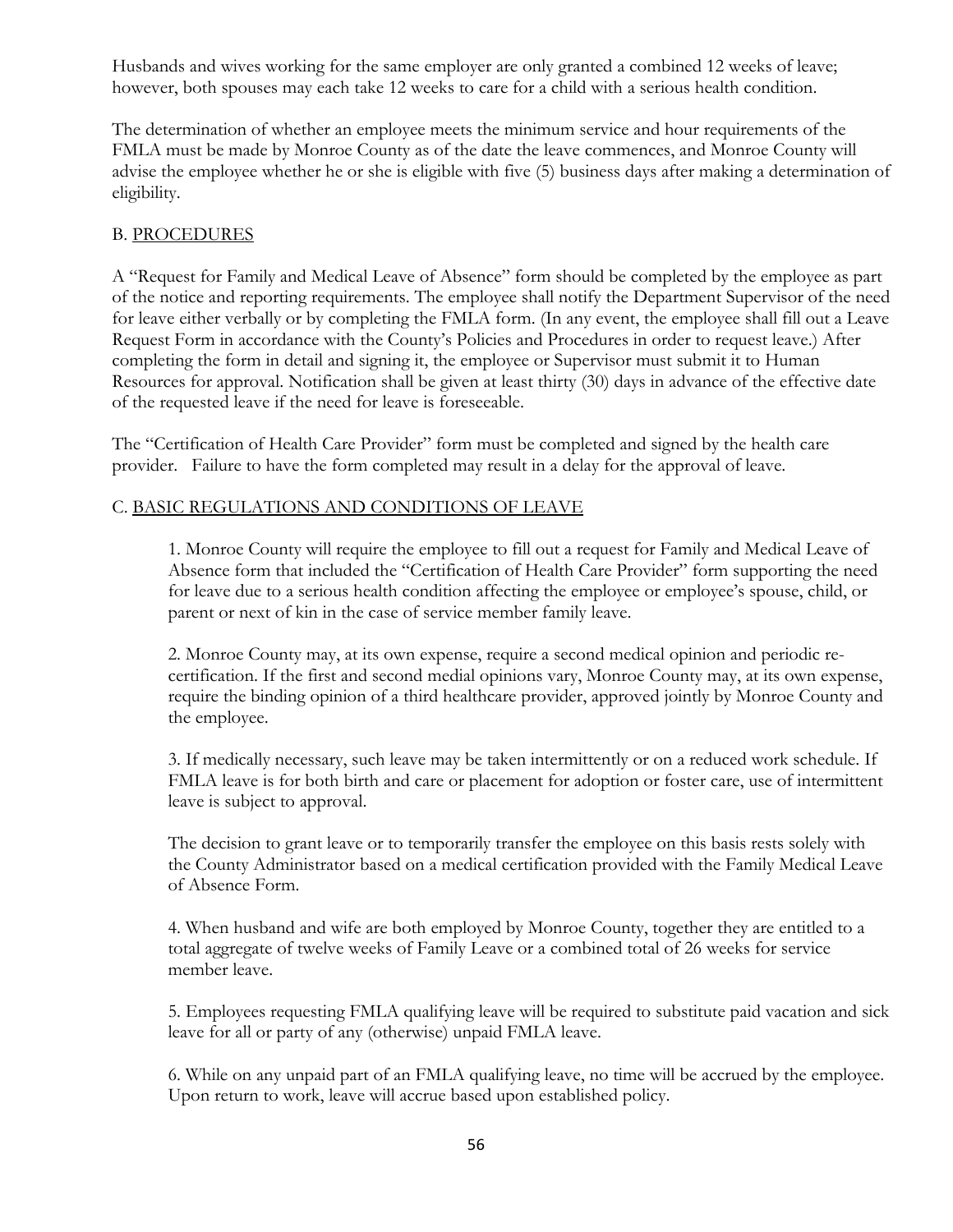# D. DESIGNATION OF LEAVE

Monroe County shall designate an employee's absence toward the employee's 12-week FMLA entitlement as soon as it is known that the employee's absence qualifies as FMLA leave. Monroe County will notify the employee that his/her leave will be designated as FMLA leave within five (5) business days. The notification to the employee can be oral, but will be confirmed in writing no later than the next regular payday.

Injuries entitling employees to workers' compensation frequently qualifies as serious health conditions for purposes of FMLA leave eligibility. Monroe County shall count an employee's workers' compensation absence toward the employee's 12-week FMLA entitlement as stated above. If it is found that the absence does not qualify under the FMLA, Monroe County will withdraw the designation with written notice to the employee.

# E. EMPLOYEE NOTICE AND REPORTING REQUIREMENTS

1. When FMLA qualifying leave is foreseeable, an employee must give Monroe County thirty (30) days advance notice.

2. When such leave is not foreseeable, an employee must give notice as soon as practicable. According to the FMLA regulations, "as soon as practicable" means within one or two working days of learning of the need for leave, except in extraordinary circumstances.

3. If an employee fails to satisfy the thirty (30) day notice without reasonable excuse, Monroe County may, at its discretion, postpone the leave until the notice requirement is satisfied.

4. The employee may be required to submit periodic reports during FMLA leave regarding the employee's leave status and intent to return to work. This requirement may be satisfied by the employee's personally telephoning his or her immediate supervisor.

# F. HEALTH BENEFITS DURING LEAVE OF ABSENCE

1. Monroe County will continue group health coverage for an employee on leave at the same level and under the same conditions that existed while he or she was working. The employee must pay his/her individual premium and dependent coverage premium for any unpaid leave. Payment for the individual and dependent coverage must be received in the Group Insurance Office every payday in order to continue coverage. Failure to pay dependent coverage during this unpaid leave will result in termination of coverage.

2. In the event that the employee does not return to work at Monroe County following FMLA leave, the employee can be required to reimburse Monroe County for health insurance premiums paid to continue the employee's health coverage during FMLA leave, unless the employee is unable to return to work due to a continuation, recurrence, or onset of a serious health condition that would entitle the employee to FMLA leave or other circumstances beyond the employee's control.

Questions regarding the FMLA should be addressed to the Human Resources office.

# 8.06 DOMESTIC OR SEXUAL VIOLENCE LEAVE

Definitions:

"Domestic Violence" means any assault, aggravated assault, battery, aggravated battery, sexual assault, sexual battery, stalking, aggravated stalking, kidnapping, false imprisonment, or any criminal offense resulting in physical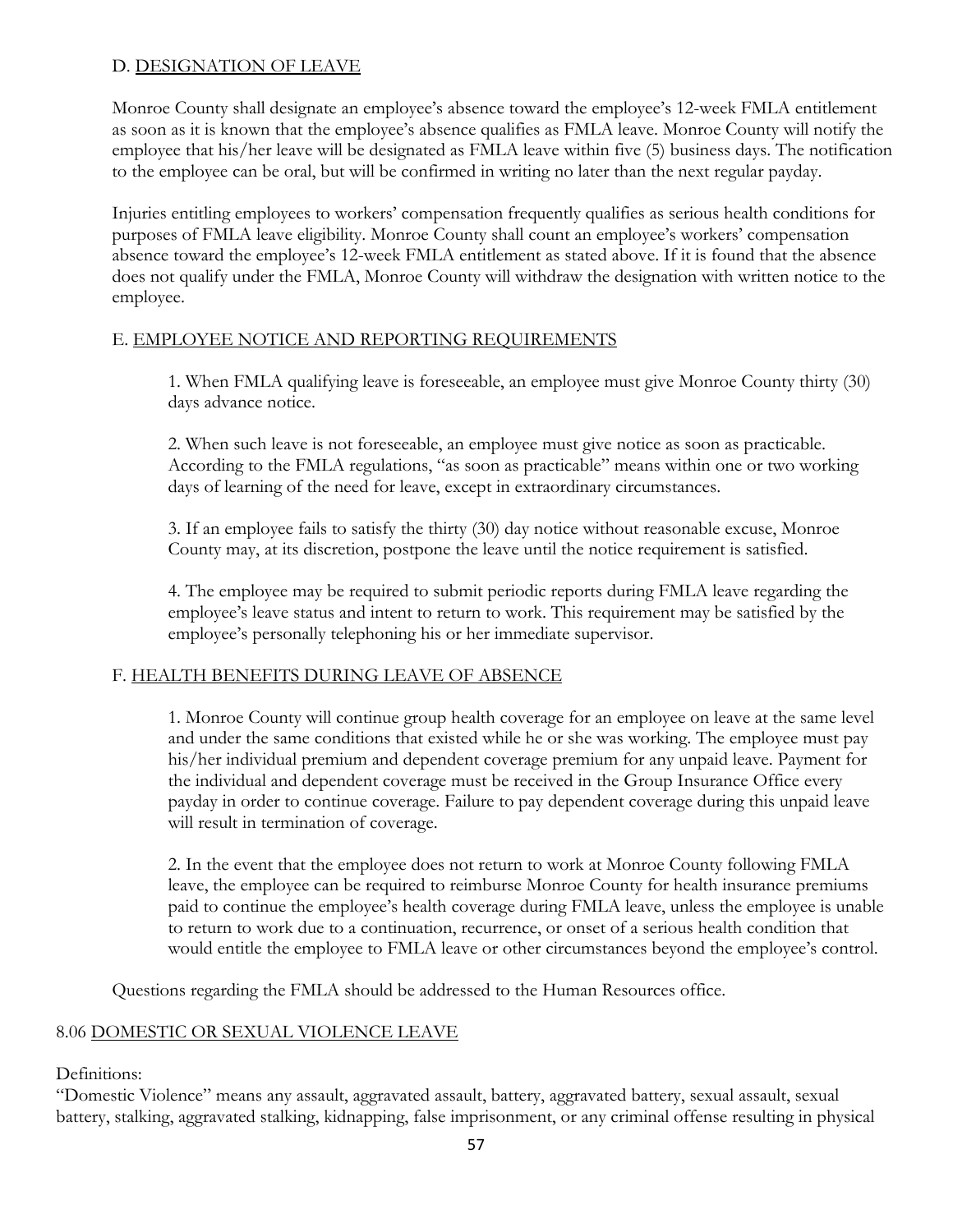injury or death of one family or household member by another family or household member.

"Sexual Violence" is sexual battery, or lewd or lascivious acts committed on, or in the presence, of, someone under the age of 16; or luring or enticing a child; or sexual performance by a child; or any other forcible felony involving a sexual act, regardless of whether criminal charges were filed, reduced or dismissed.

Employees are permitted to request and take leave in connection with domestic or sexual violence under certain circumstances. This applies to employees who have been employed for 3 or more months.

Eligible employees can take up to 3 working days of leave in any 12 month period if the employee, or family or household member of the employee, is the victim of domestic or sexual violence. Employees shall use annual or sick leave when available to cover this leave. This leave applies if the employee is:

-Seeking an injunction for protection against domestic violence or an injunction for protection in cases of repeated violence, dating violence or sexual violence;

-Obtaining medical care or mental health counseling, or both, for the employee or family or household member to address physical or psychological injuries resulting from the act of domestic or sexual violence;

-Obtaining the services from a victim-services organization, including, but not limited to, a domestic or sexual violence shelter or program or a rape crises center as a result of a domestic or sexual violence act;

-Making the employee's home secure from the perpetrator of the domestic or sexual violence or to seek new housing to escape the perpetrator; or

-Seeking legal assistance in addressing issues arising from the domestic or sexual violence or attending and preparing for court-related proceedings arising from the domestic or sexual violence.

Except in cases of imminent danger to the health or safety of the employee, family or household member, employees seeking such leave must provide their employer with appropriate advance notice of the leave as required by policy (see Section 7.01 C(2) and 7.02 C) along with sufficient documentation of the domestic or sexual violence act as required by the employer.

All information relating to the employee's leave for domestic or sexual violence must be kept confidential.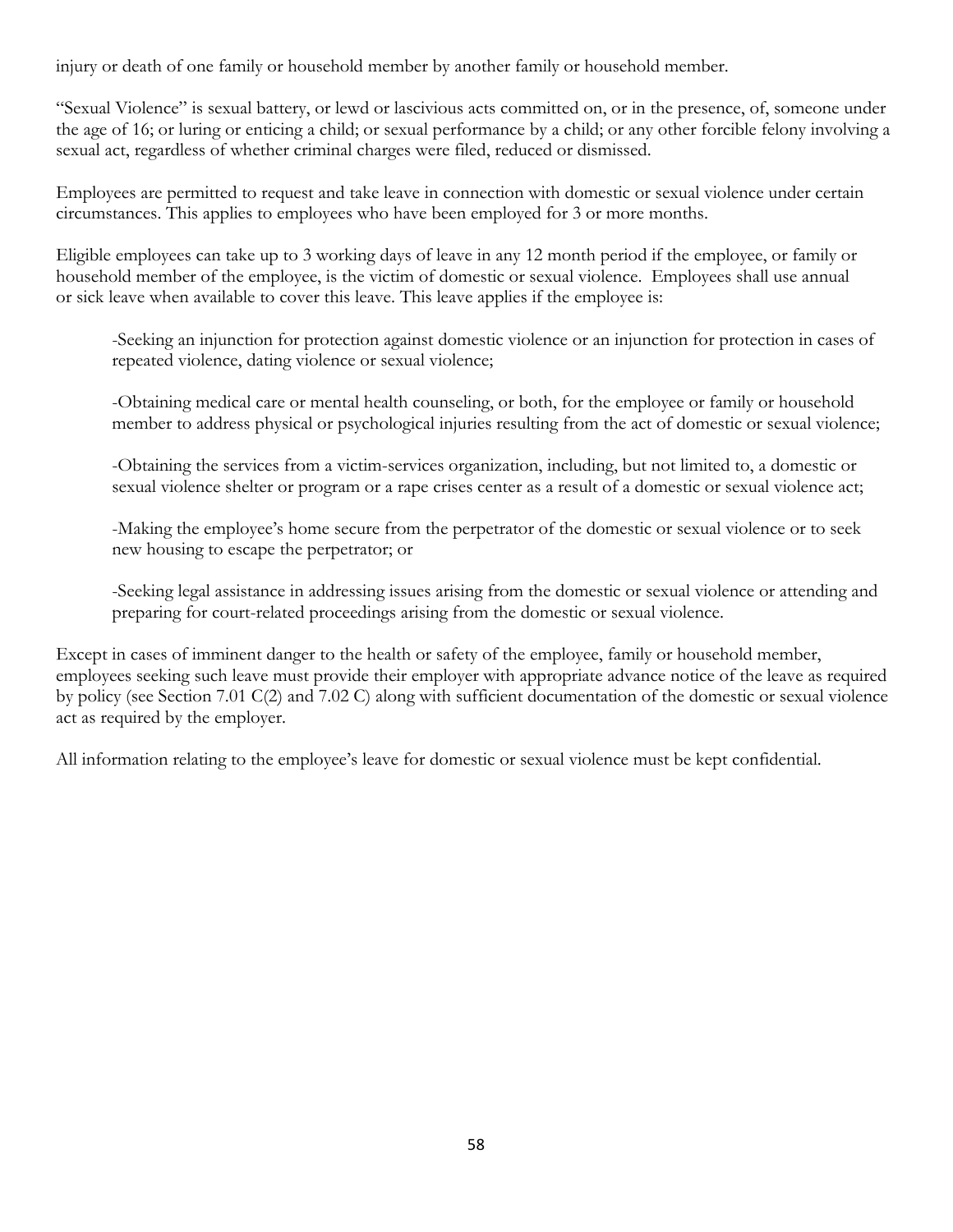# STANDARDS OF EMPLOYMENT, DISCIPLINARY ACTION AND APPEALS

## SECTION 9

## 9.01 INTENTION

It is the intention of the Board of County Commissioners that effective supervision and employee relations will avoid most matters which necessitate disciplinary action. The purpose of rules and disciplinary action for violating such rules is not intended to restrict the rights of anyone; but to ensure the rights of all, and secure cooperation and orderliness throughout the County Service. For minor, non-serious offenses, whenever possible, the administration of discipline will be characterized as constructive, corrective and progressive.

### 9.02 RESPONSIBILITY FOR ADMINISTRATION

It shall be the responsibility of the County Administrator, in cooperation with Department Heads and the Board of County Commissioners to assure that disciplinary action is fair and consistent throughout the County Service.

### 9.03 STANDARDS OF EMPLOYMENT

For the protection of Monroe County government and each employee, the following rules for personnel conduct have been established. The list includes, but is not limited to, reasons which may require disciplinary action, up to discharge. A violation of any reasonable standard of employment, whether or not specifically listed herein, will result in appropriate disciplinary action, which may include discharge for the first offense, depending upon the seriousness of the offense.

A. Willful or repeated violations of County, State or Federal law or of these policies and procedures.

B. Insubordination - Refusal to respond to authority's reasonable request(s) or instruction.

C. Misconduct - Behavior not conforming to prevailing standards - Misconduct may include, but is not limited to the following: Fighting or inflicting bodily harm on another person, gambling, dangerous horseplay, being under the influence or possession of illegal drugs or alcoholic beverages, immoral behavior, smoking in restricted areas, any violent act or language which adversely affects morale, production, or maintenance of discipline. Rudeness or acts of disrespect to members of the public, supervisors, or other employees; on duty or off duty. Employees shall not consume or be under the influence of alcoholic beverages, while on duty or in County uniform, nor shall they use or be under the influence of, consume or possess illegal substances while on duty, in County uniform or on County property at any time.

D. Criminal, dishonest, infamous or notoriously disgraceful conduct adversely affecting the employer/employee relationship (on duty or off duty).

E. Conviction of (or a plea of nolo contendere in connection with) a felony or gross misdemeanor, or conviction of a misdemeanor or ordinance violation involving moral turpitude.

F. Theft or pilfering - Possessing, unauthorized use of, taking, removing, destroying or tampering with County property without proper authorization.

G. Fraud or Dishonesty - Falsification of County documents or records or failure to give complete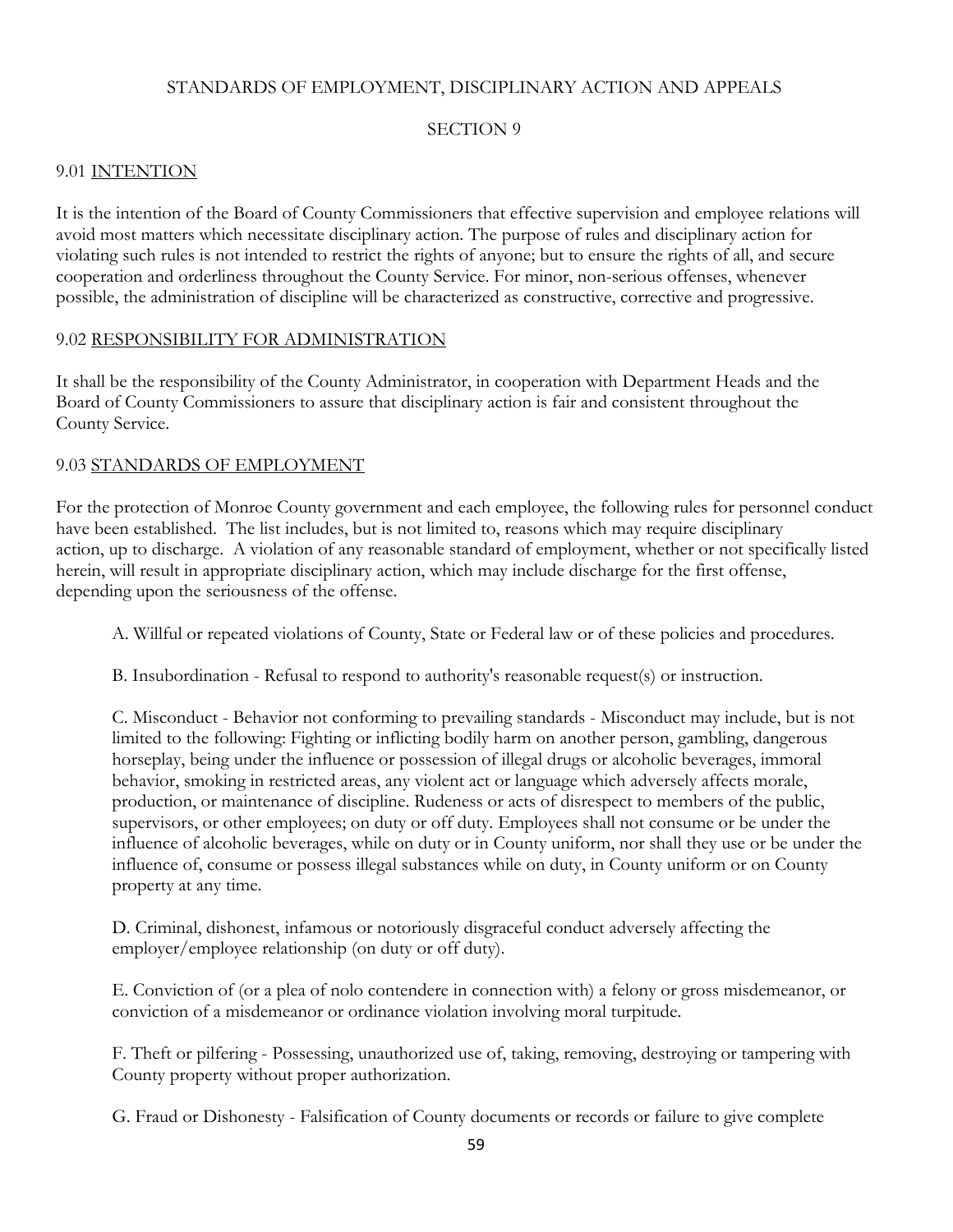information for personnel records. Intentionally making false statement either oral or written about the County, other employees, supervision, oneself or work situations.

H. Absenteeism or Abuse of Sick Leave - Habitual or excessive absence from work, or failure to return to work promptly upon expiration of leave or vacation. Excessive absences, even if caused by a legitimate illness, seriously impairs the County's operations, and such absences may be grounds for separation.

I. Tardiness - Failure to report to assigned work station on or before the scheduled starting time.

J. Leaving Assigned Work Area - Except for emergency reasons or with the Supervisor's approval, employees are not to leave their assigned work area.

K. Misuse of Time - Sleeping or other acts of inattention or neglect of duty. Unauthorized sale of articles or services, distribution or posting of literature, canvassing, polling or petitioning.

L. Abuse of County Policies and Procedures - Misuse or abuse of established County policies such as vacation, leave of absence, excused absence, sick leave, or any rule, regulation, policy or procedure.

M. Safety Violations - Unauthorized possession and/or use of weapons, ammunition or explosives. Failure to observe County and general safety practices and regulations. Neglect in the safety of others or the committing of unsafe acts in the use and care of County property or equipment.

N. Illegal driving - Driving private or County vehicle while on County business when not possessing a valid Florida and County driver's permit or liability insurance, in accordance with the Monroe County Safety Policies.

O. Malicious or Negligent Destruction of Property - Willful or malicious destruction of County property. Damage of property by failing to use proper equipment, care and good judgment.

P. Incompetence or Inefficiency - Inability or failure to perform work of an acceptable standard after a reasonable trial and training period.

Q. Discrimination in Employment - Discriminating against an employee or an applicant for employment because of race, color, national origin, sex, religion, creed, sexual preference, handicap or age as defined in State and Federal laws.

R. Acceptance of unauthorized compensation.

S. Misfeasance - The doing of a lawful act in an unlawful or improper manner so that there is an infringement on the rights of another.

T. Smoking – Smoking of tobacco products (as defined in Florida Statute 386.203 (10) ) and the use of electronic, simulated smoking materials (such as electronic cigarettes, pipes or cigars) is prohibited in all Monroe County owned or occupied public facilities (buildings), vehicles, elevators, meeting rooms, hallways, corridors, lobbies, water fountain areas, stairwells and entryways.

U. No Tobacco Use – Effective January 1, 2015, all new hires and new enrollees into the County's Health Plan will be required to certify to not currently using or not having used tobacco products or be subject to penalty. Administrative Instruction 4735 further details this policy.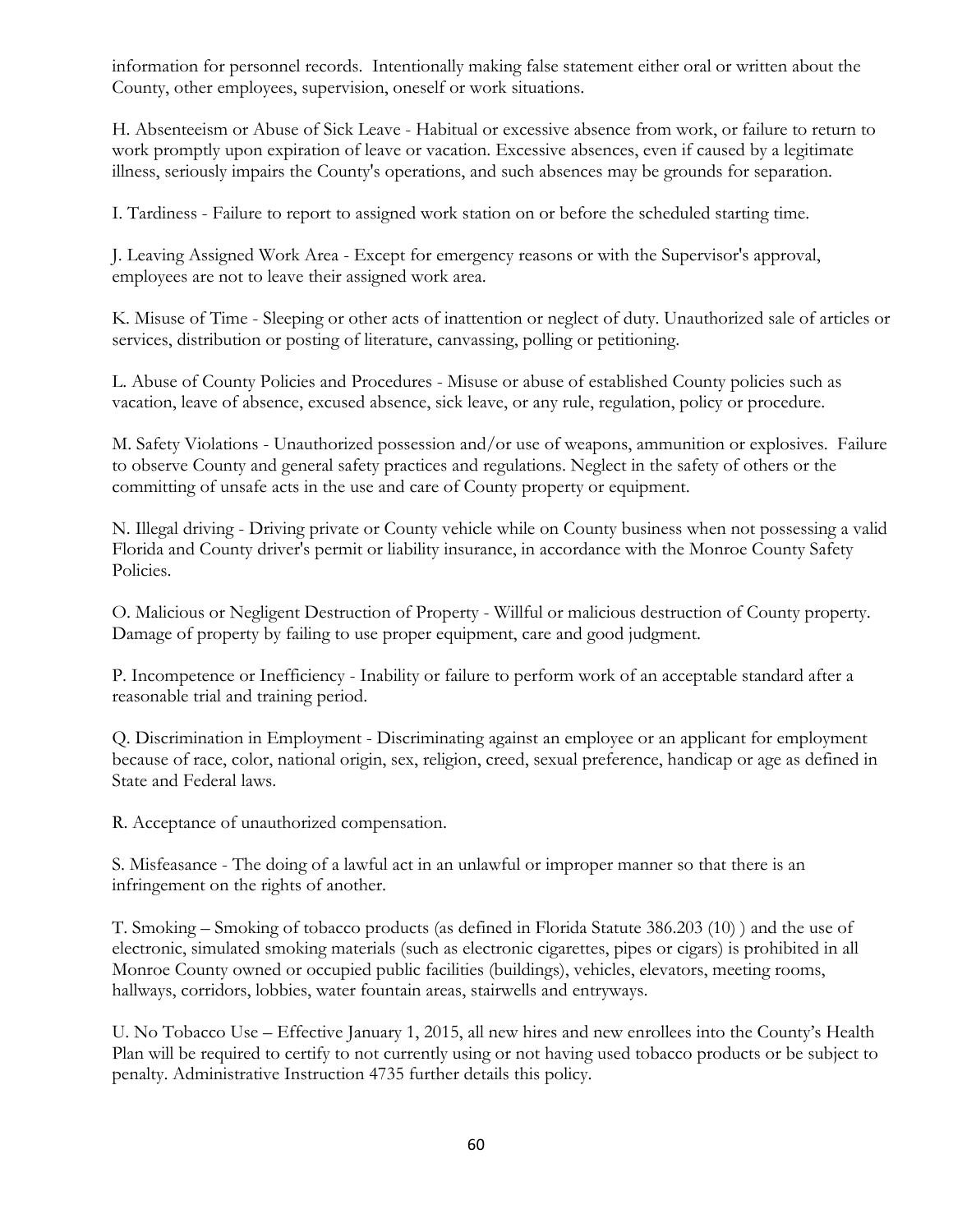## 9.04 DISCIPLINARY ACTIONS

Disciplinary actions are a means of calling employees to accountability for some act of commission or omission which is regarded as injurious to the employer/employee relationship. The act could be relatively minor, or quite serious. Serious acts may warrant immediate discharge, even for the first offense. All employees should be made aware that a system of discipline exists for the benefit of all, and will be administered without favor for the sake of orderliness and proper compliance with reasonable rules and regulations pertaining to conduct and the performance of work.

When it is necessary that disciplinary action be taken, the degree of action shall be based on the following considerations:

1. There can be no mechanical formula for the application of discipline. Each instance of misconduct or deficiency must be viewed and judged individually. For most lesser or first minor offenses, oral or written reprimand shall be appropriate discipline.

2. When applicable, discipline for employees who commit multiple non serious offenses of a like or different nature shall be more progressively stringent until the employee corrects the deficiency, or failing this, discharge is considered to be necessary.

3. Department Heads, their Deputies, Assistant County Administrators, the County Administrator, and others occupying positions of high trust and authority will be held to higher disciplinary and ethical standards than that of other employees. Therefore the rules of progressive discipline for violations of Personnel Policies and Procedures, and/or State and Federal Statutes may not be applicable.

4. Disciplinary actions shall be severe enough to constitute a reasonable attempt to bring about correction.

5. Acceptable disciplinary actions shall be oral warning, written warning, written reprimand, suspension (with or without pay), discharge, and in some cases demotion, depending on the offense.

6. Discharge for continued commitment of non-serious, minor offenses shall be resorted to only when sufficient other efforts to bring about correction have failed, or when the offense is sufficiently serious in and of itself to warrant termination.

7. In determining the appropriate disciplinary action to be imposed against an employee, the County Administrator will consider, at a minimum, the following factors:

a. The seriousness and circumstances of the particular offense.

b. The past record of the employee and his length of service.

c. The lapse of time since the employee last received a disciplinary action.

d. The County's practice in similar cases.

## 9.05 AUTHORIZATION FOR DISCIPLINARY ACTION

A. All written reprimands, suspensions and recommendations for suspension or discharge actions must be approved by the Department Head and the letter concerning the action must be forwarded immediately to the Human Resources office for review, and then approved by the County Administrator or his designee.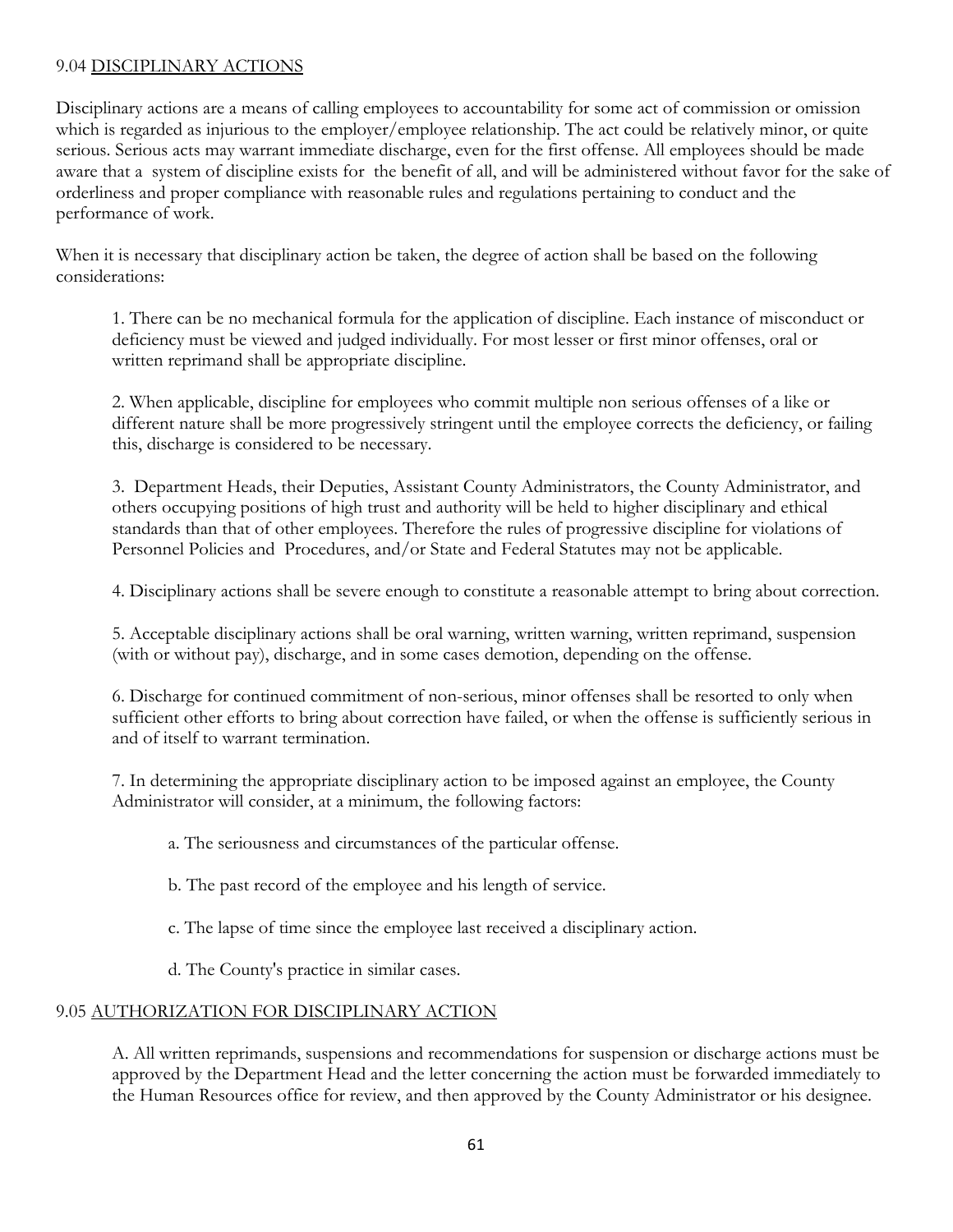B. In case of a recommendation for discharge, the employee may be suspended pending approval of discharge by the County Administrator.

C. Disciplinary actions applied to Department Heads or Assistant County Administrators may be initiated by the County Administrator.

# 9.06 ORAL WARNING

An oral warning is given to an employee to take recognition of a violation of County policy, rule, regulation, standard or of an unsatisfactory habit, practice or act which, if repeated or continued, will subject the employee to a more severe disciplinary action. The oral warning should be noted in writing, a copy of the notation placed in the employee's official personnel file, specifying the nature of the warning and the date given.

## 9.07 WRITTEN REPRIMAND

A letter of reprimand constitutes formal action against an employee for more serious types of violation of County rules or standards of employment, or where less stringent actions have not been successful in correcting a deficiency. The letter of reprimand must identify the offense or deficiency and the correction required.

A letter of reprimand can be used to impose restrictions on an employee, such as attendance, conduct or special procedures to be followed. Restrictions so imposed shall be reviewed periodically and be removed, modified, or continued with a follow-up letter. A copy of all letters should be placed in the employee's official personnel file within 15 days of writing, whenever possible.

### 9.08 DEMOTION

Whenever it becomes apparent that an employee can no longer efficiently perform any or all of the duties and responsibilities of his or her position, or when it is otherwise deemed to be in the best interest of the County, an employee may be demoted. A demoted employee shall be notified by the County Administrator or his designee at the time of demotion of the specific reason for the action and correction expected, if any. Such notification shall be given the employee in writing. A copy of the notification will be placed in the employee's official personnel file along with a written report on all appropriate information concerning the action.

An employee may be reclassified to a different title and/or pay grade at any time the County Administrator deems appropriate. A temporary reclassification does not constitute a demotion, nor does a change in title and/or pay grade which results from an evolution into a reduction of duties and/or responsibilities.

#### 9.09 SUSPENSION

1. An employee may be suspended with or without pay by the Department Head and/or Assistant County Administrator with the approval of the County Administrator. The employee must be notified in writing of the suspension period and citing the reason for the suspension.

2. An employee may be verbally suspended with or without pay by a Supervisor for the balance of a work shift, or a longer period of time if needed until the Department Head or appropriate authority can be contacted, if the employee's conduct impairs normal working operations. The Supervisor must then report the incident to the Department Head, who with the approval of the Assistant County Administrator (if applicable) must either concur with, or cancel the action, in writing, to the employee citing the reason for the suspension, and corrective action expected. Additional time of suspension may be recommended by the Department Head with the approval of the Assistant County Administrator (if applicable) and the County Administrator at that time. A copy of the suspension notification will be placed in the employee's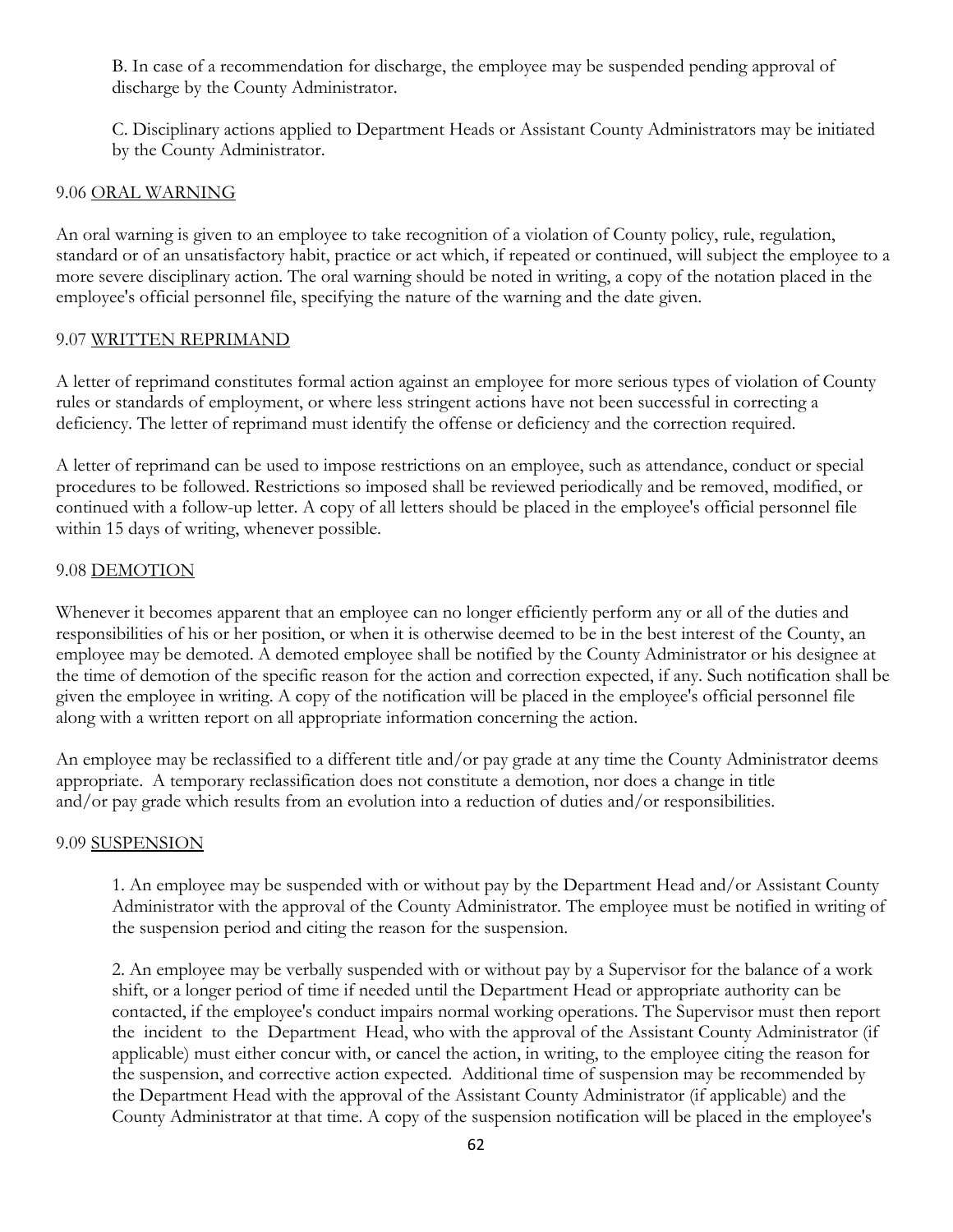official personnel file along with a written report containing all appropriate information concerning the action.

# 9.10 DISCHARGE

Discharge is appropriate for first offenses of serious misconduct as well as repeated offenses of less serious misconduct.

Sufficient documentation must be present to merit recommendation by the Department Head and the Assistant County Administrator (if applicable) to the County Administrator for discharge of any employee.

# 9.11 PROCEDURE FOR IMPOSING DISCIPLINE

1. This procedure shall apply in cases where an employee may be subject to suspension, demotion or termination. Furthermore, this procedure shall not necessarily apply to contract employees, probationary employees, temporary employees or grant employees.

2. When the County receives information that an employee has engaged in certain conduct which could warrant disciplinary action (other than a verbal warning or written reprimand, which may be issued by the appropriate Supervisor) the employee will be advised, in writing, that disciplinary action could possibly be imposed against him/her.

3. The employee will be provided with a written statement of the charges including sufficient facts and reasons therefore as will enable the employee to provide an explanation and/or defense. An employee against whom disciplinary charges have been made will remain in pay status until such time as the County Administrator renders his decision pursuant to paragraph 6(e), below. However, nothing herein shall preclude the County Administrator, or other authorized personnel, from imposing immediate disciplinary action, without advance notice, where it is believed by the person taking that action that giving such notice would result in damage to the property of the County, would be detrimental to the interests of the County or would result in injury to the employee, a fellow employee, or the general public. In such circumstances, said employee will be given reasons for such action after it takes effect and thereafter will be entitled to utilize the hearing procedure set forth in the following paragraphs.

4. The hearing shall be informal and shall not be in the nature of an evidentiary hearing. The employee may bring an attorney or qualified representative to assist or advise him, but discovery, cross-examination, and similar legal procedures are generally not permissible. An employee who wants to engage in discovery, cross-examination, or other legal procedures must make an advance written application to the hearing officer. The hearing officer's decision is final.

5. The informal hearing will be conducted before a hearing officer who shall be:

a. An Assistant County Administrator or the County Administrator where the employee charged is a Department Head;

b. The County Administrator or his designee where the employee charged is an Assistant County Administrator; or

c. A Department Head or a designee where the employee charged is an employee holding Career Service Status and to whom section A and B above do not apply.

d. The County Administrator may serve as hearing officer whenever he/she sees a need to do so.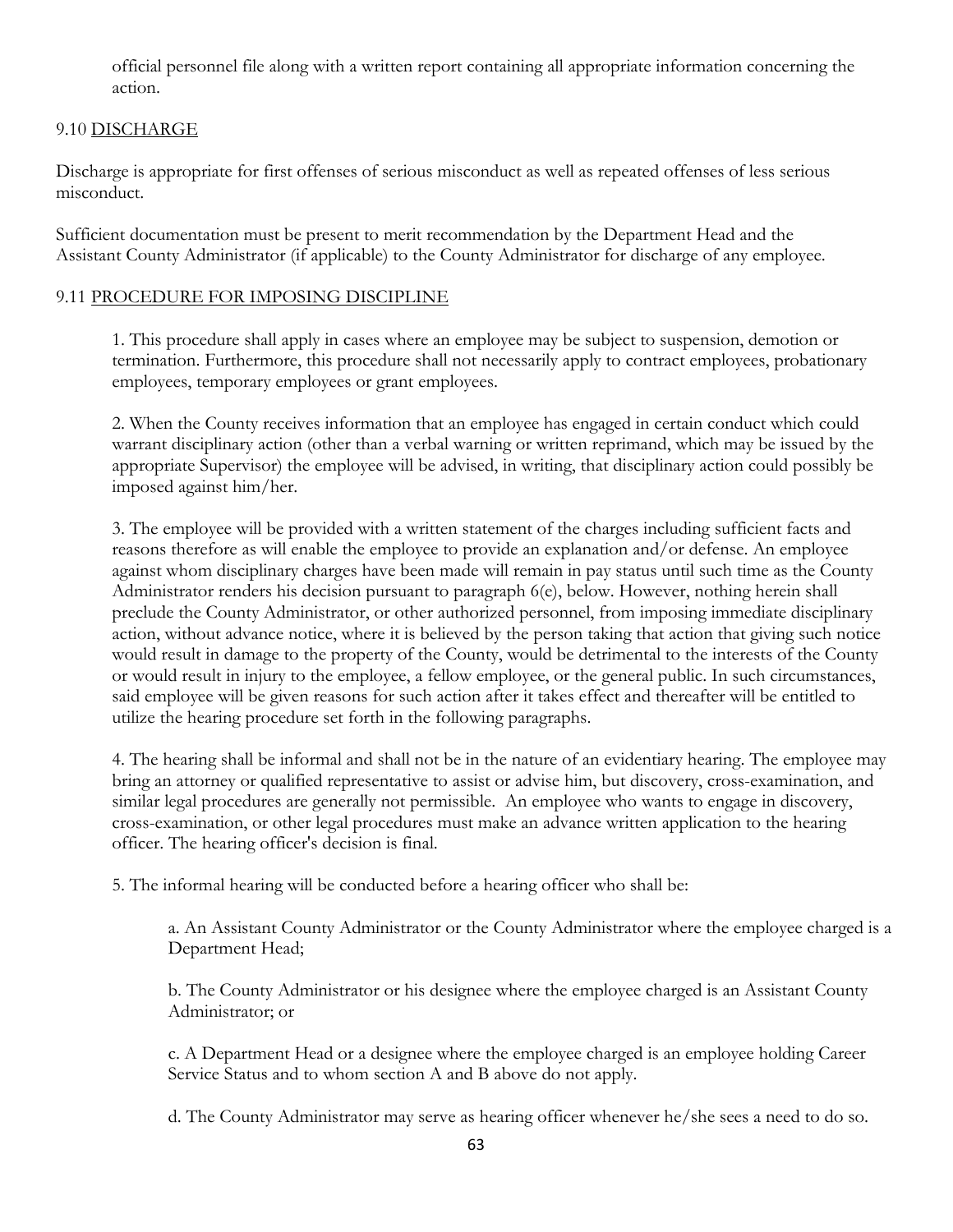## 6. The hearing will be informal and will be conducted as follows:

a. At least two working days prior to the hearing date, the employee shall provide the individual conducting the hearing with a list of any witnesses or documents which the employee wishes to offer at the hearing.

b. The employee may be accompanied by legal counsel of his/her choice. If the employee intends to be represented by counsel at said hearing, notice of such must be provided to the hearing officer as far in advance of the hearing as possible. The hearing officer may reschedule the hearing if necessary.

c. During the hearing, the hearing officer will orally review the charges with the employee. The employee shall have the right to respond to the charge(s) made against him/her, either orally and/or in writing. The employee may present documentation to the hearing officer and may, if appropriate, be permitted to call witnesses in support of his/her case.

d. The hearing officer may consider any available documentation and may discuss the charges with any witness he/she deems appropriate. The hearing officer shall decide what evidence -- either in the form of witness testimony or documents -- may be introduced. Cumulative or irrelevant evidence will not be permitted.

e. The hearing officer shall render a final written decision within ten (10) calendar days after the hearing. In the event of extenuating circumstances, the final written decision may be extended beyond the ten (10) calendar days upon mutual agreement of the Hearing Officer and employee. Such an agreement shall be provided in writing from the hearing officer to the employee in order to officially document the agreement. The final decision shall advise the employee of whatever action, if any, the hearing officer is recommending to be taken against the employee. The hearing officer's recommendation will be forwarded to the County Administrator (through the appropriate Department Head, if applicable). Disciplinary action (except for verbal warning and written reprimand, which may be issued by the appropriate Supervisor) becomes final when approved by the County Administrator.

7. Employees who are suspended without pay, discharged, given a reduction in pay or a demotion (as defined herein) may appeal said disciplinary actions only to the Career Service Council as provided in Section 9.15. Other forms of discipline may be appealed pursuant to Section 10.

8. During the period between the first notice and the effective date of the action, the employee shall be expected to perform his usual duties without disrupting fellow employees, or other persons, or the agency's activities. If, however, it is deemed highly desirable or necessary that the employee not continue to perform the same duties in the same location during this period, the County may temporarily assign the employee to other duties.

## 9.12 POSSESSION OF WEAPON OR FIREARM4

It is the policy of Monroe County that no employee shall carry or otherwise possess a weapon while on duty or in uniform, including firearms.

If the performance of job duties requires the use or possession of a weapon or firearm, prior approval from the County Administrator must be obtained.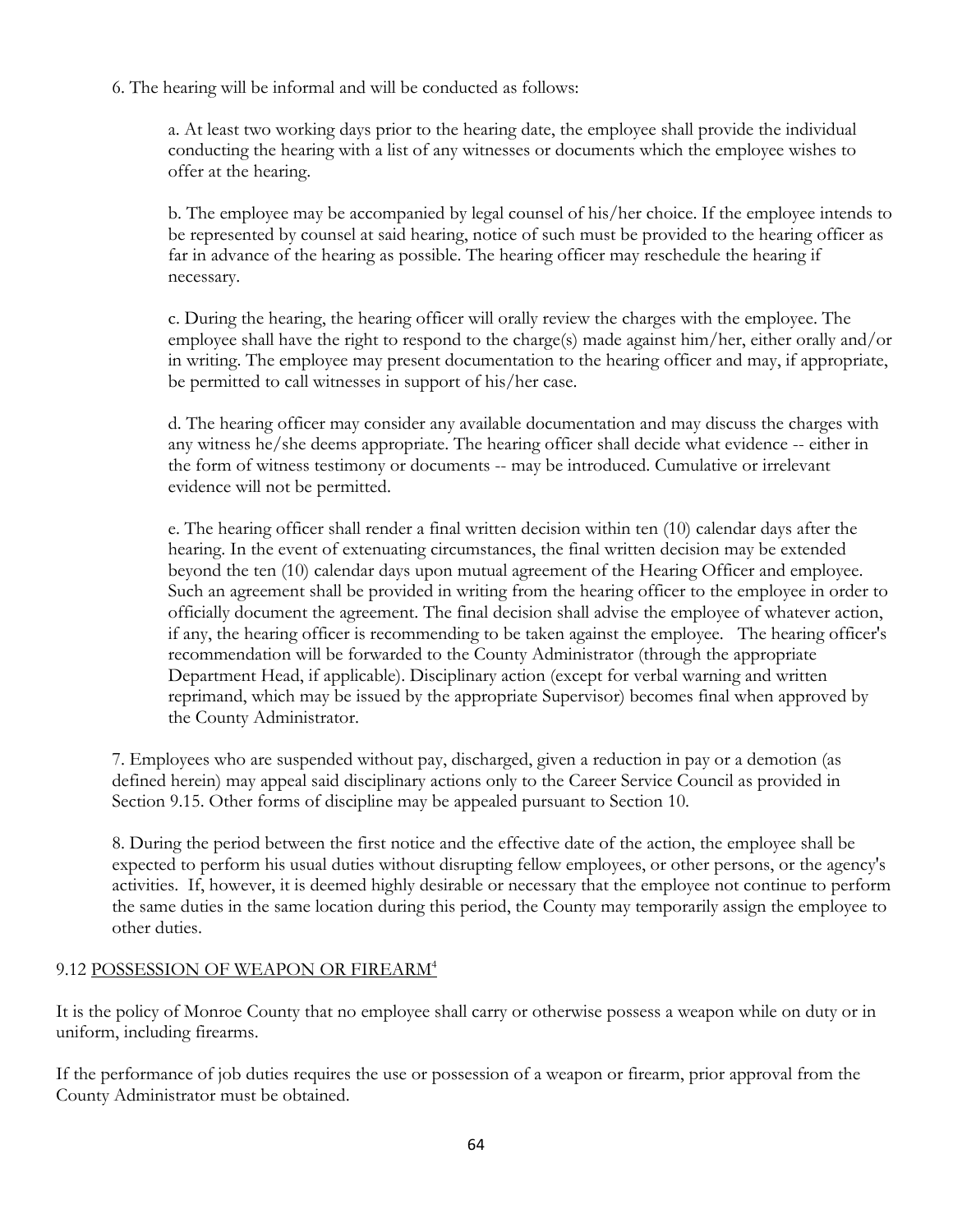# 9.13 INDICTMENTS, PROSECUTIONS, ARRESTS

It is the responsibility of Monroe County to maintain a proper workforce. Employees who are arrested, indicted by a Grand Jury, or on whom information has been filed by a prosecuting official, shall be given a pre-determination hearing to determine the effect said action and/or circumstances surrounding said actions have on his or her employment with the County, which may result in disciplinary action. If the employee is tried and found guilty and the conviction is not reversed or pleads to the offense, he or she may be terminated from his or her position in the County Service.

# 9.14 FAILURE TO COOPERATE IN A JOB-RELATED INVESTIGATION

1. As a condition of employment, any County employee may be required, upon due notice, to cooperate with respect to any job-related hearing or investigation scheduled by the County, or any person, commission, board or body authorized to act on its behalf. This duty of cooperation also extends to any "outside" agency, body or court of law with respect to any job-related matters.

2. Any employee who refuses to appear at any such hearing or inquiry, or who having appeared fails to answer questions related to the performance of their official job duties will be considered to have resigned from their employment with the County.

# 9.15 APPEALS

A Career Service employee who has been suspended without pay, discharged, given a reduction in pay or a demotion (as defined herein) shall have only the right to appeal said action to the Career Service Council by filing a petition with said Council within thirty (30) days following such suspension, discharge, reduction in pay, or demotion. Failure to file a timely appeal shall result in the forfeiture of all right to challenge/grieve the discipline. There shall be no appeals to the Board of County Commissioners and/or the County Administrator.

( 4 See Florida Statutes 790.251)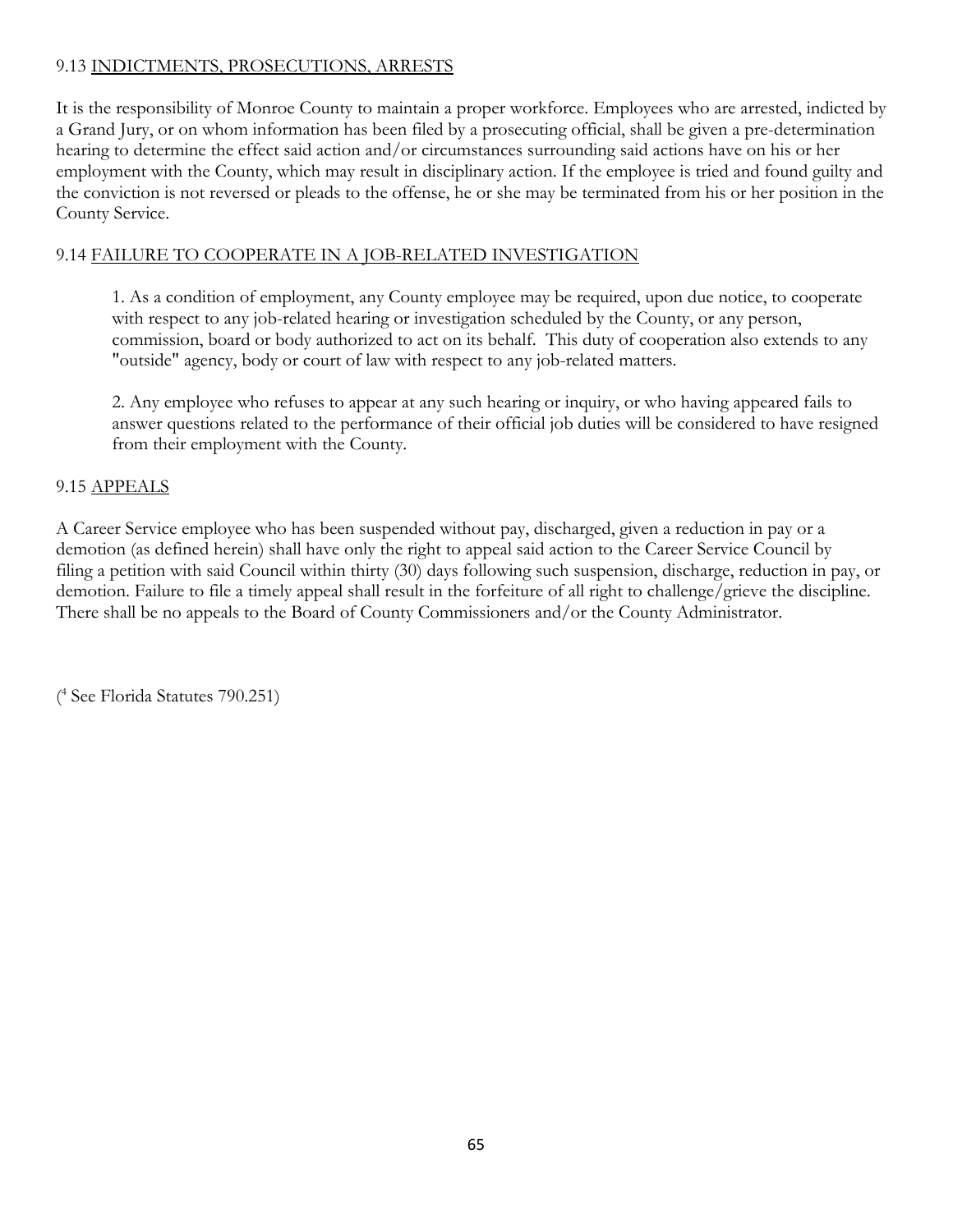#### EMPLOYEE COMPLAINT/GRIEVANCE PROCEDURE

#### SECTION 10

#### 10.01 COMPLAINT/GRIEVANCES

In the event an employee believes that the rules contained in this manual have been misapplied/violated, he/ she must utilize the following procedure, except in the cases of suspension, reduction in pay, demotion or termination - See 10.01 F. Claims of harassment, retaliation, or discrimination as described in Section 2.14 will be handled in accordance with the procedure outlined in that Section and are not considered grievable under the Employee Complaint/Grievance Procedure. Failure of the grieving employee to follow the time limits will automatically result in a final and binding denial of the grievance. If the County does not follow the time limits, the appropriate County official will be deemed to have denied the grievance and it may proceed to the next step.

A. Step 1: The aggrieved employee shall present his/her grievance in writing to his or her Supervisor within fifteen (15) working days of the incident to be grieved. The immediate Supervisor will meet with the employee, reach a decision, and communicate that decision in writing to the aggrieved employee within ten (10) working days from the date the grievance was presented to him or her. Supervisors are not empowered to make policy decisions.

B. Step 2: If the grievance is not resolved in Step 1, the employee shall, sign it, and present it to the Department Head within ten (10) working days from receipt of the Immediate Supervisor's written decision. The Department Head shall attempt to resolve the issue(s) concerning the alleged grievance within ten (10) working days of the receipt of the written grievance. The Department Head shall confer with the immediate Supervisor and they shall attempt to obtain the facts concerning the alleged grievance, and within ten (10) working days of receipt of the written grievance, answer the employee in writing or schedule a meeting with the employee. If a meeting is held, the Department Head shall notify the aggrieved employee in writing of his or her decision, no later than ten (10) working days after the meeting. The meeting may be rescheduled by the Department Head for a valid reason.

C. Step 3: If the response from the Department Head is not satisfactory, within ten (10) working days from receipt of the Department Head's decision, the employee may present the grievance form to the Assistant County Administrator, who may confer with anyone he/she deems appropriate to obtain the facts concerning the alleged grievance, and may schedule a meeting with the employee, to be held within ten (10) working days of receipt of the grievance. If the employee does not report to an Assistant County Administrator and reports directly to the County Administrator, Step 3 is to be skipped and the employee may proceed to Step 4. If a meeting is held, the Assistant County Administrator shall notify the aggrieved employee in writing of his/her, decision no later than ten (10) working days after the meeting.

D. Step 4: If the response from the Assistant County Administrator is not satisfactory, within ten (10) working days from receipt of the Assistant County Administrator's decision, the employee may bring the grievance form to the Human Resources office, for review before the Employee Grievance Council. This Council will provide an additional avenue for the employee to pursue in the processing of appropriate complaints or grievances. By the establishment of the Employee Grievance Council, the employee whose problem is not resolved by the Assistant County Administrator, may have the opportunity to appear before this Council of peers and present his/her case. The Employee Grievance Council is empowered to call all necessary witnesses before them and to subsequently make their recommendations concerning disposition to the County Administrator. The decision of the Council is not binding; final determination will be made by the County Administrator. (Please refer to Monroe County Administrative Instruction 4714 for rules and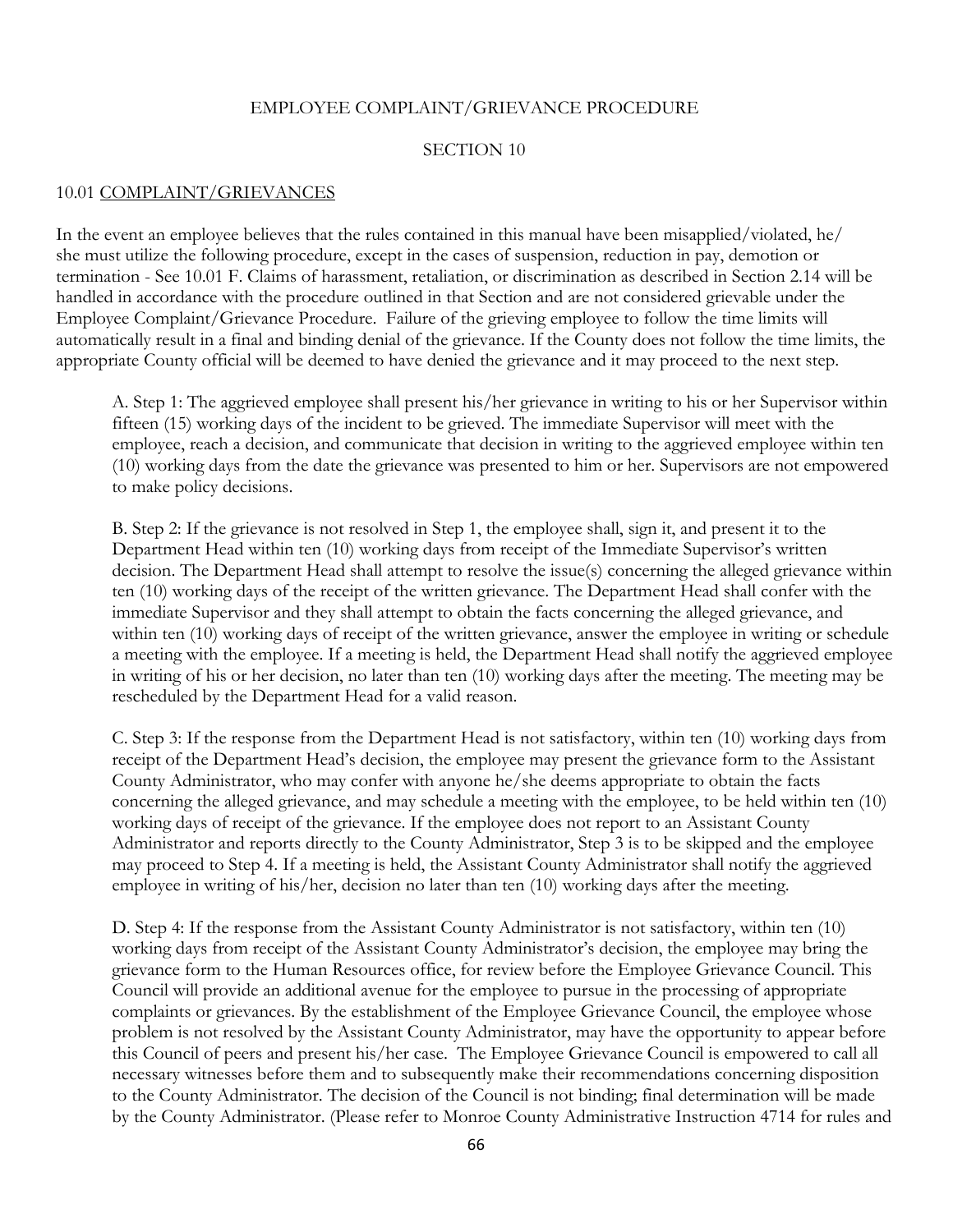procedures governing the Council.) The County Administrator shall furnish a copy of his decision to the aggrieved employee within fifteen (15) working days of receipt of the Councils recommendation(s).

E. Any complaint/grievance involving matters that pertain to the Personnel Policies and Procedures may be addressed in writing to the Employee Grievance Council, (via the Human Resources office) who will forward

to the Council to determine whether the matter is appropriate to be considered by the Council. If deemed appropriate by a majority of Council members, the Human Resources office will schedule the airing of the Grievance at the earliest convenience. The Council is empowered to call all necessary witnesses and make a recommendation concerning disposition to the County Administrator whose decision is final.

F. This Procedure does not apply to an individual who has been suspended, discharged, received a reduction in pay or demoted. Such individuals shall appeal in accordance to Section 9.15 hereof.

G. If an employee does not answer to a Department Head and/or an Assistant County Administrator, the Human Resources office will assist the employee in moving through the appropriate steps of this grievance procedure.

H. The by-laws governing the establishment and operation of the Employee Grievance Council may be reviewed in Administrative Instruction 4714.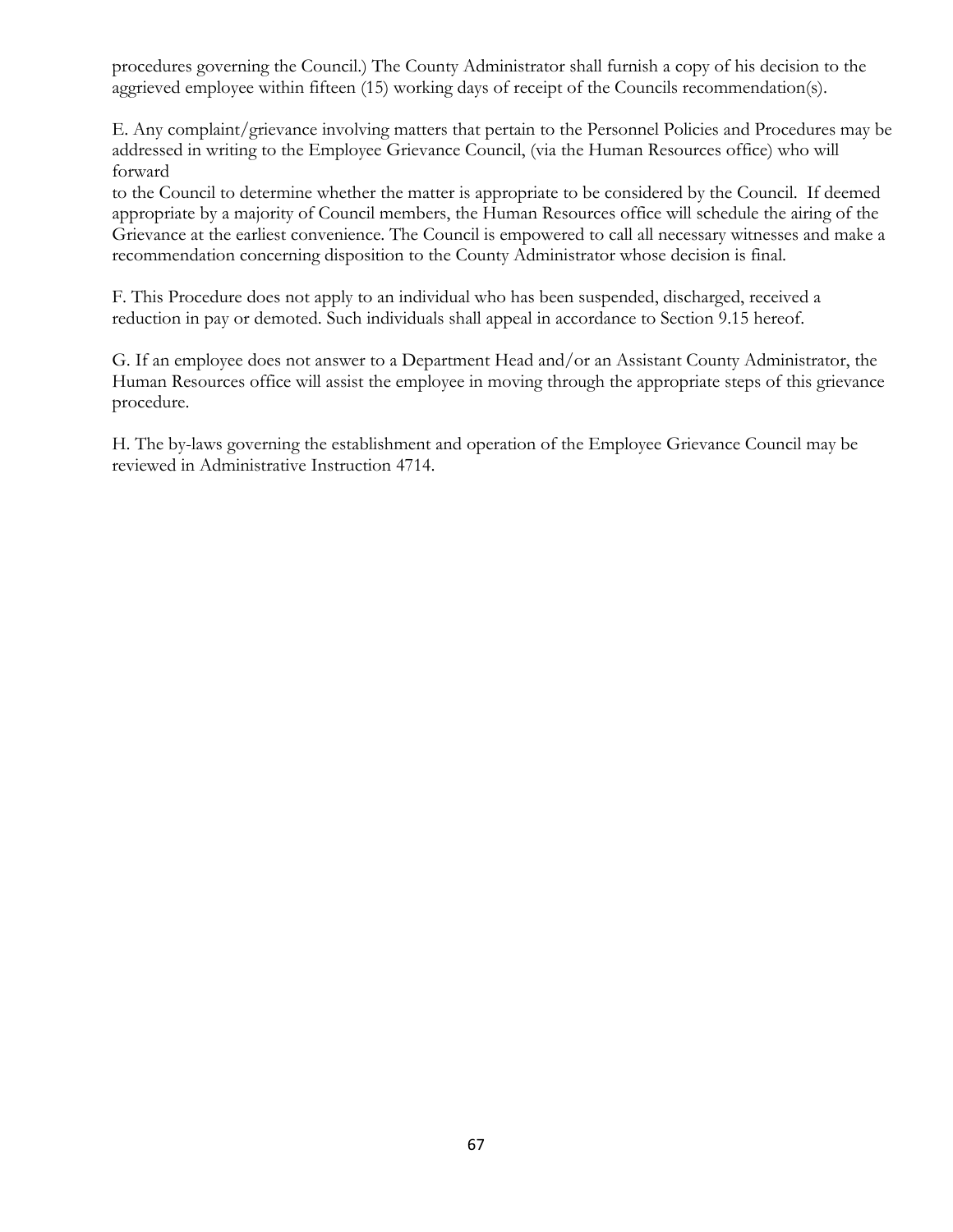## SEPARATIONS

# SECTION 11

# 11.01 RESIGNATIONS

A resignation is defined as an action whereby an employee voluntarily leaves the County Service with or without the giving of notice and/or as any employee conduct which is stated herein to constitute a resignation. An employee wishing to leave the County Service in good standing shall file with the Department Head a written letter of resignation stating the date and reasons for leaving, 14 calendar days prior to the effective date of resignation. Failure to comply with this requirement may be cause for denying such employees re-employment rights and payment of unused leave. Unauthorized absences of three (3) days or more may be considered a resignation.

## 11.02 LAYOFFS

Should it become necessary to abolish a position or reduce the number of County employees because of lack of work, shortage of funds, re-organized and transferred functions to an existing County employee, or for other legitimate reasons, the County Administrator/Board of County Commissioners may lay off as many employees as required, after two weeks notice. There shall be no appeal except the internal grievance proceedings. No regular employee shall be laid off while there are temporary or probationary employees serving in the same class in the same department. Such laid off employees shall be given priority of re-hire, in the event the position(s) is/are reestablished, based on seniority and previous performance evaluations, for a period of time to their length of continuous service, but not to exceed one year. Such employees will also be eligible for promotional opportunity privileges for a period of one year after date of lay-off.

## 11.03 RETIREMENT

Employee benefits upon retirement will be based upon the regulations of the State and County Government, Employees Retirement System Law, Social Security Act, and any other provisions which may be in effect at the time of retirement.

## 11.04 DISCHARGES

A discharge occurs when an employee has been involuntarily separated from County Service, usually for cause. Employees discharged for disciplinary reasons may not be eligible for re-hire and may lose all seniority and reinstatement privileges.

## 11.05 EXIT INTERVIEWS

It is the desire of the County to determine why good employees leave the County Service. An exit interview program has been established for the purpose of determining the causes and possible solutions of turnover among County personnel.

If an employee wishes, he or she may request an exit interview with Employee Services by contacting the Human Resources office. The Employee Services Director or County Administrator may also request an interview with an employee who has made known his or her intention to leave the County Service. The information obtained during the interview will be used solely for the purpose of identifying or solving problem areas and will not become part of the employee's personnel record unless authorized in writing by the employee.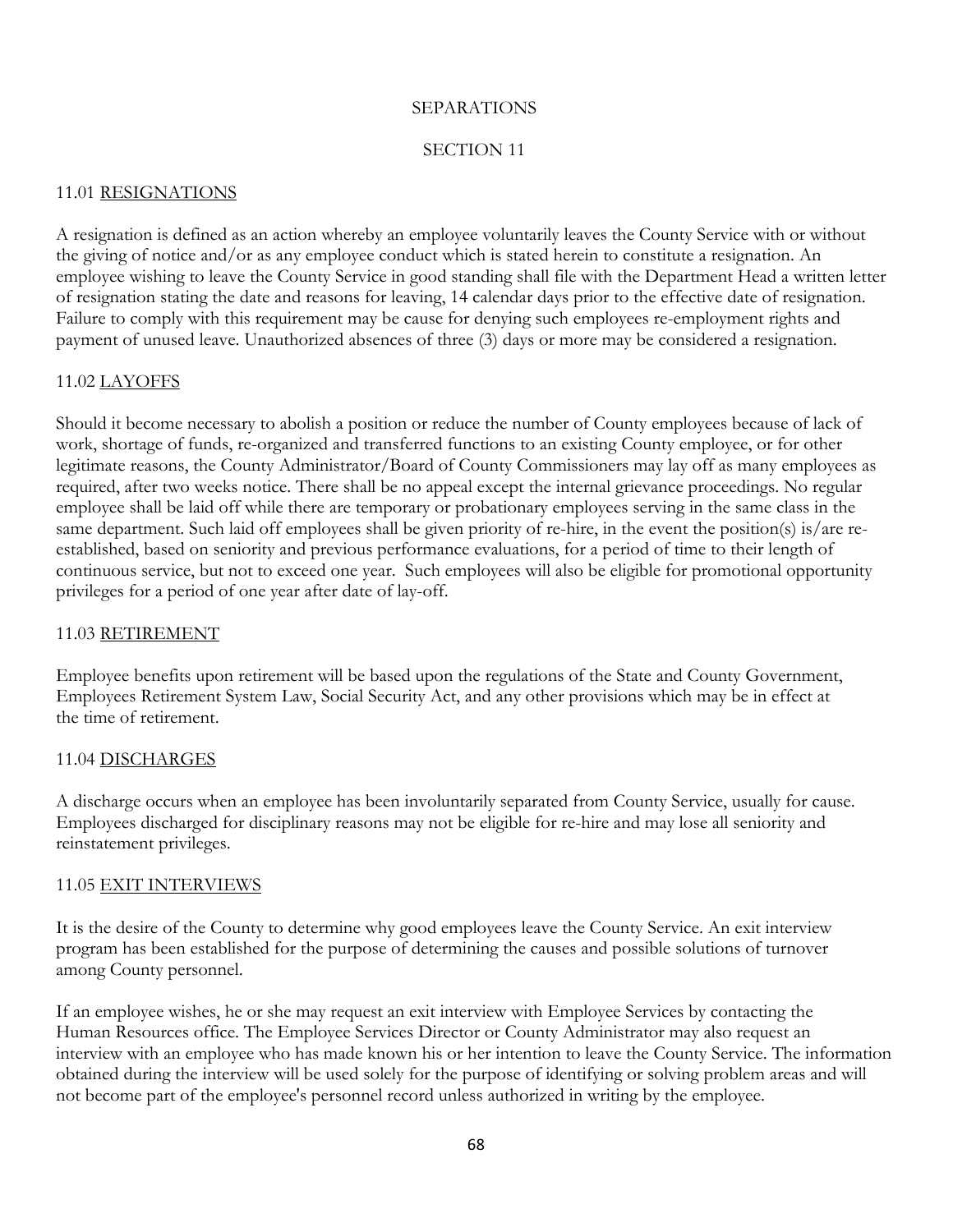#### SOLICITING

## SECTION 12

## 12.01 SOLICITING

1. No employee shall be permitted to solicit any other employee during working time. Working time means the time when either employee (solicitor or solicitee) is on duty and not on an authorized break or meal period.

2. No employee shall be permitted to distribute leaflets, notices or other materials, or pass petitions during working or non-working time in work areas. Such distribution can take place only in non-work areas and during non-working time.

3. No non-employee shall be permitted to enter County premises or property at any time for the purpose of soliciting employees or distributing or posting any written, printed or other material. Rules and procedures regarding the use of county facilities can be obtained from Human Resources, Facilities Maintenance or the County Administrator's office.

4. Limited exceptions to the above rules may occur but only upon application to and approval by the County Administrator such as in instances where contracted county vendors wish to make presentations, train or educate the workforce (i.e. Employee Assistance Program, Health Insurance Providers, etc.).

5. It is intended that the above rules shall be interpreted and applied in accordance with applicable law.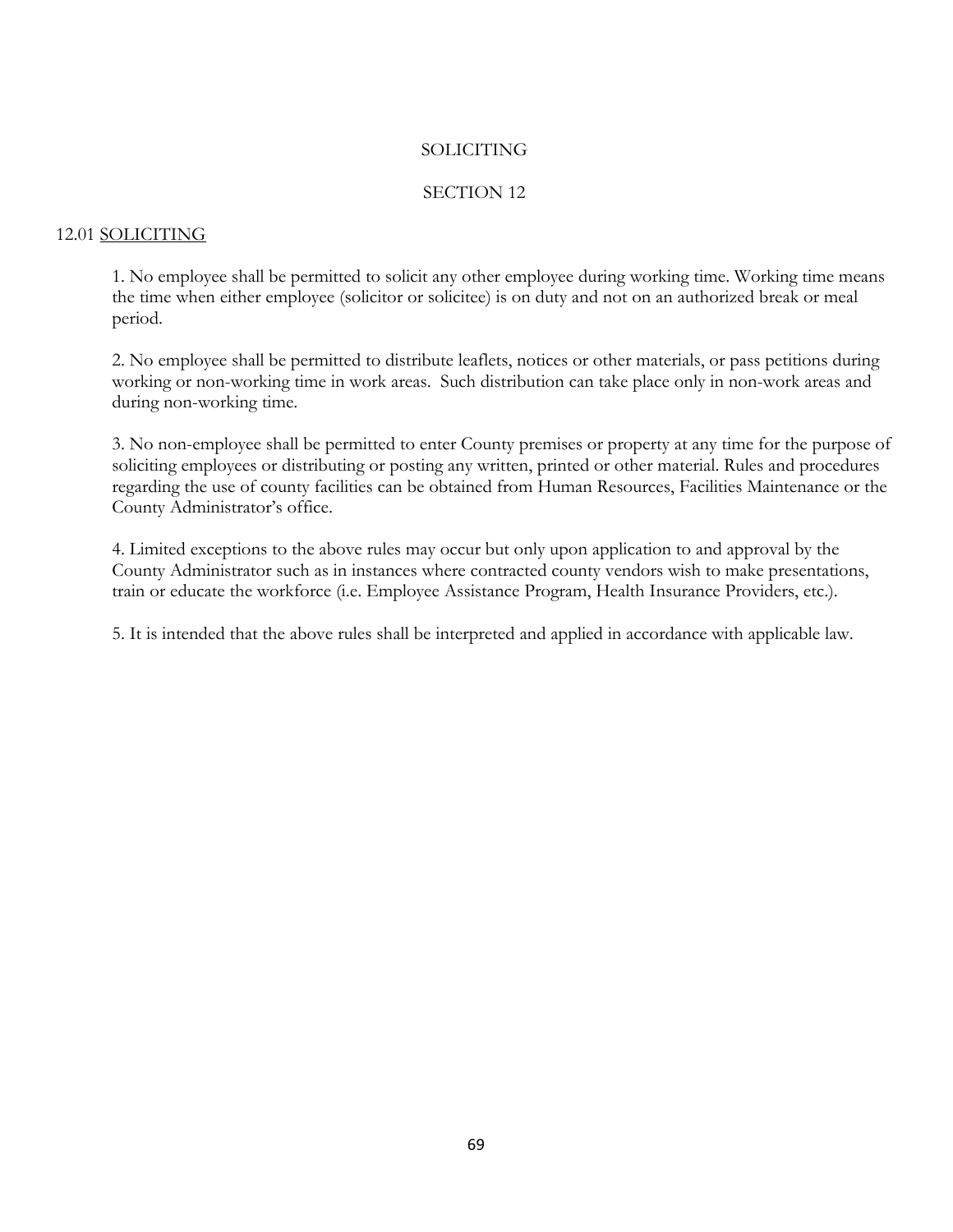#### EMPLOYEE PERFORMANCE EVALUATIONS

# SECTION 13

#### 13.01 POLICY

All Departments shall evaluate the performance of all employees on an impartial basis using standard evaluation forms and the Employee Performance Appraisal Handbook provided in Administrative Instruction 4003.

#### 13.02 PURPOSE

Employee performance evaluations shall be used for, but not limited to, the following purposes:

A. To inform the employee of strong and weak points in his performance, as well as training needs and improvements expected.

B. To recognize the employee's potential for promotion.

C. To determine the employee's eligibility for merit salary advancements.

D. To provide a record of past performance.

E. To assist in determining the order of layoffs and reinstatements.

#### 13.03 PROCEDURES

A. Each employee shall have his performance evaluated on a periodic basis as outlined in the Performance Appraisal Handbook

1. All performance evaluations shall be made by the employee's immediate Supervisor (with input from anyone deemed appropriate by the Supervisor) and reviewed by a higher-level Supervisor whenever possible. The immediate Supervisor's final evaluation shall not be changed by higher level Supervisors; however, reviewing Supervisors shall certify that they reviewed the rating and may attach any written comments they deem appropriate concerning the evaluation.

2. Department Head may authorize an evaluation at any time he or she deems appropriate.

3. The original, completed evaluation form, as well as any written material from the Supervisor, the Department Head, or the employee, shall be placed in the employee's official Personnel File.

B. If an employee receives a below satisfactory rating in any category, the immediate Supervisor shall work with the employee in an effort to assist him/her in improving job performance. Such employees, if retained by the department, shall have their performance re-evaluated in the category(s) which do not meet performance standards.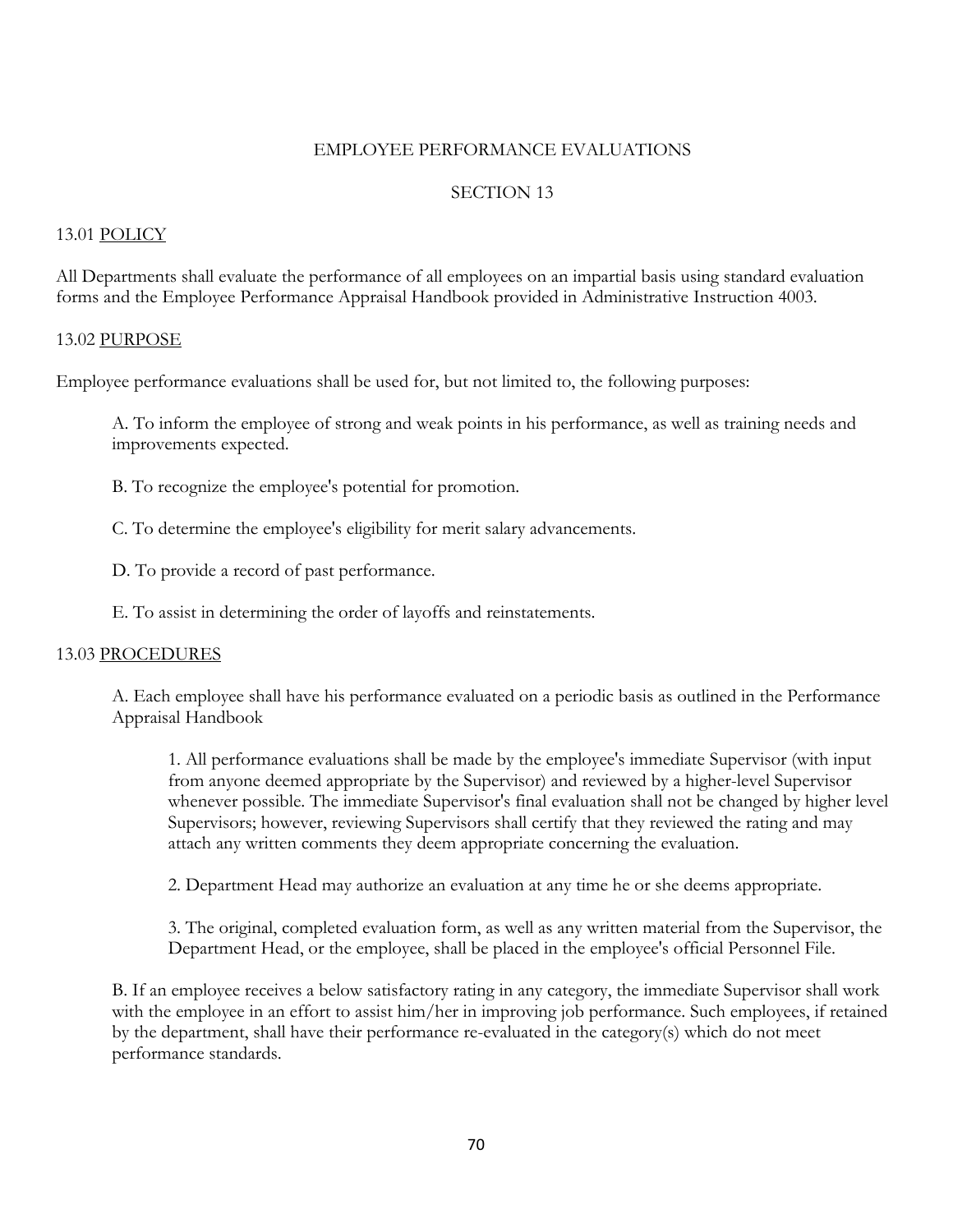## EMPLOYEE INSURANCE COVERAGE

# SECTION 14

### 14.01 COVERAGE

All full-time, regular employees are covered by life and accidental death and dismemberment insurance paid for by the County. The amount of such insurance is determined by the Board of County Commissioners.

Group hospitalization insurance coverage for full-time employees is paid for by the County at a rate approved by the Board of Commissioners. Dependent coverage will be available for those eligible at group rates, paid for by the employee.

The County may change its benefit program at any time, for example, by adjusting benefits, changing employee contributions, changing deductibles, and/or selecting other insurance carriers.

### 14.02 DEFINITIONS5

A. Domestic Partners. "Domestic Partners" are two adults who have chosen to share one another's lives in a committed family relationship of mutual caring. Two individuals are considered to be Domestic Partners if:

1. They consider themselves to be members of each other's immediate family;

2. They agree to be jointly responsible for each other's basic living expenses;

3. Neither of them is married or a member of another Domestic Partnership;

4. They are not blood related in a way that would prevent them from being married to each other under the laws of Florida;

5. Each is at least of the legal age and competency required by Florida law to enter into a marriage or other biding contract;

6. They must each sign a Declaration of Domestic Partnership as provided for in Section 14.03;

7. They both reside at the same residence.

B. Joint Responsibility for Basic Living Expenses. "Basic living expenses" means basic food and shelter. "Joint responsibility" means that each partner agrees to provide for the other's basic living expenses while the domestic partnership is in effect if the partner is unable to provide for him or herself. It does not mean that the partners must contribute equally or jointly to basic living expenses.

C. Competent to Contract. "Competent to Contract" means the two partners are mentally competent to contract.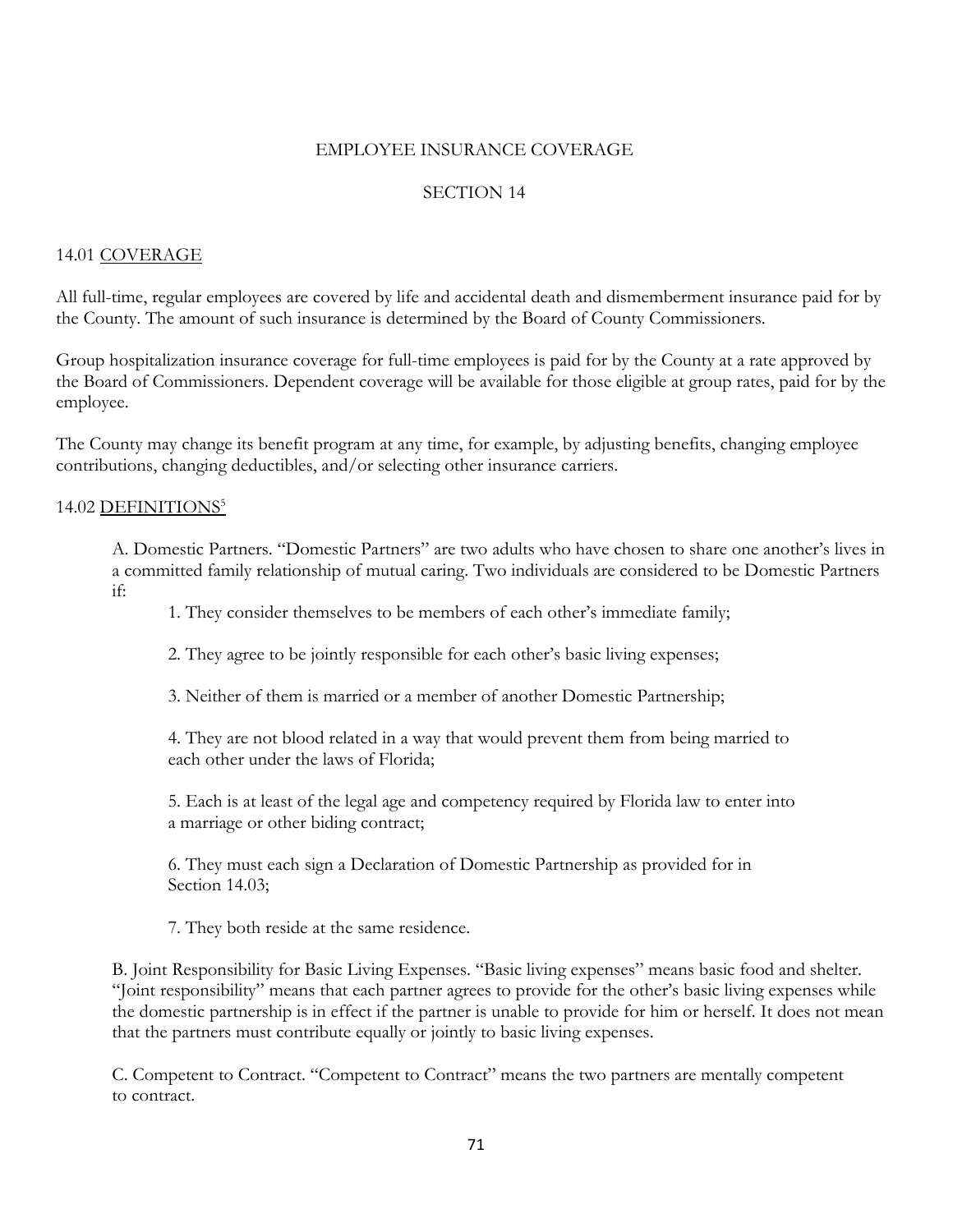D. Domestic Partnership. "Domestic Partnership" means the entity formed by two individuals who have met the criteria listed above and file a Declaration of Domestic Partnership as described below.

E. Declaration of Domestic Partnership. "Declaration of Domestic Partnership" or "DDP" is a form provided by the Human Resources Director. By signing it, two people swear under penalty of perjury that they meet the requirements of the definition of domestic partnership when they sign the statement. The form shall require each partner to provide a mailing address.

## ( 5 Resolution 081-1998 )

F. Dependent. "Dependent" means an individual who lives within the household of a domestic partnership and is:

1. A biological child or adopted child of a domestic partner; or

2. A dependent as defined under County employee benefit plan document.

3. A ward of a domestic partner as determined in a guardianship proceeding.

G. Employee means an employee of the Board of County Commissioners, the constitutional officers or the Mosquito Control Board, except where the context is otherwise.

## 14.03 ESTABLISHING A DOMESTIC PARTNERSHIP

A. An employee and his/her domestic partner as set out in Section 14.02 are eligible to declare a Declaration of Domestic Partnership (hereafter DDP) in the presence of the Human Resources Director, or the employee partner may present a signed and notarized DDP to the Human Resources Director. The DDP shall include the name and date of birth of each of the domestic partners, the address of their common household, and the names and dates of birth of any dependents of the domestic partnership, and shall be signed, under the pain and penalties of perjury, by both domestic partners and witnessed (two) and notarized.

B. As further evidence of two individuals being involved in a domestic partnership, two of the following documents must be presented along with the DDP to the Human Resources Director:

1. A lease, deed or mortgage indicating that both parties are joint responsible;

- 2. Driver's licenses for both partners showing the same address;
- 3. Passports for both partners showing the same address;
- 4. Verification of a joint bank account (savings or checking)
- 5. Credit cards with the same account numbers in both names;
- 6. Joint wills;
- 7. Powers of attorney; or
- 8. Joint title indicating that both partners own a vehicle.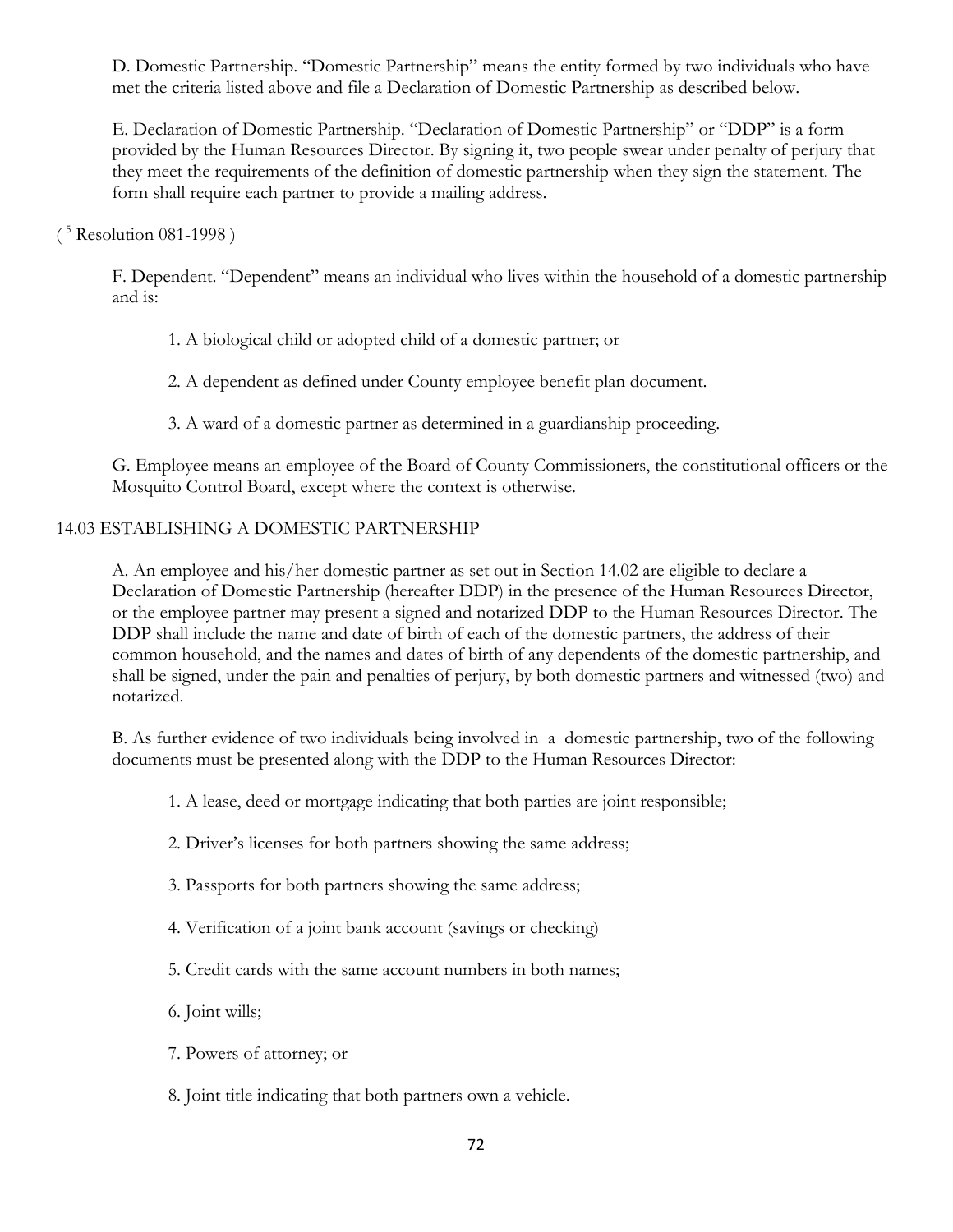C. An individual cannot become a member of a domestic partnership until at least six months after any other domestic partnership of which she or he was a member has ended and a notice that the partnership has ended was given as provided for in Section 14.04. This does not apply if their domestic partners deceased.

D. Domestic partners may amend the DDP to add or delete dependents or change the household address Amendments to the DDP shall be executed in the same manner as the declaration of a domestic partnership.

### 14.04 TERMINATION OF A DOMESTIC PARTNERSHIP

A. A domestic partnership is terminated when:

- 1. One of the partners dies;
- 2. One of the partners marries; or

3. A domestic partner files a termination statement with the Human Resources Director. A domestic partnership may be terminated by a domestic partner who files with the Human Resources Director by hand or by certified mail, a termination statement. The person filing the termination statement must declare under pain and penalties of perjury that the domestic partnership is terminated and that a copy of the termination statement has been mailed by certified mail to the other domestic partner at this or her last known address. The person filing the termination statement must include on such statement the address to which the copy was mailed.

B. The termination of a domestic partnership shall be effective immediately upon the death of a domestic partner. The voluntary termination of a domestic partnership by a partner shall be effective thirty (30) days after the receipt of a termination statement by the Human Resources Director. If the termination statement is withdrawn before the effective date, the domestic partner shall give notice of the withdrawal, by certified mail, to the other domestic partner.

C. If a domestic partnership is terminated by the death of a domestic partner, there shall be no required waiting period prior to filing another domestic partnership. If a domestic partnership is terminated by one or both domestic partners, neither domestic partner may file another domestic partnership until six (6) months have elapsed from effective termination.

D. It is the obligation of the employee domestic partner to notify the Human Resources Director of the termination of a domestic partnership as soon as possible after it occurs.

## 14.05 HUMAN RESOURCES DIRECTOR RECORDS

A. The Human Resources Director will keep a record of all employees DDPs, Amendments and Termination Statements. The records will be maintained so that DDPs, Amendments and Termination Statements will be filed to which they apply.

B. The Human Resources Director shall identify on the DDP what type of documents was presented for further verification of the domestic partnership.

C. Upon determination by the Human Resources Director that the DDP is complete and that further evidence of the domestic partnership has been presented as provided in Section 14.03 (B); the Human Resources Director shall provide the employee with a copy of the DDP. The employee/domestic partner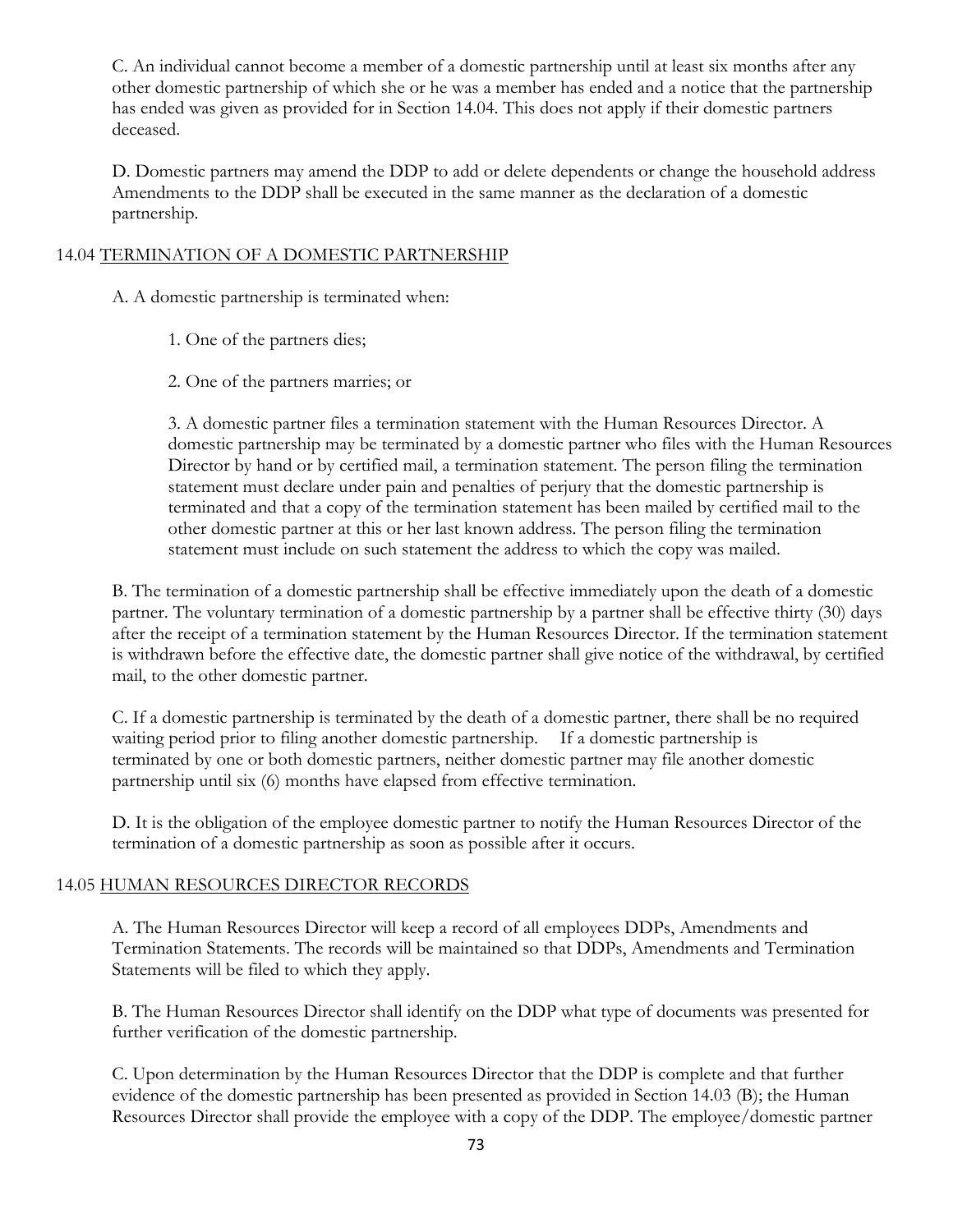shall become eligible to elect domestic partnership health and other employee fringe benefits as provided in Section 14.06. It will be the employee's responsibility to notify the Employee Benefits Section of their intent to enroll the domestic partner and/or any eligible dependents under the Monroe County Employee Benefit Plan. Domestic partner/dependents enrolled in the Monroe County Employee Benefit Plan are subject to the same rules and provision applicable to covered spouses/dependents.

D. The Human Resources Director shall provide forms to employees requesting them.

E. The Human Resources Director shall allow public access to domestic partnership records to the same extend and in the same manner as any other public record.

## 14.06 EMPLOYMENT BENEFITS

A. The County shall provide the same health and other employment fringe benefits to employees with domestic partners as to employees with spouses. As used in this section, "employees" refers to active and retired employees of Monroe County that are eligible for benefits pursuant to state law, County Ordinances, County employment policies, and collective bargaining agreements.

B. The County shall provide health insurance and benefit coverage to an employee's domestic partner as it does to an employee's spouse, and to the dependents of an employee's domestic partnership as it does to an employee's child(ren). An employee may opt to decline health insurance coverage for her or his domestic partner, without foregoing the right to obtain health insurance coverage or her or his domestic partner during a future open enrollment period.

C. Upon termination of a domestic partnership by an employee, the non-employee domestic partner health insurance and benefits lapses. If the employee domestic partner leaves employment with the County, the health and benefit package of the non-employee domestic partner shall lapse on the date that the former employee's insurance lapses.

D. Upon termination of a domestic partnership by the death of an employee, the surviving domestic partner's health insurance and benefits coverage shall lapse as it would for the spouse of a married employee, upon the death of such employee.

E. Board of County Commissioner employees shall be granted a leave of absence, with pay, for the death of a domestic partner or family member of a domestic partner to the same extent as for a spouse or family member of a spouse. Use of the term "in-law" in employee handbooks shall include the relatives of a domestic partner.

F. Board of County Commissioner employees shall be granted sick leave to care for a domestic partner to the same extent permitted to care for a spouse, and to care for a dependent of a domestic partnership to the same extent permitted to care for a child.

G. Board of County Commissioner employees shall be entitled to take parental leave to take care of a child born to his/her domestic partner or a newly adopted child to the same extent as a married person.

## 14.07 LIMITATION OF LIABILITIES

A. Nothing in this ordinance shall be interpreted to contravene the general laws of this state.

B. Nothing contained in this Ordinance shall be construed to impose liability upon a domestic partner for the health or health expenses of his or her domestic partner.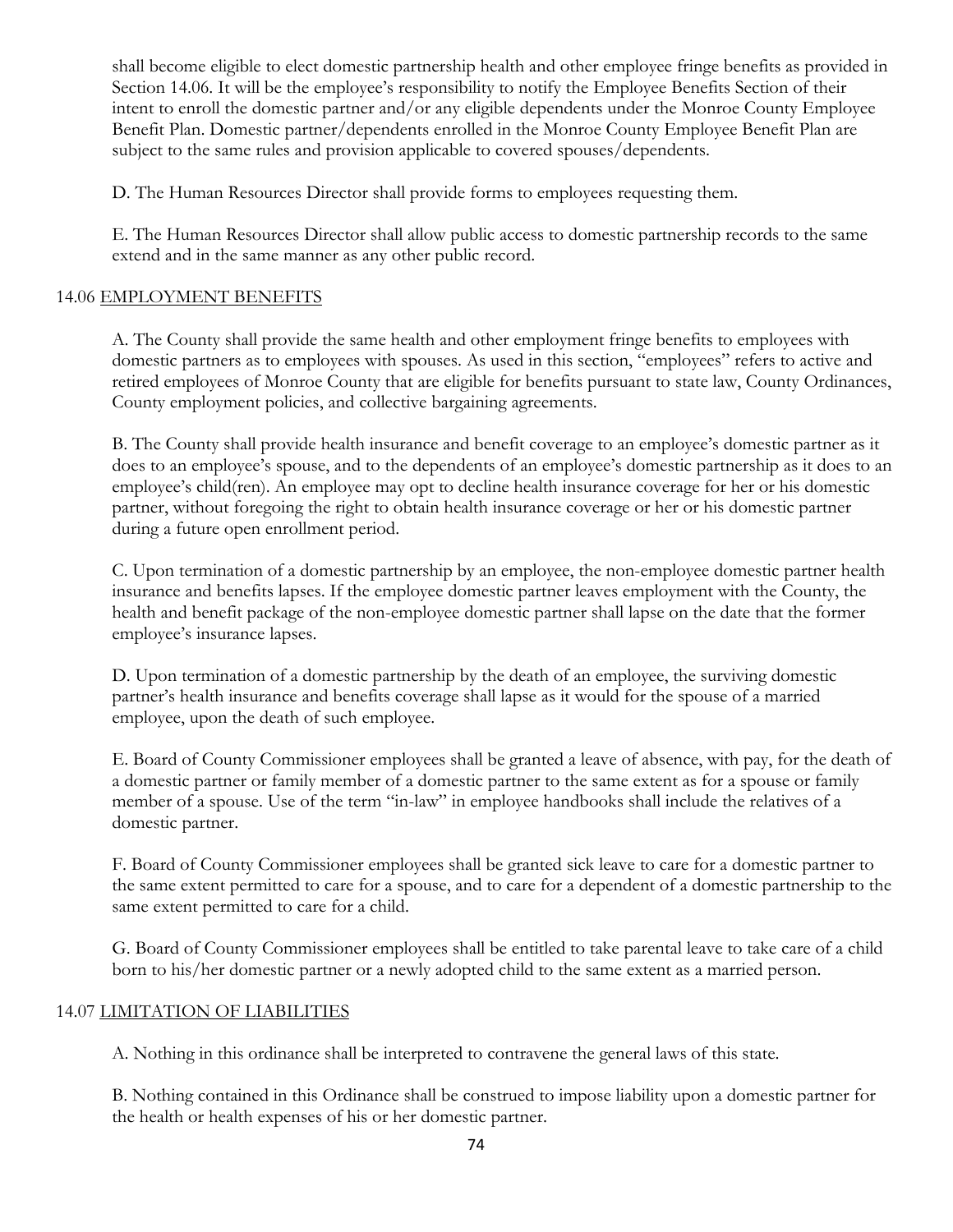# 14.08 FORMS

A. The Human Resources Director shall distribute copies of the following forms to those individuals who request them:

- 1. Declaration of Domestic Partnership
- 2. Domestic Partnership Information Sheet
- 3. Amendment to Declaration of Domestic Partnership
- 4. Termination Statement of Domestic Partnership.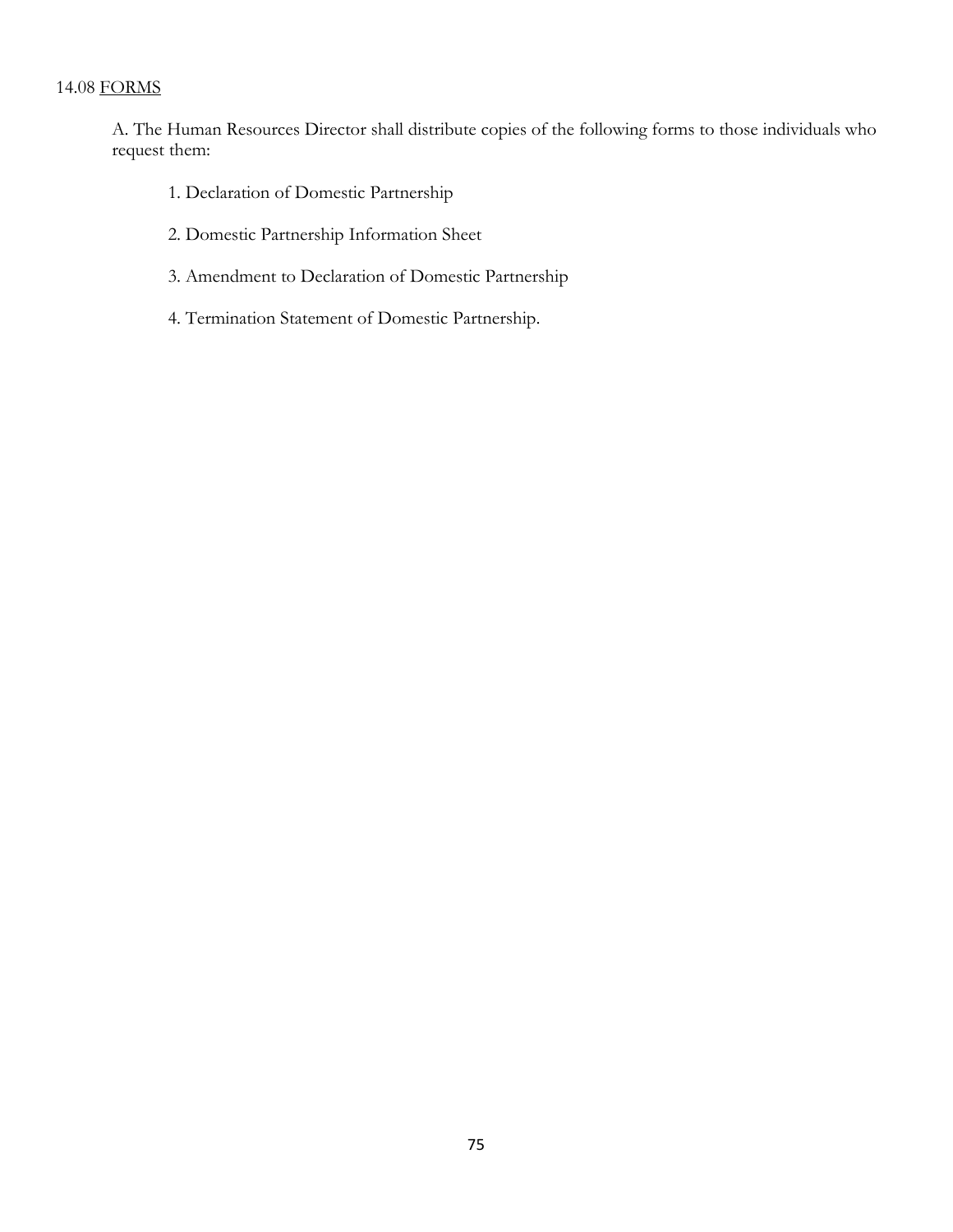### TRAVEL

## SECTION 15

It shall be the policy of the Board of County Commissioners to reimburse all employees, Board members and other Department personnel for all authorized travel. Said reimbursement shall be made in the following manner:

A. In County overnight travel will require the approval of the Department Head. Out of County travel will require the prior approval of the applicable Assistant County Administrator or County Administrator. If travel is to any county contiguous to Monroe County or if the travel can be completed within one workday, not requiring overnight lodging, prior approval of the next-highest supervisory level can be obtained.

B. Private use of individual vehicles for county business shall be reimbursed for travel mileage in accordance with Monroe County Code, unless an automobile allowance is established pursuant to Section 112.061(7)(f), Florida Statutes. The subsection requires that the traveler file a signed statement before the allowance is approved by the agency head; the statement must provide an estimate for the annual amount based on places and distances for an average typical month's travel on official business; and filing of the statement and approval of allowance shall be repeated at least annually.

C. Employees who use their personal vehicles for approved County travel shall be reimbursed in accordance with the information reflected on the reverse side of Form #C676. These employees should be aware that they may be subject to periodic odometer audit(s), and that the employee's personal auto insurance is primary payer in case of an accident while or County business. Employees receiving an automobile allowance may still use the form to request reimbursement for meals, lodging, tolls and parking fees. Further, those employees who are receiving an automobile allowance shall not be entitled to file a claim for in-county mileage reimbursement.

D. Individuals shall be entitled to per diem while on official travel in accordance with provisions contained in Monroe County Code, except the Board may authorize the reimbursement of actual expenditures where documented evidence is provided justifying actual expenses incurred.

E. The County Administrator shall authorize reimbursement for lease, rental cars and/or aircraft where it is deemed by the County Administrator to be the most advantageous to the County. Employees are to waive all insurance on rental car contracts, and no reimbursement for insurance costs shall be authorized under this section. When justifiable circumstances exist, a traveler is authorized to purchase and be reimbursed for the purchase of a refundable airline ticket and/or travel insurance that authorizes reimbursement for cancelled or delayed travel.

F. All requests for travel reimbursement shall be submitted in writing on State of Florida Voucher for Reimbursement of Travel Expenses which shall give date(s) of travel, purpose, all applicable receipts, and amount due the traveler. Advance payment for travel must be requested by submitting voucher form for approval by the applicable Assistant County Administrator or County Administrator. Supporting documentation acceptable to the Clerk must be submitted for reimbursement. Acceptability to the Clerk is based on generally accepted accounting principles and such laws, rules and regulations as may govern the Clerk's disbursal of funds.

G. Travel shall be the most economical and practicable method available.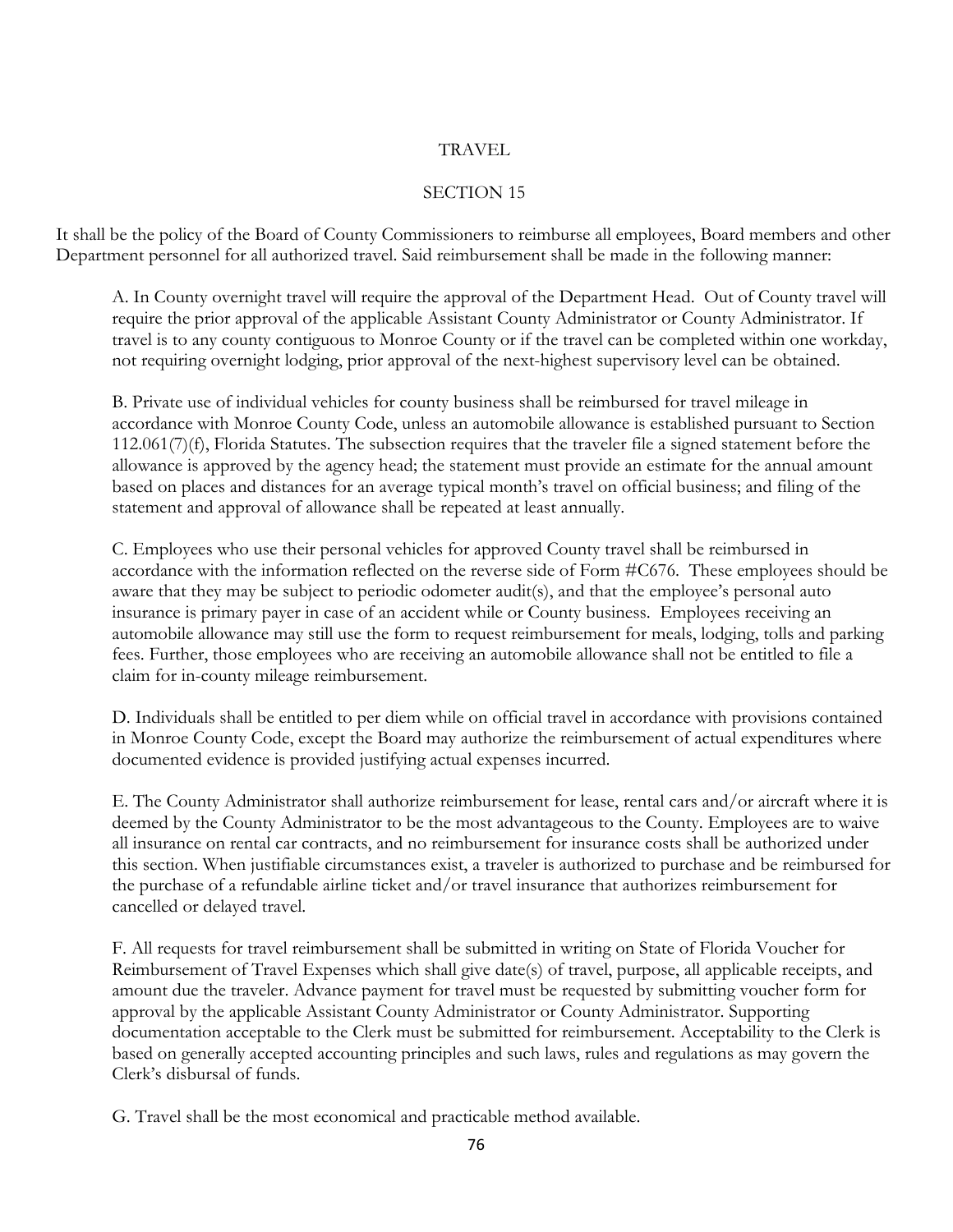### APPEARANCE

## SECTION 16

## 16.01 APPEARANCE, HYGIENE, AND PROPER ATTIRE

All County employees should strive to be as neat and clean in appearance as possible. Proper attire conducive to carrying out the functions of their respective positions should be worn by all employees.

Employees must also maintain good personal hygiene and sanitation by bathing regularly, maintaining good oral hygiene, washing hands properly, covering coughs and sneezes, and other related actions that contribute to a healthy work environment.

The Department Head will be responsible to ensure that the appearance of his or her employees properly represents Monroe County in relation to their positions.

Proper clothing and equipment needed to ensure employee safety and security is required to be utilized at all times, and in accordance with the Monroe County Safety Policies, as applicable.

Departments may set additional uniform and appearance requirements specific to the nature of work performed in the department.

## 16.02 UNIFORMS AND TAXATION

It is the policy of the County that certain positions, as designated in each department and as approved by the Department Head, may be required to wear a uniform while on the job.

For the purpose of this policy, the term "uniform" includes distinctive specific clothing, including but not limited to, shirts or blouses with County logos on them, and also shoes and boots required to be worn for the position, e.g., safety boots.

- A. Each Department Head shall maintain a list of positions within the department for which the wearing of a uniform or specific clothing is required because it is necessary for the safety, security or health of the employee and is a condition of employment. Department Heads should ensure that the uniforms or specific clothing are absolutely necessary.
- B. The Department Director will determine the number of uniform items (shirts, pants, etc.) for each employee, which shall be commensurate with the employee's field time.
- C. Employees filing positions that require the wearing of uniforms as designated by the Department Head must wear the issued uniforms on the job once the employee receives his/her/their supply of uniforms. Uniforms or specified clothing may be required to be worn daily or on occasion (such as to attend an event or support a project).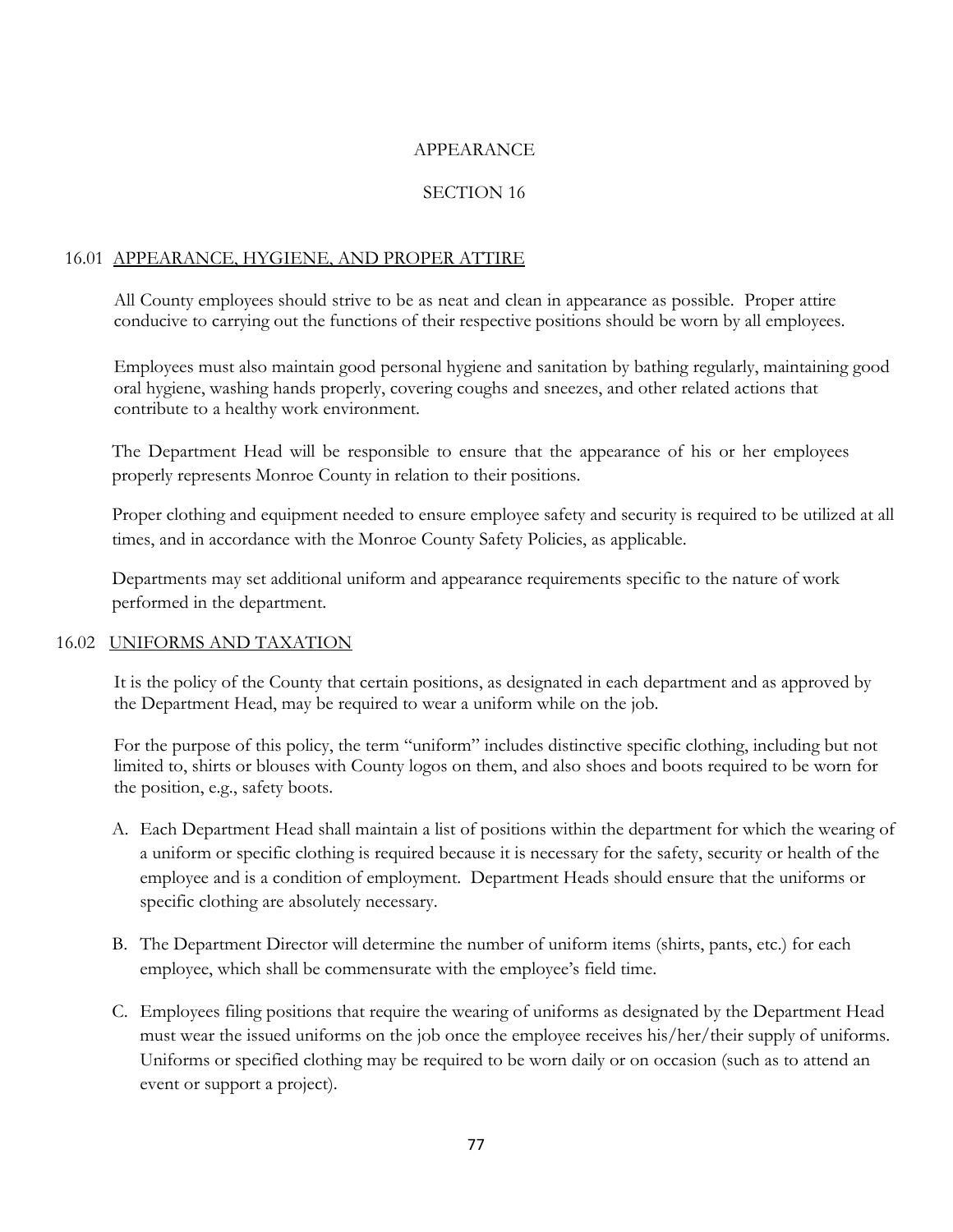- Examples when uniforms must be worn on occasion include but are not limited to:
	- o Meetings with Local, State, or Federal representatives, officials, agencies, and entities
	- o Conferences such as Florida Association of Counties, Climate Change Summit, or similar
	- o Work related events such as job fairs, health fairs, or inter-department meetings
	- o When visual identification is particularly needed, such as visiting a local business or residence in the employee's capacity to perform County work, or when meeting with certain vendors or service providers
- D. Each department requiring employees to wear uniforms must include funds for new issues and replacement of uniforms in their respective department annual budget based on the anticipated wearand-tear to uniforms and clothing in the department and the frequency in which they are required to be worn by employees.
- E. To be covered by this policy and not treated as a taxable fringe benefit, the item must be purchased directly by the County. Reimbursements for clothing purchases that have been made by the employee and clothing allowances will be treated as taxable fringe benefit. In addition, the employee will be required to pay the sales tax. The employee may not use the County's F.S. 212.08 exemption for sales and use taxes for purchases of uniforms where the purchases have been made by the employee.
- F. When an employee is assigned to a position that has been designated as requiring a uniform, the employee's Department Head will track the issuance of uniforms to the employee in the same manner other work equipment (such as computers, phones, or tools) issued to the employee is tracked (Property-Equipment Tracking Form or applicable software system).

Note: Employees should be aware that the IRS mandates that uniforms which can be considered "street clothing" are taxable as a benefit to employees. Street clothing includes jeans; shorts; pants (e.g., cargo or khaki), shirts and t-shirts unless marked with County logos; hats; also shoes and boots unless they are footwear designated as "safety" items necessary for employment. Safety apparel such as shirts and vests with reflective striping are excluded. For taxable items, the County will calculate the fringe benefit valuation using IRS regulations and include the amount as gross taxable wages on the employee's next biweekly paycheck. Uniform purchases may be audited by the County Office of Management and Budget and the Clerk's Office to ensure compliance with tax requirements.

- G. Employees are personally responsible for the proper care, cleaning, alterations (if any) and repair of uniforms issued to them. If any uniform item becomes unserviceable (e.g., because of a tear), the employee must launder and return the item and request a replacement. If an employee loses a uniform item, the employee will be charged the current cost for replacement.
- H. Uniforms and clothing provided to an employee remain the property of the County and should be turned in upon separation of employment. If the employee fails to return any uniform item, the cost of the unreturned item will be deducted from the employee's final paycheck in accordance with the Fair Labor Standards Act (FLSA). For sanitation reasons, such uniforms and clothing turned in are not required to be reassigned to other employees.
- I. Any employee who does not wear the uniform specified, without a reason acceptable to the immediate supervisor, will be subject to discipline, up to and including termination. County employees shall not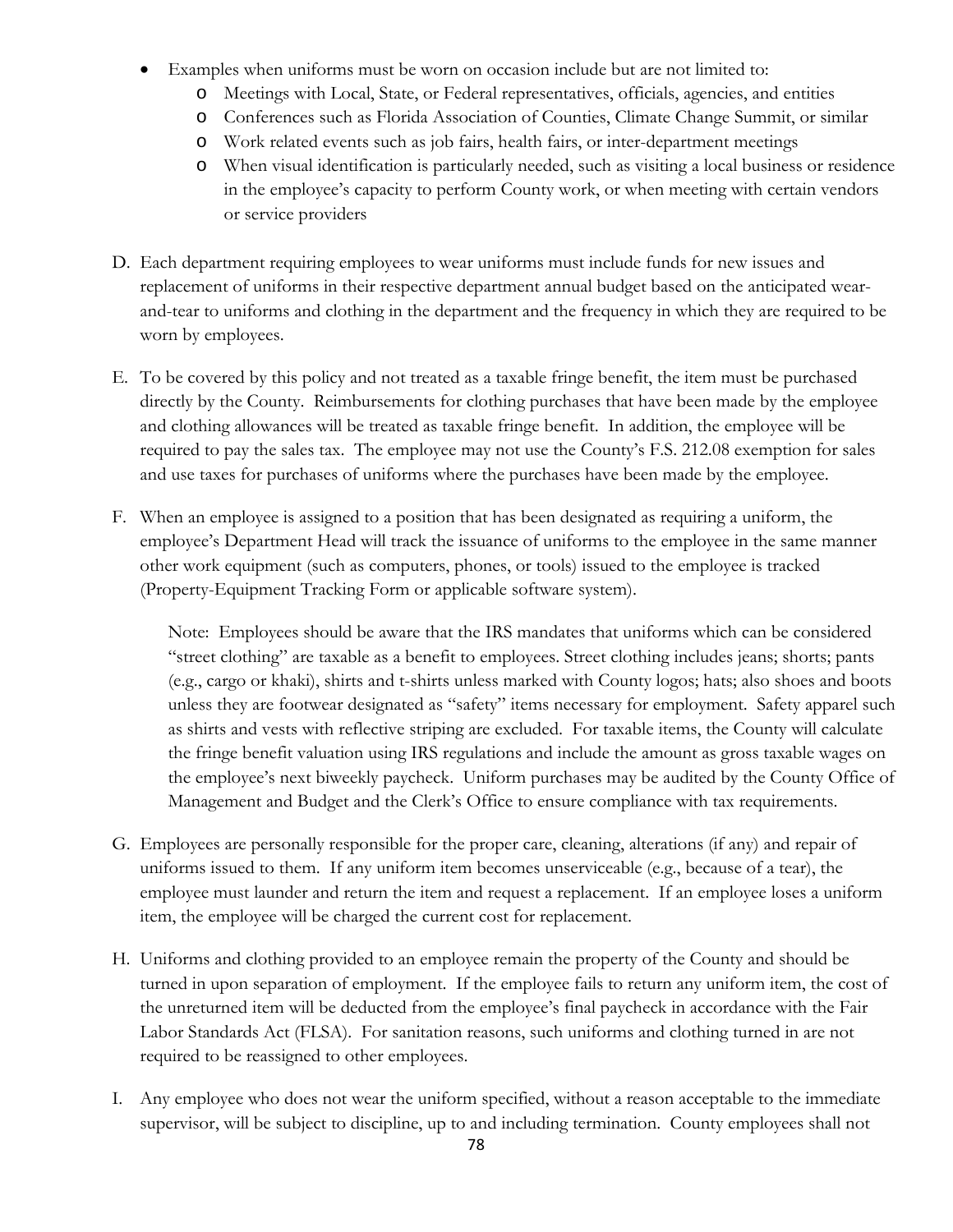wear County uniforms in any capacity other than when they are performing official business for the County, except for de minimus use as described in Section 1.04 of this manual. Employees and volunteers shall exercise caution in their conduct while wearing apparel with insignia, logos, or language indicating an affiliation with the County in order to not bring discredit or reflect negatively upon the County.

- J. Uniforms will be non-taxable if they are:
	- Required as a condition of employment and,
	- Not adaptable to general usage as ordinary clothing.

Examples of non-taxable uniforms include but are but not limited to:

- o Uniforms with clear identifying County logos;
- o Garments approved for safety conditions (fluorescent orange or safety green)
- o Garments with identifying features such as prominent County logo, department logo, department name, employee name, or other relevant marking; and,
- o Safety shoes or safety boots

Uniforms are taxable if the items of clothing are general in nature, can be worn away from the employee's place of work, and would not identify the employee as a County worker

- Examples of taxable uniforms include but are not limited to:
	- o jeans
	- o work pants
	- o plain shirts without logos or identifying marks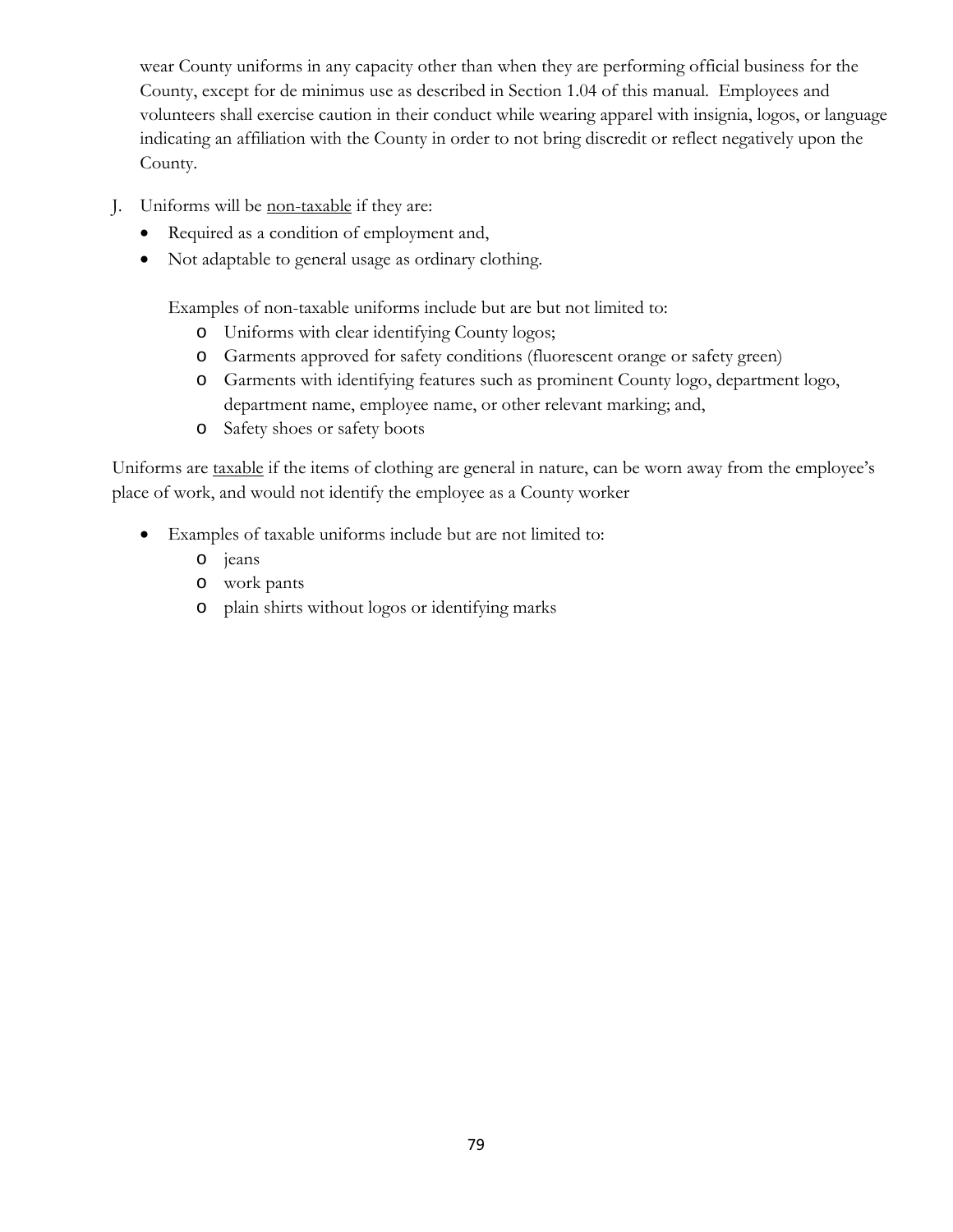#### VIOLENCE IN THE WORKPLACE

#### SECTION 17

17.01 The purpose of this policy is to provide a safe environment for conducting County business for employees, visitors, clients, and customers by prohibiting, preventing, and taking action in response to work-related acts of violence.

17.02 Definitions:

For the purpose of this policy, acts of violence include, but are not limited to:

1. Verbal abuse, assault, threatening or obscene language or behavior, or

2. Aggressive, harmful, dangerous, or violent physical actions, or

3. Actions which endanger county employees, directly or incidentally, or

4. Improper or dangerous use or display of any weapon or object used as a weapon.

For the purpose of this policy, work-related acts include, but are not limited to, those which:

1. Take place on County premises and affect county property, employees or representatives, or

2. Involve one or more County employees or representatives, acting in their official County capacity, or

3. May occur off of County premises, but are related to County business, or

4. May occur outside of normal working hours, but are related to County business or

5. Involve the use of County equipment, vehicles, communications equipment (phones, radio, FAX, etc.).

17.03 Procedures:

A. The County will take prompt remedial action against any employee, visitor, client, or customer who engages in any behavior prohibited by this policy.

B. The County will establish security measures, to the extent practical, to ensure that County facilities are safe and secure against actions prohibited by this policy.

C. Employees, supervisors, etc. will take reasonable immediate action to protect victims of violent actions from further harm. Actions which will increase any danger should be avoided. When necessary, local law enforcement agencies must be notified as soon as possible.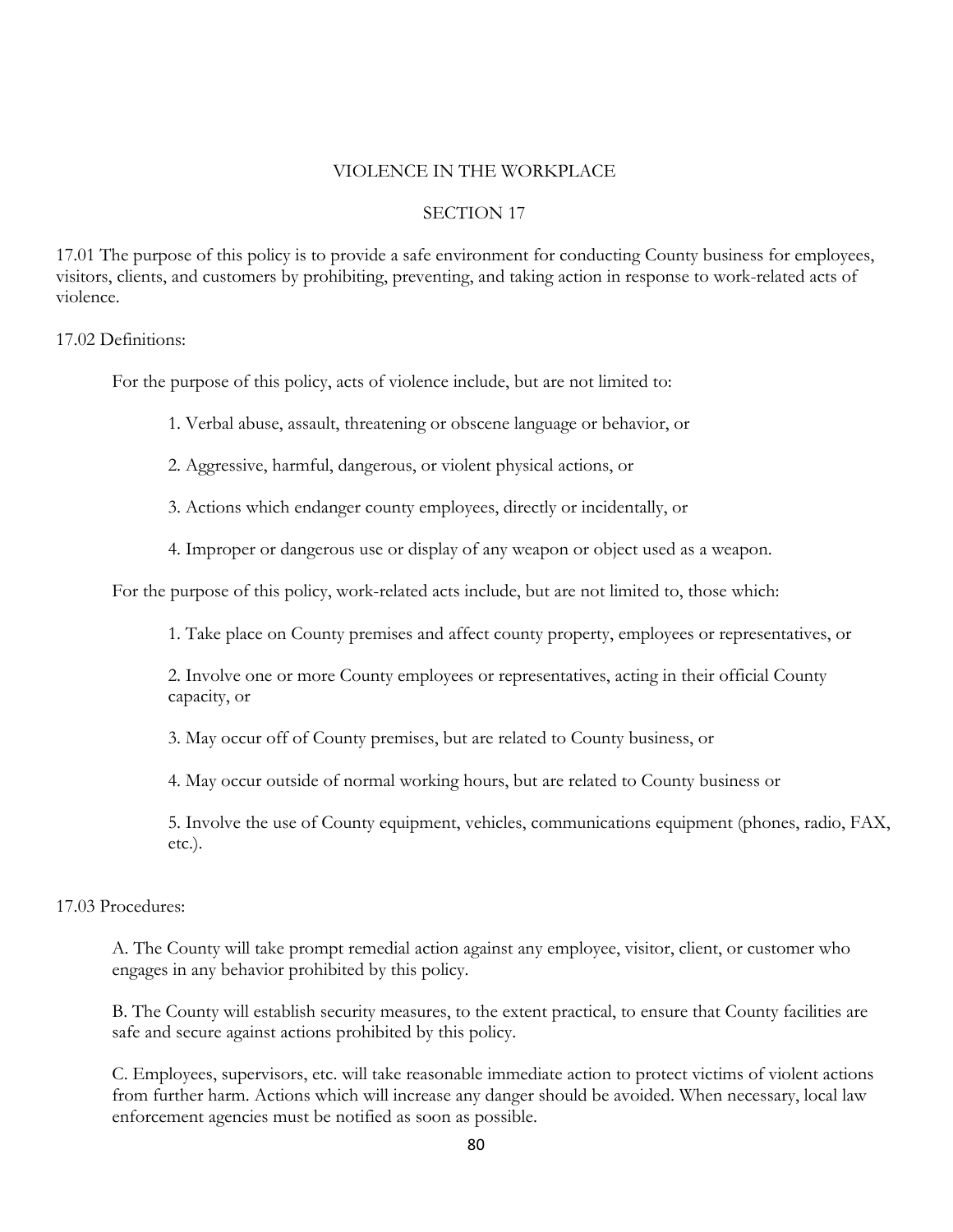D. After any imminent danger or threat has been dealt with, an employee, manager, supervisor, etc. has a duty to notify their immediate supervisor, Safety Officer, Risk Manager, or other appropriate person of any incident or activity which is in violation of this policy. Reports made pursuant to this policy will be held in confidence to the extent possible. The County will not tolerate any form of retaliation against anyone who makes a report under this policy.

E. The Human Resources office shall be notified of any prohibited acts by the affected employee, their supervisor, or other appropriate person, as mentioned in the preceding paragraph. Personnel shall determine the extent of remedial and disciplinary action to be taken. In making this determination, Human Resources may consult with employees, supervisors, safety or risk management representatives, law enforcement officials, etc. Disciplinary action taken against employees who violate this policy will be carried out in accordance with Monroe County Personnel Policies and Procedures.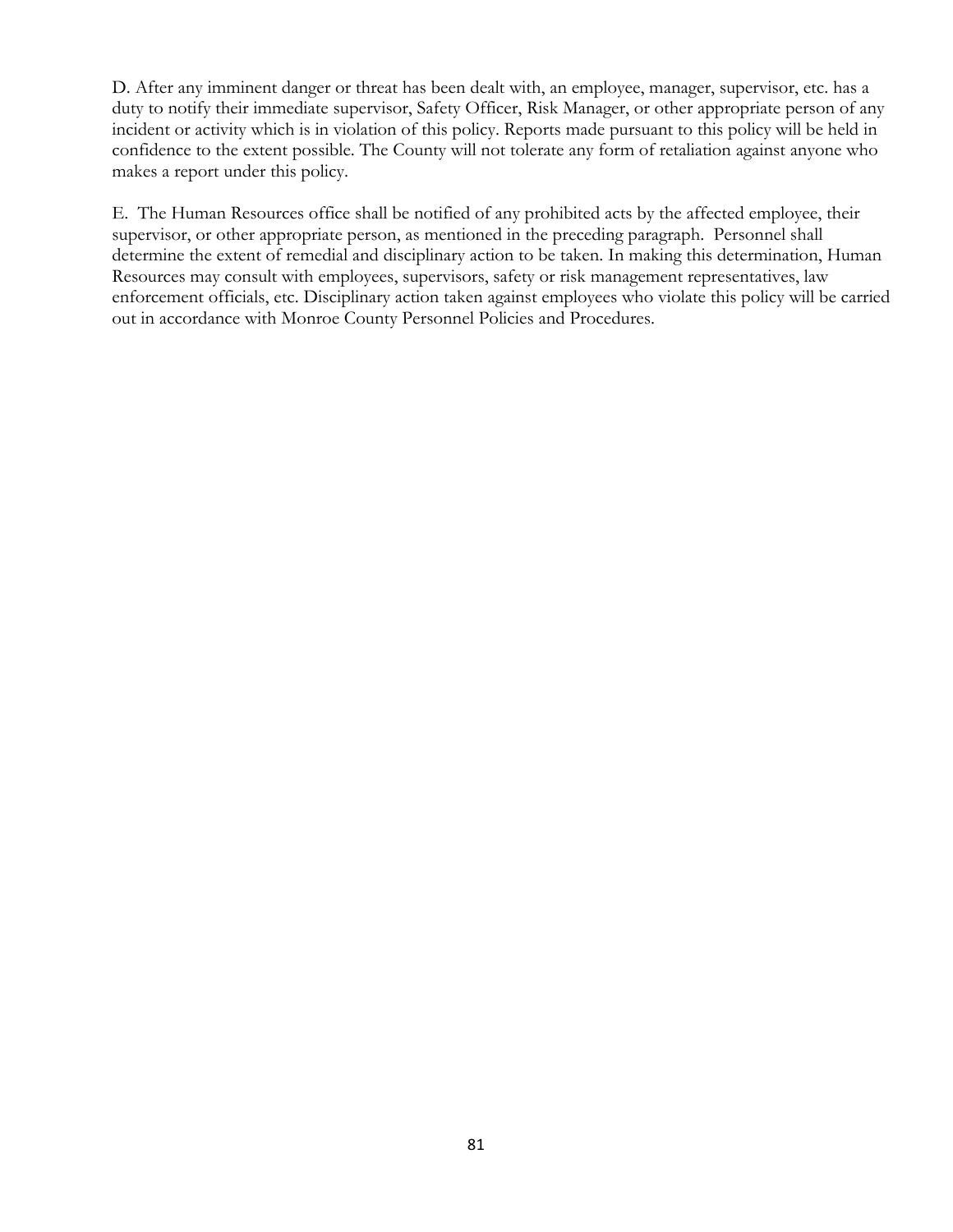## CHILDREN IN THE WORK ENVIRONMENT

## SECTION 18

1. The Purpose of this section is to establish the policy of the Administration concerning Monroe County employees bringing children into the County work environment during normal working hours.

A. It is the policy of this Administration that County employees shall not routinely bring children into the County work environment during the applicable employee's normal working hours.

B. It is recognized that circumstances may arise wherein an employee's option with regard to caring for their dependent children may be restricted for any number of reasons. Generally, it would be expected that the employee would utilize vacation or sick leave, as appropriate, to resolve said matters. However, on the rare occasion where there are no other alternatives, and/or the work requirements are such that the employee's presence is mandatory, the Assistant County Administrator or Department Head may grant a special exception.

C. An Assistant County Administrator or Department Head may grant a special exception in response to unusual or emergency circumstances which would, for a very limited, specific period of time, permit an employee to bring children into the environment. The applicable Assistant County Administrator or Department head shall then formally authorize said special exception in writing by completing the "Children in the Work Place Form" and routing the original to the Human Resources Department via the appropriate Department Head and the County Administrator, prior to the day the child is expected to be present.

D. It is incumbent upon all Department Heads to insure that permitting children in the work environment is a rare exception and not the rule and that the special exception provisions provided above are not to be abused.

E. The parent(s) shall be responsible for the proper behavior of the child while in the workplace.

F. Children are not permitted in County vehicles at any time.

G. Children are totally barred from certain high-risk jobs and work locations (such as construction sites).

H. The County Administrator has the authority to waive the policy for special events (such as Daughter/Son At-Work Days).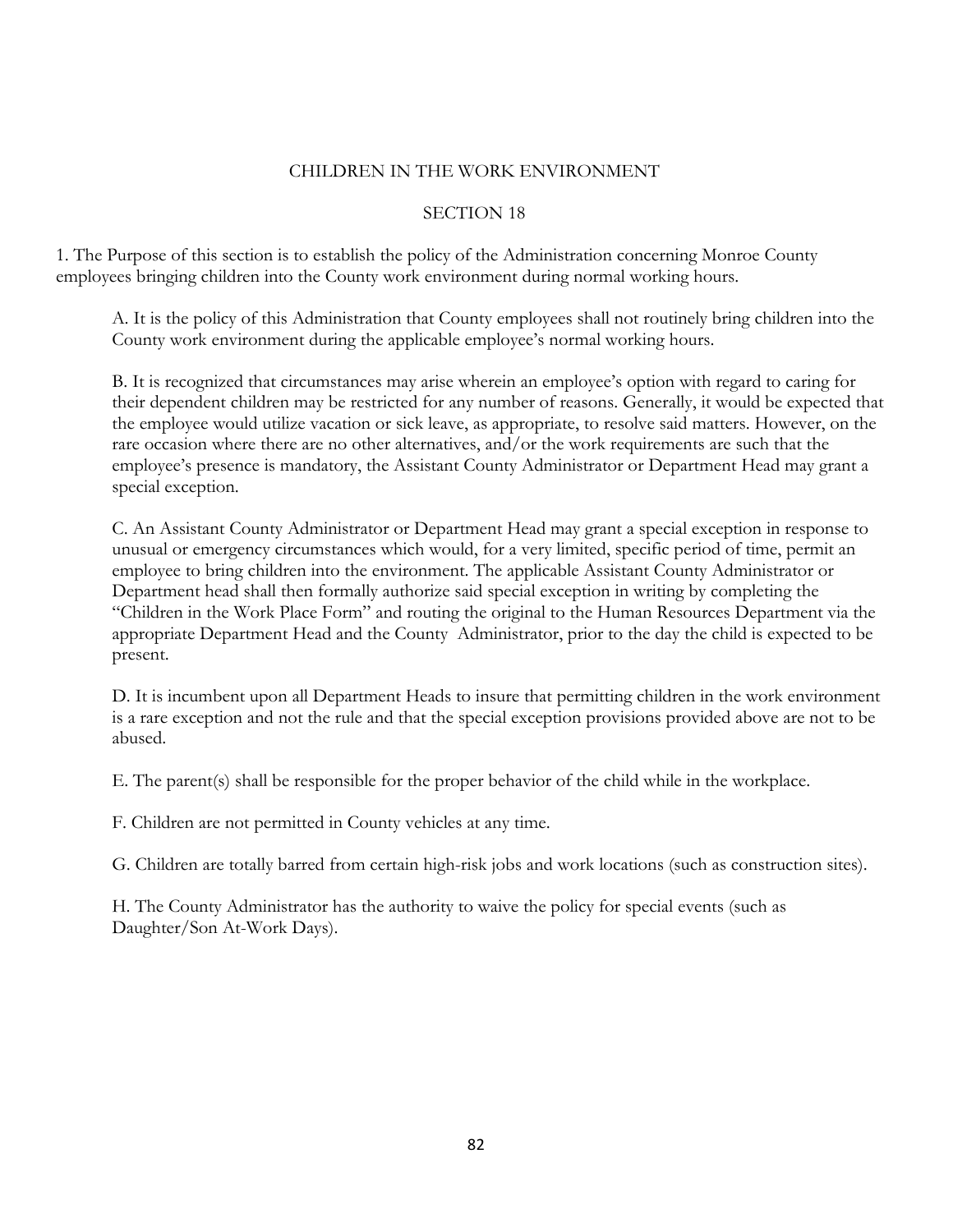### CASH MANAGEMENT PROCEDURES

### SECTION 19

To establish a standardized cash management procedure that will eliminate the risk of loss or misappropriation of funds.

1. All Departments will have in effect a policy for all cash funds received to be deposited as quickly as possible, but in any event, not later than three (3) business days from receipt.

2. Check vouchers should be date stamped. In cases where there is no voucher attached, paperwork corresponding to the transaction should indicate the date of the check's receipt.

3. Advise OMB of the appropriate employees in each Department who will be responsible for the cash deposits of the policy.

4. Department Heads are responsible for periodically reviewing the cash management procedure with their supervisors to ensure efficiency and compliance with this policy.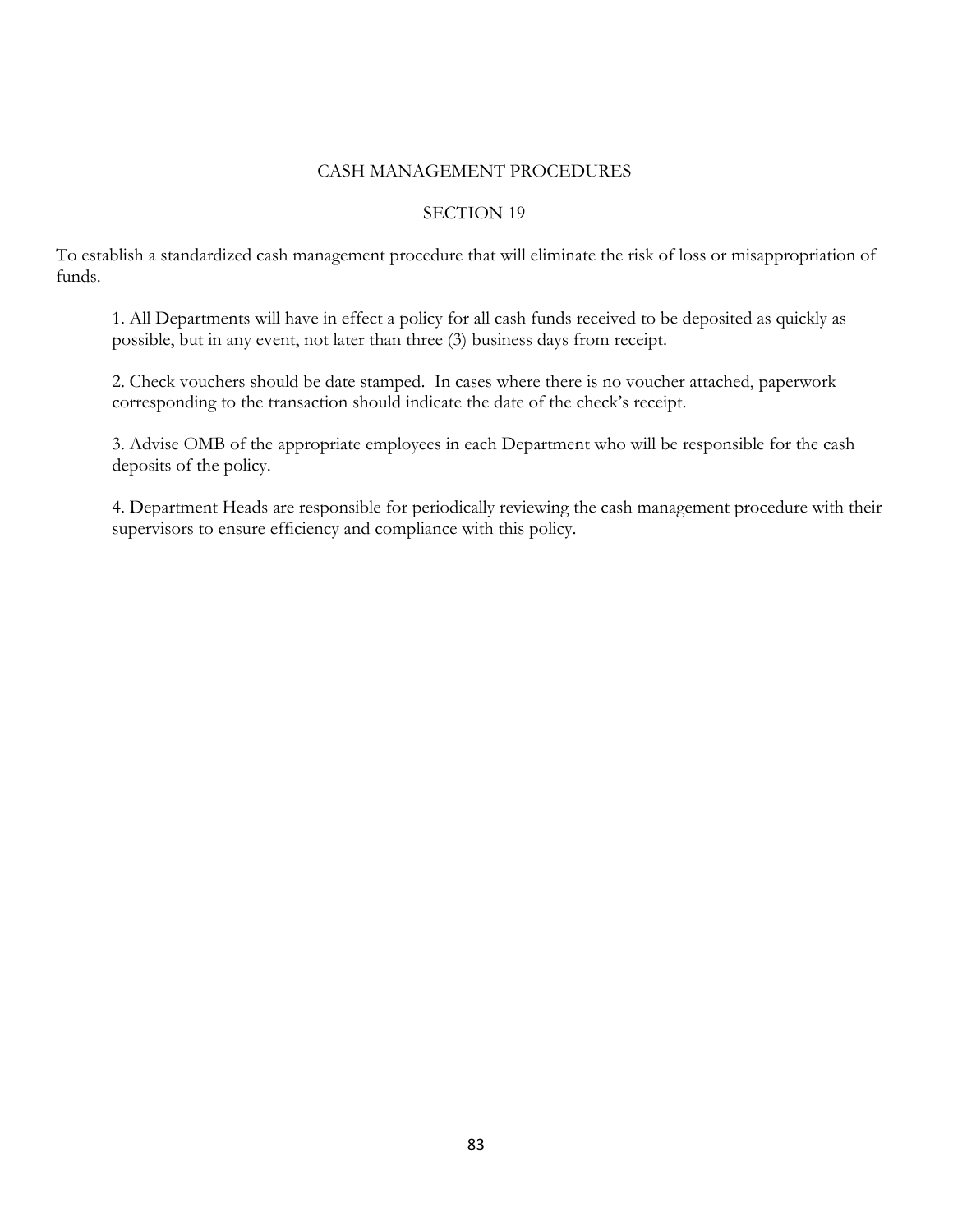### FIRE ALARM PROCEDURES

#### SECTION 20

The purpose of this instruction is to establish the procedure for building occupants to adhere to when fire alarm systems located within County facilities annunciate. The definition of annunciate is to announce the alarm system.

1. When a fire alarm system located in a County Facility annunciate, building occupants are to turn off all electrical equipment that will not delay their exit; and shall immediately evacuate the building, reporting to their designated assembly area in accordance with posted fire evacuation plans located throughout County Facilities.

2. Emphasis shall be placed on orderly evacuation under proper discipline, rather than on speed.

3. Once in the assembly area, each Office Representative will account for their personnel.

4. All personnel will remain in the designated assembly area, well clear of the building, until released by the Fire Department and/or a representative from the Monroe County Public Works, Facilities Maintenance Department.

5. Constitutional Officers and Department Heads are to ensure that all employees under their purview familiarize themselves with this policy and Reference A – Monroe County Safety Policies and Procedures Manual, along with the designated assembly area.

6. Constitutional Officers, Department Heads, and the Monroe County Safety Officer are to ensure evacuation routes are posted on bulletin boards throughout County Facilities, to include an assembly area for each office to report to, in the event of a fire evacuation.

7. Constitutional Officers and Department Heads shall assign one person from each office the responsibility of accounting for each employee that works in their office, in the event of a fire evacuation.